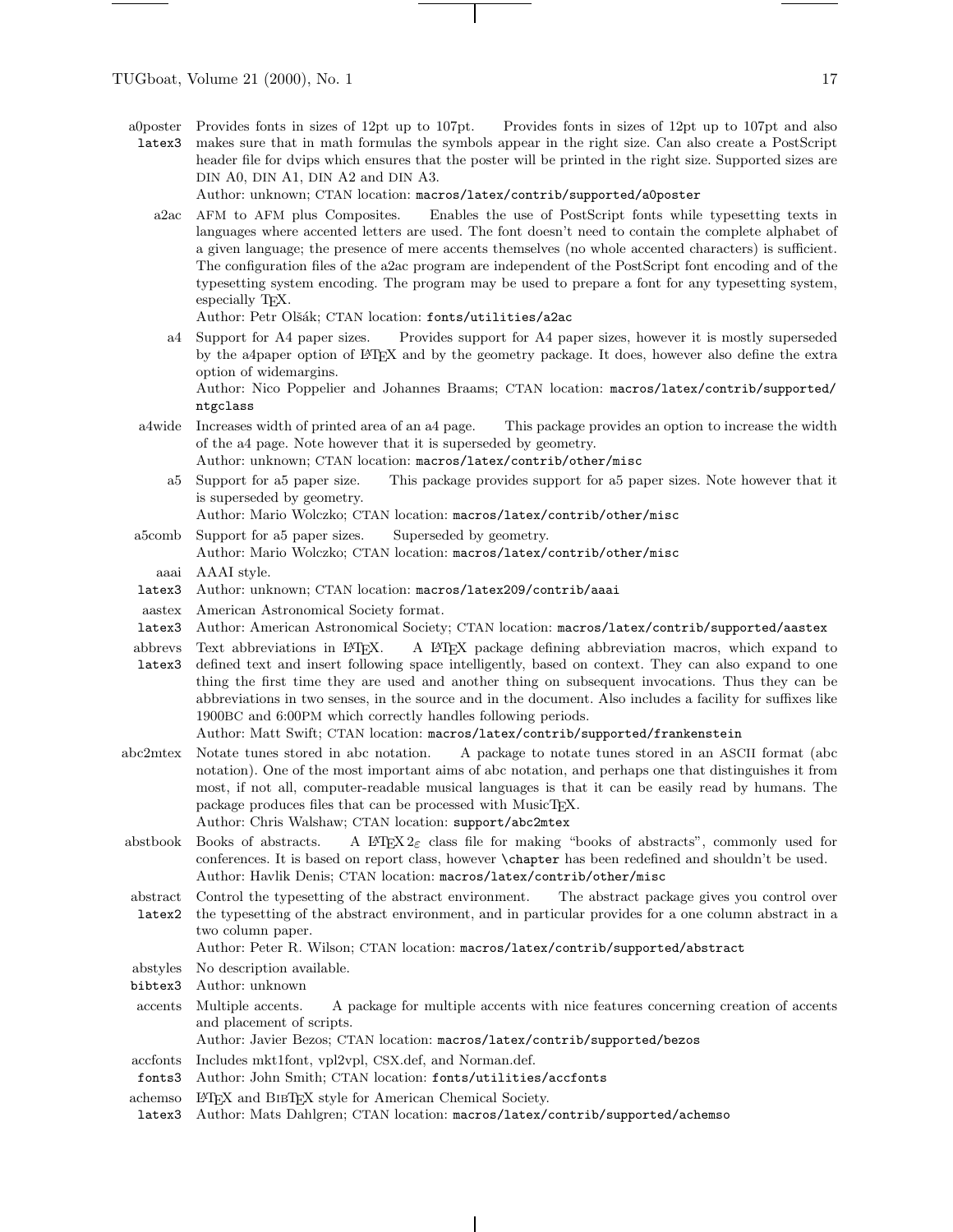achicago-bst Chicago Manual BibTEX style. Produces bibliographies based on The Chicago Manual of Style. Requires the achicago LAT<sub>EX</sub> package. Author: Matt Swift; CTAN location: macros/latex/contrib/supported/frankenstein achicago Chicago Manual citations in LATEX. Produces author-date citations based on The Chicago Manual of Style. Author: Matt Swift; CTAN location: macros/latex/contrib/supported/frankenstein acmconf Association for Computing Machinery conference proceedings. This class may be used to typeset latex3 articles to be published in the proceedings of ACM (Association for Computing Machinery) conferences and workshops. The layout produced by the 'acmconf' class is based on the description contained in www.acm.org/sigs/pubs/proceed/pubform.doc. Author: Juergen Vollmer; CTAN location: macros/latex/contrib/supported/acmconf acronym latex3 Expand acronyms at least once. This package ensures that all acronyms used in the text are spelled out in full at least once. It also provides an environment to build a list of acronyms. Author: Tobias Oetiker and Heiko Oberdiek; CTAN location: macros/latex/contrib/supported/ acronym adfathesis latex3 Australian Defence Force Academy thesis format. Author: Stephen Harker; CTAN location: macros/latex/contrib/supported/adfathesis adobe Font metrics and macro support for many Adobe fonts. Author: unknown; CTAN location: fonts/postscript/adobe adobeother fonts3 Author: Sebastian Rahtz Font metrics for Adobe non-standard fonts. adobestd Font metrics for Adobe 'standard' fonts. fonts1 Author: Sebastian Rahtz adrlist Using address lists in LATEX. latex3 Author: unknown; CTAN location: macros/latex/contrib/other/adrlist advdate Provides macros which can add a specified number of days to the current date (as specified in \today) and print it. Intended for use, for example, in invoices payable within 14 days from today etc. Has only been tested with Czech dates. A version supporting English dates is expected soon. Author: Zdenek Wagner; CTAN location: macros/latex/contrib/other/misc ae fonts2 Virtual fonts for PDF-files with T1 encoded CMR-fonts. A set of virtual fonts which emulates T1 coded fonts using the standard CM fonts. The package is called AE fonts (for Almost European). The main use of the package is to produce PDF files using versions of the CM fonts instead of the bitmapped EC fonts. Author: Lars Engebretsen; CTAN location: fonts/ae aeguill Add several kinds of guillemets to the ae fonts. latex2 cmr, cyrillic cmr, lasy and ec) to the ae fonts. It is useful if you are using the ae fonts to produce PDF A package adding several kinds of guillemets (polish files, since the additional guillemets exist in Type 1 versions (and for free, except in ec's case). Author: Denis B. Roegel; CTAN location: macros/latex/contrib/supported/aeguill afterpage Execute command after each page. Implements a command that causes the commands specified in its argument to be expanded after the curent page is output. Useful to flush floats, for example. LATEX's float positioning mechanism sometimes gets overloaded and all floating figures and table drift to the end of the document. One may flush out all the unprocessed floats by issuing a \clearpage command, but this has the effect of making the current page end prematurely. Nowyou can issue \afterpage{\clearpage} and the current page will be filled up with text as usual, but then a \clearpage command will flush out all the floats before the next text page begins. Author: David Carlisle; CTAN location: macros/latex/required/tools afthesis Air Force Institute of Technology thesis class. LATEX thesis/dissertation class for US Air Force Institute of Technology. Author: Joel D. Young; CTAN location: macros/latex/contrib/supported/afthesis

aguplus Styles for American Geophysical Union.

latex3 Author: P. W. Daly; CTAN location: macros/latex/contrib/supported/aguplus

aiaa American Institute of Aeronautics and Astronautics. A bundle of LAT<sub>E</sub>X/BIBT<sub>E</sub>X files and sample

latex3 documents to aid those producing papers and journal articles according to the guidelines of the American Institute of Aeronautics and Astronautics (AIAA). Author: Bil Kleb; CTAN location: macros/latex/contrib/supported/aiaa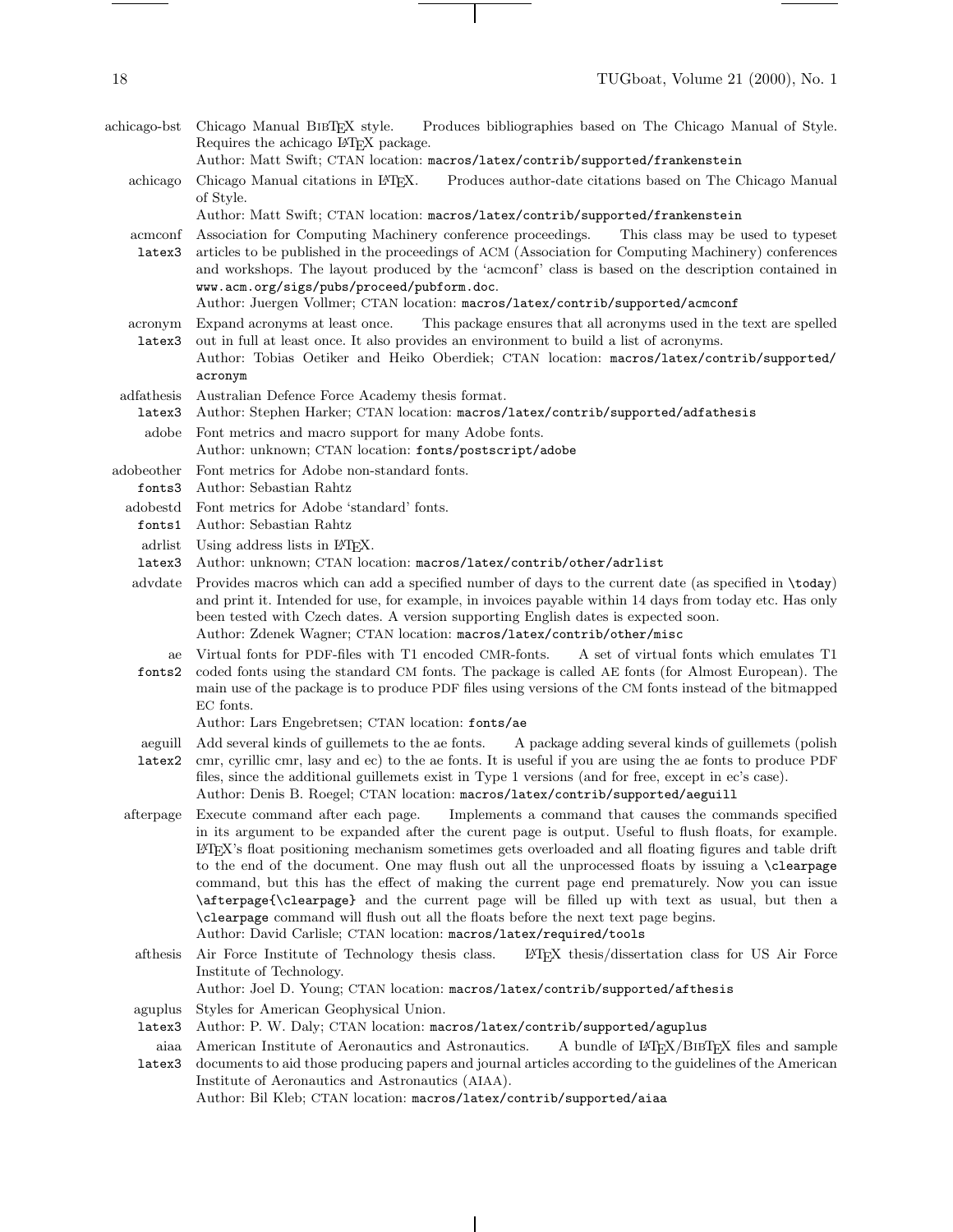aifont BSR/YandY/AMS Type 1 Computer Modern fonts. Virtual fonts and other related files for remapping the BSR/YandY/AMS Type 1 Computer Modern fonts. This helps to produce more robust PDF output from pdfTEX, dvips/gs, and dvipdf. Author: Skip Collins; CTAN location: fonts/cm/ai

akletter Comprehensive letter support. An advanced letter document class which extends L<sup>AT</sup>EX's usual

latex3 letter class, providing support for building your own letterhead and marking fold points for window envelopes. Options supported by the package include: letterpaper for US letter; a4offset for a modified A4 layout suitable for plastic binders that cover a part of the left margin. Also includes isodate to set the date as YYYY-MM-DD as described in ISO 8601 and DIN 5008 and akfaxps a newconfiguration example that uses Times/Courier.

Author: Axel Kielhorn; CTAN location: macros/latex/contrib/supported/akletter

- alatex Abstract LATEX. Provides the user with all the functionality of LATEX but with one small change:
- formats3 a general, legal way to override standard LATEX behavior without altering source files. can interpret official LAT<sub>EX</sub> markup in an abstract way. Author: Matt Swift; CTAN location: macros/alatex
	- alg L<sup>A</sup>T<sub>E</sub>X environments for typesetting algorithms. **latex3** in LAT<sub>E</sub>X  $2\varepsilon$  where lines are automatically numbered and can be referenced, with easy indentation, and Defines two environments for typesetting algorithms. algorithms as floats.

Author: Staffan Ulfberg; CTAN location: macros/latex/contrib/other/alg

algorithmic Provides an environment for describing algorithms. Within an algorithmic a number of commands for typesetting popular algorithmic constructs are available.

Author: Peter Williams; CTAN location: macros/latex/contrib/supported/algorithms

algorithms Defines a floating algorithm environment designed to work with the algorithmic package.

- latex3 Author: Peter Williams; CTAN location: macros/latex/contrib/supported/algorithms
	- alltt Defines the alltt environment which is like the verbatim environment except that \ and braces have their usual meanings. Thus, other commands and environments can appear within an alltt environment. Author: Johannes Braams; CTAN location: macros/latex/base
- alphalph Convert numbers to letters. Provides commands \alphalph and \AlphAlph. They are like \number but the expansion consists of lowercase and uppercase letters respectively (1 to a, 26 to z, 27 to aa, 52 to zz, 53 to ba, 702 to zz, 703 to aaa, etc.). Can be used as an replacement for  $\mathbb{F}T_FX$ 's **\@alph** and \@Alph macros.

Author: Heiko Oberdiek; CTAN location: macros/latex/contrib/supported/oberdiek

- alphanum Permits alphanumeric section numbering. For example, A. Introduction; III. International Law. Author: Felix Braun; CTAN location: macros/latex/contrib/supported/jura
	- altfont A generalised replacement for some parts of psnfss and mfnfss. Similar to psfont with the PostScript latex3 specific code removed.

Author: Sebastian Kirsch; CTAN location: macros/latex/contrib/supported/altfont

- amiweb2c An Amiga port of the complete UNIX-TEX system.
	- Author: Andreas Scherer; CTAN location: systems/amiga/amiweb2c
	- amsbsy Produce bold math symbols (AMS-LATEX). Produce bold math symbols (AMS-LATEX). Part of the AMS-L<sup>A</sup>T<sub>E</sub>X distribution, this package provides a command for producing bold math symbols when appropriate fonts exist, and a 'poor man's bold' command that can be applied when no appropriate bold font is available. In paticular, the macro \boldsymbol is defined.
	- Author: American Mathematical Society; CTAN location: macros/latex/required/amslatex/math amscd AMS-LATEX – commutative diagrams. Part of the AMS-LATEX distribution, this package adapts the commutative diagram macros of AMS-T<sub>EX</sub> for use in L<sup>AT</sup>EX.
	- Author: American Mathematical Society; CTAN location: macros/latex/required/amslatex/math amscls AMS document class for LAT<sub>EX</sub>.

Author: American Mathematical Society; CTAN location: macros/latex/required/amslatex

- amsfonts fonts2 TEX fonts from the American Mathematical Society. Augments the standard set normally distributed with TEX, including: extra mathematical symbols; blackboard bold letters (uppercase only); fraktur letters; subscript sizes of bold math italic and bold Greek letters; subscript sizes of large symbols
	- such as sum and product; added sizes of the Computer Modern small caps font; cyrillic fonts (from the University of Washington); Euler math fonts.

Author: unknown; CTAN location: fonts/amsfonts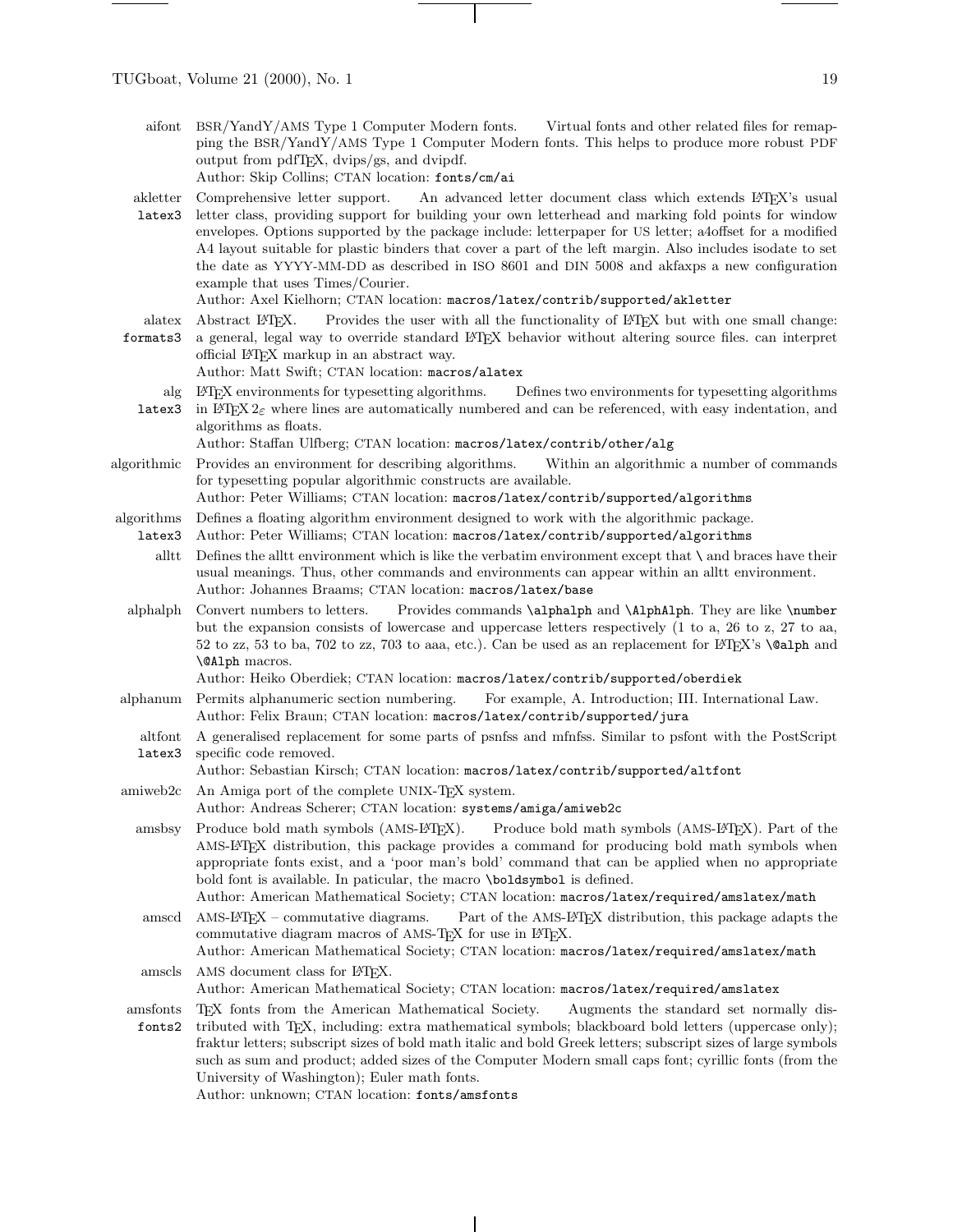amslatex Miscellaneous L<sup>A</sup>T<sub>F</sub>X enhancements. latex2 A collection of loosely related files that are distributed together by the American Mathematical Society. These files are miscellaneous enhancements to LATEX whose aim is superior information structure of mathematical documents and superior printed output. Author: American Mathematical Society; CTAN location: macros/latex/required/amslatex amsmath AMS math facilities for LATEX. This package is the principal package in the AMS-LATEX distribution. It adapts for use in ETEX most of the mathematical features found in AMS-TEX. Author: American Mathematical Society; CTAN location: macros/latex/required/amslatex/math amsppt AMS-TEX article preprint document style. Author: American Mathematical Society; CTAN location: macros/amstex amssym AMS symbol fonts for Plain TEX. Defines names for all the math symbols in the AMS symbol fonts (msam and msbm). If not used with AMS-TEX, amssym.tex must be used with amssym.def (q.v.). Author: American Mathematical Society; CTAN location: fonts/amsfonts/plaintex amssymb AMS symbol fonts for LATEX. Part of the AMSFonts distribution, this LATEX option defines symbol names for all the math symbols in the fonts MSAM and MSBM, of the AMSFonts package. Author: American Mathematical Society; CTAN location: fonts/amsfonts/latex amstex plain2 American Mathematical Society plain TFX macros. Author: American Mathematical Society; CTAN location: macros/amstex amstext AMS-L<sup>A</sup>T<sub>E</sub>X – text fragments in math. latex2 Part of the AMS-L<sup>AT</sup>EX distribution, this package defines a \text macro, which makes it easy to incorporate fragments of text inside a displayed equation or a sub or superscript. Font sizes are automatically scaled in sub/superscripts. Author: American Mathematical Society; CTAN location: macros/latex/required/amslatex/math anonchap Make \chapters be typeset like sections. Author: Peter R. Wilson; CTAN location: macros/latex/contrib/supported/misc answers latex3 Styles for setting questions (or exercises) and answers. Styles for setting questions (or exercises) and answers. Author: Mike Piff; CTAN location: macros/latex/contrib/supported/answers antp fonts3 Antykwa Półtawskiego: a Type 1 family of Polish traditional type. A replica of Antykwa Półtawskiego font in PostScript Type 1 format – preliminary version. This font was designed in the 'twenties and the 'thirties of XX century by a Polish graphic artist and a typographer Adam Półtawski. It was widely used by Polish printing houses as long as metal types were in use (until ca the 'sixties). Perhaps the first complete font family programmed and parametrized in METAPOST (?) Author: J. Nowacki; CTAN location: fonts/psfonts/polish/antp anttvf Virtual fonts for PostScript Antykwa Torunska font. A collection of virtual fonts generated with fontinst 1.6, that provide a PostScript font 'Antykwa Toruńska' (antyktor) in OT1, T1, TS1 and OT4 encodings, to be used with  $\text{LATEX } 2_{\varepsilon}$ . Author: Tomasz Wierzbicki; CTAN location: fonts/psfonts/anttvf antyktor Antykwa Toruńska: a Type 1 family of a Polish traditional type. Antykwa Toruńska is a serif font fonts3 designed by the Polish typographer Zygfryd Gardzielewski which have been reconstructed and digitized as Type 1. Author: J. Nowacki; CTAN location: fonts/psfonts/polish/antyktor apa American Psychological Association format. latex3 Psychological Association Publication Manual (4th ed.) specifications for manuscripts or to the APA A LAT<sub>EX</sub> class to format text according to the American journal look found in journals like the Journal of Experimental Psychology etc. In addition, it provides regular L<sup>A</sup>T<sub>E</sub>X-like output with a few enhancements and APA-motivated changes. Author: Athanassios Protopapas; CTAN location: macros/latex/contrib/other/apa apacite bibtex3 A BibTEX style which closely follows the APA style citation, claiming to provide the closest match. Author: Erik Meijer; CTAN location: biblio/bibtex/contrib apasoft A more conforming apa-like style for BibTEX. Author: Bernd Porr; CTAN location: biblio/bibtex/contrib

- apl Fonts for typesetting APL programs.
- fonts3 Author: unknown; CTAN location: fonts/apl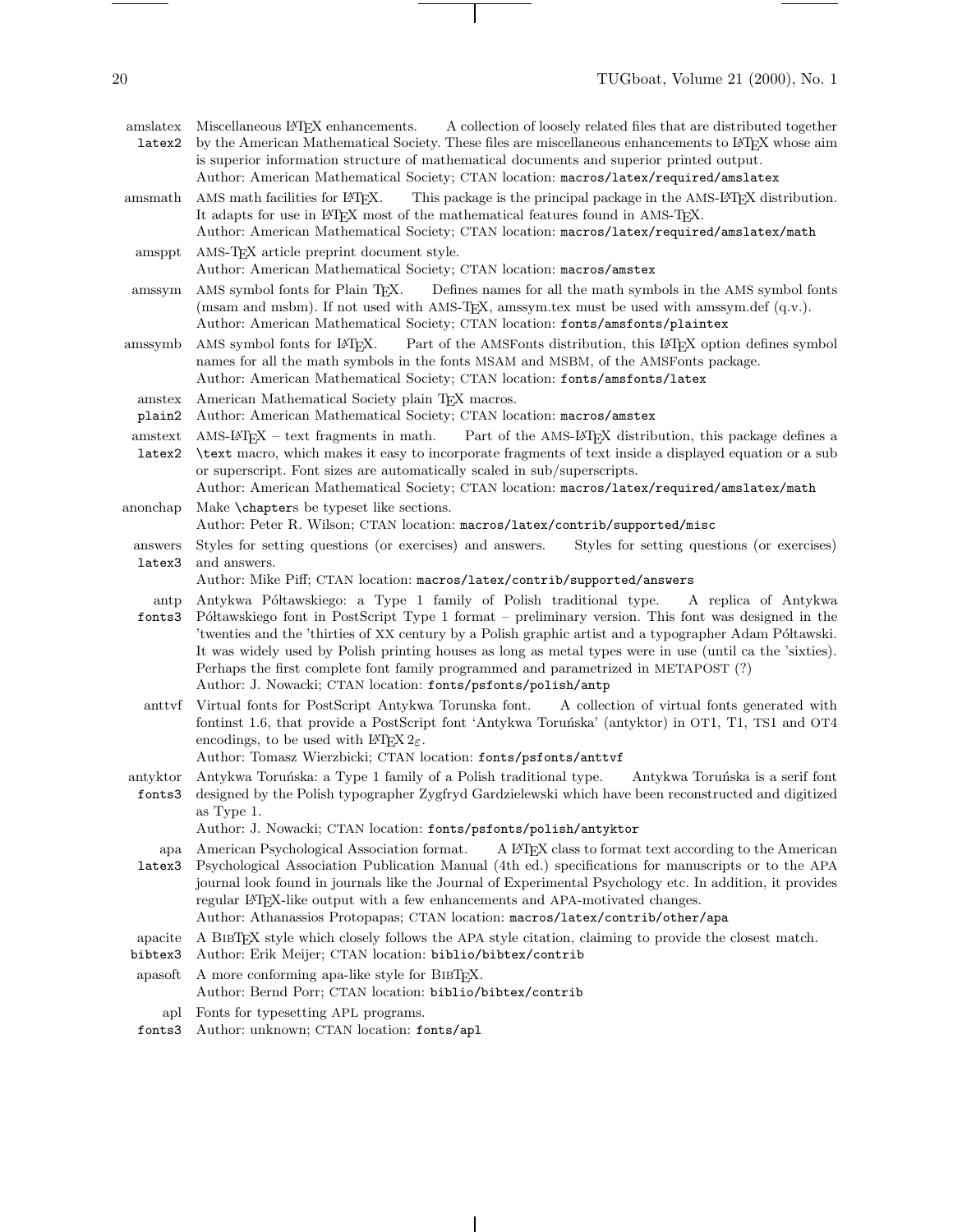- appendix latex3 Extra control of appendices. The word 'Appendix' or similar can be prepended to the appendix number for article class documents. The word 'Appendices' or similar can be added to the table of contents before the appendices are listed. The word 'Appendices' or similar can be typeset as a \partlike heading (page) in the body. An appendices environment is provided which can be used instead of the \appendix command. Includes support for per chapter (or section for non-chaptered documents) appendices.
	- Author: Peter Wilson; CTAN location: macros/latex/contrib/supported/appendix
	- ar MetaFont files and a  $\text{LATEX } 2\varepsilon$  package for producing and using the capital A and capital R ligature, fonts3 used for the symbol of the "aspect ratio" by scientists and engineers in the field of aeronautics.
	- Author: unknown; CTAN location: macros/latex/contrib/other/ar
- arabtex Macros and fonts for typesetting Arabic.
- lang3 Author: Klaus Lagally; CTAN location: language/arabtex
- archaic A collection of archaic fonts. The collection includes cypriot, etruscan, greek4cbc, greek6cbc, linearb,
- fonts3 phoenician, and runic. Author: Peter Wilson; CTAN location: fonts/archaic
- armenian lang3 A package which lets one to write in Armenian with TEX. It can be used with a standard Latin keyboard without any special encoding and/or support for Armenian letters. It can also be used with any keyboard which uses encodings having Armenian letters in the second half (characters 128–255) of the extended ASCII table.

Author: Serguei Dachian and V. Hakobian; CTAN location: fonts/armenian

- armtex A sytem for writing Armenian with TFX and LATEX. ArmTFX is an Armenian system for TFX/  $\text{LATEX}(2 \text{ s})/\text{METAFONT}$ . It can be used with a standard Latin keyboard without any special encoding and/or support for Armenian letters. It can also be used with any keyboard which uses encoding having Armenian letters in the second half (characters 128-255) of the extended ASCII table (for example ArmSCII8 Armenian standard).
	- Author: Serguei Dachian; CTAN location: language/armenian
- arosgn Support for the Bengali language. Author: Muhammad Masroor Ali; CTAN location: language/bengali/arosgn
- array Arrays and tables with formatted columns. An extended implementation of the array and tabular environments which implements options to format columns. The \! option, for example, is introduced with this package.

Author: Frank Mittelbach and David Carlisle; CTAN location: macros/latex/required/tools

- arrayjob Array data structures for  $(E)$ TEX. This package provides array data structures in  $(E)$ TEX, in the
- generic3 meaning of the classical procedural programming languages like Fortran, Ada or C, and macros to manipulate them. Arrays can be mono or bi-dimensional. This is useful for applications which require high level programming techniques, like algorithmic graphics programmed in the TEX language. Author: Zhuhan Jiang; CTAN location: macros/generic/arrayjob
	- arrow Eplain macros for arrow theoretic diagrams.

Author: Steven T. Smith; CTAN location: macros/eplain

arydshln latex3 Horizontal and vertical dashed lines. Definitions of horizontal and vertical dashed lines for the array and tabular environment. Horizontal lines are drawn by \hdashline and \cdashline while vertical ones can be specified as a part of preamble using ':'. The shape of dashed lines may be controlled through style parameters or optional arguments.

Author: Hiroshi Nakashima; CTAN location: macros/latex/contrib/supported/arydshln

- asaetr Transactions of the American Society of Agricultural Engineers.
- latex3 Author: George Pearson; CTAN location: macros/latex/contrib/other/asaetr

ascelike Bibliography style for the American Society of Civil Engineers. A document class and bibliographic

- latex3 style that prepares documents in the style required by the American Society of Civil Engineers (these are unofficial files, not sanctioned by that organization, and the files specifically give this caveat). Also included is a short documentation/example of how to use the class. Author: Matthew R. Kuhn; CTAN location: /macros/latex/contrib/supported/ascelike
- ascii Support for IBM extended ASCII font.
- fonts3 Author: unknown; CTAN location: fonts/ascii
- astro Astronomical (planetary) symbols. Astronomical (planetary) symbols.
- fonts3 Author: unknown; CTAN location: fonts/astro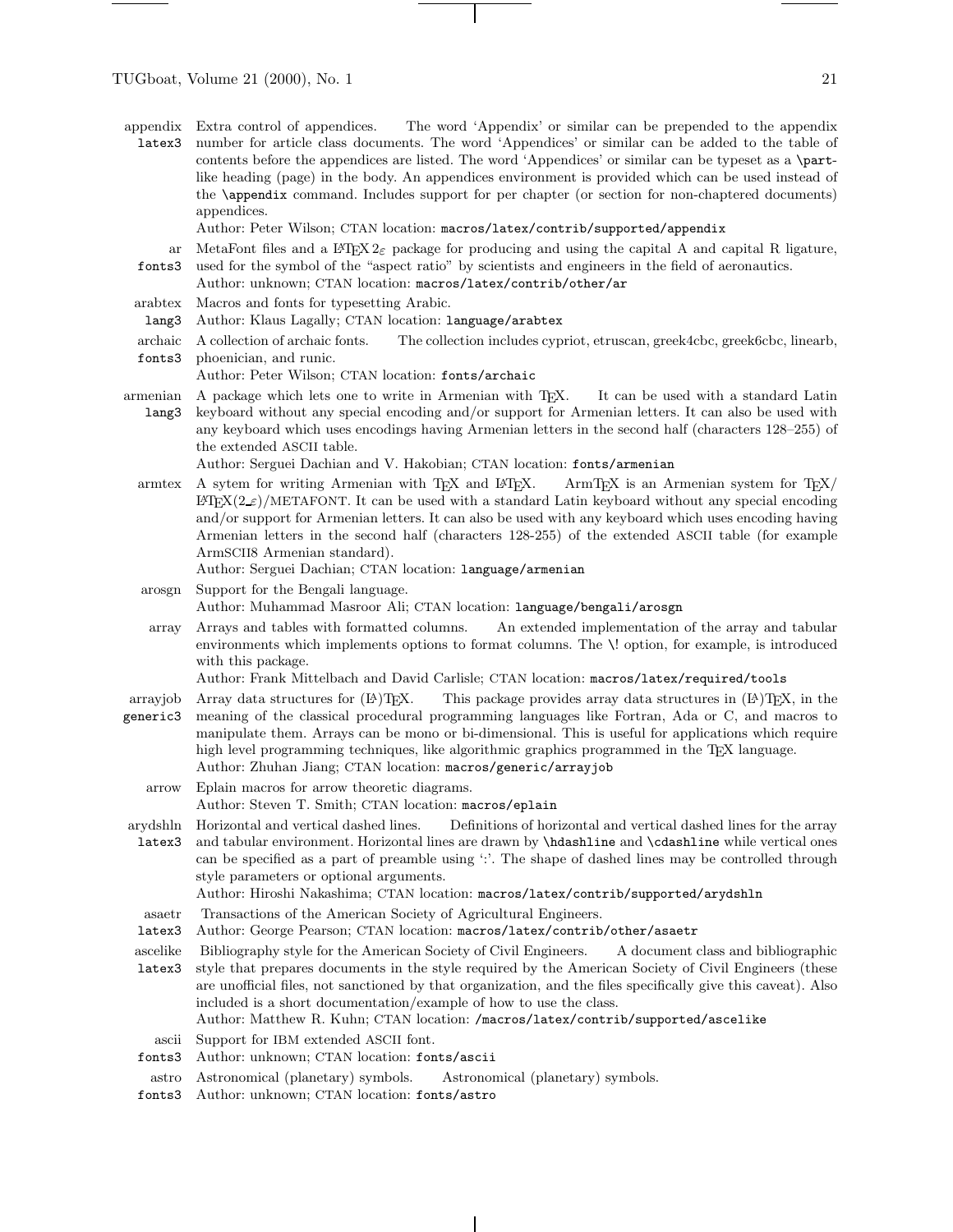| at                              | A package to remove a lot of tedious typing that ends up in L <sup>4</sup> T <sub>F</sub> X documents by expanding the number<br>of short command names available. The new command names begin with the 'O' character, rather than<br>the conventional $\vee$ , so you can tell them apart.<br>Author: Mark Wooding; CTAN location: macros/latex/contrib/supported/mdwtools                                                                                                                                                                                                                                                                                                                                                                                                                                                                                                                                                                                                                                                                                                                                                                                         |
|---------------------------------|---------------------------------------------------------------------------------------------------------------------------------------------------------------------------------------------------------------------------------------------------------------------------------------------------------------------------------------------------------------------------------------------------------------------------------------------------------------------------------------------------------------------------------------------------------------------------------------------------------------------------------------------------------------------------------------------------------------------------------------------------------------------------------------------------------------------------------------------------------------------------------------------------------------------------------------------------------------------------------------------------------------------------------------------------------------------------------------------------------------------------------------------------------------------|
| attrib                          | A L'IFX package defining <i>\attrib</i> , which attributes block<br>Attribution of block quotations in ETFX.<br>elements, for example when citing a reference after a block quotation.<br>Author: Matt Swift; CTAN location: macros/latex/contrib/supported/frankenstein                                                                                                                                                                                                                                                                                                                                                                                                                                                                                                                                                                                                                                                                                                                                                                                                                                                                                            |
| auctex                          | Provides one of the best environments for T <sub>E</sub> X/L <sup>A</sup> T <sub>E</sub> X document<br>Emacs support files for T <sub>F</sub> X.<br>production.<br>Author: unknown; CTAN location: support/auctex                                                                                                                                                                                                                                                                                                                                                                                                                                                                                                                                                                                                                                                                                                                                                                                                                                                                                                                                                   |
| auncial                         | Artificial Uncial manuscript book-hand font.<br>The auncial and allauncl packages provide Metafont<br>fonts based on the Artificial Uncial manuscript book-hand used between the 6th and 10th century AD.<br>The font consists of minuscules and digits, with some appropriate period punctuation marks. Both<br>normal and bold versions are provided.<br>Author: Peter Wilson; CTAN location: fonts/bookhands/auncial                                                                                                                                                                                                                                                                                                                                                                                                                                                                                                                                                                                                                                                                                                                                             |
| aurora                          | Header files for dvips to make colour separations.                                                                                                                                                                                                                                                                                                                                                                                                                                                                                                                                                                                                                                                                                                                                                                                                                                                                                                                                                                                                                                                                                                                  |
| dvips3<br>authorindex<br>latex3 | Author: unknown<br>A package to generate a list of all authors cited in a document along with a list of pages where these<br>citations occur.<br>Author: Andreas Wettstein; CTAN location: indexing/authorindex                                                                                                                                                                                                                                                                                                                                                                                                                                                                                                                                                                                                                                                                                                                                                                                                                                                                                                                                                     |
| autotab                         | Generating tabular setups.                                                                                                                                                                                                                                                                                                                                                                                                                                                                                                                                                                                                                                                                                                                                                                                                                                                                                                                                                                                                                                                                                                                                          |
| latex3                          | Author: unknown; CTAN location: macros/latex209/contrib/autotab                                                                                                                                                                                                                                                                                                                                                                                                                                                                                                                                                                                                                                                                                                                                                                                                                                                                                                                                                                                                                                                                                                     |
| babel<br>generic2               | Multilingual support for L <sup>AT</sup> EX.<br>Author: Johannes L. Braams; CTAN location: macros/latex/required/babel                                                                                                                                                                                                                                                                                                                                                                                                                                                                                                                                                                                                                                                                                                                                                                                                                                                                                                                                                                                                                                              |
| backgammon<br>fonts3            | Style for typesetting backgammon boards.<br>Author: unknown; CTAN location: macros/latex/contrib/other/bg                                                                                                                                                                                                                                                                                                                                                                                                                                                                                                                                                                                                                                                                                                                                                                                                                                                                                                                                                                                                                                                           |
| backgrnd                        | Mark text with grey background or change bar<br>Marks text, using T <sub>F</sub> X's resources only (no<br>PostScript tricks – grey background uses a shade font defined with MetaFont. Works under plain<br>TEX, in simple IATEX 2.09 documents, but probably not in IATEX $2\varepsilon$ .<br>Author: Peter Schmitt; CTAN location: macros/generic                                                                                                                                                                                                                                                                                                                                                                                                                                                                                                                                                                                                                                                                                                                                                                                                                |
| bakoma-fonts                    | Computer Modern and AMS fonts in PostScript Type1 form.<br>Author: unknown; CTAN location: fonts/cm/ps-type1/bakoma                                                                                                                                                                                                                                                                                                                                                                                                                                                                                                                                                                                                                                                                                                                                                                                                                                                                                                                                                                                                                                                 |
| bakoma-games<br>fonts2          | BaKoMa modules for music and games.<br>This module includes popular macro packages described in<br>chapters 7 (Preparing music scores: MusiXTEX) and 8 (Playing games: Chess, Xiangqi - Chinese Chess,<br>Go, Backgammon, Bridge, Crosswords) of the 'L <sup>T</sup> FX Graphics Companion' They are precompiled for<br>use, together with fonts and documentation, directly in BaKoMa TEX. Fonts used by some packages are<br>converted into formats suitable both for printing and for PDF generation. For example, for Chess the<br>diagram fonts are converted into vector Type 3 font format. Board black squares are coded as a gray<br>color instead of dashing. This approach gives the best results on printers and displays. Fonts for in-line<br>notation are in Type 1 font format. For Go the special fonts are too hard to convert automatically and<br>have been efficiently coded in Type 3 font format. For Backgammon the fonts were originally dithered<br>as halftone, making them unsuitable for PDF. The halftone was emulated by using gray color in Type<br>3 fonts.<br>Author: Basil Malyshev; CTAN location: systems/win32/bakoma/contrib |
| bakoma-malvern                  | TFX for MS-Windows for electronic documents.<br>Malvern is a sanserif font intended mainly for non-                                                                                                                                                                                                                                                                                                                                                                                                                                                                                                                                                                                                                                                                                                                                                                                                                                                                                                                                                                                                                                                                 |
| fonts2                          | technical documents. It does not blend particularly well with the Computer Modern fonts. Malvern is<br>a font family designed and implemented in MF by P. Damian Cugley. Conversion to PostScript Type 1                                                                                                                                                                                                                                                                                                                                                                                                                                                                                                                                                                                                                                                                                                                                                                                                                                                                                                                                                            |

 $\mathbf{I}$ 

font format has been done by Basil K. Malyshev. It is distributed as a MS-Windows exe file which will

 $\overline{\phantom{a}}$ 

install the fonts under already installed BaKoMa TEX 2.11 and later. Author: Basil Malyshev; CTAN location: systems/win32/bakoma/dst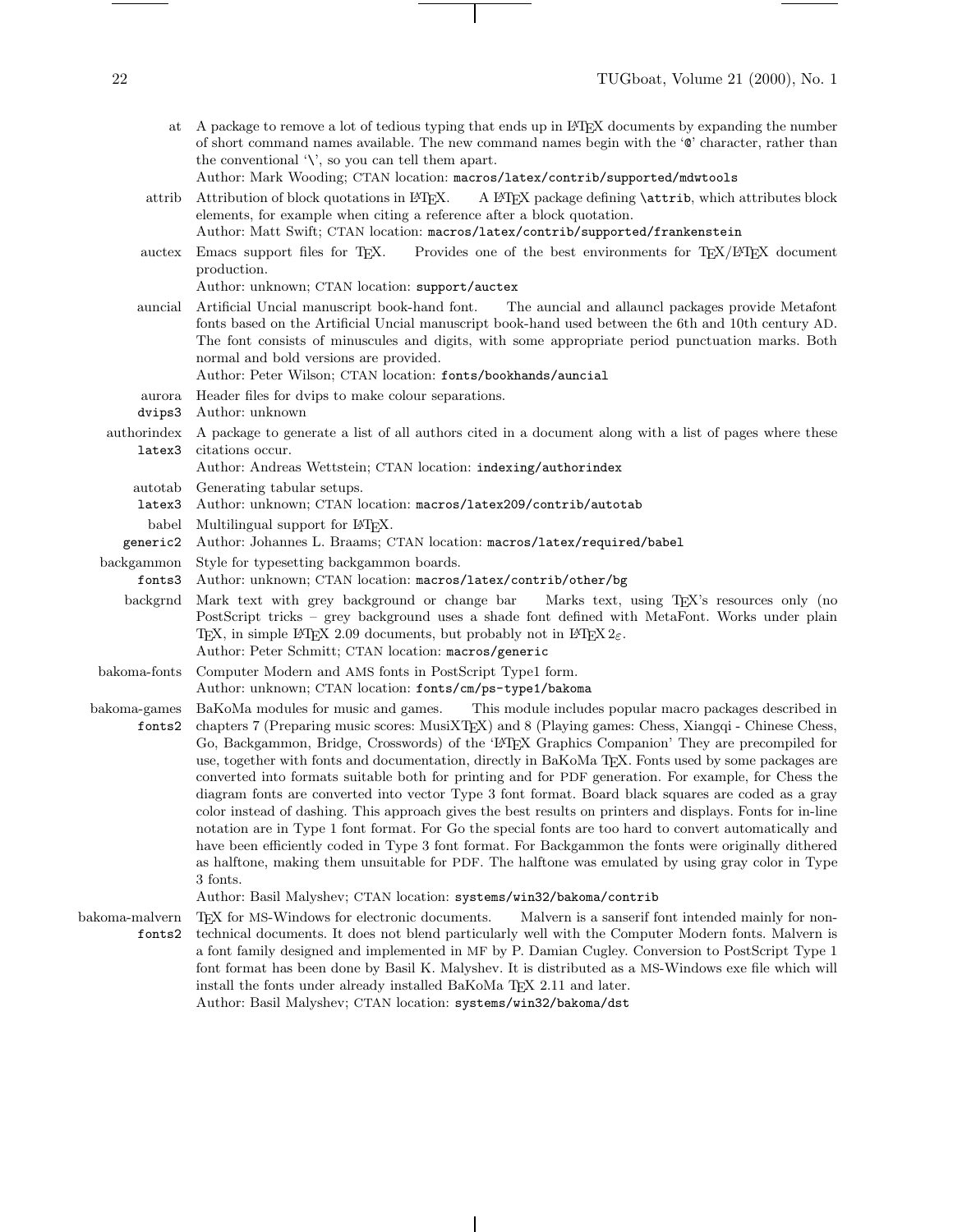- bakoma fonts2 TEX for MS-Windows for electronic documents. A TEX package intended for preparing Electronic Publications. The system works under MS-Windows 95/98/NT. The system includes a complete extendable GUI (Text editor, DVI Viewer, Help system), an updated version of the BaKoMa Fonts Collection, the TEX processor with friends (BibTEX, MakeIndex, MetaPost, DVIPS, DVICopy), a standard compliant TDS, and an installation program. The system supports the use of scalable fonts (PostScript Type 1, PostScript Type 3, and TrueType) and the importing of PostScript graphics into documents. In advance, the system supports import of JPEG, PNG, GIF, TIFF, HPGL, DXY, PCX, MSP, BMP, and WMF graphical formats. The system supports generation of PDF and printing on any printer supported by a driver under MS-Windows. The system efficiently supports multiple TEXMF trees. Author: Basil Malyshev; CTAN location: systems/win32/bakoma
- barcode2 No description available.
- fonts3 Author: unknown
- barcodes Fonts for making barcodes.
- fonts3 Author: unknown; CTAN location: fonts/barcodes
- barr Diagram macros by Michael Barr.
- graphics3 Author: Michael Barr; CTAN location: macros/generic/diagrams/barr
	- base Definitive source of Plain T<sub>F</sub>X on CTAN. This archive is mirrored directly from labrea:/tex/lib/. Author: Donald Knuth; CTAN location: macros/plain/base
- bbding fonts3 Symbol font including many Zapf dingbats. An NFSS-interface to the symbol font bbding containing many of the Zapf dingbats fonts.
- Author: Peter Neergaard; CTAN location: fonts/bbding
- bbl2html Convert a ETEX .bbl file to formatted html code.
	- Author: Rik Blok; CTAN location: biblio/bibtex/utils
	- bbm Blackboard variant fonts for Computer Modern, with L<sup>AT</sup>EX support.
- fonts3 Author: unknown; CTAN location: fonts/cm/bbm
- bbold Sans serif blackboard bold. A geometric sans serif blackboard bold font, for use in mathematics
- fonts3 Author: Alan Jeffrey
- beebe bibtex2 TEX-related bibliographies and BibTEX styles. Nelson Beebe's collection of TEX-related bibliographies and BibTEX style files.
- Author: Nelson Beebe
- beletter Typeset Belgian letters. A small class for typesetting Belgium letters. Author: James Kilfiger and Frank Lenaerts; CTAN location: macros/latex/other/misc
- belleek Free replacement for basic MathTime fonts. Free replacement for basic MathTime fonts
- fonts2 Author: Richard Kinch
- beton latex3 Typeset a L<sup>A</sup>TEX  $2\varepsilon$  document with the Concrete fonts designed by Don Knuth and used in his book "Concrete Mathematics".

Author: Frank Jensen; CTAN location: macros/latex/contrib/supported/beton

- bez123 Support for Bezier curves. A package providing additional facilities for drawing linear, cubic, and
- latex3 rational quadratic Bezier curves. The multiply package provides a command for multiplication of a length without numerical overflow.

Author: Peter Wilson; CTAN location: macros/latex/contrib/supported/bez123

bezos latex3 Packages by Javier Bezos. Tools for math accents; tensorial indexes; tools for easy entry of Spanish index entries.

Author: Javier Bezos; CTAN location: macros/latex/contrib/supported/bezos

- bibarts A package to assist in making bibliographical lists common in the arts.
- bibtex3 Author: Timo Baumann; CTAN location: macros/latex/contrib/supported/bibarts
- bibdb BIBT<sub>F</sub>X bibliography manager fow MS-Windows and MS-DOS. Author: Eyal Doron; CTAN location: support/bibdb
- bibhtml bibtex3 BIBTEX support for HTML files. Bibhtml consists of a Perl script and a BIBTEX style file, which together allowyou to compile a bibliography for a collection of HTML files. The references in the text are linked directly to the corresponding bibliography entry, and if a URL is defined in the entry within the BIBTEX database file, then the generated bibliography entry is linked to this. The BIBTEX style file is plainhtml.bst, and is derived from the standard plain.bst.

Author: Norman Gray; CTAN location: biblio/bibtex/contrib/bibhtml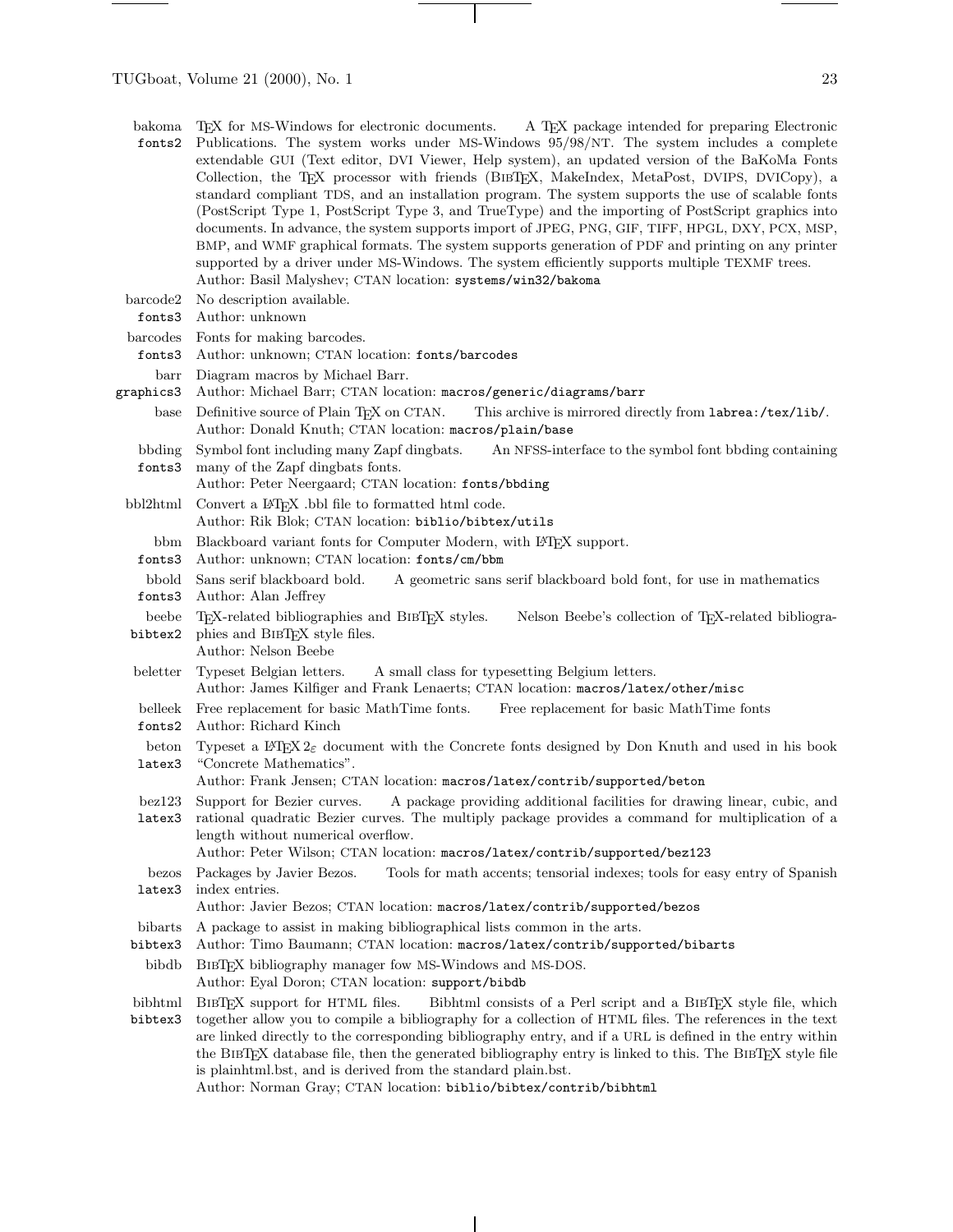- biblio An extensive collection of BIBTEX bibliographies on many topics (linux, java, sas, s-plus, amongst many others) and for many journals (lecture notes in computer science acm, byte, computer, and much, much, more.). Each includes a LAT<sub>EX</sub> wrapper file to typeset the bibliography. Author: Nelson H. F. Beebe; CTAN location: info/biblio
- biblios A MS-Windows95 tool that uses the CGI (common gateway interface) protocol so that BIBTEX files can be managed remotely using an HTTP-server on the server side and a Web-browser such as Netscape on the client side.
	- Author: Anders Moller; CTAN location: systems/msdos
- biblist BibTEX styles by Joachim Schrod.
- latex3 Author: Joachim Schrod; CTAN location: macros/latex209/contrib/biblist
- bibtex Bibliography management for L<sup>AT</sup>EX.
- bibtex1 Author: Oren Patashnik; CTAN location: biblio/bibtex/distribs

bibtex8bit A fully 8-bit adaptation of BIBT<sub>E</sub>X 0.99.

- bibtex2 Author: Niel Kempson; CTAN location: biblio/bibtex/8-bit
- bibtool Command line manipulation of BIBT<sub>EX</sub> files. Command line manipulation of BIBT<sub>EX</sub> files: Prettyprinting data bases; Syntactic checks with error recovery; Semantic checks. Sorting and merging of data bases; Generation of uniform reference keys according to predefined rules or according to user specification; Selecting references used in one publication which are found by analyzing an aux file; Controlled rewriting of fields utilising regular expressions to specify the rewriting rules; Macro (String) expansion to eliminate the need of extra string definitions; Collecting statistics about one or more data bases.

Author: Gerd Neugebauer; CTAN location: biblio/bibtex/utils/bibtool

- bibtopic Include multiple 'by topic' bibliographies in a document. A L<sup>AT</sup>EX package to include several bibli-
- bibtex2 ographies covering different 'topics' or bibliographic material into a document (e.g., one bibliography for primary literature and one for secondary literature). Provides commands to include either all references from a .bib file, only the references actually cited or those not cited in your document. You'll have to construct a seperate .bib file for each bibliographic 'topic', which will have to be processed separately by BibTEX. If you want to have per-chapter bibliographies in a document, have a look at the packages bibunits or chapterbib instead.

Author: Pierre Basso and Stefan Ulrich; CTAN location: macros/latex/contrib/supported/bibtopic

bibunits Multiple bibliographies in one document. A style to generate separate bibliographies for different.

latex3 units (parts) of the text (chapters, sections or bibunit-environments). The style will separate the citations of each unit of text into a separate file to be processed by BibTEX. The global bibliography section produced by LAT<sub>EX</sub> can also appear in the document and citations can be placed in both at the same time.

Author: Jose Alberto and Thorston Hansen; CTAN location: macros/latex/contrib/supported/ bibunits

bibweb Automatically retrieve bibliography from MathSciNet. A utility to automatically retrieve mathematical bibliographical information, in BIBT<sub>EX</sub> format, from the American Mathematical Society's MathSciNet database. More precisely, it acts as a front-end to BibTEX; it converts any citations that BibTEX can't find into queries to the MathSciNet database, it carries out those queries, and returns the answers in BibTEX format. Included in the package are: the perl script bibweb, documentation (in various formats), and a test file.

Author: John H. Palmieri; CTAN location: biblio/bibtex/utils/bibweb

bidstobibtex A tool to take input from a BIDS email message (generated using one of the downloading formats) to BIBT<sub>F</sub>X.

Author: Anthony Stone; CTAN location: biblio/bibtex/contrib/bids

bigdelim Big delimiters.

latex3 Author: Piet van Oostrum; CTAN location: macros/latex/contrib/supported/multirow

- bigstrut Big struts.
- latex3 Author: Piet van Oostrum; CTAN location: macros/latex/contrib/supported/multirow
- bits Modular environments in IATFX. A LATEX package that provides a programmer's interface for a new

latex3 idea called a bit, which is like an environment but has a title, author, and other attributes usually only associated with the document environment. Author: Matt Swift; CTAN location: macros/latex/contrib/supported/frankenstein/unsupported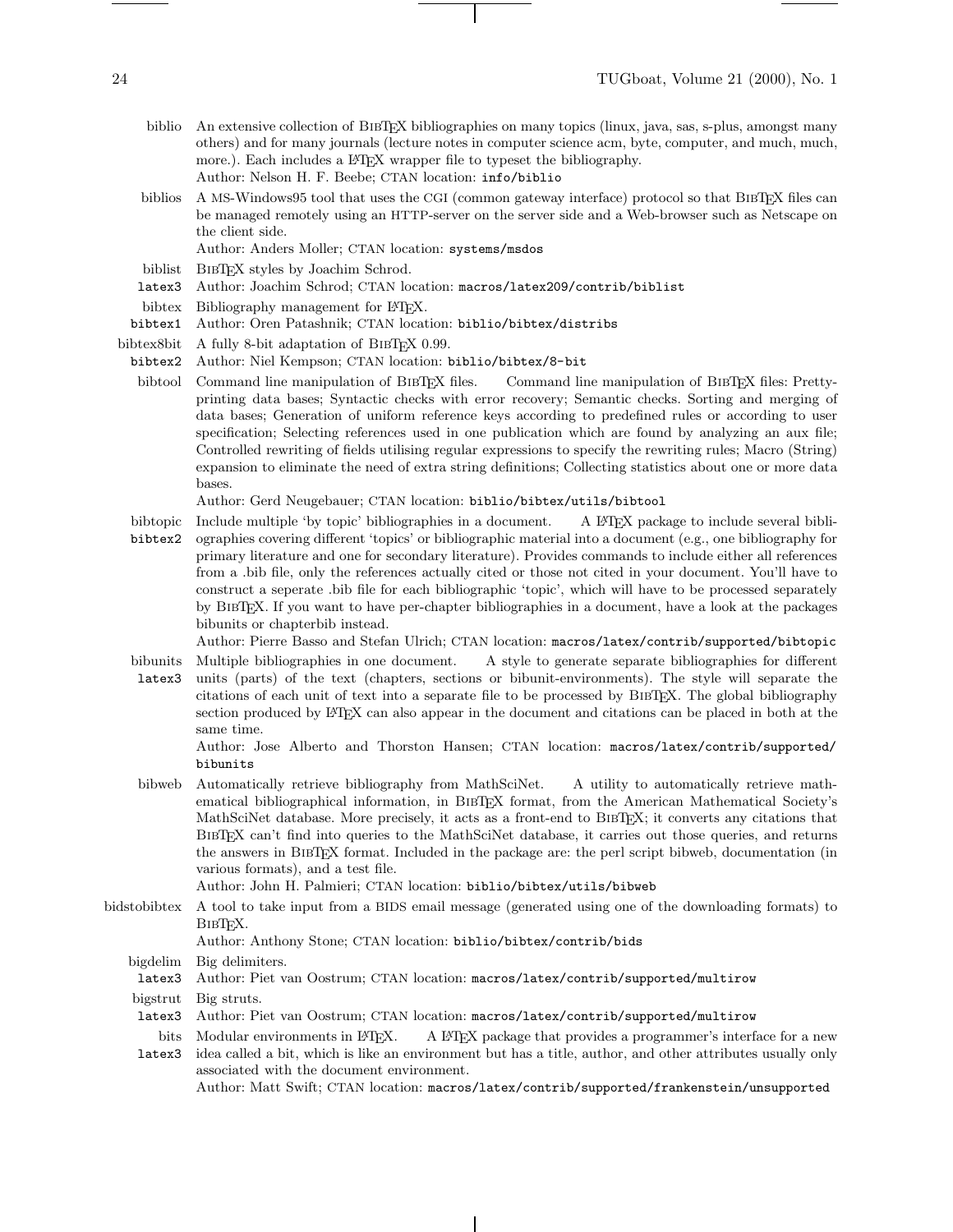- bitstrea Font metrics, and macro support in  $\mathbb{F} \mathbb{F} \mathbb{F} \mathbb{F} \mathbb{F} \mathbb{F} \mathbb{F}$  for the free Bitstream fonts.
	- Author: unknown; CTAN location: fonts/psfonts/bitstrea
- bizcard Typeset business cards.
- latex3 Author: Sebastian Marius Kirsch; CTAN location: macros/latex/contrib/supported/bizcard
- blackboard A demonstration of the various blackboard bold typefaces available for TFX (bbm, bbold, doublestroke, and msbm), including a PostScript file to preview them.
	- Author: Olaf Kummer; CTAN location: documentation/blackboard
	- blkarray Extended array and tabular. A package in its early stages of development which implements an environment, blockarray, that may be used in the same way as the array or tabular environments of standard LATEX, or their extended versions defined in array.sty. If used in math-mode, blockarray acts like array, otherwise it acts like tabular. The main feature of this style is that it uses a new method of defining column types.

Author: David Carlisle; CTAN location: macros/latex/contrib/supported/carlisle

- blkcntrl Block-element hooks in LATEX. A LATEX package that inserts hooks into certain block elements and
- latex3 footnotes. Also provides a command to set block quotations one size smaller than the main text. Author: Matt Swift; CTAN location: macros/latex/contrib/supported/frankenstein
	- block A block letter style for the letter class. A style file for use with the letter class that overwrites the \opening and \closing macros so that letters can be styled with the block letter style instead of the default style. Thus, the return address, the closing, and the signature appear flushed on the left margin.

Author: Chua Eng Huang; CTAN location: macros/latex/contrib/other/misc

- blu BLUe's format system. A format used in 'Publishing with T<sub>E</sub>X'.
	- Author: Kees van der Laan; CTAN location: macros/blu
- blue formats3 Kees van der Laan's BLUe format, a concise but expressive document preparation system modelled on Knuth's manmac.

Author: Kees van der Laan; CTAN location: macros/blu

- bluesky Computer Modern family in Type 1 format.
	- fonts1 Author: unknown; CTAN location: fonts/cm/ps-type1/bluesky
- bm This is a package for accessing bold symbols in math mode. (Similar to the AMS \boldsymbol command, but taking more care over spacing, delimiters etc.).
	- Author: David Carlisle; CTAN location: macros/latex/required/tools
- bookhands A collection of book-hand fonts.
	- fonts3 Author: Peter Wilson; CTAN location: fonts/bookhands
- booktabs Nicer layout of tables.
- latex3 Author: Simon Fear; CTAN location: macros/latex/contrib/supported/booktabs
- borceux Diagram macros by Francois Borceux.
- graphics3 Author: Francois Borceux; CTAN location: macros/generic/diagrams/borceux
	- bosisio A collection of packages including: dblfont; graphfig; mathcmd; mathenv; quotes; sobolev.

latex3 Author: Francesco Bosisio; CTAN location: macros/latex/contrib/supported/bosisio

boxedminipage A package for producing boxed minipages.

Author: Mario Wolczko; CTAN location: macros/latex/contrib/other/misc

braille Support for braille.

Author: William Park; CTAN location: macros/latex/contrib/supported/braille

- braket Dirac bra-ket and set notation. Provides macros to typeset bra-ket notation, as well as set specifiers. Each macro comes in a fixed-size version and an expanding version. Author: Donald Arseneau; CTAN location: macros/latex/contrib/other/misc
	-
- brclc Support 16-bit (double) calculations in L<sup>AT</sup>EX. The following calculations are implemented:  $+$ ,  $-$ ,  $*$ , /, ^, exp, log, ln, sin, cos, tan, asin, acos, atan. The output can be formatted and rounded. The program brclc is a preprocessor so it must be run before you run LATEX! It is recommended using a shellscript like 'testclc' which does this for you. The new command \clc{arg} is defined. The program brclc outputs a file called \*.clc in which LATEX finds the definitions needed to complete the \clc{arg}command. The LATEX-commands file inclusion commands are also supported. Author: Bernd Radgen; CTAN location: macros/latex/contrib/supported/brclc
- bridge Macros for typesetting bridge diagrams.
- latex3 Author: Kees van der Laan; CTAN location: macros/latex209/contrib/misc/bridge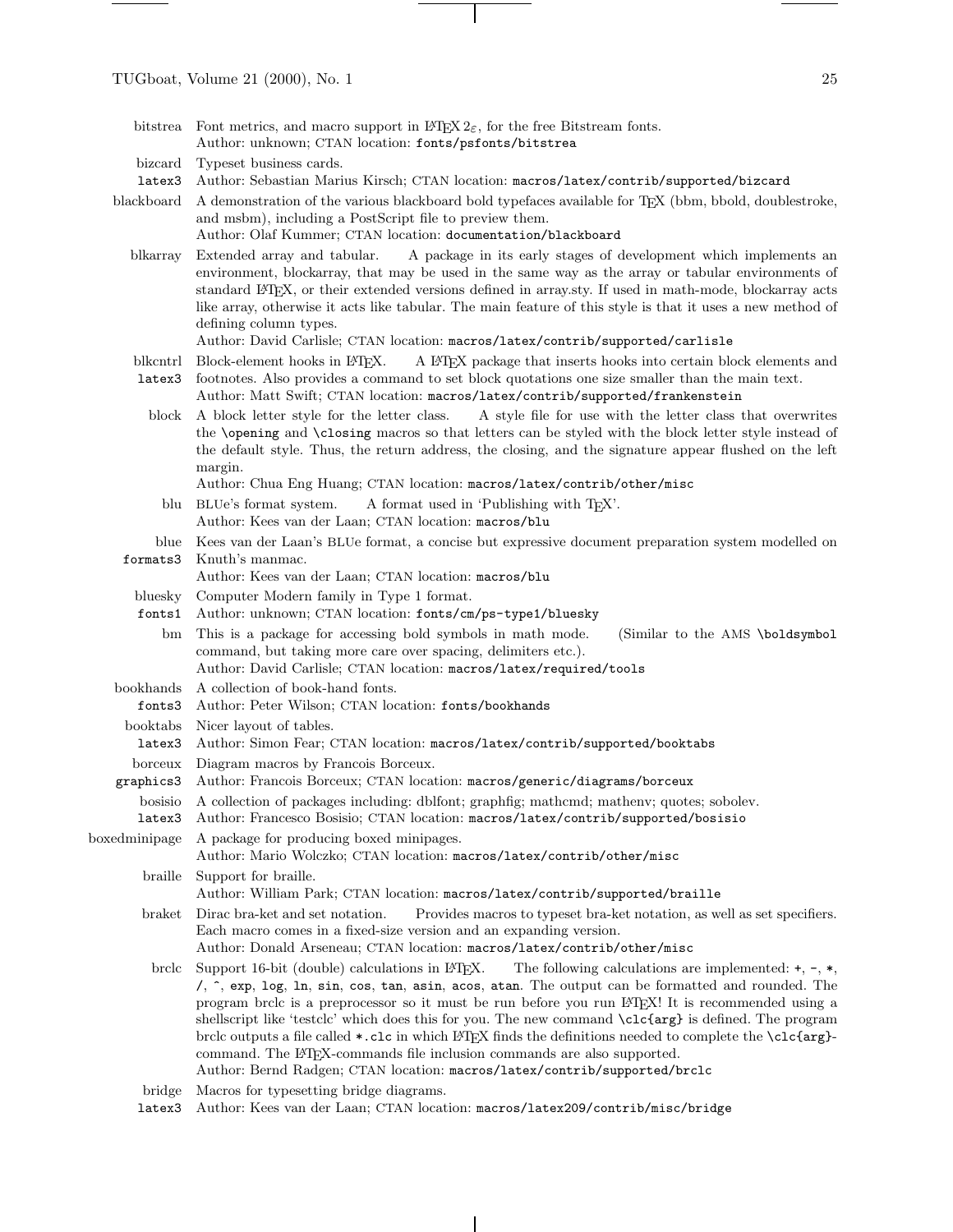brushscr BrushScript fonts including pbsi, a Type-1 PostScript font containing BrushScript Italic characters.

- fonts3 Author: Maurizio Loreti; CTAN location: fonts/brushscr
- btOOL Perl library for parsing and processing BIBTEX files. Includes a C library called btparse and a perl library Text::BibTeX. Features include: robust, efficient lexical scanning and parsing of BibTEX files; excellent error detection, reporting, and recovery in the parser; full processing of BIBTEX strings (macros expanded, whitespace collapsed, strings concatenated); handles all common entry types (@comment, @preamble, @string, and everything else) with ease, and gives you full access to the contents of all entry types; support for processing author names identically to BibTEX; preliminary support for imposing/enforcing a particular database structure.

Author: Greg Ward; CTAN location: biblio/bibtex/utils/btOOl

- bytefield latex3 Create illustrations for network protocol specifications. The bytefield package helps the user create illustrations for network protocol specifications and anything else that utilizes fields of data. These
	- illustrations showhowthe bits and bytes are laid out in a packet or in memory. Author: Scott Pakin; CTAN location: macros/latex/contrib/supported/bytefield
	- bzip2 Compression program.
- texlive2 Author: unknown; CTAN location: tools/bzip2
- c-pascal Typeset C and Pascal programs. generic3 A T<sub>EX</sub> macro package for easy typesetting of programs in C and Pascal. Program sources in C and Pascal can also be input.
	- Author: Michal Gulczynski; CTAN location: macros/generic/c\_pascal
	- c2cweb A utility to prettyprint C and  $C_{++}$  source files using cweb.
		- Author: Werner Lemberg; CTAN location: web/c\_cpp/c2cweb
	- calc Adds infix expressions to perform arithmetic in the LATEX commands \setcounter, \addtocounter, \setlength, and \addtolength.
		- Author: Kresten Krab Thorup and Frank Jensen; CTAN location: macros/latex/required/tools
- calendar latex3 A package for calendars and timetables. Includes, for example, a package which organizes date items in a format suitable for conference schedules, itineraries, academic teaching timetables and the like.

Author: Frank Bennett; CTAN location: macros/latex/contrib/supported/calendar

calligraphic font. fonts3 Calligraphic font in the handwriting style of the author, Peter Vanroose. A L<sup>AT</sup>EX package for using this font is available in fundus.

Author: Peter Vanroose and Serguei Dachian; CTAN location: fonts/calligra

- calrsfs Nicer calligraphic letters.
- latex3 Author: Vadim Zhytnikov; CTAN location: macros/latex/contrib/other/calrsfs
- calxxxx Prints a card-size calendar for any year. Prints a card-size calendar for any year, AD or BC, with
- latex3 Gregorian or Julian leap rules (useful for year before adoption of Gregorian rules). Cal2000.tex prints a calendar for years 1990–2020.

Author: Slobodan Jankovic; CTAN location: macros/latex/contrib/other/calxxxx

- camel Comprehensive bibliography manager (prototype citation engine for LATEX3). Will become BIBTEX 1.0
- latex3 on release. Under development.
	- Author: Frank Bennett; CTAN location: macros/latex/contrib/supported/camel
- cancel Place lines through maths formulae. A package to draw diagonal lines and arrows with limits through math formulas.

Author: Donald Arseneau; CTAN location: macros/latex/contrib/other/misc

- capt-of Captions on more than floats. Defines a command \captionof for putting a caption to something that's not a float.
	- Author: Robin Fairbairns; CTAN location: macros/latex/contrib/other/misc
- caption Extends caption capabilities for figures and tables, such as the caption width, style, font. Many aspects latex2 are tunable as options.
	- Author: Harald Axel Sommerfeldt; CTAN location: macros/latex/contrib/supported/caption
- caption2 Newer version of the caption package. Extends caption capabilities for figures and tables, such as the caption width, style, and font. Many aspects are tunable as options. Author: Harald Axel Sommerfeldt; CTAN location: macros/latex/contrib/supported/caption
- carlisle Miscellaneous small packages by David Carlisle.
- latex2 Author: David Carlisle; CTAN location: macros/latex/contrib/supported/carlisle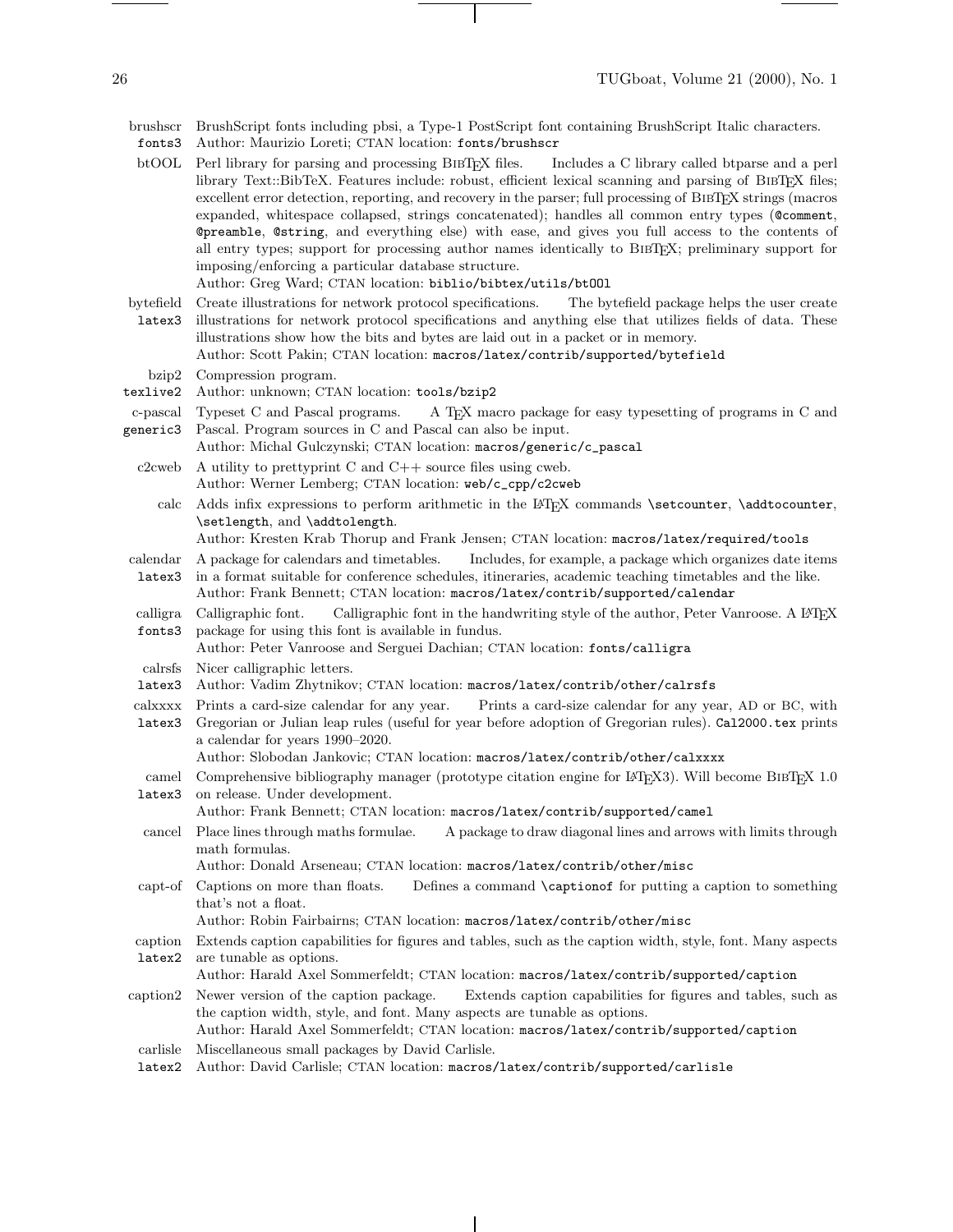cases Numbered cases environment Define numcases: math cases with equation numbers. Also define subequation numbering.

Author: Donald Arseneau; CTAN location: macros/latex/contrib/other/misc

- casyl Typeset Cree/Inuktitut in Canadian Aboriginal Syllabics.
- lang3 Author: Ivan A Derzhanski; CTAN location: language/casyl
- catalogue A catalogue of what's available on CTAN. doc2 The catalogue is an extensive database of many, most, and one day, maybe, all, packages available for TEX/LATEX. It started out as an example of using BibTEX, but is nowfully XML and XSL based. The Catalogue is best browsed online, but refer to xml-catalogue for a nice exmaple of using xmltex. Oh, by the way, you are currently looking at the TEX Catalogue, if you hadn't noticed.

Author: Graham Williams; CTAN location: help/Catalogue

- catdoc A filter which converts binary MS-Word files into ASCII text, optionally with some TFX control sequences (for those characters, which have special meaning for T<sub>E</sub>X). Author: Victor Wagner; CTAN location: support/catdoc
- catdvi A DVI to plain text translator. A DVI to plain text translator capable of generating ASCII, Latin-1 and UTF-8 (Unicode) output. It aims to become a superior replacement for the dvi2tty utility; this version outperforms it in some areas and is inferior to it in other areas.

Author: Antti-Juhani Kaijanaho; CTAN location: dviware/catdvi

- cbgreek MetaFont source files for a complete set of Greek fonts.
- fonts3 Author: Claudio Beccari; CTAN location: language/greek/cb/mf
- cc-pl Polish extension of Computer Concrete fonts (MetaFont sources).
- fonts2 Author: BoguslawJackowski and M. Ry´cko; CTAN location: language/polish
- ccaption Continuation headings and legends for floats. A package providing commands for 'continuation'
- latex3 headings, unnumbered captions, and also a non-specific legend heading for any environment. Methods are also provided to define captions for use outside float (e.g., figure and table) environments, and to define new float environments and List of Floats. Author: Peter Wilson; CTAN location: macros/latex/contrib/supported/ccaption
- ccfonts Support for Concrete text and math fonts in LATEX. LATEX font definition files for the Concrete
- latex3 fonts and a LATEX package for typesetting documents using Concrete as the default font family. The files support OT1, T1, TS1, and Concrete math including AMS fonts (Ulrik Vieth's concmath). Author: Walter Schmid; CTAN location: macros/latex/contrib/supported/ccfonts
- 
- cchess Macros and fonts for typesetting Chinese Chess board diagrams.
- fonts3 Author: unknown
- cdcover Typeset CD covers.
- latex3 Author: Christian Holm; CTAN location: macros/latex/contrib/other/cd-cover
- cdlabeler Take user text and typeset it to fit a CD label. Author: Victor Eijkhout; CTAN location: macros/generic/eijkhout
	- cellular Cellular table construction.
	- plain3 Author: J. E. Pittman; CTAN location: macros/plain/contrib/cellular

cep Compression tools for PostScript. Compression utilities for PostScript files, written in AWK and PostScript (gawk and GhostScript) to compress bitmap EPS files up to 10 percent of the original size. Well documented.

- Author: BOP; CTAN location: support/pstools/cep
- changebar latex2 Generate changebars in LATEX documents. Identify areas of text to be marked with changebars with the \cbstart and \cbend commands.

Author: Johannes Braams; CTAN location: macros/latex/contrib/supported/changebar

- chappg Package for page numbering by chapter. Provides for chapterno-pageno or chaptername-pageno page numbering. Provision made for front- and backmatter in book class. Author: Robin Fairbairns; CTAN location: macros/latex/contrib/other/misc
- chapterbib Separate bibliography for each \include file. Author: Donald Arseneau; CTAN location: macros/latex/contrib/supported/cite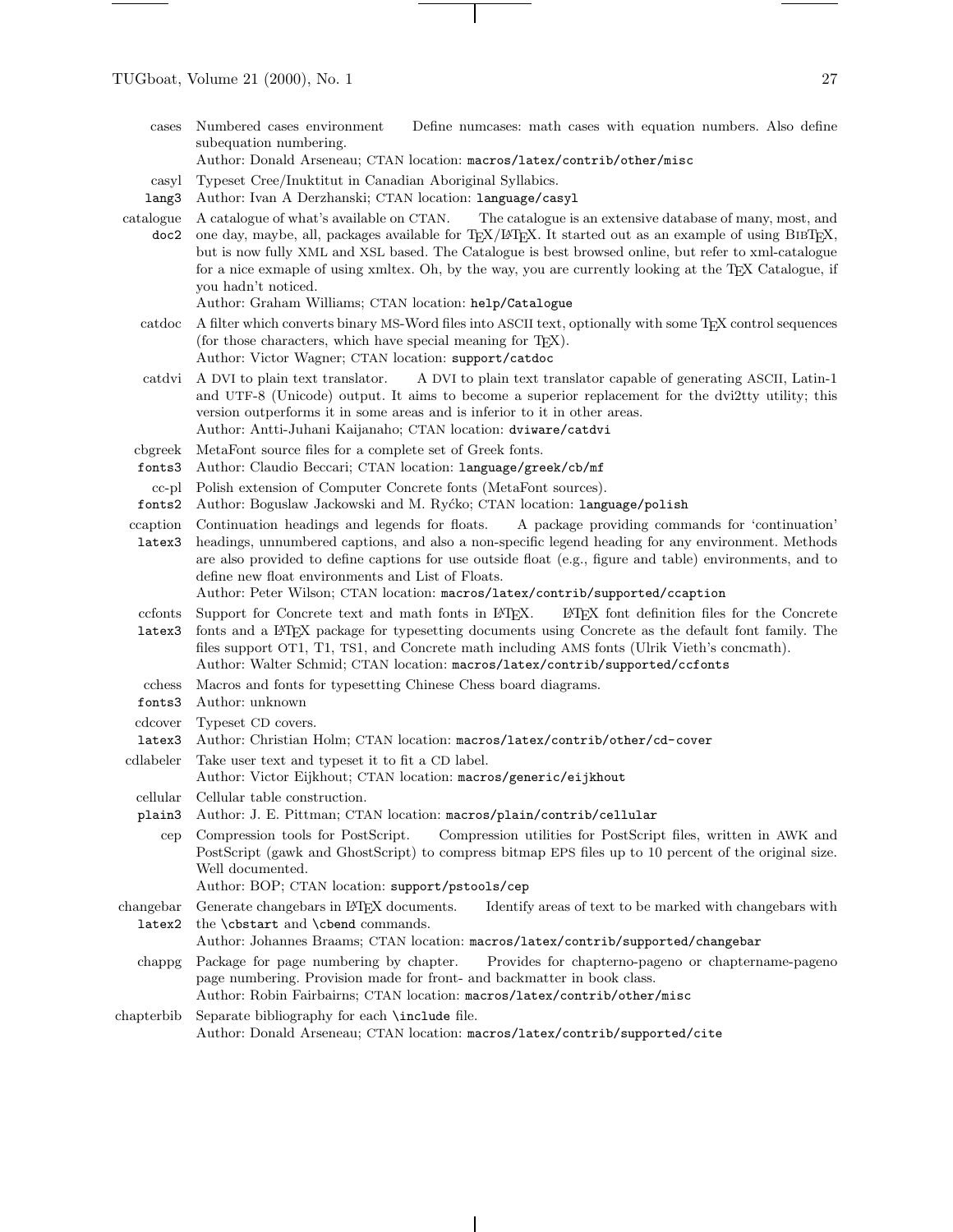$\frac{1}{\sqrt{1-\frac{1}{2}}\left(1-\frac{1}{2}\right)}\left(\frac{1}{2}-\frac{1}{2}\right)\left(\frac{1}{2}-\frac{1}{2}\right)\left(\frac{1}{2}-\frac{1}{2}\right)\left(\frac{1}{2}-\frac{1}{2}\right)\left(\frac{1}{2}-\frac{1}{2}\right)\left(\frac{1}{2}-\frac{1}{2}\right)\left(\frac{1}{2}-\frac{1}{2}\right)\left(\frac{1}{2}-\frac{1}{2}\right)\left(\frac{1}{2}-\frac{1}{2}\right)\left(\frac{1}{2}-\frac{1}{2}\right)\left(\frac{1}{2}-\frac{1}{2}\right)\left(\frac$ 

| latex3                      | chemcono Support for compound numbers in chemistry documents. A L <sup>A</sup> T <sub>F</sub> X style file for using compound<br>numbers in chemistry documents. It works like \cite and the \thebibliography, using \fcite and<br>\theffbibliography instead. It allows compound names in documents to be numbered and does not<br>affect the normal citation routines.<br>Author: Stefan Schulz; CTAN location: macros/latex/contrib/supported/chemcono                                                                                                                                                                                                                                                                                                                                                                                                                                                                               |
|-----------------------------|-----------------------------------------------------------------------------------------------------------------------------------------------------------------------------------------------------------------------------------------------------------------------------------------------------------------------------------------------------------------------------------------------------------------------------------------------------------------------------------------------------------------------------------------------------------------------------------------------------------------------------------------------------------------------------------------------------------------------------------------------------------------------------------------------------------------------------------------------------------------------------------------------------------------------------------------|
| chemsym                     | Macros for typing chemical symbols.                                                                                                                                                                                                                                                                                                                                                                                                                                                                                                                                                                                                                                                                                                                                                                                                                                                                                                     |
| latex3                      | Author: Mats Dahlgren; CTAN location: macros/latex/contrib/supported/chemsym                                                                                                                                                                                                                                                                                                                                                                                                                                                                                                                                                                                                                                                                                                                                                                                                                                                            |
| cheq                        | Adobe chess font.                                                                                                                                                                                                                                                                                                                                                                                                                                                                                                                                                                                                                                                                                                                                                                                                                                                                                                                       |
| fonts3                      | Author: Adrian Clark; CTAN location: fonts/cheq                                                                                                                                                                                                                                                                                                                                                                                                                                                                                                                                                                                                                                                                                                                                                                                                                                                                                         |
| cherokee                    | Fonts for Cherokee scripts.                                                                                                                                                                                                                                                                                                                                                                                                                                                                                                                                                                                                                                                                                                                                                                                                                                                                                                             |
| fonts3                      | Author: Alan M. Stanier; CTAN location: fonts/cherokee                                                                                                                                                                                                                                                                                                                                                                                                                                                                                                                                                                                                                                                                                                                                                                                                                                                                                  |
| chess                       | Fonts for type<br>setting chess boards.                                                                                                                                                                                                                                                                                                                                                                                                                                                                                                                                                                                                                                                                                                                                                                                                                                                                                                 |
| fonts3                      | Author: Piet Tutelaaers; CTAN location: fonts/chess                                                                                                                                                                                                                                                                                                                                                                                                                                                                                                                                                                                                                                                                                                                                                                                                                                                                                     |
| chicago                     | A bibliography style.<br>Author: Glenn Paulley; CTAN location: biblio/bibtex/contrib                                                                                                                                                                                                                                                                                                                                                                                                                                                                                                                                                                                                                                                                                                                                                                                                                                                    |
| china2e                     | A L <sup>e</sup> T <sub>F</sub> X package to produce Chinese calendar symbols of the old Chinese lunisolar calendar.                                                                                                                                                                                                                                                                                                                                                                                                                                                                                                                                                                                                                                                                                                                                                                                                                    |
| latex3                      | Author: Udo Heyl; CTAN location: macros/latex/contrib/supported/china2e                                                                                                                                                                                                                                                                                                                                                                                                                                                                                                                                                                                                                                                                                                                                                                                                                                                                 |
| chktex<br>texlive2          | This program catches some typographic errors L <sup>4</sup> T <sub>E</sub> X overlooks, and can be viewed as Lint for L <sup>4</sup> T <sub>E</sub> X.<br>Filters are also provided for checking the L <sup>A</sup> T <sub>F</sub> X parts of CWEB documents.<br>Author: Jens T. Berger Thielemann; CTAN location: support/chktex                                                                                                                                                                                                                                                                                                                                                                                                                                                                                                                                                                                                       |
| chngpage                    | Change the page layout in the middle of a document.<br>Provides commands to change the page<br>layout in the middle of a document (e.g., make the textblock wider or narrower, and/or longer or<br>shorter, and/or shift it vertically or horizontally).<br>Author: Peter R Wilson; CTAN location: macros/latex/contrib/supported/misc                                                                                                                                                                                                                                                                                                                                                                                                                                                                                                                                                                                                  |
| circ<br>graphics3           | Macros for typesetting circuit diagrams.<br>Several electrical symbols like resistor, capacitor, transis-<br>tors etc., are defined. The symbols can be connected with wires.<br>Author: Sebastian Tannert; CTAN location: macros/generic/diagrams/circ                                                                                                                                                                                                                                                                                                                                                                                                                                                                                                                                                                                                                                                                                 |
| circle                      | Provides circles in math mode that can be used for the nextstep operator of temporal logic, in<br>conjunction with \Box and \Diamond (latexsym) or \square and \lozenge (amssymb). ETEX circles<br>\circ and \bigcirc are not of the right size. The circles are taken from the font lcircle10. The package<br>contains some hacks to approximate the right size and this solution is definitely not sufficient to give a<br>high quality output.                                                                                                                                                                                                                                                                                                                                                                                                                                                                                       |
|                             | Author: Klaus Georg Barthelmann; CTAN location: macros/latex/contrib/other/misc                                                                                                                                                                                                                                                                                                                                                                                                                                                                                                                                                                                                                                                                                                                                                                                                                                                         |
| circuit-macros<br>graphics3 | M4 Macros for Electric circuit diagrams.<br>A set of macros for drawing high-quality electric circuits<br>containing fundamental elements, amplifiers, transistors, and basic logic gates to include in T <sub>F</sub> X, I <sup>2</sup> T <sub>F</sub> X,<br>or similar documents. Some tools and examples for other types of diagrams are also included. The<br>macros evaluate to drawing commands in the pic language, which is very easy to understand and which<br>has a good power/complexity ratio. Pic contains elements of a simple programming language, and is<br>well-suited to line drawings requiring parametric or conditional components, fine tuning, significant<br>geometric calculations or repetition, or that are naturally block structured or tree structured. The m4<br>and pic processors are readily available for Unix and PC machines.<br>Author: Dwight Aplevich; CTAN location: graphics/circuit_macros |
| cirth                       | Fonts for Cirth.                                                                                                                                                                                                                                                                                                                                                                                                                                                                                                                                                                                                                                                                                                                                                                                                                                                                                                                        |
| fonts3                      | Author: Jo Grant; CTAN location: fonts/cirth                                                                                                                                                                                                                                                                                                                                                                                                                                                                                                                                                                                                                                                                                                                                                                                                                                                                                            |
| cite                        | Supports compressed, sorted lists of numerical citations.                                                                                                                                                                                                                                                                                                                                                                                                                                                                                                                                                                                                                                                                                                                                                                                                                                                                               |
| latex2                      | Author: Donald Arseneau; CTAN location: macros/latex/contrib/supported/cite                                                                                                                                                                                                                                                                                                                                                                                                                                                                                                                                                                                                                                                                                                                                                                                                                                                             |
| citeref                     | Support backward references in the bibliography.                                                                                                                                                                                                                                                                                                                                                                                                                                                                                                                                                                                                                                                                                                                                                                                                                                                                                        |
| latex3                      | Author: Olaf Maibaum; CTAN location: macros/latex/contrib/other/citeref                                                                                                                                                                                                                                                                                                                                                                                                                                                                                                                                                                                                                                                                                                                                                                                                                                                                 |
| cjk-fonts                   | Fonts to go with the cjk macro package for Chinese/Japanese/Korean with $\mathbb{P}\mathrm{E} \mathrm{X} \, 2_{\mathcal{E}}$ .<br>Author: Werner Lemberg; CTAN location: fonts/CJK                                                                                                                                                                                                                                                                                                                                                                                                                                                                                                                                                                                                                                                                                                                                                      |
| cjk                         | A macro package which enables the use of Chinese/Japanese/Korean with IATEX $2\varepsilon$ .                                                                                                                                                                                                                                                                                                                                                                                                                                                                                                                                                                                                                                                                                                                                                                                                                                            |
| lang3                       | Author: Werner Lemberg; CTAN location: language/chinese/CJK                                                                                                                                                                                                                                                                                                                                                                                                                                                                                                                                                                                                                                                                                                                                                                                                                                                                             |
| $\,\mathrm{cm}$             | Computer Modern fonts.                                                                                                                                                                                                                                                                                                                                                                                                                                                                                                                                                                                                                                                                                                                                                                                                                                                                                                                  |
| fonts1                      | Author: Donald Knuth; CTAN location: fonts/cm                                                                                                                                                                                                                                                                                                                                                                                                                                                                                                                                                                                                                                                                                                                                                                                                                                                                                           |

 $\overline{\phantom{a}}$ 

 $\overline{\phantom{a}}$ 

 $\begin{tabular}{l} \multicolumn{2}{c} {\textbf{1}} & \multicolumn{2}{c} {\textbf{1}} & \multicolumn{2}{c} {\textbf{1}} \\ \multicolumn{2}{c} {\textbf{1}} & \multicolumn{2}{c} {\textbf{1}} & \multicolumn{2}{c} {\textbf{1}} \\ \multicolumn{2}{c} {\textbf{1}} & \multicolumn{2}{c} {\textbf{1}} & \multicolumn{2}{c} {\textbf{1}} \\ \multicolumn{2}{c} {\textbf{1}} & \multicolumn{2}{c} {\textbf{1}} & \multicolumn{2}{c} {\textbf{1}} \\ \multicolumn{2}{c} {\textbf{1}} & \multicolumn$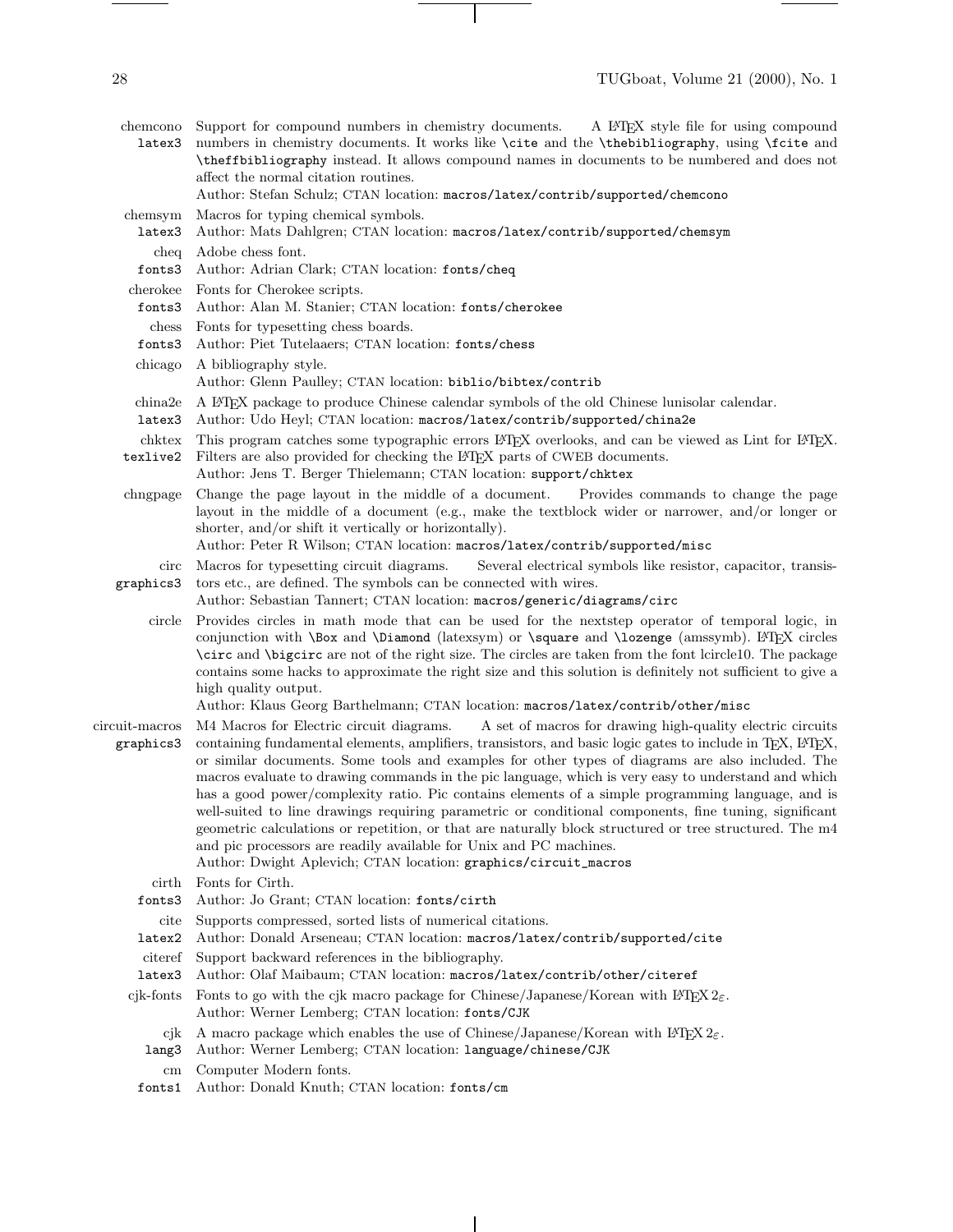- cmbright fonts2 Support for CM Bright fonts in LATEX. A family of sans serif fonts for TEX and LATEX, based on Donald Knuth's CM fonts. It comprises OT1, T1 and TS1 encoded text fonts of various shapes as well as all the fonts necessary for mathematical typesetting, incl. AMS symbols. This collection provides all the necessary files for using the fonts with L<sup>AT</sup>EX. Author: Walter Schmidt; CTAN location: fonts/cmbright
- cmcyr Computer Modern fonts extended with Russian letters, in MetaFont sources and ATM Compatible.
- fonts3 Author: N. Glonty, A. Samarin; B. K. Malyshev; CTAN location: fonts/cyrillic/cmcyr
- cmcyralt Alternative Russian encoding support.
- latex3 Author: Alexander Harin; CTAN location: fonts/cyrillic/cmcyralt
- cmdtrack latex3 Check used commands. Aids in the task of checking whether a command defined in a document preamble is actually used somewhere in the document. If you add a statement to use the package cmdtrack to the preamble of your document, all 'newcommand' and similar statements between that point and the beginning of the document will be marked for logging. At the end of the document a report of the command usage will be printed in the TEX log, for example: mdash was used on line 25; ndash was never used.

Author: Michael Downes; CTAN location: macros/latex/contrib/supported/cmdtrack

- cmextra Extra Computer Modern fonts, from the American Mathematical Society.
- fonts2 Author: American Mathematical Society; CTAN location: macros/latex/base
- cmolddig Virtual fount setup for using old style digits. This package is a virtual fount setup for using old style digits by default with the OT1 encoded Computer Modern Roman upright founts. The eco package does the same job for the T1 encoded EC founts and is generally much better because the EC founts are like that; but then again, OT1 encoded cmr is available for free in TrueType and PS Type 1 formats and has its uses in pdf files as a result.
	- Author: Rowland McDonnell; CTAN location: fonts/cmolddig
- cmpica A Computer Modern Pica variant.
- fonts3 Author: Don Hosek; CTAN location: fonts/cmpica
- cmps Versions of PostScript fonts, from Blue Sky and Y&Y. Author: unknown; CTAN location: fonts/cm/ps-type1/bluesky
- cmsd A package including additional fd files. Its purpose is to provide an alternative interface to the CM
- latex3 Sans Serif boldface fonts. The EC (T1, Cork) encoded versions of the 'CM Sans Serif boldface extended' fonts differ considerably from the traditionally (OT1) encoded ones: At large sizes, >10pt, they have thinner strokes and are much wider. At 25pt they are hardly to be recognized as being 'boldface'. This package attempts to make these T1 fonts look like the traditional ones did. You do not need any new fonts; the package just changes the way IATEX makes use of the current ones. Author: Walter Schmidt; CTAN location: macros/latex/contrib/supported/cmsd
	- cmtt A package for handling the 'cmtt' font better. It introduces a special encoding for the font, and provides a command which allows you to use all the characters without the disadvantages of verbatim text.

Author: Mark Wooding; CTAN location: macros/latex/contrib/supported/mdwtools

- cmyk-hax generic2 A TEX macro package for colour manipulation (using PostScript). A set of TEX macros supporting color separation and substitution using the TEX/PostScript environment. Requires dvips and colordvi.tex/sty from the standard dvips distribution. The current version enables processing of CMYK bitmaps.
	- Author: BOP; CTAN location: macros/generic/TeX-PS/cmyk-hax
	- code128 A set of barcode macros for the Code 128 standard.
		- Author: Petr Olšák; CTAN location: macros/generic/code128
- codepage Support for variant code pages.
- latex3 Author: Alain Aubord; CTAN location: macros/latex/contrib/supported/codepage
- color Allows text and page background colors to be set. For documentation see grfguide. Author: David Carlisle; CTAN location: macros/latex/required/graphics
- colorsep Color separation. Support for colour separation when using dvips.
- dvips3 Author: Sebastian Rahtz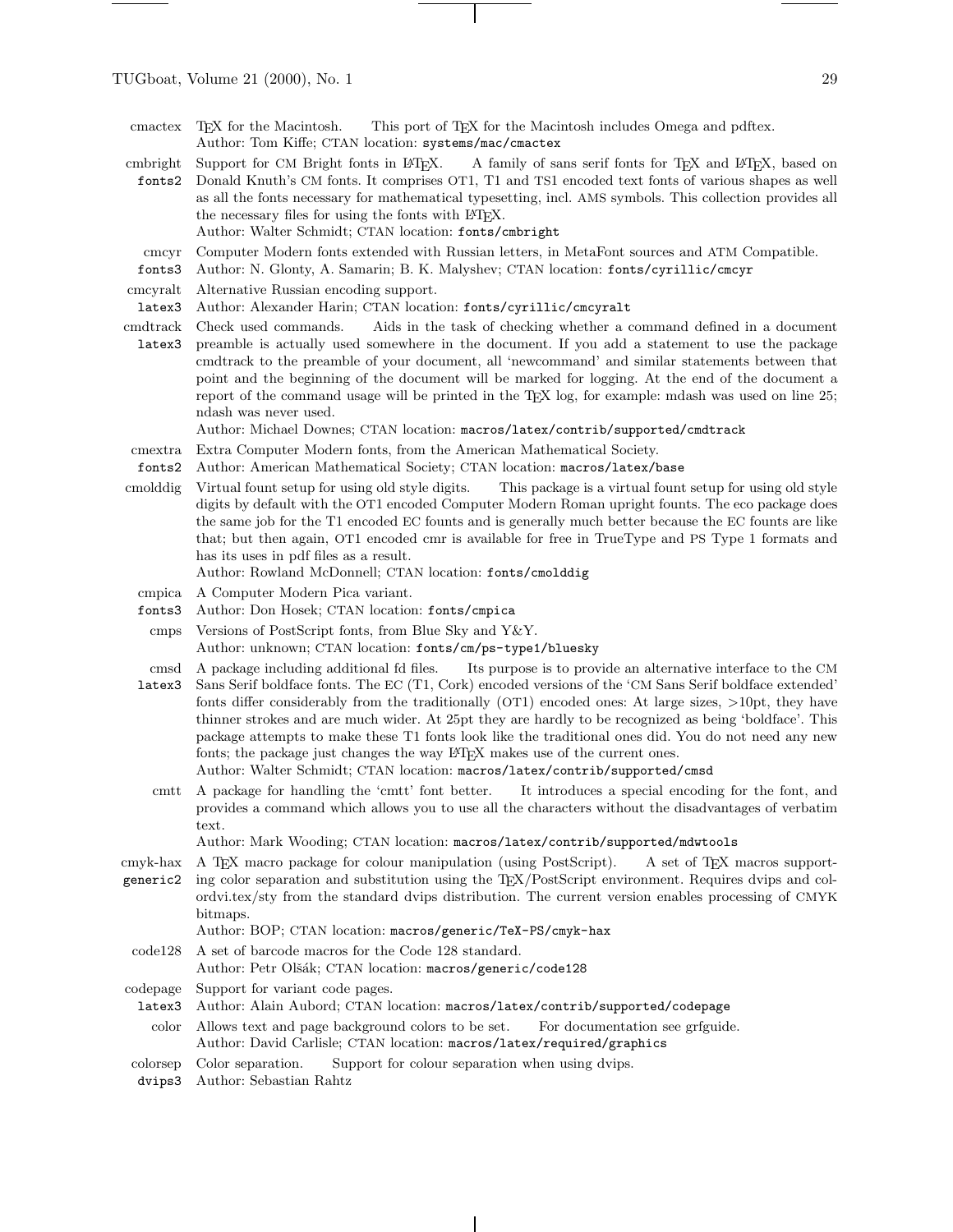| I<br>× | I |  |
|--------|---|--|
|        |   |  |
|        |   |  |

colortab plain3

|                         | Author: Timothy Van Zandt; CTAN location: macros/generic/colortab                                                                                                                                                                                                                                                                                                                                                                                                                |
|-------------------------|----------------------------------------------------------------------------------------------------------------------------------------------------------------------------------------------------------------------------------------------------------------------------------------------------------------------------------------------------------------------------------------------------------------------------------------------------------------------------------|
| colortbl                | Add colour to L <sup>AT</sup> FX tables.<br>Allows rows and columns to be coloured, and even individual cells.<br>Author: David Carlisle; CTAN location: macros/latex/contrib/supported/carlisle                                                                                                                                                                                                                                                                                 |
| combine<br>latex3       | Bundle individual documents into a single document.<br>The combine class lets you bundle individual<br>documents into a single document, such as when preparing a conference proceedings. The auxiliary<br>combinet package puts the titles and authors from \maketitle commands into the main document's<br>Table of Contents. The package cooperates with the abstract and titling packages.<br>Author: Peter R. Wilson; CTAN location: macros/latex/contrib/supported/combine |
| comma                   | Formats a number by inserting a comma.<br>A flexible package that allows commas (or anything else)<br>to be inserted every three digits in a number, as in $1,234$ .<br>Author: David Carlisle; CTAN location: macros/latex/contrib/supported/carlisle                                                                                                                                                                                                                           |
| comment<br>latex2       | Selectively include/exclude portions of text.<br>Selectively include/exclude pieces of text, allowing the<br>user to define new, separately controlled, comment versions.<br>Author: Victor Eijkhout; CTAN location: macros/latex/contrib/other/comment                                                                                                                                                                                                                          |
| compsci<br>latex3       | Document (FIFX) programming with FIFX.<br>Document (LATEX) programming with LATEX. A LATEX<br>package useful whenever writing about programming, but especially when writing about TEX and<br>especially when used as a supplement to the ltxdoc class to document L <sup>ST</sup> FX macros in a literate<br>programming style with dtx files.<br>Author: Matt Swift; CTAN location: macros/latex/contrib/supported/frankenstein                                                |
| concmath<br>fonts3      | Concrete Math fonts.<br>L <sup>AT</sup> EX package and font definition files to access the Concrete math fonts,<br>which were derived from Computer Modern math fonts using parameters from Concrete Roman text<br>fonts. (CTAN: fonts/concmath)<br>Author: Ulrik Vieth; CTAN location: macros/latex/contrib/other/concmath                                                                                                                                                      |
| concprog                | A class which provides the necessary macros to prepare a (classical) concert programme.<br>Author: unknown; CTAN location: macros/latex/contrib/supported/concprog                                                                                                                                                                                                                                                                                                               |
| concrete-wrap<br>fonts3 | A wrapper to load up the appropriate packages to use the concrete fonts.<br>Author: Jim Hefferon; CTAN location: macros/latex/contrib/other/misc                                                                                                                                                                                                                                                                                                                                 |
| concrete<br>fonts3      | Concrete Roman fonts.<br>Concrete Roman fonts, designed by Donald E. Knuth, originally for use<br>with Euler math fonts.<br>Author: Donald Knuth; CTAN location: fonts/concrete                                                                                                                                                                                                                                                                                                  |
| consdiag                | A utility for OO programming documentation.<br>Written in python it generates L <sup>4</sup> T <sub>E</sub> X code (texdraw)<br>to draw Rumbaugh OO boxes.<br>Author: Manuel Gutierrez Algaba; CTAN location: support/consdiag                                                                                                                                                                                                                                                   |
| context<br>formats2     | The ConT <sub>F</sub> Xt macro package.<br>A full featured, parameter driven macro package, which fully supports<br>advanced interactive documents. ppchtex is a module that can be used to typeset chemical formulas.<br>Author: Hans Hagen; CTAN location: macros/context                                                                                                                                                                                                      |
| contour<br>latex3       | Print a coloured contour around text.<br>This package generates a colored contour around a given text<br>in order to enable printing text over a background without the need of a color box around the text.<br>Author: Harald Harders; CTAN location: macros/latex/contrib/supported/contour                                                                                                                                                                                    |
| cooking                 | Typeset recipes.                                                                                                                                                                                                                                                                                                                                                                                                                                                                 |
| latex3                  | Author: Axel Reichert; CTAN location: macros/latex/contrib/supported/cooking                                                                                                                                                                                                                                                                                                                                                                                                     |
| corelpak                | A small perl script to install the pfb and afm files that Corel sells with their products but had to be<br>inserted and renamed by hand.                                                                                                                                                                                                                                                                                                                                         |

Shade cells of tables and halign. Lets you shade or color the cells in the alignment environments

such as **\halign** and  $\LaTeX's$  tabular and array environments.

- Author: unknown; CTAN location: fonts/psfonts/corelpak/contrib
- count1to Set count1 to count9. A LATEX package which sets count1 to count9, which can be used to select certain pages with a driver. Also provides access to the number of pages of the document. Uses the everyshi package.

Author: Martin Schroeder; CTAN location: macros/latex/contrib/supported/ms

covington Linguistic support. latex3 Numerous minor L<sup>A</sup>TEX enhancements for linguistics, including multiple accents on the same letter, interline glosses (word-by-word translations), Discourse Representation Structures, and example numbering.

Author: Michael Covington; CTAN location: macros/latex/contrib/supported/covington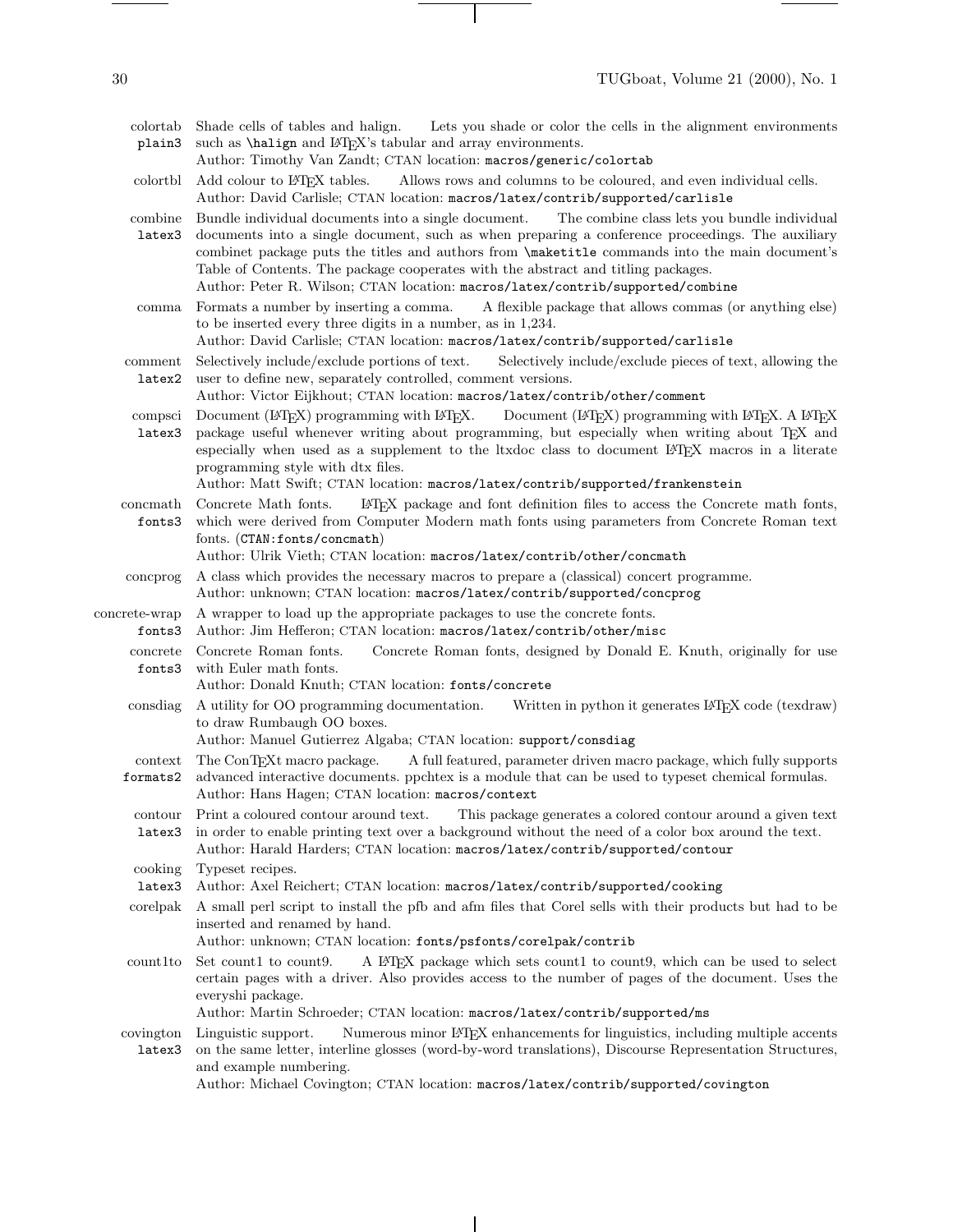- lang3 Author: Darko Zubrinic; CTAN location: language/croatian
- crop latex3 Support for cropmarks. A package providing corner marks for camera alignment as well as for trimming paper stacks, and additional page information on every page if required. Most macros are easily adaptable to personal preferences.
	- Author: Melchior Franz; CTAN location: macros/latex/contrib/supported/crop
- crosswrd latex3 Macros for typesetting crossword puzzles. Brian Hamilton Kelly's crosswrd package updated to run with  $\text{LFT}_{\text{F}} X 2_{\varepsilon}$ .

Author: Brian Hamilton Kelly and Frank Mittelbach; CTAN location: macros/latex/contrib/other/ crosswrd

- cryst Font for symmetry elements in crystallography.
- latex3 Author: Ulrich Mueller; CTAN location: fonts/cryst
- csfonts Czech/Slovak-tuned MetaFont Computer Modern fonts.
- fonts2 Author: unknown
- cslatex LATEX support for Czech/Slovak typesetting.
- lang2 Author: unknown
- csplain Plain T<sub>EX</sub> support for Czech/Slovak typesetting.
- lang2 Author: unknown
- cspsfonts Czech and Slovakian PostScript fonts.
- fonts2 Author: unknown
	- cstug No description available.
	- doc3 Author: unknown
	- csx Documentation for the CS/CSX documents on MS-DOS. Documentation for the CS/CSX 8-bit transliteration scheme,  $\text{LPTEX } 2\varepsilon$  input encoding definition file, and screen drivers for viewing CS/CSX documentation on DOS boxes.
		- Author: Anshuman Pandey; CTAN location: fonts/csx
- ctib4tex Tibetan for TEX and LATEX 2<sub>6</sub>. A package using a modified version of Sirlin's Tibetan font. An advantage of this Tibetan implementation is that all consonant clusters are formed by TEX and Metafont. No external preprocessor is needed.
	- Author: Oliver Corff; CTAN location: language/tibetan/ctib
- currvita Package for typesetting a curriculum vitae.
- latex3 Author: Axel Reichert; CTAN location: macros/latex/contrib/supported/currvita
- cursor latex3 Creates a simple L-shaped 'cursor' in a math environment to mimic what one might see on a computer screen.
	- Author: Piet van Oostrum; CTAN location: macros/latex/contrib/supported/cursor
- curves Curves for LATEX picture environment Draws curves in the standard LATEX picture environment
- graphics3 using parabolas between data points with continuous slope at joins. For circles and arcs uses up to 16 parabolas. Also draws symbols or dash patterns along curves. Equivalent to technical pens with compasses and French curves. Curves consist of short secants drawn by overlapping disks or line drawing \specials selected by package options.

Author: Ian Maclaine-cross; CTAN location: macros/latex/contrib/supported/curves

- custom-bib bibtex2 Customised BibTEX styles. Package generating customized BibTEX bibliography styles from a generic file using docstrip. Includes support for the Harvard style.
	- Author: Patrick W. Daly; CTAN location: macros/latex/contrib/supported/custom-bib
	- cwebbin CWEB for ANSI-C/C++ compilers on UNIX/Linux, MS-Windows, and Amiga. A highly portable and slightly extended version of cweb for Unix, MS-Windows32, and Amiga (and possibly other operating systems). TEX macros and CWEB macros are provided for German, French, and Italian program documentation on any machine. Comes with binaries. Note that the file cwebbin-p14.tar.gz contains Amiga binaries that are not found in later versions. Author: Andreas Scherer; CTAN location: web/c\_cpp/cwebbin
	- cweb-hy Insert hyperlinks for included files. Author: Enrique Melendez; CTAN location: macros/latex/contrib/supported/cweb/contrib/cweb-hy

croatian Fonts for typesetting Croatian scripts.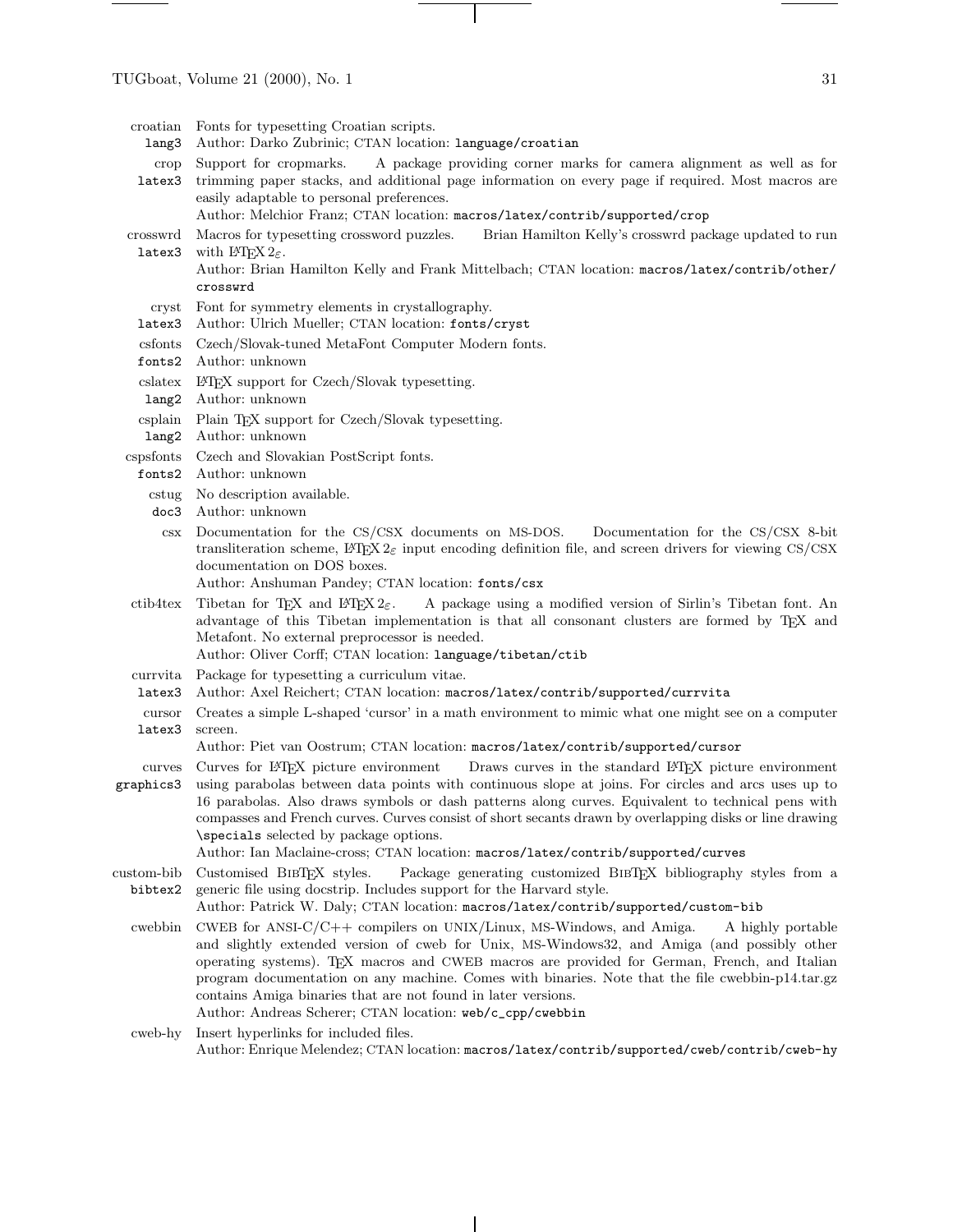cwebx A system for Structured Software Documentation in C. The CWEBx system is a system for Structured Software Documentation (also known as Literate Programming) in the programming language C. It is a derivative of the CWEB system by Sylvio Levy and Donald E. Knuth, who originally conceived the idea of Literate Programming; CWEBx is a compatible extension of CWEB. Author: Marc van Leeuwen; CTAN location: web/c\_cpp/cwebx

cwpuzzle Typeset crossword puzzles. Author: Gerd Neugebauer; CTAN location: macros/latex/contrib/other/gene/crossword

- cypriot A script which was used on Cyprus for writing Greek. The cypriot package provides a Metafont
- fonts3 version of a syllabic script which was used on Cyprus for writing Greek. The script was in use between approximately the tenth and third centuries BC. It is one in a series of archaic fonts. Author: Peter Wilson; CTAN location: fonts/archaic/cypriot
- cyrillic Cyrillic support.
- lang2 Author: unknown
- cyrtug The CyrTUG distribution for emTeX. Author: Michel Goossens; CTAN location: systems/msdos/emtex-contrib/cyrtug czech Typeset Czech documents.
	- Author: unknown; CTAN location: macros/latex/required/babel
- dancers Font for the Sherlock Holmes 'Dancing Men'.
- fonts3 Author: Alan M. Stanier; CTAN location: fonts/dancers
- dante-src Contains the source code for a TEX installation under UNIX (TEX, current release of \LateXe, MetaFont, BIBT<sub>E</sub>X, MakeIndex, drivers for X11, HP LaserJet and PostScript). Author: unknown; CTAN location: systems/unix/dante-src
	- dates Macros for parsing date strings. Author: Frank Bennett; CTAN location: macros/latex/contrib/supported/dates

dblfont A package intended for generating commands that print letters in the blackboard-bold font (which is often used for the numerical sets, for example).

- Author: Francesco Bosisio; CTAN location: macros/latex/contrib/supported/bosisio
- dbprocess Parse the output from a database, delimited by either a tab or comma, and apply a user-defined macro to each line.

Author: Victor Eijkhout; CTAN location: macros/generic/eijkhout

- dcolumn Align on the decimal point of numbers in tabulars.
- Author: David Carlisle; CTAN location: macros/latex/required/tools
- dcounter Supports dynamic counters. Counters declared as dynamic are created at the time of their first use and they receive at that moment the count style which was established by the \countstyle command. The special use of the \countstyle command with an optional parameter allows the modification of the subordination of existing counters.

Author: A. I. Rozhenko; CTAN location: macros/latex/contrib/supported/ncctools

- default A style to help provide default parameters for TEX macros. Author: Zhuhan Jiang; CTAN location: macros/generic
- delarray Delimiters for arrays. Add delimiters (parentheses etc.) around arrays (nesting brackets are automatically inserted).

Author: David Carlisle; CTAN location: macros/latex/required/tools

- deleq Flexible numbering of equations. latex3 Provides a more flexible numbering of equations, subequations, and 'recycled' equations, including 'partial' equation numbers ('3a', '3b', etc.).
- Author: Mats Dahlgren; CTAN location: macros/latex/contrib/supported/deleq
- delimtxt Read and parse text tables. This experimental package can read and parse text tables delimited by user-defined tokens (e.g., tab). It can be used for serial letters and the like, making it easier to export the data file from MS-Excel/MS-Word

Author: Bjoern Pedersen; CTAN location: macros/latex/exptl/delimtxt

devanagari Typesetting Devanagari. lang3 Frans Velthuis' preprocessor for Devanagari text, and fonts and macros to use when typesetting the processed text.

Author: Anshuman Pandey, Frans Velthuis, John Smith, Dominik Wujastyk and François Patte; CTAN location: language/devanagari

- dialogl Macros for constructing interactive LATEX scripts.
- latex3 Author: unknown; CTAN location: macros/latex/contrib/supported/dialogl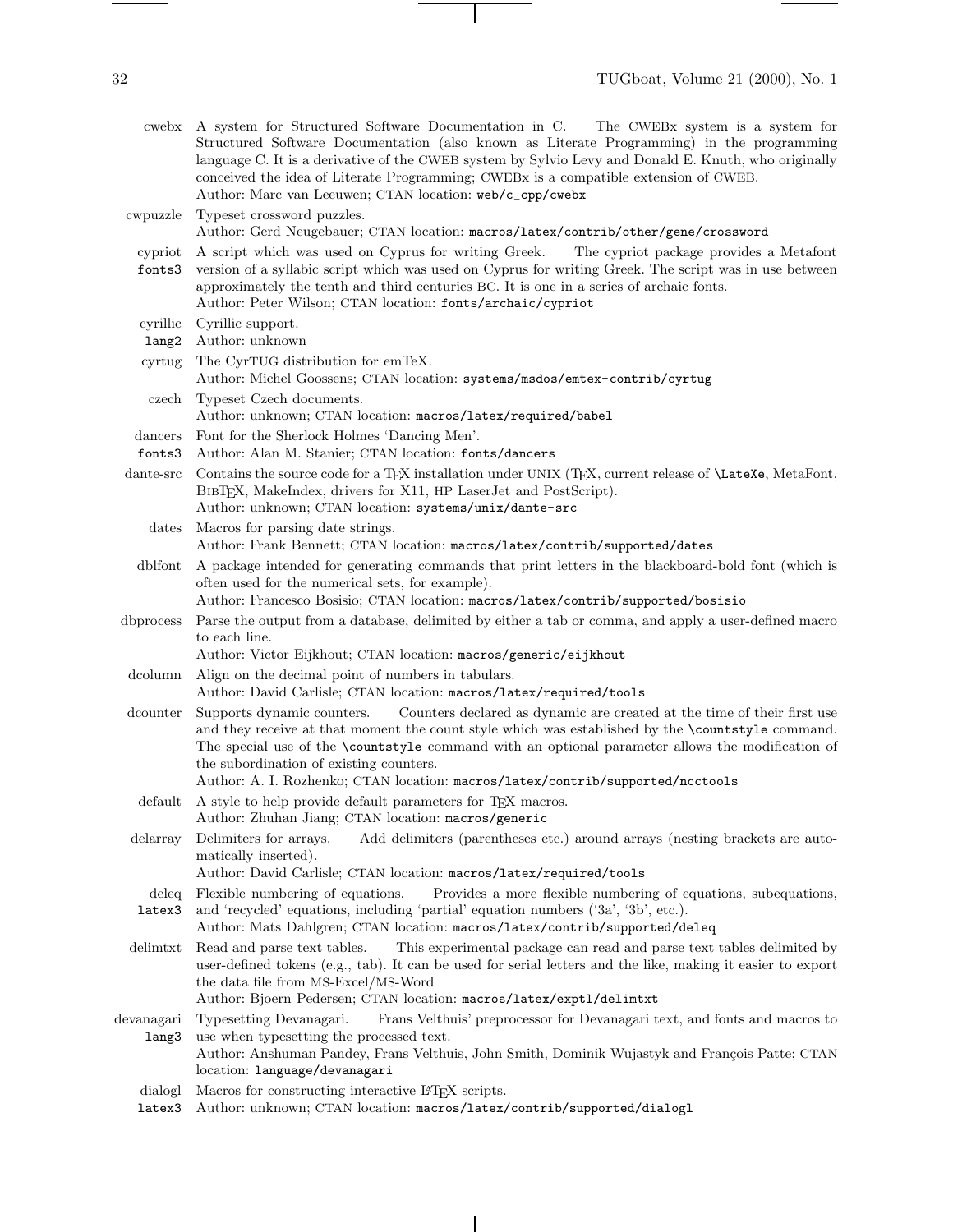dialogue

Quote short scripted dialogue in LATEX. A LATEX package defining the dialogue environment for

latex3 citing short passages of scripted dialogue. Author: Matt Swift; CTAN location: macros/latex/contrib/supported/frankenstein

- dichokey Construct dichotomous identification keys. The package can be used to construct dichotomous identification keys (used especially in biology for species identification), taking care of numbering and indentation of successive key steps automatically. Run the example file!
	- Author: Nico Dam; CTAN location: macros/latex/contrib/supported/dichokey
- dinat Bibliography style for German texts. bibtex3 Bibliography style files intended for texts in german. They drawup bibliographies in accordance with the german DIN 1505, parts 2 and 3. For more information see the included documentation.

Author: Helge Baumann; CTAN location: biblio/bibtex/contrib/german/dinat

dinbrief latex3 German letter DIN style. Implements a document layout for writing letters according to the rules of DIN (Deutsches Institut für Normung, German standardization institute). A style file for LATEX 209 (with limited support of the features) is part of the package. Since the letter layout is based on a German standard, the user guide is written in German, but most macros have English names from which the user can recognize what they are used for. In addition there are example files showing how letters may be created with the package.

Author: Klaus Dieter Braune and Richard Gussmann; CTAN location: macros/latex/contrib/ supported/dinbrief

directory bibtex3 Address book. A package for LATEX and BIBTEX that facilitates the construction, maintenance and exploitation of an address book-like database.

Author: Christophe Geuzaine; CTAN location: biblio/bibtex/contrib/directory

dn2 Fixes for devanagari. A pre-processor to fix problems with using devanagari font with German language extensions.

Author: Klaus-J. Wolf; CTAN location: language/devanagari/contrib/dn2

- doc Format L<sup>AT</sup>EX documentation. Contains the definitions that are necessary to format the documentation of package files (Literate LATEX) which incorporate both the documentation and the code. Author: Frank Mittelbach; CTAN location: macros/latex/base
- docmfp latex3 Document non-LAT<sub>EX</sub> code. Extends the doc package to cater for documenting non-LAT<sub>EX</sub> code, such as MetaFont or MetaPost, or other programming languages.
- Author: Peter Wilson; CTAN location: macros/latex/contrib/supported/docmfp
- docstrip Remove comments from file. Makes a package documentation file smaller by removing comments and other sections of the document conditionally.
- Author: LATEX Project Team; CTAN location: macros/latex/base
- dotlessi Provides dotless i's and j's for use in any math font.
	- Author: Javier Bezos; CTAN location: macros/latex/contrib/supported/bezos
- dotlessj Generates a dot-less j. Author: David Carlisle; CTAN location: macros/latex/contrib/supported/carlisle
- dotseqn Flush left equations with dotted letters to the numbers.
- latex3 Author: Donald Arseneau; CTAN location: macros/latex/contrib/other/dotseqn
- doublestroke A font based on Computer Modern Roman useful for typesetting the mathematical symbols for the natural numbers  $(N)$ , whole numbers  $(Z)$ , rational numbers  $(Q)$ , real numbers  $(R)$  and complex numbers (C).
	- Author: Olaf Kummer; CTAN location: fonts/doublestroke
	- draftcopy latex3 Identify draft copies. Places the word DRAFT (or other words) in light grey diagonally across the background (or at the bottom) of each (or selected) pages of the document.

Author: Juergen Vollmer; CTAN location: macros/latex/contrib/supported/draftcopy

- drafthead Prints a header on each page including date and time and the string DRAFT. Author: Stephen Page; CTAN location: macros/latex209/contrib/misc
- drama Production-style stage script in IATFX. latex3 A L<sup>AT</sup>EX package that defines macros for typesetting a basic production-style stage script. This package is useful but may have problems and is unsupported.
- Author: Matt Swift; CTAN location: macros/latex/contrib/supported/frankenstein/unsupported
- dratex General drawing macros entirely in T<sub>E</sub>X.
- graphics3 Author: Eitan Gurari; CTAN location: macros/generic/dratex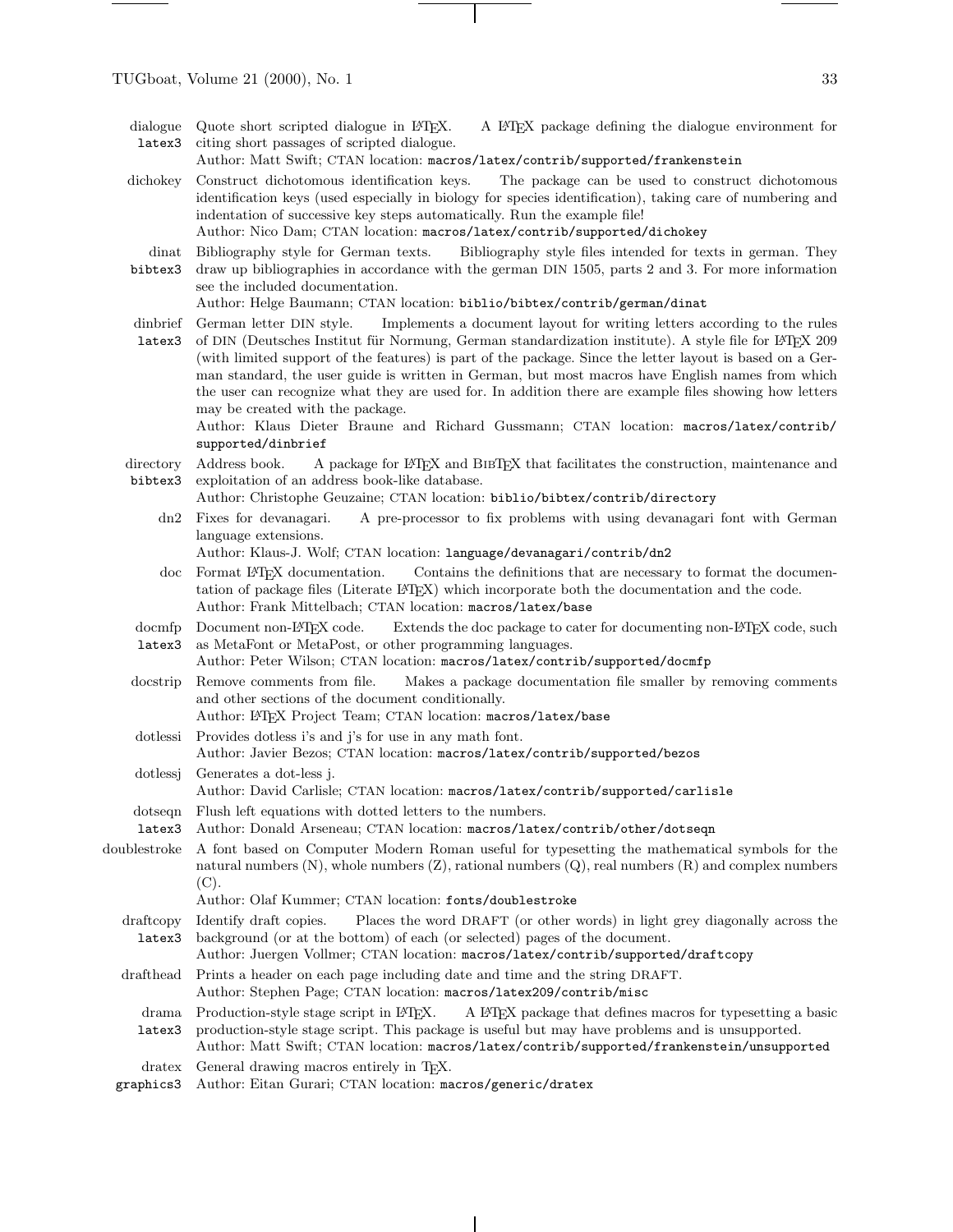- dropcaps Use dropped capitals to start a paragraph.
	- Author: Fred Lauwers; CTAN location: macros/latex209/contrib/dropcaps
- dropping latex3 Drop first letter of paragraphs. A LATEX  $2\varepsilon$  macro for dropping the first character(s) (or word(s)) of a paragraph, extending the LATEX 2.09 package dropcaps and automatically taking care of finding the
	- font name. Author: Mats Dahlgren; CTAN location: macros/latex/contrib/other/dropping
	- dstroke Doublestroke font for typesetting the mathematical symbols for the natural numbers (N), whole numbers
	- fonts3 (Z), rational numbers (Q), real numbers (R) and complex numbers (C)
	- Author: Olaf Kummer
	- duerer Computer Duerer fonts.
	- fonts3 Author: Alan Hoenig; CTAN location: fonts/duerer
	- dvgtk A DVI file previewer for Tektronix 4010 terminal emulators like Kermit, CONEX, or NCSA Telnet, using the Kpathsea library.
		- Author: Tomasz J. Cholewo; CTAN location: dviware/dvgtk
- dvi2bitmap Utility to convert TEX DVI files directly to bitmaps. A utility to convert TEX DVI files directly to bitmaps, without going through the complicated (and slow!) route of conversion via PostScript and PNM. The prime motivation for this is to prepare mathematical equations for inclusion in HTML files but there are many other uses beyond that. It can generate XBM and GIF bitmaps, plus PNG, if you have the libpng library installed. It uses the same kpathsea font-searching library as other TEX programs, again as long as you have the appropriate library installed. The program is written in  $C++$ , and incidentally provides a good object interface for DVI and PK files. Author: Norman Gray; CTAN location: dviware/dvi2bitmap
	- dvi2tty Produce ASCII from DVI. A DVI driver to produce an ASCII representation of the document. The patch file dvi2tty.patch fixes a string termination bug which affects some systems (most notably Linux) and cleans up the Makefile. Author: Svante Lindahl; CTAN location: dviware/dvi2tty
	- dvichk List the page numbers in a DVI file. Author: Thomas Esken; CTAN location: dviware/dvichk
	- dviconcat Concatenates dvi files. Author: unknown; CTAN location: dviware/dvibook/Dviconcat
		- dvicopy Copy and concatenate DVI files. Author: unknown; CTAN location: dviware/dvicopy
			- dvii Extract information from a DVI file. A utility written in C that extracts information from a T<sub>E</sub>X dvi file. Information displayed can include a summary of File comment (usually the date file was compiled), file size, number of (physical) pages, and number of fonts. More detailed information can also be displayed, including font names for all fonts used, list of physical page number/TEX page number pairs, and a list of all \specials and the page on which they appear. To compile, you need to have a C compiler along with the standard C libraries (e.g., gcc on DOS or Unix). Author: Adam Lewenberg; CTAN location: dviware/dvii
		- dviincl A tiny package for including a DVI page into the EPS files generated by METAPOST. One of the auxiliary programs belonging to every METAPOST package is DVItoMP, converting a DVI into a METAPOST file. Hence the idea (due to Piotr Bolek and Marcin Wolinski) of including a DVI page into the EPS files generated by METAPOST. MPX file produced by DVItoMP is then processed by METAPOST with an auxiliary file.
			- Author: BOP; CTAN location: graphics/metapost/macros/dviincl
		- dviljk A dvi driver for the LaserJet printers with recursive file searching. Author: unknown; CTAN location: dviware/dviljk
		- dviout TEX previewer and printer driver for MS-Windows. Author: Oshima Toshio; CTAN location: dviware/dviout
	- dvipaste DVI manipulation. A program designed to produce files that conform to the TEX specifications for dvi files, even though they may actually be too big to be produced with normal implementations of TEX (because of limitations on memory size). More particularly, it allows the material appearing on individual pages of a 'secondary' file to be inserted into a 'main' file. Author: unknown; CTAN location: macros/lamstex/dvipaste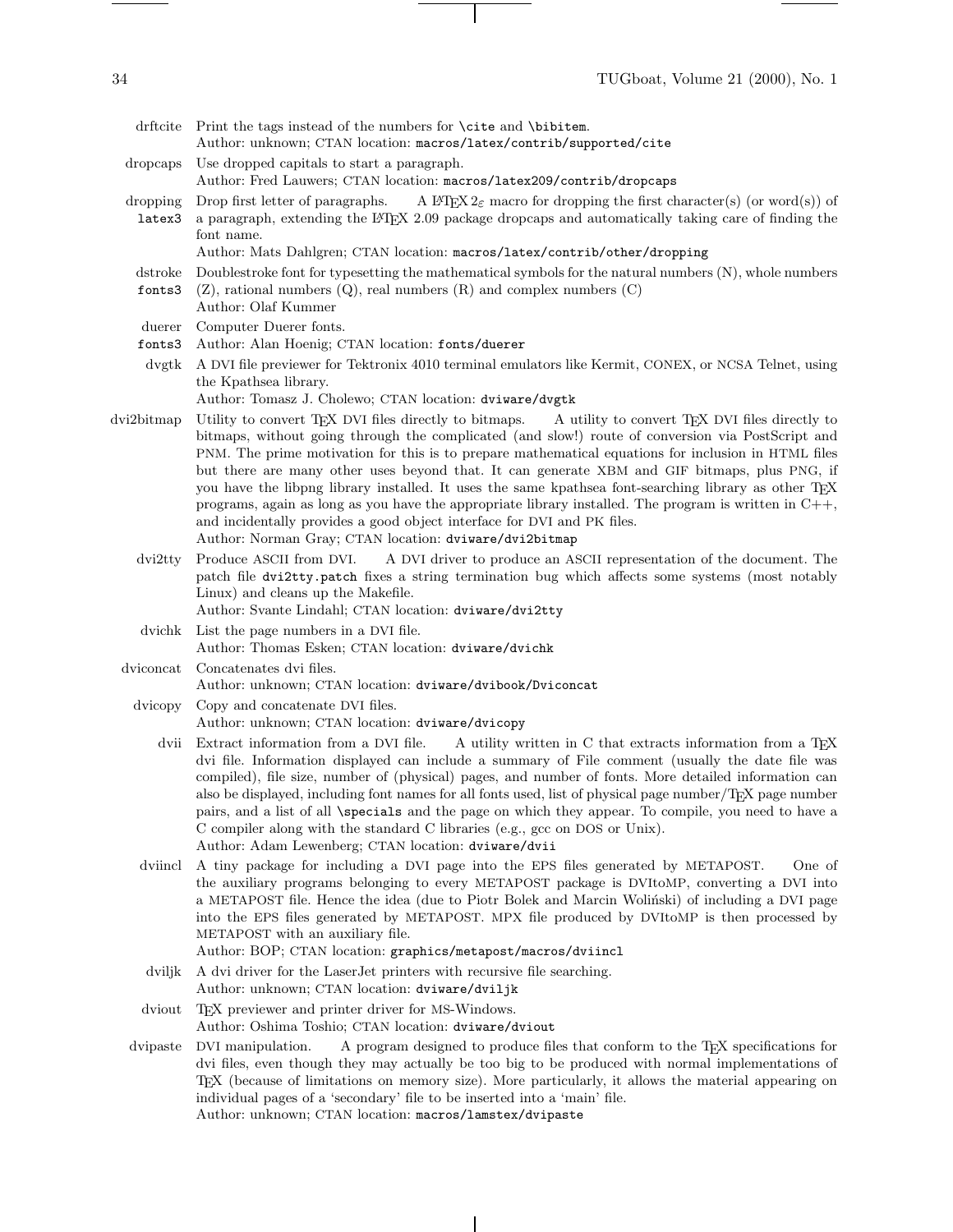$\frac{1}{\sqrt{2\pi}}\left( \frac{1}{\sqrt{2\pi}}\right) \left( \frac{1}{\sqrt{2\pi}}\right) \left( \frac{1}{\sqrt{2\pi}}\right) \left( \frac{1}{\sqrt{2\pi}}\right) \left( \frac{1}{\sqrt{2\pi}}\right) \left( \frac{1}{\sqrt{2\pi}}\right) \left( \frac{1}{\sqrt{2\pi}}\right) \left( \frac{1}{\sqrt{2\pi}}\right) \left( \frac{1}{\sqrt{2\pi}}\right) \left( \frac{1}{\sqrt{2\pi}}\right) \left( \frac{1}{\sqrt{2\pi}}\right) \left( \frac{1}{\sqrt$ 

| dvipdfm<br>doc2    | A dvi driver to produce PDF directly.<br>Author: Mark A. Wicks; CTAN location: dviware/dvipdfm                                                                                                                                                                                                                                                                                                                                                                                                                                                                                                                                                                                                                                                                                                                                                                                                            |
|--------------------|-----------------------------------------------------------------------------------------------------------------------------------------------------------------------------------------------------------------------------------------------------------------------------------------------------------------------------------------------------------------------------------------------------------------------------------------------------------------------------------------------------------------------------------------------------------------------------------------------------------------------------------------------------------------------------------------------------------------------------------------------------------------------------------------------------------------------------------------------------------------------------------------------------------|
| $divips-os2$       | OS2 (and hence MS-DOS, MS-Windows3.1, MS-Windows32) executable for dvips.                                                                                                                                                                                                                                                                                                                                                                                                                                                                                                                                                                                                                                                                                                                                                                                                                                 |
|                    | Author: Wonkoo Kim; CTAN location: systems/os2/dviware/dvips                                                                                                                                                                                                                                                                                                                                                                                                                                                                                                                                                                                                                                                                                                                                                                                                                                              |
| dvips-shell        | A dvips Shell for MS-Windows32.                                                                                                                                                                                                                                                                                                                                                                                                                                                                                                                                                                                                                                                                                                                                                                                                                                                                           |
|                    | Author: unknown; CTAN location: systems/win32/util                                                                                                                                                                                                                                                                                                                                                                                                                                                                                                                                                                                                                                                                                                                                                                                                                                                        |
| dvips<br>dvips1    | A dvi to PostScript driver.<br>Author: Tom Rokicki; CTAN location: dviware/dvips                                                                                                                                                                                                                                                                                                                                                                                                                                                                                                                                                                                                                                                                                                                                                                                                                          |
| dvipsconfig        | Collection of dvips PostScript headers.<br>This is a collection of dvips PostScript header and dvips<br>config files. They control certain features of the printer, including: A4, A3, usletter, simplex, duplex /<br>long edge, duplex / short edge, screen frequencies of images, black/white invers, select transparency<br>paper for tektronix 550/560, manual feeder, envelope feeder, and tray 1, 2 and 3, and printing a<br>PostScript grid underneath the page material - very useful for measuring and eliminating paper feed<br>errors!                                                                                                                                                                                                                                                                                                                                                         |
|                    | Author: Volker Kuhlmann; CTAN location: dviware/dvipsconfig                                                                                                                                                                                                                                                                                                                                                                                                                                                                                                                                                                                                                                                                                                                                                                                                                                               |
| dvipsdoc<br>dvips2 | No description available.<br>Author: unknown                                                                                                                                                                                                                                                                                                                                                                                                                                                                                                                                                                                                                                                                                                                                                                                                                                                              |
| dvipsk             | A (now standard) version of dvips with support for recursive directory searching.                                                                                                                                                                                                                                                                                                                                                                                                                                                                                                                                                                                                                                                                                                                                                                                                                         |
|                    | Author: unknown; CTAN location: dviware/dvipsk                                                                                                                                                                                                                                                                                                                                                                                                                                                                                                                                                                                                                                                                                                                                                                                                                                                            |
| dviwin             | MS-Windows DVI screen and printer driver. A screen and printer driver for T <sub>F</sub> X DVI files under<br>Windows 3.1 and Windows NT. Its main features are: Fast previewing (uses 386-specific code if it finds<br>a 386/486); Painless support for graphics in TEX documents; Uses any standard PK font files or FLI font<br>libraries; Works with all displays and printers supported by Windows; Automatic generation of missing<br>fonts; Support for color printers; Native 32-bit versions for Windows NT; Selectable measurement units;<br>User-definable strings for easy adaptation to various languages (the distribution contains strings for four<br>different languages apart from English); graphics filters for GIF and XPM files, etc. The required memory<br>depends on the resolution that you use. It needs about 1.5M free RAM to print on a 300dpi printer<br>without swapping. |
|                    | Author: Hippocrates Sendoukas; CTAN location: dviware/dviwin                                                                                                                                                                                                                                                                                                                                                                                                                                                                                                                                                                                                                                                                                                                                                                                                                                              |
| ean<br>generic3    | Font for making EAN barcodes.<br>Author: unknown; CTAN location: macros/generic/ean                                                                                                                                                                                                                                                                                                                                                                                                                                                                                                                                                                                                                                                                                                                                                                                                                       |
| easy               | A collection of "easy" to use macros.                                                                                                                                                                                                                                                                                                                                                                                                                                                                                                                                                                                                                                                                                                                                                                                                                                                                     |
| latex3             | Author: Enrico Bertolazzi; CTAN location: macros/latex/contrib/supported/easy                                                                                                                                                                                                                                                                                                                                                                                                                                                                                                                                                                                                                                                                                                                                                                                                                             |
| easybib            | Simple syntax for custom bibliographies.<br>A macro package for writing custom bibliographies with<br>a simple AMS-TEX-like syntax.<br>Author: Enrico Bertolazzi; CTAN location: macros/latex/contrib/supported/easy                                                                                                                                                                                                                                                                                                                                                                                                                                                                                                                                                                                                                                                                                      |
| easybmat           | A simple package for writing block matrices with equal column widths or equal<br>Block matrices.<br>rows heights or both, with various kinds of rules between rows and columns.<br>Author: Enrico Bertolazzi; CTAN location: macros/latex/contrib/supported/easy                                                                                                                                                                                                                                                                                                                                                                                                                                                                                                                                                                                                                                          |
| easyeqn            | A simple package for writing equations.<br>Introduces some equation environments that simplify<br>writing of equations. It uses a syntax similar to the array environment to define the column alignment.<br>A package option causes only those equations that were labeled and referenced to be numbered. A set<br>of macros for typesetting is also added.<br>Author: Enrico Bertolazzi; CTAN location: macros/latex/contrib/supported/easy                                                                                                                                                                                                                                                                                                                                                                                                                                                             |
| easymat            | A simple package for writing matrices.<br>Treats a matrix as an array enviroment with more kinds of                                                                                                                                                                                                                                                                                                                                                                                                                                                                                                                                                                                                                                                                                                                                                                                                       |
|                    | lines and reentrant.<br>Author: Enrico Bertolazzi; CTAN location: macros/latex/contrib/supported/easy                                                                                                                                                                                                                                                                                                                                                                                                                                                                                                                                                                                                                                                                                                                                                                                                     |
| easytable          | A simple package for writing tables.<br>Supports tables with equal column widths or equal rows heights<br>or both, with various kinds of rules (lines) between rows and columns using an array/tabular-like<br>syntax.                                                                                                                                                                                                                                                                                                                                                                                                                                                                                                                                                                                                                                                                                    |
|                    | Author: Enrico Bertolazzi; CTAN location: macros/latex/contrib/supported/easy                                                                                                                                                                                                                                                                                                                                                                                                                                                                                                                                                                                                                                                                                                                                                                                                                             |
| easyvector         | Write vectors in a C-like fashion.<br>Author: Enrico Bertolazzi; CTAN location: macros/latex/contrib/supported/easy                                                                                                                                                                                                                                                                                                                                                                                                                                                                                                                                                                                                                                                                                                                                                                                       |

 $\mathcal{A}$ 

 $\sim$  100  $\mu$ 

 $\overline{\mathbf{L}^{\mathbf{u}}(\mathbf{r})}$ 

 $\frac{1}{\sqrt{2\pi}}\left( \frac{1}{\sqrt{2\pi}}\right) ^{2}=\frac{1}{2\sqrt{2\pi}}\left( \frac{1}{\sqrt{2\pi}}\right) ^{2}=\frac{1}{2\sqrt{2\pi}}\left( \frac{1}{2\sqrt{2\pi}}\right) ^{2}=\frac{1}{2\sqrt{2\pi}}\left( \frac{1}{2\sqrt{2\pi}}\right) ^{2}=\frac{1}{2\sqrt{2\pi}}\left( \frac{1}{2\sqrt{2\pi}}\right) ^{2}=\frac{1}{2\sqrt{2\pi}}\left( \frac{1}{2\sqrt{2\pi}}\right) ^{2}=\frac{1}{2\$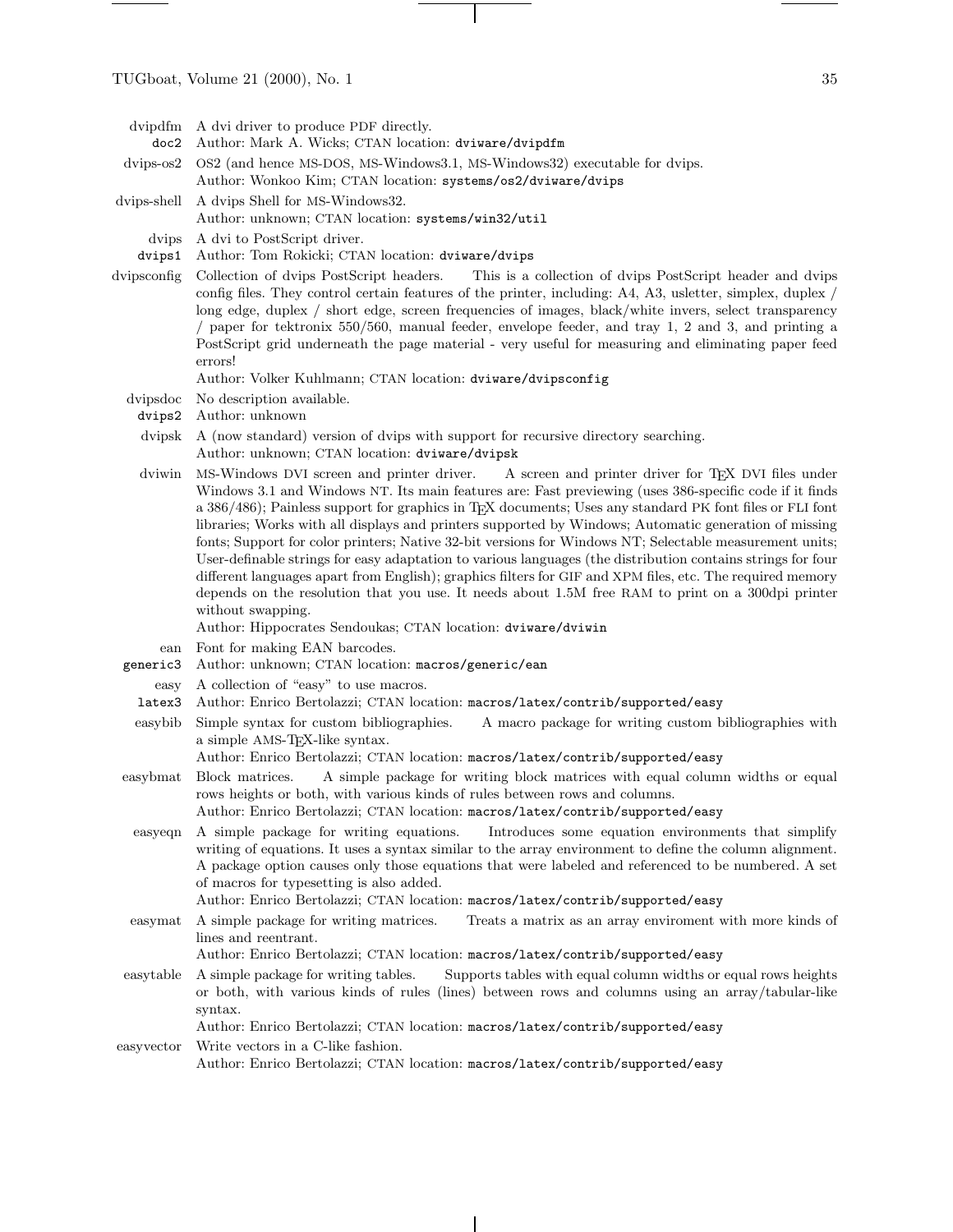ec-plain A plain-like format using the ec fonts including an extended math italic font (exmi) providing upright greek letters.

Author: Joerg Knappen; CTAN location: macros/ec-plain

ec fonts2 The European Computer Modern Fonts supporting the complete L<sup>A</sup>T<sub>E</sub>X T1 encoding defined at the 1990 TUG conference held at Cork/Ireland. These fonts are intended to be stable with no changes being made to the tfm files. Also contains a Text Companion Symbol font, called tc, featuring many useful characters needed in typesetting, for example oldstyle digits, currency symbols (including the newly created Euro symbol), the permille sign, copyright, trade mark and servicemark as well as a copyleft sign, and many others. Recent releases of  $L^2E$  support the ec fonts. The ec fonts supersede the preliminary version released as the dc fonts.

Author: Joerg Knappen, Mainz; CTAN location: fonts/jknappen/ec

- ecc Sources for the European Concrete fonts. The MetaFont sources and tfm files of the European Con-
- fonts3 crete Fonts. This is the EC implementation of Knuth's Concrete fonts, including also the corresponding text companion fonts.

Author: Walter Schmidt; CTAN location: fonts/ecc

- ecltree No description available.
- latex3 Author: Hideki Isozaki
- eco fonts3 Font metric files and virtual fonts for ec fonts. A set of font metric files and virtual fonts for using the ec fonts with oldstyle numerals. These files can only be used together with the standard ec fonts. The style file eco.sty is sufficient to use the eco fonts but if you intend to use other font families as well, e.g., PostScript fonts, try altfont.
	- Author: Sebastian Marius Kirsch; CTAN location: fonts/eco
	- ecpk No description available.
- fonts3 Author: unknown
- edmac A macro package for typesetting scholarly critical editions.
- plain3 Author: unknown; CTAN location: macros/plain/contrib/edmac
- eepic Extensions to epic and the L<sup>AT</sup>FX drawing tools. graphics2 Extensions to epic and the LATEX picture drawing environment, including the drawing of lines at any slope, the drawing of circles in any radii, and the drawing of dotted and dashed lines much faster with much less TEX memory, and providing several new commands for drawing ellipses, arcs, splines, and filled circles and ellipses.
	- Author: Conrad Kwok; CTAN location: macros/latex/contrib/other/eepic
	- egplot latex3 A package to encapsulate gnuplot commands in a LATEX source file and thus include figures generated with gnuplot.
		- Author: Axel Probst; CTAN location: macros/latex/contrib/supported/egplot
		- eiad Macros and EIAD fonts.
	- fonts3 Author: unknown; CTAN location: fonts/eiad
- eijkhout Several unrelated packages: DBprocess, to parse and process database output; CDlabeler, to typeset
- generic3 user text to fit on a CD label; repeat.tex, a nestable, generic loop macro. Author: Victor Eijkhout; CTAN location: macros/generic/eijkhout
	- elsevier Preprint style for Elsevier Science journals.
	- latex3 Author: unknown; CTAN location: macros/latex/contrib/supported/elsevier
- elvish Font for typesetting Tolkien Elvish script.
- fonts3 Author: Julian Bradfield; CTAN location: fonts/elvish
- emp A package for encapsulated MetaPost pictures in LATEX. Useful for keeping illustrations in sync with

latex3 the text. It also frees the user from inventing descriptive names for PostScript files that fit into the confines of file system conventions.

Author: unknown; CTAN location: macros/latex/contrib/supported/emp

- emtex-os2 A TEX system for OS/2. Author: unknown; CTAN location: systems/os2/emtex emtex A TFX system for MS-DOS.
	- Author: unknown; CTAN location: systems/msdos/emtex
	- emtexgi A MS-Windows interface to emTeX. Author: Allin Cottrell; CTAN location: systems/msdos/emtex-contrib/emtexgi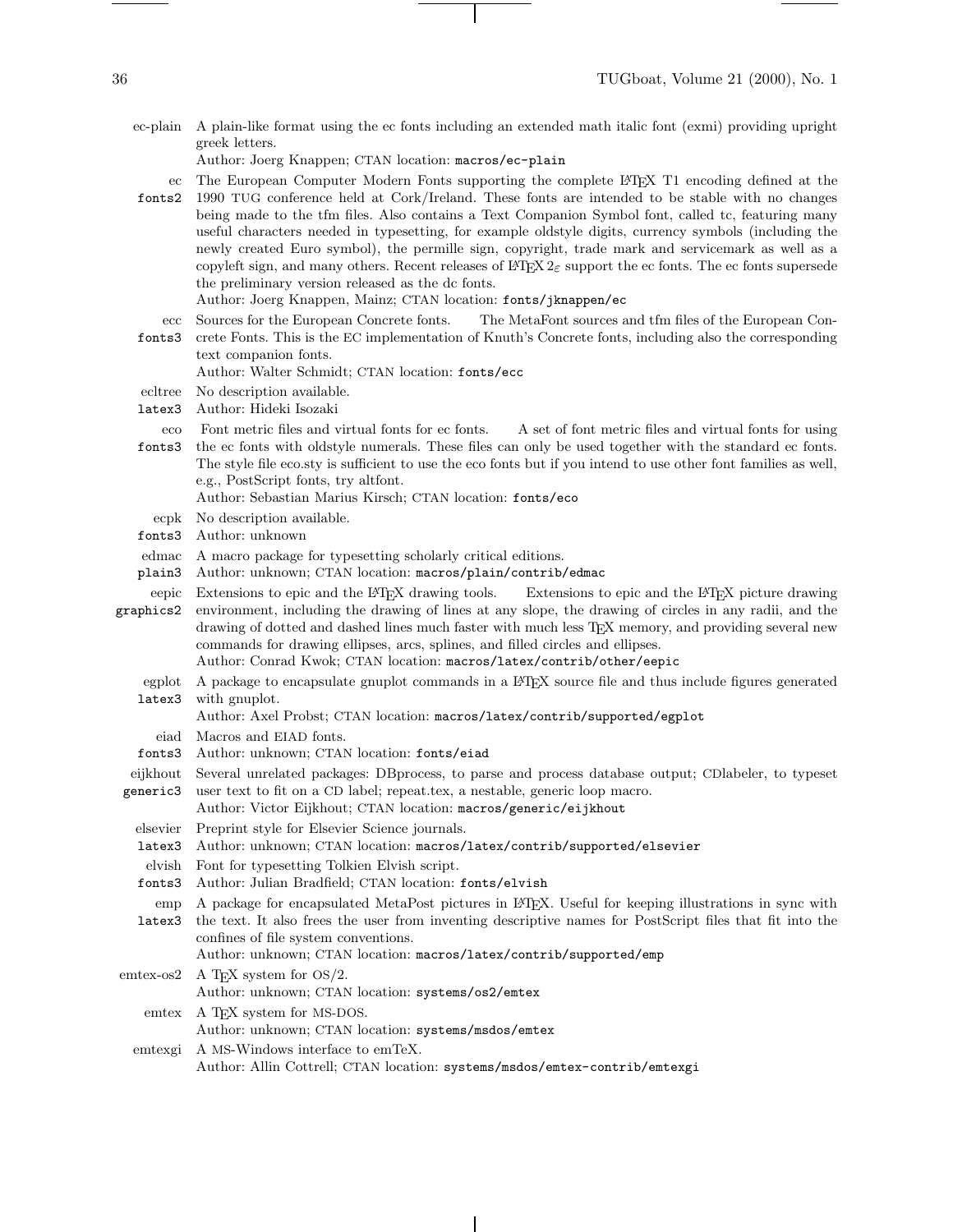$\frac{1}{\sqrt{2\pi}}\left( \frac{1}{\sqrt{2\pi}}\right) \left( \frac{1}{\sqrt{2\pi}}\right) \left( \frac{1}{\sqrt{2\pi}}\right) \left( \frac{1}{\sqrt{2\pi}}\right) \left( \frac{1}{\sqrt{2\pi}}\right) \left( \frac{1}{\sqrt{2\pi}}\right) \left( \frac{1}{\sqrt{2\pi}}\right) \left( \frac{1}{\sqrt{2\pi}}\right) \left( \frac{1}{\sqrt{2\pi}}\right) \left( \frac{1}{\sqrt{2\pi}}\right) \left( \frac{1}{\sqrt{2\pi}}\right) \left( \frac{1}{\sqrt$ 

 $\sim$ 

|                     | An emtex-based TFX system for OS2 with a TDS-compliant directory structure. The<br>emtextds T <sub>F</sub> X for OS2.<br>distribution contains a full texmf directory tree. It comes with an installation script that sets up a<br>comprehensive, ready-to-run (LA)TFX system, including full PostScript support.<br>Author: Walter Schmidt; CTAN location: systems/os2/emtex-contrib/emtexTDS                                                                           |  |
|---------------------|--------------------------------------------------------------------------------------------------------------------------------------------------------------------------------------------------------------------------------------------------------------------------------------------------------------------------------------------------------------------------------------------------------------------------------------------------------------------------|--|
| emulateapj          | L <sup>AT</sup> EX style files to produce preprints with the page layout similar to that of the Astrophysical Journal.                                                                                                                                                                                                                                                                                                                                                   |  |
| latex3<br>encodings | Author: Maxim Markevitch; CTAN location: macros/latex/contrib/supported/emulateapj<br>No description available.                                                                                                                                                                                                                                                                                                                                                          |  |
| omega2              | Author: unknown                                                                                                                                                                                                                                                                                                                                                                                                                                                          |  |
| endfloat<br>latex3  | Place all figures on pages by themselves at<br>Move floats to the end with markers where they belong.<br>the end of the document with markers like "[Figure 3 about here]" appearing in the text (by default)<br>near to where the figure (or table) would normally have occurred.<br>Author: Jeffrey Goldberg; CTAN location: macros/latex/contrib/supported/endfloat                                                                                                   |  |
| endnotes            | Accumulates footnotes and places them at the end of the document.<br>Author: Bernard Gaulle; CTAN location: macros/latex/contrib/other/misc                                                                                                                                                                                                                                                                                                                              |  |
| engwar<br>fonts3    | Font for typesetting Tolkien Engwar script, by Michael Urban.<br>Author: unknown; CTAN location: fonts/engwar                                                                                                                                                                                                                                                                                                                                                            |  |
| enumerate           | Adds an optional argument to the enumerate environment which determines the style in which the<br>counter is printed.<br>Author: David Carlisle; CTAN location: macros/latex/required/tools                                                                                                                                                                                                                                                                              |  |
| envbig<br>latex3    | Printing addresses on envelopes.<br>Author: unknown; CTAN location: macros/latex/contrib/other/envbig                                                                                                                                                                                                                                                                                                                                                                    |  |
| envlab<br>latex3    | Facilates addressing envelopes or mailing labels.<br>A L <sup>4</sup> T <sub>F</sub> X $2\varepsilon$ package for producing mailing envelopes<br>and labels, including barcodes and address formatting according to the US Postal Service rules.<br>Redefines the standard $\mathcal{S}$ and $\mathcal{S}$ command of the $\mathbb{P}\mathrm{TE}X2_{\varepsilon}$ letter document class.<br>Author: Boris Veytsman; CTAN location: macros/latex/contrib/supported/envlab |  |
| epic                | A package enhancing L <sup>4</sup> T <sub>E</sub> X's picture mode.<br>Author: Sunil Podar; CTAN location: macros/latex/contrib/other/epic                                                                                                                                                                                                                                                                                                                               |  |
| epigraph<br>latex3  | Epigraphs are the pithy quotations often found at the start<br>A package for typesetting epigraphs.<br>(or end) of a chapter. Both single epigraphs and lists of epigraphs are catered for. Various aspects are<br>easily configurable.<br>Author: Peter Wilson; CTAN location: macros/latex/contrib/supported/epigraph                                                                                                                                                  |  |
| eplain<br>formats2  | Simple but powerful extended version of the plain format, adding support for bibliographies, tables<br>of contents, enumerated lists, verbatim input of files, numbered equations, tables, two-column output,<br>footnotes and commutative diagrams.<br>Author: Karl Berry; CTAN location: macros/eplain                                                                                                                                                                 |  |
| epmtfe              | T <sub>F</sub> X environment for OS2.<br>The EPM TEX Front End is an additional module for the OS2 'Enhanced<br>Editor' (EPM), v6.03, turning the editor into a powerful integrated T <sub>E</sub> X environment that can be used<br>in conjunction with emTeX or another OS2 TEX system.<br>Author: Walter Schmidt; CTAN location: systems/os2/epmtfe                                                                                                                   |  |
| epsfig              | Include Encapsulated PostScript in IATEX documents.<br>Superseded by the L <sup>4</sup> T <sub>F</sub> X 2 <sub><math>\epsilon</math></sub> graphics pack-<br>age.<br>Author: Sebastian Rahtz; CTAN location: macros/latex/required/graphics                                                                                                                                                                                                                             |  |
| epsfview            | AppleScript tool (for Mac) for viewing figures generated with MetaPost.<br>Author: Javier Bezos; CTAN location: systems/mac                                                                                                                                                                                                                                                                                                                                              |  |
| epsfx<br>generic2   | A TEX macro package for including EPS graphics (a replacement of epsf.tex/sty).<br>An alternative<br>for epsf.tex/sty dvips macros; enables, e.g., draft printing of bounding boxes, safe inputting of EPS files<br>generated by dvips; moreover, the limit on an EPS size is no longer ten times smaller than the T <sub>R</sub> X<br>one.<br>Author: BOP; CTAN location: macros/generic/TeX-PS                                                                         |  |
| epsincl             | The package facilitates including EPS files in METAPOST documents; it makes use of (G)AWK.<br>Author: BOP; CTAN location: graphics/metapost/macros/epsincl                                                                                                                                                                                                                                                                                                               |  |
| epslatex            | guide to using Encapsulated PostScript in L <sup>9</sup> TEX.<br>An extensive document which explains how to use<br>Encapsulated PostScript (EPS) files in $\mathbb{F} \text{Tr} X 2_{\mathcal{E}}$ documents. Includes explanations of Bounding Boxes,<br>and more.<br>Author: Keith Reckdahl; CTAN location: info                                                                                                                                                      |  |

 $\overline{1}$ 

 $\equiv$ 

 $\overline{\phantom{0}}$ 

 $\top$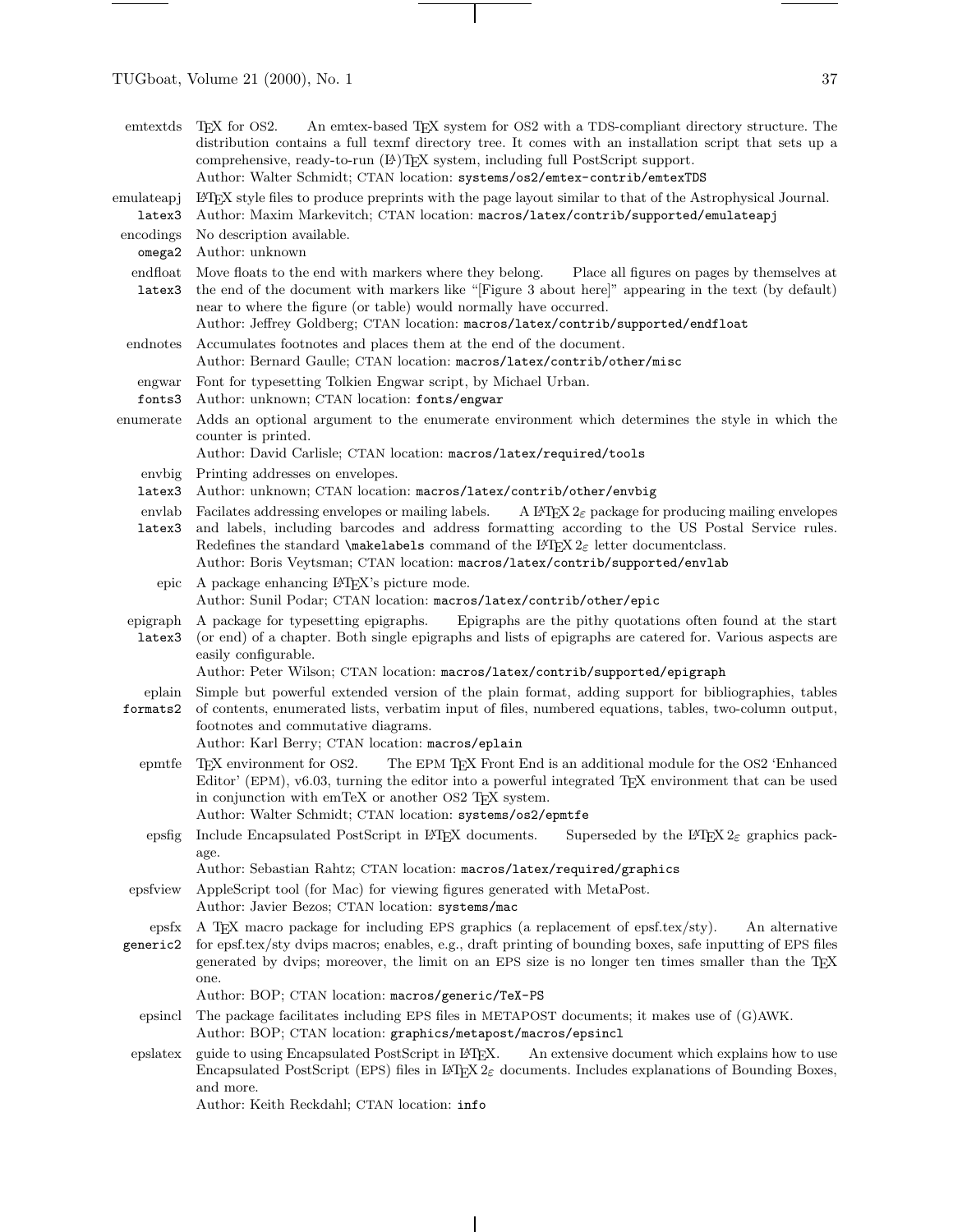- epstopdf Convert eps to encapsulated pdf using gs. Converts EPS files to encapsulated PDF files and is written based on the perl script 'epstopdf' by Sebastian Rahtz. It is written in C and does not require perl. However, it does require ghostscript. A compiled version for Windows 95/98/NT is included in the package. Since the sources are included, it can be ported to any system having a C-complier. Author: Juergen Bausa; CTAN location: support/epstopdf
- eqname Style for different equation numbering.
- latex3 Author: unknown; CTAN location: macros/latex/contrib/other/gene/eqname
- eqnarray More generalised equation arrays with numbering.
- latex3 Author: unknown; CTAN location: macros/latex/contrib/supported/eqnarray
- esieecv Curriculum vitae for French.
- latex3 Author: unknown; CTAN location: macros/latex/contrib/supported/ESIEEcv
- esindex Typset index entries in Spanish documents.
	- Author: Javier Bezos; CTAN location: macros/latex/contrib/supported/bezos
- eso-pic A package to add picture commands (or backgrounds) to every page. Author: Rolf Niepraschk; CTAN location: macros/latex/contrib/supported/ms/contrib
	- et A program to edit TEX files in a semi-WYSIWYG fashion on IBM-type PC's. Author: John Collins; CTAN location: support/et
- etexbase No description available.
	- etex2 Author: unknown
- ethiop Ethiopian language support for the babel package, including a collection of fonts and TEX macros for typesetting the characters of the languages of Ethiopia, with fonts based on EthTEX originally distributed by Abass B. Alamnehe.
	- Author: Olaf Kummer; CTAN location: language/ethiopia/ethiop
- etruscan Fonts for the Etruscan script. The Etruscan script was in use between approximately 1000 BC to
- fonts3 100 AD. The font comes in mirrored forms suitable for writing either left-to-right or right-to-left (as the Etruscans did).
	- Author: Peter Wilson; CTAN location: fonts/archaic/etruscan
- euler latex3 Provides a setup for using the AMS Euler family of fonts for math in L<sup>AT</sup>FX documents. "The underlying philosophy of Zapf's Euler design was to capture the flavor of mathematics as it might be written by a mathematician with excellent handwriting." [concrete-tug] The euler package is based on Knuth's macros for the book "Concrete Mathematics". The text fonts for the Concrete book are provided by the beton package.

Author: Frank Jensen; CTAN location: macros/latex/contrib/supported/euler

- eulervm Euler virtual math fonts. fonts3 The well-known Euler math fonts are suitable for typsetting math in conjunction with a variety of text fonts which do not provide math character sets of their own. Euler-VM is a set of virtual math fonts based on Euler and CM. This approach has several advantages over immediately using the real Euler fonts: Most noticeably, less TEX resources are consumed, the quality of various math symbols is improved and a usable \hslash symbol can be provided. The virtual fonts are accompanied by a L<sup>AT</sup>EX package which makes them easy to use, particularly in conjunction with Type1 PostScript text fonts.
	- Author: Walter Schmidt; CTAN location: fonts/eulervm
- euro latex3 Arbitrary national currency amounts using the Euro as base unit. Converts arbitrary national currency amounts using the Euro as base unit, and typesets monetary amounts in almost any desired way. Write, e.g.,  $\text{ATS}\{17.6\}$  to get something like '17,60  $\ddot{\text{o}}S$  (1,28 Euro)' automatically. Conversion rates for the so-called Euro-zone countries are already built-in. Further rates can be added easily. Author: Melchior Franz; CTAN location: macros/latex/contrib/supported/euro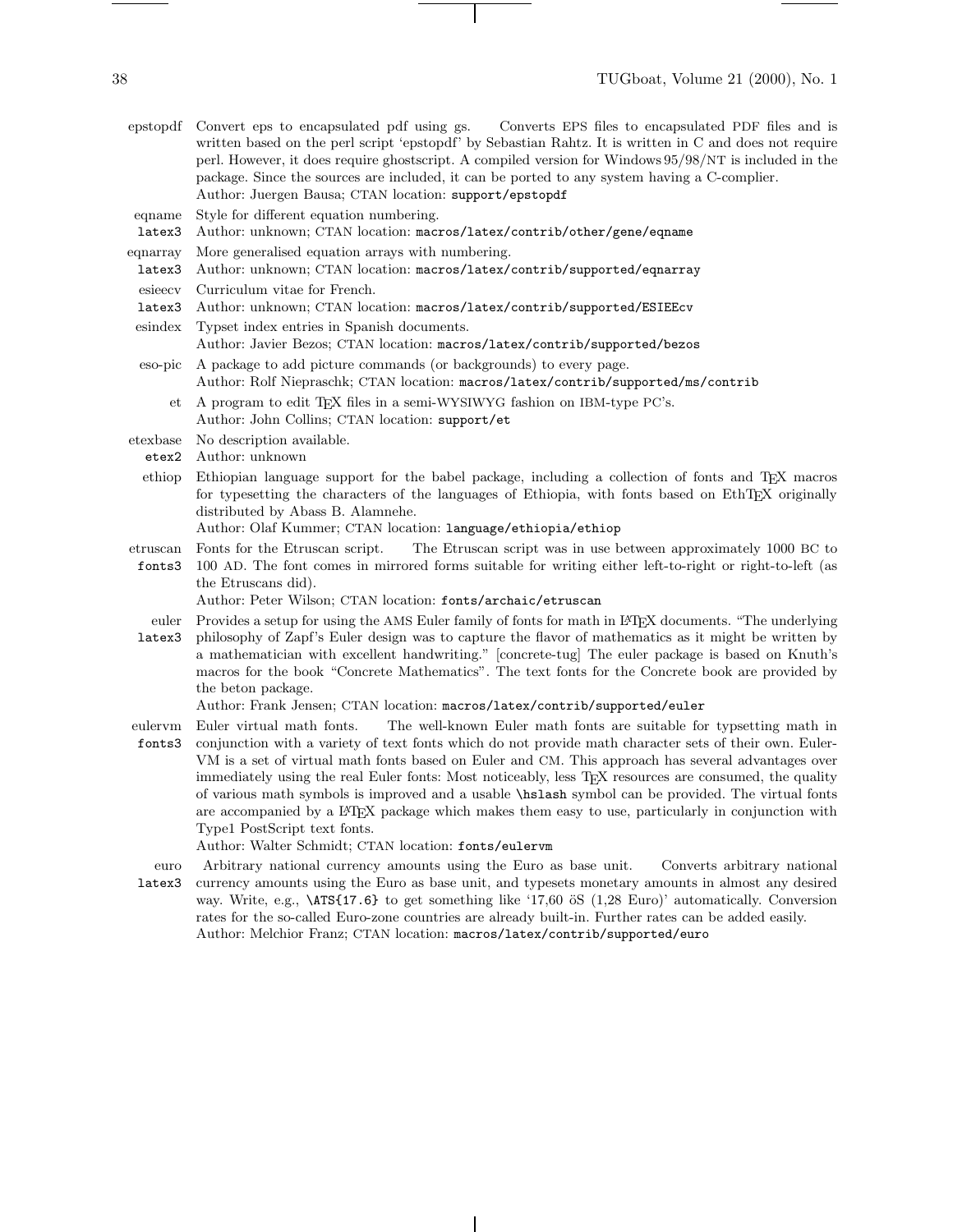eurofont fonts2 Provides a command that prints a euro symbol. The particular symbol printed by \euro will in general change depending on the font family, weight, and shape in use at the time. This symbol can come from any source, and the package user has complete control over which euro symbol is used in any given situation. The package is pre-configured to behave sensibly with many common text fonts and available euro symbols. The \euro command can print 'faked' euro symbols from a C with two lines across it when no suitable real euro symbol is available; the package also includes code for printing fake bold euro symbols for use when no real bold symbol exists, as well as pre-configured support for a faked italic version of the marvosym font. Eurofont comes set up to use euro symbols from Adobe's Eurofonts, the marvosym font, the Eurosym font, and any available Text Companion fonts. The selection between these can be done using options passed to the package. The eurofont package knows about the China2e font's euro symbol, and can be configured to use it.

Author: Rowland McDonnell; CTAN location: macros/latex/contrib/supported/eurofont

europs fonts2 Access to Adobe's Euro currency symbol fonts. Provides access to Adobe's Euro currency symbol fonts from LATEX. The fonts are named using Karl Berry's naming scheme, providing fd files and a style file to use the fonts directly, and providing four macros: \EURtm, \EURtm, \EURcr and \EUR (from marvosym). The actual symbol they produce depends on the currently active font, i.e., they follow font changes caused by \text.. and other NFSS commands. The actual fonts are not included as they have to be fetched from Adobe's web or ftp server.

Author: Joern Clausen; CTAN location: fonts/euro/latex/europs

- eurosans latex3 Interface to Adobe's free Euro fonts. Provides a convenient interface for using the free Adobe Type 1 PostScript Euro fonts. Loading the package defines a newcommand \euro which typesets a Euro symbol. The symbol is always taken from the 'EuroSans' family, with the weight (medium or boldface) and shape (normal or oblique) varying according to the font currently selected. This Euro symbol meets the official design and matches almost any font family very well, except for typewriter fonts. The fonts comply with the 'Karl Berry' scheme and do the same job as the europs fonts, although the TFM files differ slightly, probably because of different translation programs. Author: Walter Schmidt; CTAN location: fonts/eurosans
- eurosym fonts2 The newEuropean currency symbol for the "Euro" implemented in Metafont, using the official European Commission dimensions, and providing several shapes (normal, slanted, bold, outline). The package also includes a LAT<sub>E</sub>X style file which defines the macro, pre-compiled tfm files, and documentation. Author: Henrik Theiling; CTAN location: fonts/eurosym
- euxm Like EUSM but with two more characters needed for Concrete Math
- fonts3 Author: Donald Knuth
- everysel A LATEX package which provides hooks into selectiont. Author: Martin Schroeder; CTAN location: macros/latex/contrib/supported/ms
- everyshi Introduces a newhook for taking action at every \shipout. Introduces a newhook for taking action at every \shipout.

Author: Martin Schroeder; CTAN location: macros/latex/contrib/supported/ms

- exam Package for typesetting exam scripts.
- latex3 Author: unknown; CTAN location: macros/latex/contrib/supported/exam
- examdesign Package for typesetting exams.
	- latex3 Author: Jason Alexander; CTAN location: macros/latex/contrib/supported/examdesign
	- exams Exam questions can be multiple choice or free form long/short answer questions. Options include the typesetting of the exam itself, an exam showing all the answers and a collection of questions and answers. Questions can be parameterized. Use of a random number generator provides for automatic shuffling of multiple choice items.

Author: unknown; CTAN location: macros/latex/contrib/supported/exams

- excalibur A spelling checker for the Macintosh that is also  $E_{\text{TFX}}$  aware. Author: Rick Zaccone; CTAN location: systems/mac/support/excalibur
- exerquiz Environments for defining exercises and quizzes. This package defines three newenvironments for defining exercises and quizzes. The solutions to the exercises are hyperlinked to the questions. The quizzes are graded and optionally corrected by JavaScript.

Author: D. P. Story; CTAN location: macros/latex/contrib/supported/webeq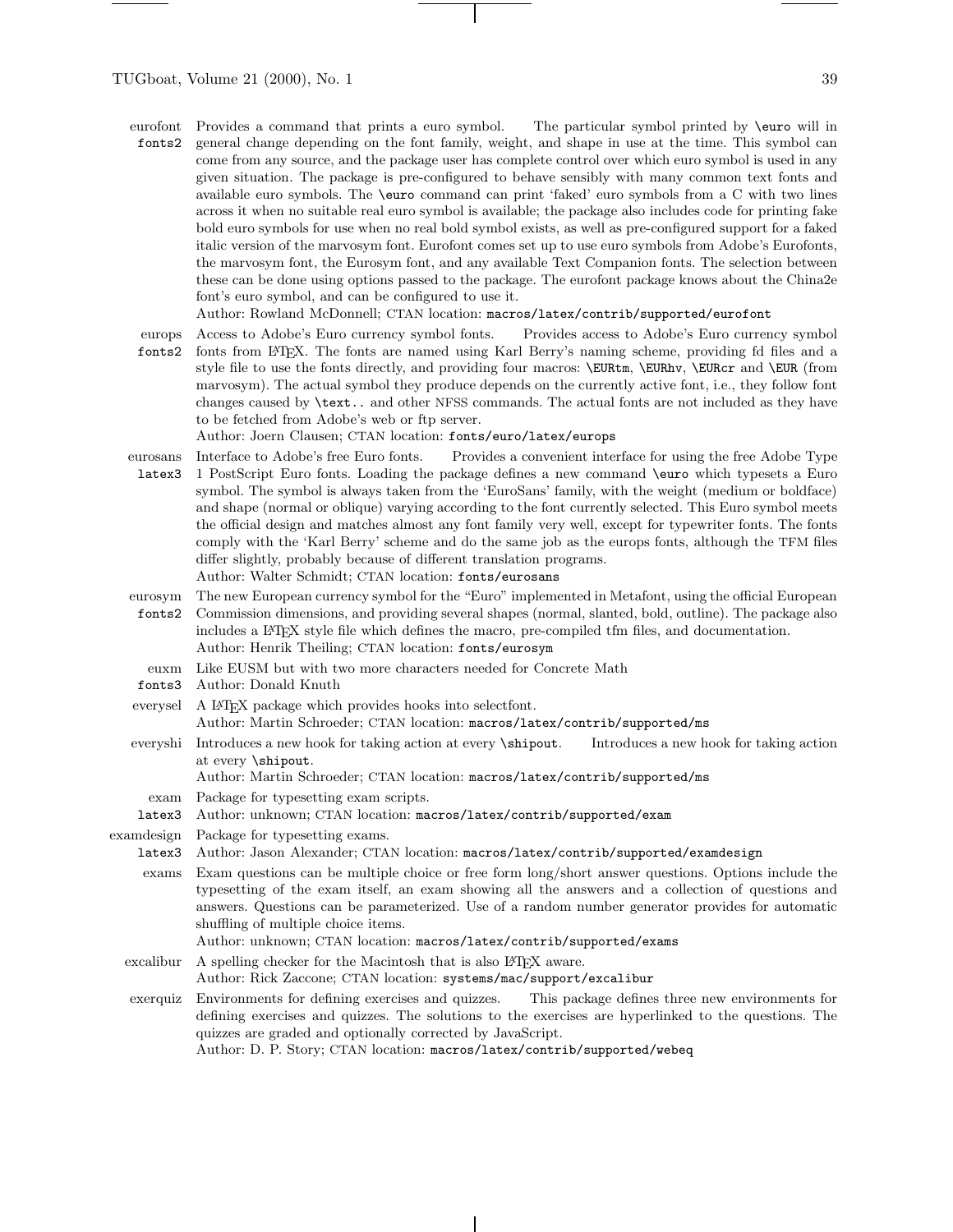$\begin{tabular}{l} \multicolumn{2}{c} {\textbf{1}} & \multicolumn{2}{c} {\textbf{1}} & \multicolumn{2}{c} {\textbf{1}} \\ \multicolumn{2}{c} {\textbf{1}} & \multicolumn{2}{c} {\textbf{1}} & \multicolumn{2}{c} {\textbf{1}} \\ \multicolumn{2}{c} {\textbf{1}} & \multicolumn{2}{c} {\textbf{1}} & \multicolumn{2}{c} {\textbf{1}} \\ \multicolumn{2}{c} {\textbf{1}} & \multicolumn{2}{c} {\textbf{1}} & \multicolumn{2}{c} {\textbf{1}} \\ \multicolumn{2}{c} {\textbf{1}} & \multicolumn$ 

| expdlist<br>latex3    | Expanded description environments.<br>The expanded description environment provides additional<br>features to the L <sup>N</sup> T <sub>F</sub> X description environment. It supports changing the left margin. With <b>\listpart</b><br>there is a new command available which makes it possible to break a list for a comment without touching<br>any counters.                                                                                                                                                                   |
|-----------------------|--------------------------------------------------------------------------------------------------------------------------------------------------------------------------------------------------------------------------------------------------------------------------------------------------------------------------------------------------------------------------------------------------------------------------------------------------------------------------------------------------------------------------------------|
| expl3<br>latex3       | Author: Wolfgang Kaspar; CTAN location: macros/latex/contrib/supported/expdlist<br>Experimental packages to allow experienced T <sub>F</sub> X programmers to experiment with, and comment on,<br>a proposed set of syntax conventions and basic data-types that might form the basis for programming<br>large scale projects in T <sub>F</sub> X.                                                                                                                                                                                   |
| export<br>latex3      | Author: unknown; CTAN location: macros/latex/expt1/project/exp13<br>Import and export values of L <sup>AT</sup> EX registers.<br>This package allows the user to export/import the<br>values of L <sup>4</sup> T <sub>E</sub> X registers (counters, rigid and rubber lengths only). It is definitely NOT for faint-hearted<br>users.                                                                                                                                                                                                |
|                       | Author: Jean-Pierre Drucbert; CTAN location: macros/latex/contrib/supported/export                                                                                                                                                                                                                                                                                                                                                                                                                                                   |
| expressg<br>metapost2 | Diagrams consisting of boxes, lines, and annotations.<br>A MetaPost package providing facilities<br>to assist in drawing diagrams that consist of boxes, lines, and annotations. Particular support is<br>provided for creating EXPRESS-G diagrams. Examples include IDEF1X, OMT, Shlaer-Mellor, and NIAM<br>diagrams.                                                                                                                                                                                                               |
|                       | Author: Peter Wilson; CTAN location: graphics/metapost/contrib/macros/expressg                                                                                                                                                                                                                                                                                                                                                                                                                                                       |
| exscale               | Implements scaling of the 'cmex' fonts.<br>Author: Frank Mittelbach and Rainer Schöpf; CTAN location: macros/latex/base                                                                                                                                                                                                                                                                                                                                                                                                              |
| extdash               | Implements the commands \Hyphdash, \Endash, \Emdash, and their *-forms, to control hyphenation of<br>compound words and ordinary words dashed by em-dash. You can also use the shortcuts $\-\/$ , $\-\/$ , $\-\$ ,<br>$\leftarrow$ , $\leftarrow$ , and $\leftarrow$ instead.                                                                                                                                                                                                                                                        |
| extsizes              | Author: A. I. Rozhenko; CTAN location: macros/latex/contrib/supported/ncctools<br>Extends article and report with extra sized fonts.<br>Provides classes extarticle and extreport, extletter,                                                                                                                                                                                                                                                                                                                                        |
| latex3                | extbook, extproc which allow for documents with a base font of size 8-20pt.<br>Author: Wolfgang May and James Kilfiger; CTAN location: macros/latex/contrib/other/extsizes                                                                                                                                                                                                                                                                                                                                                           |
| fancybox<br>latex2    | Provides variants of <i>\fbox: \shadowbox, \doublebox, \ovalbox, \dvalbox, with helpful tools for using</i><br>box macros and flexible verbatim macros. You can box mathematics, floats, center, flushleft, and<br>flushright, lists, and pages.                                                                                                                                                                                                                                                                                     |
| fancyhdrBoxed         | Author: unknown; CTAN location: macros/latex/contrib/supported/fancybox<br>Page headers for the documentation of Software Engineering Projects.<br>Easy and fast creation of page<br>headers for the documentation of Software Engineering Projects, using a mini language implemented<br>in python that generates PST ricks code that is embedded in fancy hdr headers.<br>Author: Manuel Gutierrez Algaba; CTAN location: support/fancyhdrBoxed                                                                                    |
| fancyhdr              | Extensive control of page headers and footers in L <sup>4</sup> T <sub>F</sub> X $2\varepsilon$ .                                                                                                                                                                                                                                                                                                                                                                                                                                    |
| latex2                | Author: Piet van Oostrum; CTAN location: macros/latex/contrib/supported/fancyhdr                                                                                                                                                                                                                                                                                                                                                                                                                                                     |
| fancynum              | Typeset numbers.<br>A L <sup>A</sup> T <sub>F</sub> X package for typesetting numbers, in particular those numbers written<br>latex3 by computers.<br>Author: J. J. Green; CTAN location: macros/latex/contrib/supported/fancynum                                                                                                                                                                                                                                                                                                    |
| fancyref              | A IATEX package for fancy cross-referencing.                                                                                                                                                                                                                                                                                                                                                                                                                                                                                         |
| latex2                | Author: Axel Reichert; CTAN location: macros/latex/contrib/supported/fancyref                                                                                                                                                                                                                                                                                                                                                                                                                                                        |
| fancyvrb<br>latex2    | Sophisticated handling of verbatim text including: verbatim commands<br>Sophisticated verbatim text.<br>in footnotes; a variety of verbatim environments with many parameters; ability to define new customized<br>verbatim environments; save and restore verbatim text and environments; write and read files in<br>verbatim mode; build "example" environments (showing both result and verbatim text).<br>Author: Timothy Van Zandt, Denis Girou and Sebastian Rahtz; CTAN location: macros/latex/<br>contrib/supported/fancyvrb |
| taq                   | The UK TEX Users Group Frequently Asked Questions.<br>Author: Robin Fairbairns; CTAN location: usergrps/uktug/faq                                                                                                                                                                                                                                                                                                                                                                                                                    |
| fax<br>latex3         | Document class for preparing faxes.<br>Author: J. B. Rhebergen and J. H. M. de Jonge; CTAN location: macros/latex/contrib/supported/fax                                                                                                                                                                                                                                                                                                                                                                                              |
| $_{\rm fc}$<br>fonts3 | Fonts for African languages, complementary to Computer Modern.<br>Author: Joerg Knappen, Mainz; CTAN location: fonts/jknappen/fc                                                                                                                                                                                                                                                                                                                                                                                                     |

 $\overline{\phantom{a}}$ 

 $\sim$ 

 $\overline{\phantom{a}}$ 

 $\begin{tabular}{l} \multicolumn{2}{c} {\textbf{1}} & \multicolumn{2}{c} {\textbf{1}} & \multicolumn{2}{c} {\textbf{1}} \\ \multicolumn{2}{c} {\textbf{1}} & \multicolumn{2}{c} {\textbf{1}} & \multicolumn{2}{c} {\textbf{1}} \\ \multicolumn{2}{c} {\textbf{1}} & \multicolumn{2}{c} {\textbf{1}} & \multicolumn{2}{c} {\textbf{1}} \\ \multicolumn{2}{c} {\textbf{1}} & \multicolumn{2}{c} {\textbf{1}} & \multicolumn{2}{c} {\textbf{1}} \\ \multicolumn{2}{c} {\textbf{1}} & \multicolumn$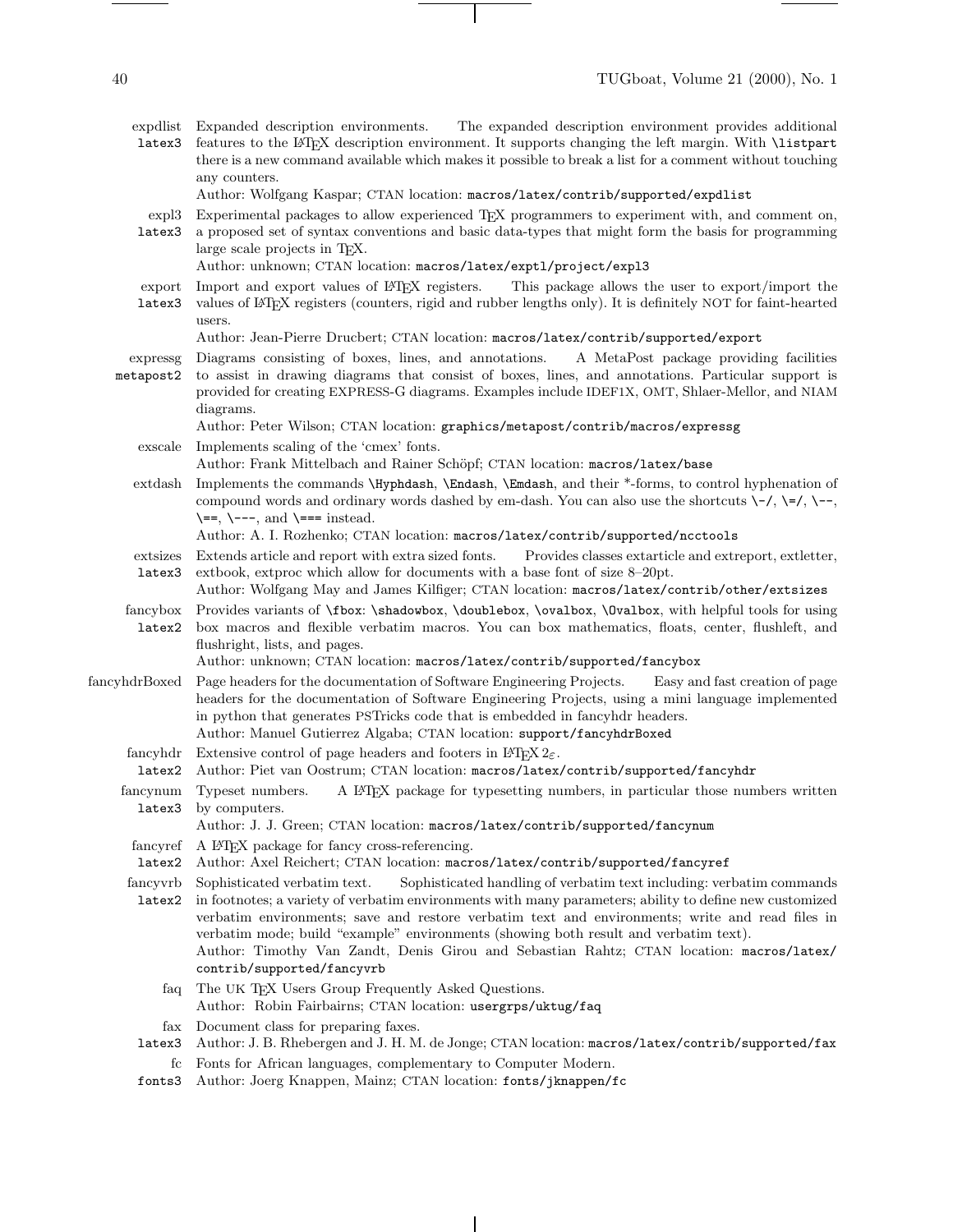fepslatex French version of esplatex.

Author: Jean-Pierre Drucbert; CTAN location: info

- feynmf graphics3 Macros and fonts for creating Feynman (and other) diagrams. Macros and fonts for creating Feynman (and other) diagrams.
	- Author: Thorsten Ohl; CTAN location: macros/latex/contrib/supported/feynmf
	- fihyph Hyphenation patterns for Finnish language. This is modified from fihyph.tex to make the Finnish accented letters to work with  $\langle \text{H}E X \rangle_{\varepsilon}$ , adding some \catcode, \uccode, and \lccode commands after the model used in the hyphenation files for the other European languages. Author: Timo Hellgren; CTAN location: language/hyphenation
	- filehdr A collection of tools to support BIBTEX style format for file/package descriptions. Author: unknown; CTAN location: tools/filehdr
	- finbib No description available.
	- bibtex3 Author: unknown
	- finplain A Finnish version of 'plain.bst'. Author: Antti-Juhani Kaijanaho; CTAN location: biblio/bibtex/contrib
	- fix2col Fix miscellaneous two column mode features. Fix mark handling so that \firstmark is taken from the first column if that column has any marks at all; keep two column floats like figure\* in sequence with single column floats like figure.
		- Author: David Carlisle; CTAN location: macros/latex/contrib/supported/carlisle
	- fixbbl Patch bibliographies inappropriately broken by BIBT<sub>E</sub>X. This script deals with the well-known BIBTEX bug whereby BIBTEXP inserts a '%' in a url to cause the bibliography line to fit into its minuscule vision of what is an acceptable input line for TFX. Author: unknown; CTAN location: biblio/bibtex/utils/fixbbl
	- fixfoot Multiple use of the same footnote text Provides a \DeclareFixedFootnote command to provide
	- latex3 a single command for a frequently-used footnote. The package ensures that only one instance of the footnote text appears on each page. (LATEX needs to be run several times to achieve this.) Author: Robin Fairbairns; CTAN location: macros/latex/contrib/supported/fixfoot
	- flabels Labels for files and folders. Macros for typesetting pretty labels (optionally colored) for the back of
	- latex3 files or binders (currently only the special a4 "Leitz-Ordner" ring binder is supported). Author: Volker Boerchers; CTAN location: macros/latex/contrib/supported/flabels
	- flashcard Typeset flash cards. Flash cards are often used for revision being cards with a question on one side and the answer on the other (though the mechanism could be adapted for other purposes.) Author: James Kilfiger; CTAN location: macros/latex/contrib/other/misc
		- flatex A C program to flatten a LATEX file into a single file, by explicitly including the files included by \include and \input commands. Also, if BibTEX is being used, then includes the bbl file into the resulting file. Thus, creating a stand alone LATEX file that can be emailed to someone else. Author: Sariel Har-Peled; CTAN location: support/flatex
		- flatten A program to flatten a L<sup>A</sup>TEX root file by copying **\input** and **\include** files into the root file. Author: Peter Wilson; CTAN location: support/flatten
		- float latex2 Improved interface for floating objects. Improves the interface for defining floating objects such as figures and tables. Introduces the boxed float and the ruled float. You can define your own floats and improve the behaviour of the old ones. Also incorporates the H option of the superseded here package. You can select this as automatic default with  $floatplacement{figure}{H}.$ Author: Anselm Lingnau; CTAN location: macros/latex/contrib/supported/float
		- floatfig Allows text to be wrapped around figures.
		- latex3 Author: unknown; CTAN location: macros/latex/contrib/other/floatfig
		- floatflt Wrap text around floats. Float text around figures and tables which do not span the full width of
		- latex3 a page, improving upon floatfig, allowing tables/figures to be set left/right or alternating on even/odd pages.

## Author: Mats Dahlgren; CTAN location: macros/latex/contrib/other/floatflt

- fltpage Defines newenvironments for placing captions of tables and figures on the facing/following page.
- latex3 Author: Sebastian Gross; CTAN location: macros/latex/contrib/supported/fltpage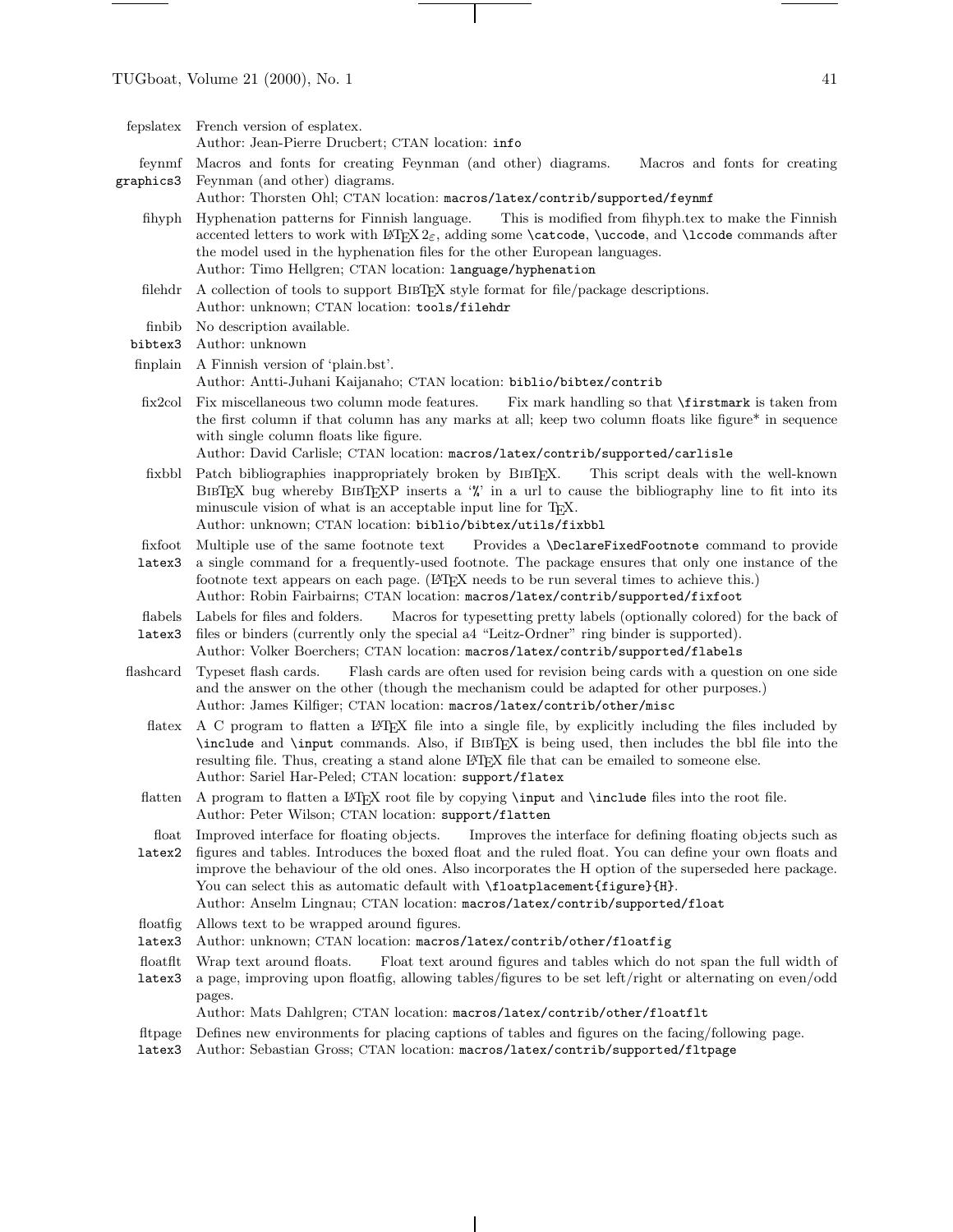$\frac{1}{1} \left( \frac{1}{1} \right) \left( \frac{1}{1} \right) \left( \frac{1}{1} \right) \left( \frac{1}{1} \right) \left( \frac{1}{1} \right) \left( \frac{1}{1} \right) \left( \frac{1}{1} \right) \left( \frac{1}{1} \right) \left( \frac{1}{1} \right) \left( \frac{1}{1} \right) \left( \frac{1}{1} \right) \left( \frac{1}{1} \right) \left( \frac{1}{1} \right) \left( \frac{1}{1} \right) \left( \frac{1}{1} \right) \left( \frac{1}{1} \right) \left( \frac$ 

| fncychap<br>latex3                  | This package provides six predefined chapter headings.<br>Each can be modified using a set of simple<br>commands. Optionally one can modify the formatting routines in order to create additional chapter<br>headings. This package was previously known as FancyChapter.<br>Author: Ulf Lindgren; CTAN location: macros/latex/contrib/supported/fncychap                                                                               |
|-------------------------------------|-----------------------------------------------------------------------------------------------------------------------------------------------------------------------------------------------------------------------------------------------------------------------------------------------------------------------------------------------------------------------------------------------------------------------------------------|
| fnpara                              | Typeset footnotes in run-on paragraphs, instead of one above another.<br>Author: Chris Rowley and Dominik Wujastyk; CTAN location: macros/latex/contrib/other/misc                                                                                                                                                                                                                                                                      |
| $\operatorname{foilhtml}$<br>latex3 | Provides integration between FoilTFX and L <sup>8</sup> TFX2HTML, adding sectioning commands and elements of<br>logical formatting to FoilTEX and providing support for FoilTEX commands in IATEX2HTML.<br>Author: Boris Veytsman; CTAN location: macros/latex/contrib/supported/foilhtml                                                                                                                                               |
| foiltex<br>latex3                   | A IATEX $2\varepsilon$ class for overhead transparencies. Can be used with fancybox to place a variety of<br>borders around the slides.<br>Author: James Hafner; CTAN location: macros/latex/contrib/supported/foiltex                                                                                                                                                                                                                  |
| font-selection                      | Font selection for plain T <sub>F</sub> X, featuring: 21 sizes in the range 7 to 154<br>Font selection for plain T <sub>F</sub> X.<br>points; 16 typefaces, including Italic Bold, Calligraphic Bold, Sans Serif, Sans Serif Italic, and Sans Serif<br>Bold; Boldmath, inclusive of subscripts, superscripts, and symbols; and a few other useful macros.<br>Author: Harold de Wijn; CTAN location: macros/plain/contrib/font_selection |
| fontinst<br>generic2                | TEX macros for converting Adobe Font Metric files to TEX metric and virtual font format.<br>Author: unknown; CTAN location: fonts/utilities/fontinst                                                                                                                                                                                                                                                                                    |
| fontname<br>doc2                    | Karl Berry's scheme for naming fonts in TEX.<br>Author: unknown                                                                                                                                                                                                                                                                                                                                                                         |
|                                     | fontsmpl Print a sample of a font.<br>Author: Alan Jeffrey; CTAN location: macros/latex/required/tools                                                                                                                                                                                                                                                                                                                                  |
| footbib<br>latex3                   | A package to put bibliographic references as footnotes.<br>Author: Eric Domenjoud; CTAN location: macros/latex/contrib/supported/footbib                                                                                                                                                                                                                                                                                                |
| footmisc<br>latex2                  | Footnotes with all the options.<br>Captures as package options much (if not all) of the functionality<br>of the various other footnote packages.<br>Author: Robin Fairbairns; CTAN location: macros/latex/contrib/supported/footmisc                                                                                                                                                                                                    |
| footnpag<br>latex3                  | Allows footnotes on individual pages to be numbered from 1, rather than being numbered sequentially<br>through the document.<br>Author: Joachim Schrod; CTAN location: macros/latex/contrib/supported/footnpag                                                                                                                                                                                                                          |
| formats<br>texlive2                 | Prebuilt TEX format and MetaFont base files.<br>Author: unknown                                                                                                                                                                                                                                                                                                                                                                         |
|                                     | formlett Letters to multiple recipients.<br>Author: unknown; CTAN location: macros/generic                                                                                                                                                                                                                                                                                                                                              |
| formula<br>latex3                   | Support for physical symbols, ensuring the same shape in text and math mode, including some<br>predefined physical units.<br>Author: Andreas Tille; CTAN location: macros/latex/contrib/other/formula                                                                                                                                                                                                                                   |
| fourproject                         | Analyse and display the structure of a T <sub>F</sub> X document.<br>A Windows 32 program that analyses and<br>displays the structure of a T <sub>F</sub> X document, its chapters, sections, labels, references, captions, graphics,<br>etc.<br>Author: Erik Frambach; CTAN location: support/4project                                                                                                                                 |
| fourspell                           | Windows 32 spell checker for TEX, RTF, HTML, and BIBTEX.<br>A Windows 32 spell-checker for<br>(IA)TFX, RTF, HTML, BIBTFX documents, or any other ASCII format, with or without tags. Highly<br>configurable. Supports multiple codepages (can spell-check e.g. Russian), uses colors to display docu-<br>ment and tag structures. Dictionaries are compatible with WinEdt.<br>Author: Erik Frambach; CTAN location: support/4spell      |
| fourtex                             | A TEX environment for MS-Windows32.<br>Includes spell checker, etc, all controlled from a toolbar<br>that can sit on top of your favourite editor.<br>Author: Erik Frambach; CTAN location: systems/win32/4tex                                                                                                                                                                                                                          |
| fp<br>latex3                        | Provides an extensive collection of arithmetic operations for fixed point real numbers of high precision.<br>Author: Michael Mehlich; CTAN location: macros/latex/contrib/other/fp                                                                                                                                                                                                                                                      |
| fptex                               | A teTeX-1.0 based distribution for MS-Windows.<br>A distribution of TEX for MS-Windows based on<br>web2c and teTeX using InstallShield for installation.<br>Author: Fabrice Popineau; CTAN location: systems/win32/fptex                                                                                                                                                                                                                |

 $\mathcal{A}$ 

 $\overline{\phantom{a}}$ 

 $\begin{tabular}{l} \multicolumn{2}{c} {\textbf{1}} & \multicolumn{2}{c} {\textbf{1}} & \multicolumn{2}{c} {\textbf{1}} \\ \multicolumn{2}{c} {\textbf{1}} & \multicolumn{2}{c} {\textbf{1}} & \multicolumn{2}{c} {\textbf{1}} \\ \multicolumn{2}{c} {\textbf{1}} & \multicolumn{2}{c} {\textbf{1}} & \multicolumn{2}{c} {\textbf{1}} \\ \multicolumn{2}{c} {\textbf{1}} & \multicolumn{2}{c} {\textbf{1}} & \multicolumn{2}{c} {\textbf{1}} \\ \multicolumn{2}{c} {\textbf{1}} & \multicolumn$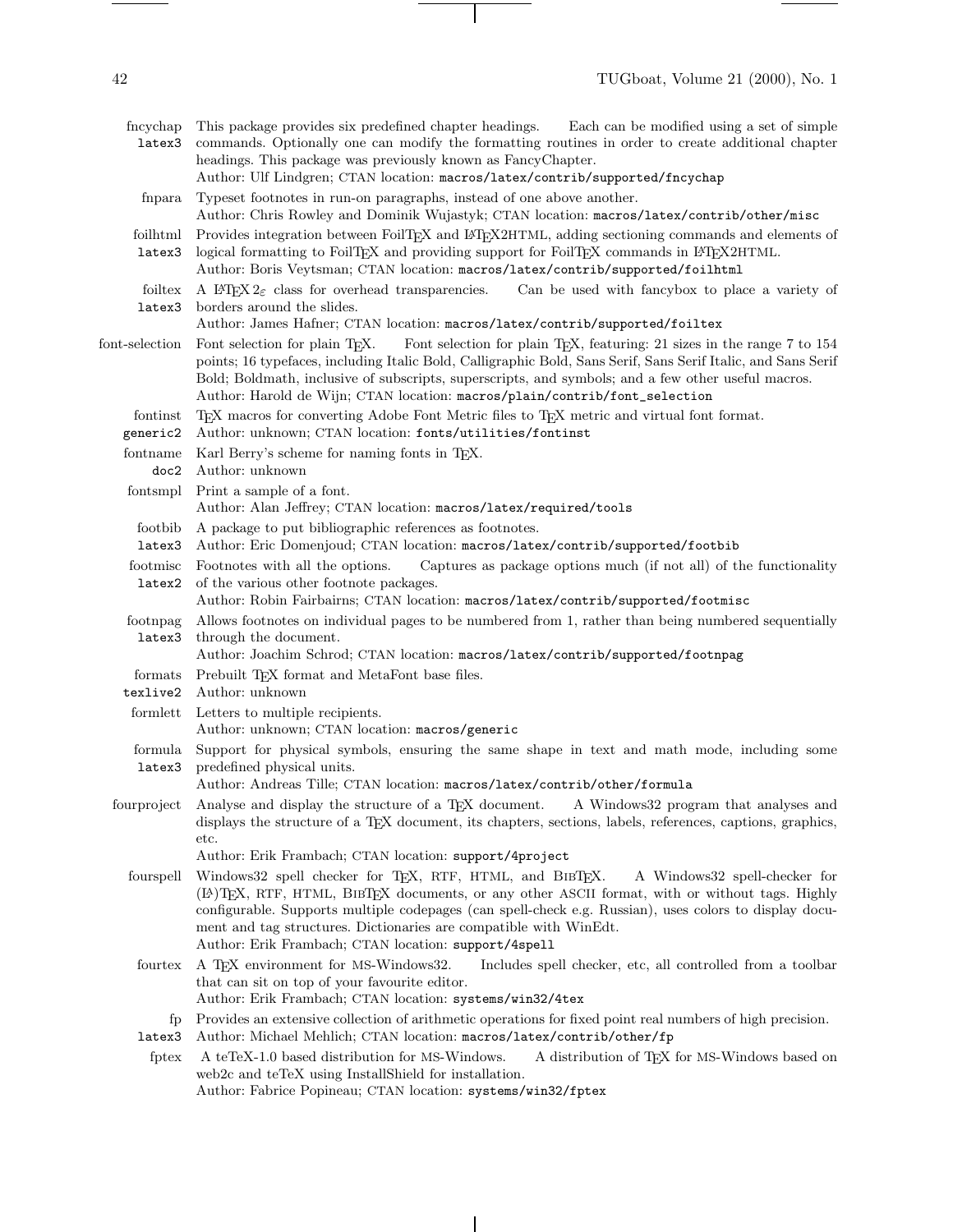| frankenbundle Develop and distribute groups of LeT <sub>F</sub> X packages and classes and BIBT <sub>F</sub> X bibstyles.<br>Frankenbundle |
|--------------------------------------------------------------------------------------------------------------------------------------------|
| support allows an author to maintain and distribute a bundle of one or more LAT <sub>EX</sub> packages and classes                         |
| and BIBT <sub>EX</sub> bibliography styles, their documentation, and any support files with a high degree of                               |
| sophistication, consistency, and convenience both for the author and their end users, who will receive                                     |
| the bundle in a form easy to understand and use. The author using Frankenbundle needs a Unix-like                                          |
| environment, GNU Make and a rudimentary understanding of Makefiles. The end user does not need                                             |
| Make.                                                                                                                                      |

Author: Matt Swift; CTAN location: support/frankenbundle

- frankenstein A collection of IATEX packages. latex3 Frankenstein is a bundle of LATEX packages serving various purposes and a BibTEX bibliography style. Formerly known as monster (an obsolete,  $8+3$ -compliant name), Descriptions are given under the individual packages: abbrevs, achicago package, achicago bibstyle, attrib, bits, blkcntrl, compsci, dialogue, drama, includex, lips, moredefs, newclude, slemph, titles. Author: Matt Swift; CTAN location: macros/latex/contrib/supported/frankenstein
	- freetype A free, full-featured TrueType rasterizer library. Author: Werner Lemberg; CTAN location: fonts/utilities/freetype
		- french Style for French typography: light version.
		- lang2 Author: Bernard Gaulle; CTAN location: language/french
		- frhyph French hyphenation patterns.
			- Author: Daniel Flipo; CTAN location: language/hyphenation
		- fribrief A L<sup>AT</sup>EX class for writing letters.
	- latex3 Author: Alexander Fries; CTAN location: macros/latex/contrib/supported/fribrief
	- ftcap Allows \caption at the beginning of a table-environment. For several reasons a \caption may be desirable at the top of a table-environment. This package changes the table-environment such that \abovecaptionskip and \belowcaptionskip are swapped. ftcap should also work with your own nonstandard table-environment.

Author: Hans Friedrich Steffani; CTAN location: macros/latex/contrib/other/misc

- ftetx A TEX package for FTE (FTE = Folding Text Editor by Marko Macek). Adds a TEX menu system for FTE. Changes syntax highlighting for FTE's TEX-Mode. Runs TEX, dvi-drivers, ispell, etc., from FTE. Calls LAT<sub>EX</sub> help files from FTE. It is preconfigured for emTeX. Author: Oliver John von Zydowitz; CTAN location: systems/os2/ftetx
- ftn LATEX document-style option to make footnotes available in any environment, except inside floats. Author: Kresten Krab Thorup; CTAN location: macros/latex209/contrib/misc
- ftnright Footnotes in two column documents.

Author: Frank Mittelbach; CTAN location: macros/latex/required/tools

- fullblck Used with the letter documentclass to set the letter in a fullblock style (everything at the left margin).
- latex3 Author: James H. Cloos Jr.; CTAN location: macros/latex/contrib/supported/fullblck
- fullpict Full page pictures.
- latex3 Author: Bruce Shawyer; CTAN location: macros/latex/contrib/supported/fullpict
- fundus Providing L<sup>AT</sup>EX access to various font families.
- latex3 Author: unknown; CTAN location: macros/latex/contrib/other/gene/fundus
- funnelweb A 'Literate Programming' tool, which produces documentation for programs in TFX or L<sup>AT</sup>EX. Author: Tony Coates; CTAN location: web/funnelAC
	- futhark Fonts for the Older Futhark script.
	- fonts3 Author: unknown; CTAN location: fonts/futhark
	- g-brief A document class for  $\angle$ FIFX  $2\varepsilon$ . Serves for formatting formless letters in german or english language.
	- latex3 Author: Michael Lenzen; CTAN location: macros/latex/contrib/supported/g-brief
	- galois Write Galois connections in two-ddimensional style.

latex3 Author: Patrick Cousot; CTAN location: macros/latex/contrib/supported/galois

- gb4e Government Binding styles.
- latex3 Author: unknown; CTAN location: macros/latex/contrib/supported/gb4e

genealogy A simple compilation of the genealogical symbols found in the 'wasy' and 'gen' font, essentially adding fonts3 the male and female symbols to Knuth's 'gen' font, and so avoiding loading two fonts when you need only genealogical symbols.

Author: Denis Roegel; CTAN location: fonts/genealogy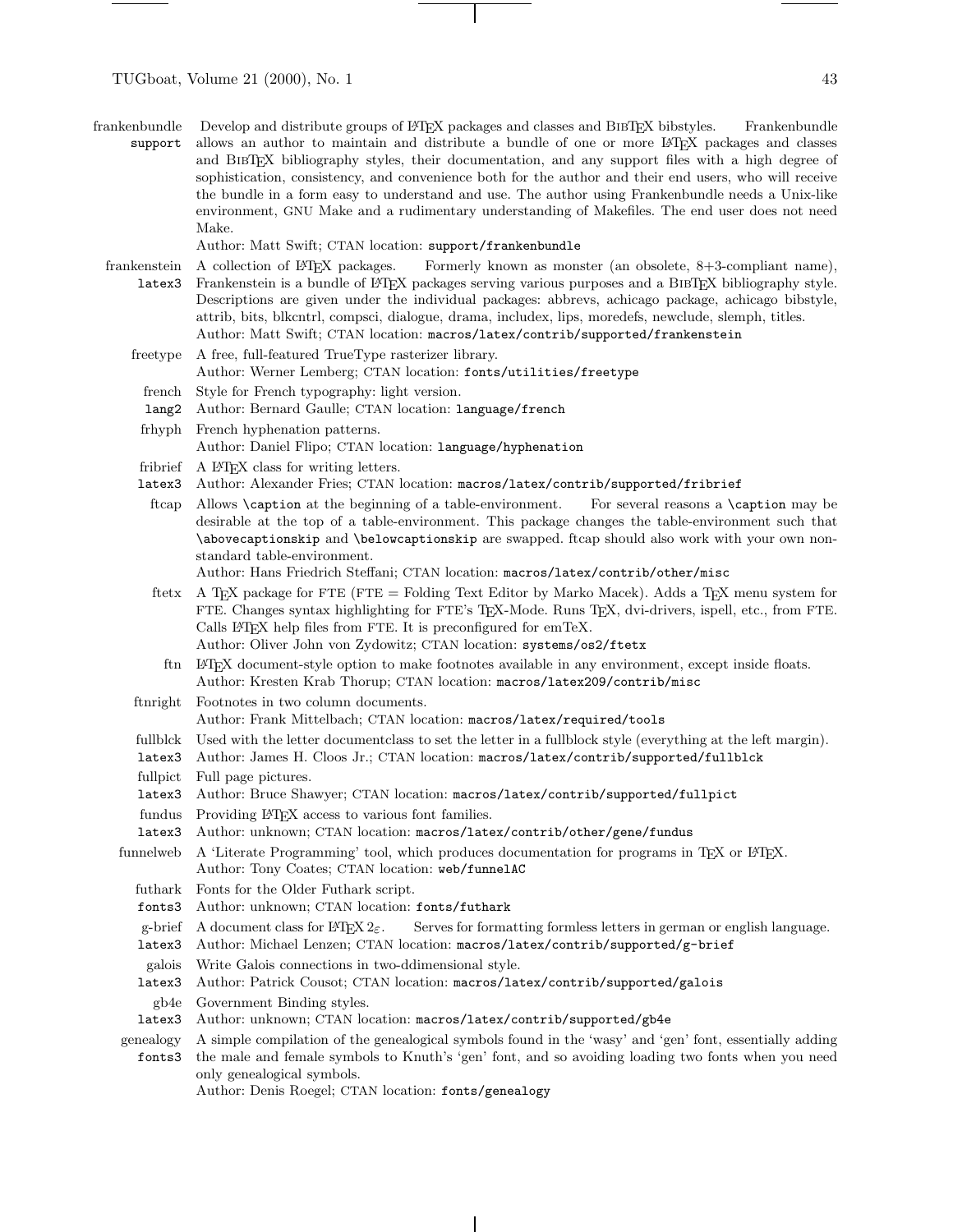$\begin{tabular}{l} \multicolumn{2}{c} {\textbf{1}} & \multicolumn{2}{c} {\textbf{1}} & \multicolumn{2}{c} {\textbf{1}} \\ \multicolumn{2}{c} {\textbf{1}} & \multicolumn{2}{c} {\textbf{1}} & \multicolumn{2}{c} {\textbf{1}} \\ \multicolumn{2}{c} {\textbf{1}} & \multicolumn{2}{c} {\textbf{1}} & \multicolumn{2}{c} {\textbf{1}} \\ \multicolumn{2}{c} {\textbf{1}} & \multicolumn{2}{c} {\textbf{1}} & \multicolumn{2}{c} {\textbf{1}} \\ \multicolumn{2}{c} {\textbf{1}} & \multicolumn$ 

 $\begin{tabular}{l} \multicolumn{2}{c} {\textbf{1}} & \multicolumn{2}{c} {\textbf{1}} & \multicolumn{2}{c} {\textbf{1}} \\ \multicolumn{2}{c} {\textbf{1}} & \multicolumn{2}{c} {\textbf{1}} & \multicolumn{2}{c} {\textbf{1}} \\ \multicolumn{2}{c} {\textbf{1}} & \multicolumn{2}{c} {\textbf{1}} & \multicolumn{2}{c} {\textbf{1}} \\ \multicolumn{2}{c} {\textbf{1}} & \multicolumn{2}{c} {\textbf{1}} & \multicolumn{2}{c} {\textbf{1}} \\ \multicolumn{2}{c} {\textbf{1}} & \multicolumn$ 

| genmisc<br>generic3 | Miscellaneous small files for all formats, specific to the T <sub>E</sub> XLive CDROM.<br>Author: unknown                                                                                                                                                                                                                                                                                                                                                                                                                                                            |
|---------------------|----------------------------------------------------------------------------------------------------------------------------------------------------------------------------------------------------------------------------------------------------------------------------------------------------------------------------------------------------------------------------------------------------------------------------------------------------------------------------------------------------------------------------------------------------------------------|
| gent-gr             | Modern Greek translation of the Gentle Introduction to TEX.<br>Author: Dimitrios Filippou; CTAN location: help/greek/gentl-gr                                                                                                                                                                                                                                                                                                                                                                                                                                        |
| gentle              | A Gentle Intorduction to T <sub>F</sub> X.<br>Author: Michael Doob; CTAN location: info/gentle                                                                                                                                                                                                                                                                                                                                                                                                                                                                       |
| geometry<br>latex2  | Flexible and complete interface to document dimensions.<br>Provides an easy and flexible user interface<br>to customize page layout, implementing auto-centering and auto-balancing mechanisms so that the<br>users have only to give the least description for the page layout. For example, if you want to set each<br>margin 2cm without header space, what you need is just \usepackage [margin=2cm, nohead] {geometry}.<br>Options include columnsep and footnotesep, vtex, mag.<br>Author: Hideo Umeki; CTAN location: macros/latex/contrib/supported/geometry |
| geomsty<br>latex3   | Provides: inclusion of PostScript figures, and of TEX text within figures; automatic creation of index<br>entries and cross-references where appropriate; no need to worry about fragile commands in almost<br>all situations; greater versatility in defining theorem-like environments; proofing aids such as version<br>numbers and a running index.<br>Author: unknown; CTAN location: macros/latex209/contrib/geomsty                                                                                                                                           |
| german<br>lang2     | Support for German typography.<br>Supports the new German orthography (neue deutsche Recht-<br>schreibung).<br>Author: Bernd Raichle; CTAN location: language/german                                                                                                                                                                                                                                                                                                                                                                                                 |
| germbib<br>bibtex2  | German variants of standard BIBTEX styles.<br>Author: Harald Harders; CTAN location: biblio/bibtex/contrib/germbib                                                                                                                                                                                                                                                                                                                                                                                                                                                   |
| germdoc<br>doc2     | No description available.<br>Author: unknown                                                                                                                                                                                                                                                                                                                                                                                                                                                                                                                         |
| getrefs             | A BIBTEX style file and a LATEX document template to facilitate the retrieval of references from a<br>library.<br>Author: Stefan A. Deutscher; CTAN location: biblio/bibtex/contrib/getrefs                                                                                                                                                                                                                                                                                                                                                                          |
| ghostscript         | Freely available PostScript interpreter.<br>Freely available Aladdin and GNU PostScript interpreters<br>available for many platforms and also useful for conversion from PostScript to other formats, and<br>particularly for printing to non-PostScript printers.<br>Author: L. Peter Deutsch; CTAN location: support/ghostscript/aladdin                                                                                                                                                                                                                           |
| ghostview-mac       | Ghostview for CMacTEX to preview PostScript documents.<br>Author: Tom Kiffe; CTAN location: systems/mac                                                                                                                                                                                                                                                                                                                                                                                                                                                              |
| ghyphen             | Describes the different versions of German hyphenation support.<br>Author: Walter Schmidt; CTAN location: language/hyphenation                                                                                                                                                                                                                                                                                                                                                                                                                                       |
| gleitobjekte        | Tutorial from a DANTE meeting in November 1997.<br>The script of a tutorial held at the November<br>1997 DANTE meeting. Topics covered include floats and their placement, captions, inclusion of graphics,<br>lettering of graphics, layout of tables and large amounts of numerical data.<br>Author: Axel Reichert; CTAN location: info/german/gleitobjekte                                                                                                                                                                                                        |
| gloss<br>latex3     | A glossary package using BIBTEX with \cite replaced by \gloss.<br>Create glossaries using BIBTFX.<br>Author: Jose Luis Diaz de Arriba and Javier Bezos; CTAN location: macros/latex/contrib/supported/<br>gloss                                                                                                                                                                                                                                                                                                                                                      |
| glosstex            | Prepare glossaries in L <sup>AT</sup> EX.<br>GlossTeX is a tool for the automatic preparation of glossaries, lists<br>of acronyms and sorted lists in general for use with L <sup>AT</sup> EX and MakeIndex. GlossTeX combines the<br>functionality of acronym and nomencl and provides some new features. Various binaries are available<br>in the bin subdirectory.<br>Author: Volkan Yavuz; CTAN location: support/glosstex                                                                                                                                       |
| gn-logic<br>latex3  | No description available.<br>Author: unknown                                                                                                                                                                                                                                                                                                                                                                                                                                                                                                                         |
| gnhyph              | An experimental set of hyphenation patterns for the new German orthography ("neue deutsche<br>Rechtschreibung") currently being introduced.<br>Author: Walter Schmidt; CTAN location: language/hyphenation                                                                                                                                                                                                                                                                                                                                                           |
| gnuplot             | Generate almost any type of chart you wish and save it in IATEX<br>General purpose plotting program.<br>format or as EPS (or in any of a dozen other formats).<br>Author: unknown; CTAN location: graphics/gnuplot                                                                                                                                                                                                                                                                                                                                                   |
|                     |                                                                                                                                                                                                                                                                                                                                                                                                                                                                                                                                                                      |

 $\overline{\phantom{a}}$ 

 $\sim 10^{-10}$  m  $^{-1}$ 

 $\overline{\phantom{a}}$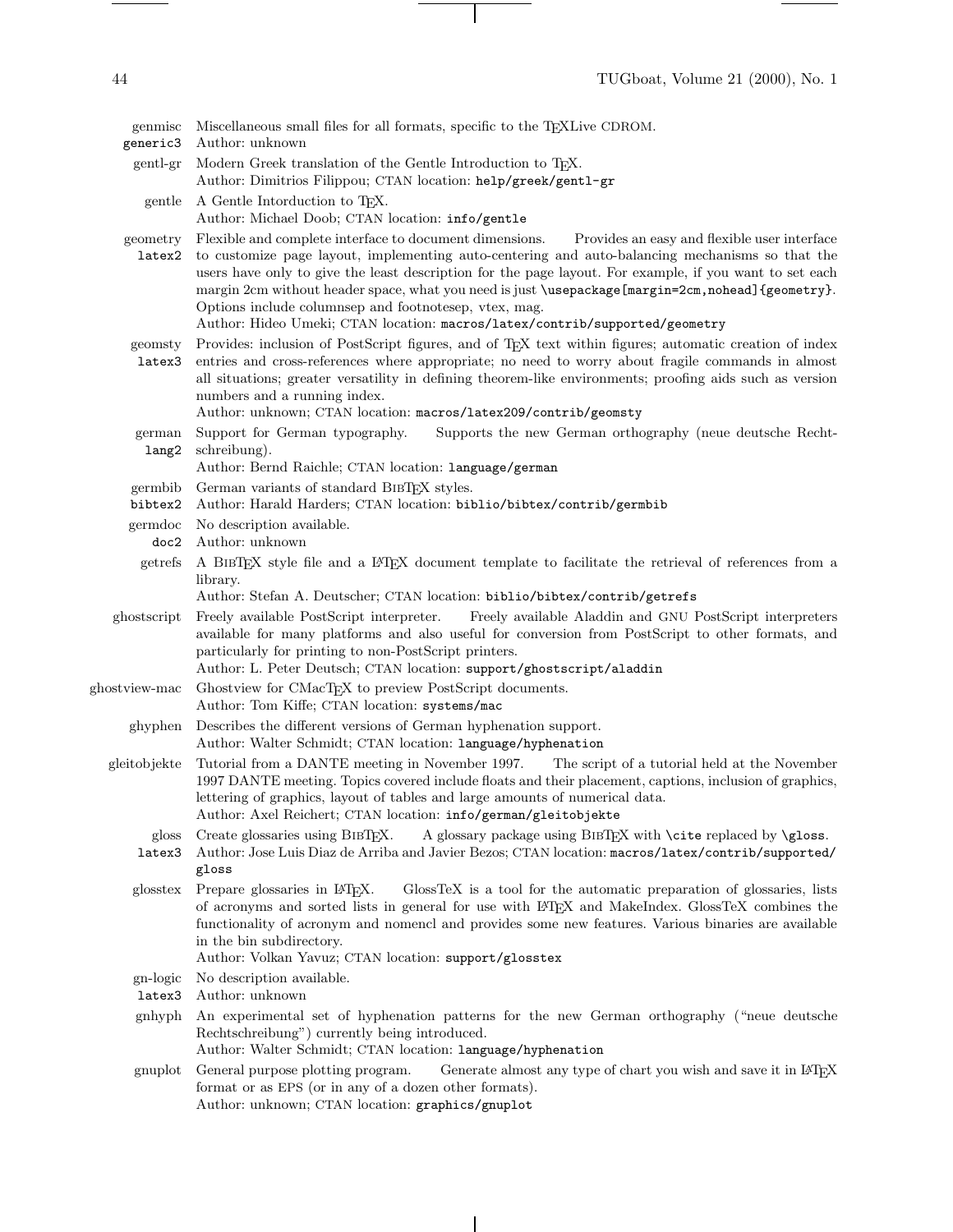- fonts3 Author: Hanna Kołodziejska; CTAN location: fonts/go
- gothic Gothic and ornamental initial fonts by Yannis Haralambous.
- fonts3 Author: Walter Schmidt; CTAN location: fonts/gothic
- graphfig Simpler graphic, subfigure and float. This package combines the tools of the graphic, subfigure and float packages in a way that makes their use simpler and more robust. The Figure environment (capitalized!) differs from the standard LATEX figure environment with the addition of a mandatory argument to specify the caption and an optional argument used as a label. These ensure that the \label command appears after the **\caption** command to avoid possible errors. The commands **\graphfig** and \graphfig\* have the additional advantage that the picture will be automatically centered along the horizontal direction.

Author: Francesco Bosisio; CTAN location: macros/latex/contrib/supported/bosisio

- graphics The primary LATEX package for the support of the inclusion of graphics generally produced with other
- latex1 tools. This package aims to give a consistent interface to including the file types that are understood by your printer driver. For documentation see grfguide. Author: David Carlisle and Sebastian Rahtz; CTAN location: macros/latex/required/graphics
- graphicx Better support for graphics. Builds upon the graphics package. For documentation see grfguide. Author: David Carlisle and Sebastian Rahtz; CTAN location: macros/latex/required/graphics
- graphpap For producing graph paper. Author: David Carlisle and Sebastian Rahtz; CTAN location: macros/latex/base
	- gray Fonts for gray scales. Author: unknown; CTAN location: fonts/cm/utilityfonts/gray
- greek4cbc A Greek font from 394BC. Provides a Greek monumental font as used on a stele in Athens in 394BC. The font consists of majuscules only and is one of a series of archaic fonts. Author: Peter Wilson; CTAN location: fonts/archaic/greek4cbc
- greek6cbc fonts3 A Greek font from the sixth century BC. This Greek font is typical of those used in the 6th century BC.
	- Author: Peter Wilson; CTAN location: fonts/archaic/greek6cbc
- grfguide Guide to using graphics in LATEX, including documentation on various packages including color and graphicx.

Author: David Carlisle; CTAN location: macros/latex/required/graphics

- grfpaste Include fragments of a dvi file. Provides an mechanism to include fragments of dvi files with the
- latex3 graphicx package: you can use \includegraphics to include dvi files. It requires the dvipaste program. Author: David Carlisle; CTAN location: macros/latex/contrib/supported/grfpaste
- grnumalt latex3 A package which implements a numbering system used in ancient Athens, producing the 'Athenian' numeral for any positive arabic numeral. The package can be used as a means to provide alternative counters.

Author: Apostolos Syropoulos; CTAN location: macros/latex/contrib/other/grnumalt

grtimes lang3 Typeset Greek text with the Times New Roman Greek. Enables users who use the Greek option of the Babel package to typeset monotonic Greek text with the Times New Roman Greek, Arial Greek and Courier Greek fonts. Does not include the fonts.

Author: Apostolos Syropoulos; CTAN location: language/greek/grtimes

- gsftopk Primarily intended for use with xdvi and dvips this utility allows the use of PostScript fonts with xdvi. Author: Paul Vojta; CTAN location: fonts/utilities/gsftopk
- gsview View PostScript under MS-Windows or OS2. GSView is a graphical interface for Ghostscript under MS-Windows or OS2. Ghostscript is an interpreter for the PostScript page description language used by laser printers. For documents following the Adobe PostScript Document Structuring Conventions, GSviewallows selected pages to be viewed or printed. Various conversions can also be performed, including ps to pdf, pdf to ps, eps to pdf, and eps to jpg. GSview2.7 requires Ghostscript 4.03 - 5.99. GSview was inspired by Tim Theisen's X11 Ghostview program. It is designed to work with Aladdin Ghostscript, not GNU Ghostscript.
	- Author: Russell Lang; CTAN location: support/ghostscript/rjl
- gustlib plain2 Polish oriented macros. Various small utility packages for typesetting in plain TEX, with a Polish perspective.

Author: unknown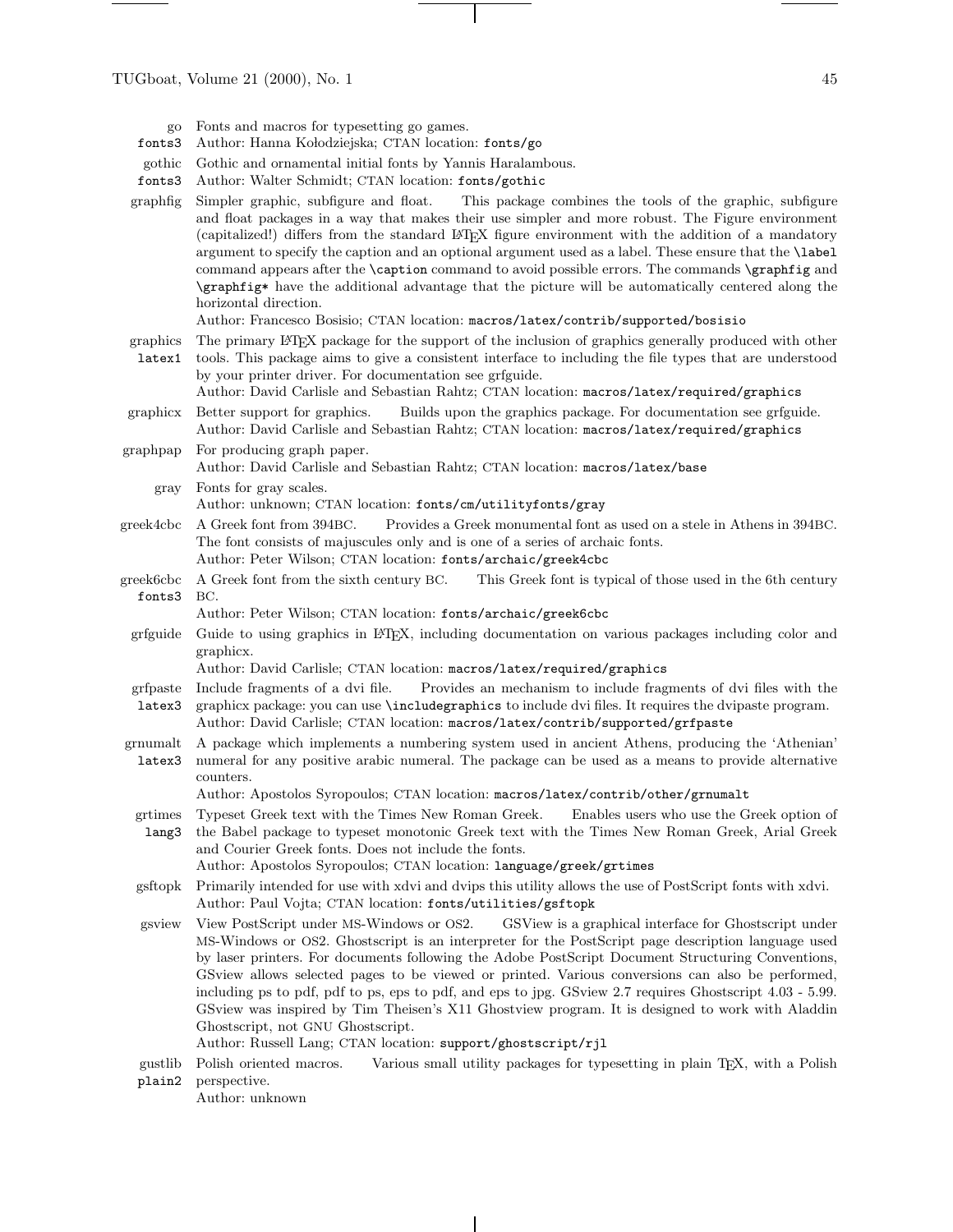46 TUGboat, Volume 21 (2000), No. 1

 $\frac{1}{\sqrt{2\pi}}\left( \frac{1}{\sqrt{2\pi}}\right) ^{2}+\frac{1}{\sqrt{2\pi}}\left( \frac{1}{\sqrt{2\pi}}\right) ^{2}+\frac{1}{\sqrt{2\pi}}\left( \frac{1}{\sqrt{2\pi}}\right) ^{2}+\frac{1}{\sqrt{2\pi}}\left( \frac{1}{\sqrt{2\pi}}\right) ^{2}+\frac{1}{\sqrt{2\pi}}\left( \frac{1}{\sqrt{2\pi}}\right) ^{2}+\frac{1}{\sqrt{2\pi}}\left( \frac{1}{\sqrt{2\pi}}\right) ^{2}+\frac{1}{\sqrt{2\pi}}\left( \$ 

 $\overline{\phantom{a}}$ 

 $\overline{\phantom{a}}$ 

| fonts3             | hands Pointing hand fonts.<br>Author: unknown; CTAN location: fonts/hands                                                                                                                                                                                                                                                                                                                                                                                                          |
|--------------------|------------------------------------------------------------------------------------------------------------------------------------------------------------------------------------------------------------------------------------------------------------------------------------------------------------------------------------------------------------------------------------------------------------------------------------------------------------------------------------|
| hangcaption        | Defines a variant of the caption command to produce captions with hanging indentation.<br>Author: unknown; CTAN location: macros/latex209/contrib/misc                                                                                                                                                                                                                                                                                                                             |
| hanging<br>latex3  | Hanging paragraphs.<br>The hanging package facilitates the typesetting of hanging paragraphs. It also<br>enables typesetting with hanging punctuation (this is probably best regarded as a curiosity).<br>Author: Peter Wilson; CTAN location: macros/latex/contrib/supported/hanging                                                                                                                                                                                              |
| harpoon<br>latex3  | Extra harpoons, using the graphics package.<br>Author: unknown; CTAN location: macros/latex/contrib/supported/harpoon                                                                                                                                                                                                                                                                                                                                                              |
| harvard<br>bibtex2 | The Harvard bibliography style family.<br>Author: unknown; CTAN location: biblio/bibtex/contrib                                                                                                                                                                                                                                                                                                                                                                                    |
| harvmac<br>plain3  | Paul Ginsparg's Harvard macros for scientific articles.<br>Author: unknown; CTAN location: macros/plain/contrib/harvmac                                                                                                                                                                                                                                                                                                                                                            |
| hcbundle           | Replacement for the L <sup>AT</sup> FX classes.<br>Provides replacements for the default IATEX classes, based upon<br>the Koma-Script bundle and the seminar class. Includes heart, hereport, heletter, and heslides.<br>Author: Christian Siefkes; CTAN location: macros/latex/contrib/supported/hc                                                                                                                                                                               |
| hellas             | Typeset bibliographies which include Greek.<br>A BIBTEX style for typesetting databases that con-<br>taining both Greek and non-Greek bibliographic records.<br>Author: Apostolos Syropoulos; CTAN location: language/greek/cb/BibTeX                                                                                                                                                                                                                                              |
| hexdump            | Read and format ASCII hexdump files.<br>The main macro reads an ASCII hexdump file and puts it<br>formatted into the document. Additional macros included, e.g., for a Directory of Dumps.<br>Author: Thomas Hillebrand; CTAN location: macros/generic/hexdump                                                                                                                                                                                                                     |
| latex3             | hh Fancy boxing effects.<br>Author: unknown; CTAN location: macros/latex/contrib/supported/hh                                                                                                                                                                                                                                                                                                                                                                                      |
| hhline             | Better horizontal lines in tabulars and arrays.<br>Author: David Carlisle; CTAN location: macros/latex/required/tools                                                                                                                                                                                                                                                                                                                                                              |
| hieroglf           | About 60 Egyptian Hieroglyphs.<br>Author: Peter R Wilson; CTAN location: fonts/archaic/hieroglf                                                                                                                                                                                                                                                                                                                                                                                    |
| hilowres<br>latex3 | A package to simplify the inclusion of low resolution versions of high resolution images, if each pair of<br>files have the same basename (e.g., bird.low.eps and bird.eps). The package is a simple wrapper around<br>the <b>\includegraphics</b> command of the graphicx package.<br>Author: Johann Gerell; CTAN location: macros/latex/contrib/supported/hilowres                                                                                                               |
| histogr<br>latex3  | Drawing histograms with the IATEX picture environment.<br>Author: unknown; CTAN location: macros/latex/contrib/supported/histogr                                                                                                                                                                                                                                                                                                                                                   |
| hlatex             | Support for the Korean language.<br>Support for Korean documents written in Korean standard KSC<br>codes for ITFX $2\varepsilon$ .<br>Author: Koaunghi Un; CTAN location: language/korean/HLaTeX                                                                                                                                                                                                                                                                                   |
|                    | hoekwater Converted mflogo font. Fonts originally created in MetaFont, transformed to PostScript by Taco<br>fonts2 Hoekwater; includes logo, manfint, rsfs, stmaryrd, wasy, wasy2, xipa.<br>Author: Taco Hoekwater; CTAN location: fonts/mflogo/ps-type1/hoekwater                                                                                                                                                                                                                 |
| html<br>doc1       | Various TEX documentation converted to HTML.<br>Author: unknown; CTAN location: support/html                                                                                                                                                                                                                                                                                                                                                                                       |
| html2latex         | The html2latex package compiled from the Unix sources version 0.9c with emx 0.9c fix 2 to run on<br>MS-DOS, MS-Windows (3.x, 9x, NT), OS2 Warp<br>Author: Roland Reimers; CTAN location: support/html2latex                                                                                                                                                                                                                                                                        |
| html2text          | Convert HTML into text.<br>This is a HTML-to-text converter for UNIX.<br>Author: Rolf Niepraschk; CTAN location: support/html2text                                                                                                                                                                                                                                                                                                                                                 |
| huhyph             | Hyphenation patterns for the Hungarian language.<br>Author: Gyula Mayer; CTAN location: language/hyphenation                                                                                                                                                                                                                                                                                                                                                                       |
| huncial            | Fonts based on the half Uncial manuscript book-hand.<br>The huncial and allhuncl packages provide<br>Metafont fonts based on the Half Uncial manuscript book-hand used between the 3rd and 9th centuries.<br>The font consists of minuscules and digits, with some appropriate period punctuation marks and<br>ligatures. Both normal and bold versions are provided. This is one in a series of manuscript fonts.<br>Author: Peter Wilson; CTAN location: fonts/bookhands/huncial |

 $\overline{\phantom{a}}$ 

 $\begin{tabular}{l} \multicolumn{2}{c} {\textbf{1}} & \multicolumn{2}{c} {\textbf{1}} & \multicolumn{2}{c} {\textbf{1}} \\ \multicolumn{2}{c} {\textbf{1}} & \multicolumn{2}{c} {\textbf{1}} & \multicolumn{2}{c} {\textbf{1}} \\ \multicolumn{2}{c} {\textbf{1}} & \multicolumn{2}{c} {\textbf{1}} & \multicolumn{2}{c} {\textbf{1}} \\ \multicolumn{2}{c} {\textbf{1}} & \multicolumn{2}{c} {\textbf{1}} & \multicolumn{2}{c} {\textbf{1}} \\ \multicolumn{2}{c} {\textbf{1}} & \multicolumn$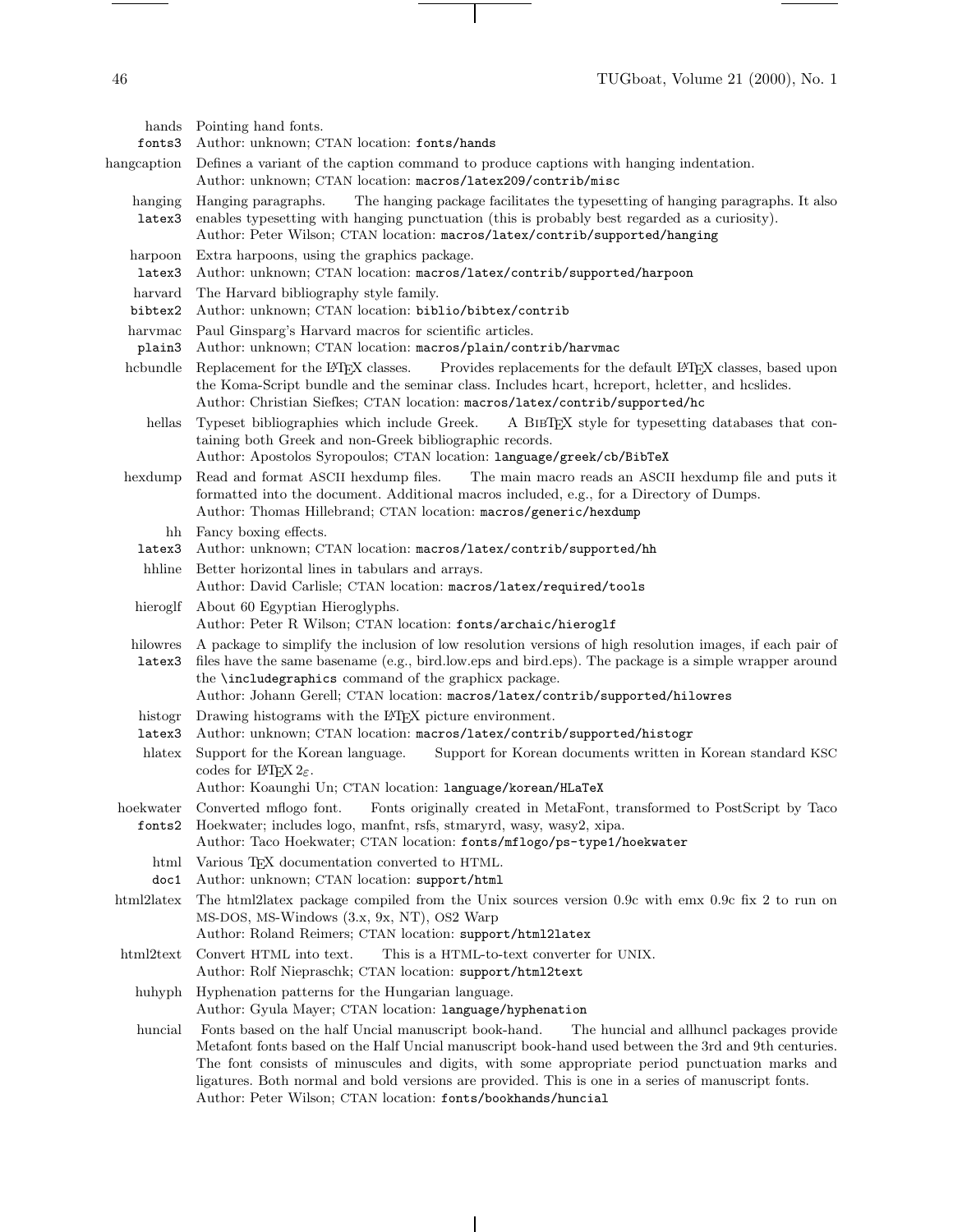- hvdashln Definitions of horizontal and vertical dashed lines for the array and tabular environment. Instead of building partial horizontal dashed lines using Isozaki's \cline{2-3}, \hdashline fills the full width. The proportion of the dashed line is defined by the two parameters: \hdashlinewidth=2pt and \hdashlinegap=2pt, where the former defines the width of the dash and the latter sets their gap. Author: unknown; CTAN location: macros/latex209/contrib/misc
- hvmath latex3 Support for using the Micropress HV-Math fonts (Helvetica Maths). Typeset math in a style that suits the Adobe Helvetica text fonts. Math fonts for use with Helvetica are generally otherwise not available, and a free, bitmapped version of HV-Math can be downloaded from Micropress. Commercial versions of the HT-Math fonts are available from Micropress. Author: Walter Schmid; CTAN location: macros/latex/contrib/supported/hvmath
- hypbmsec Hypertext bookmarks in sectioning commands. Bookmark entries can be given as another argument to the LATEX sectioning commands. The hyperref package is required to get the bookmarks, but the syntax works without it.

Author: Heiko Oberdiek; CTAN location: macros/latex/contrib/supported/oberdiek

hyper Hypertext cross referencing. latex3 Redefines LATEX cross-referencing commands to insert \special commands for HyperTeX dvi viewers, such as recent versions of xdvi.

Author: Michael Mehlich; CTAN location: macros/latex/contrib/supported/hyper

- hyperlatex A package that allows you to prepare documents in HTML and to produce a neatly printed document from your input using L<sup>AT</sup>EX. It is not a L<sup>AT</sup>EX to HTML converter (see ltoh or latex2html for that). Author: Otfried Schwarzkopf; CTAN location: support/hyperlatex
	- hyperref latex2 Extensive support for hypertext in L<sup>AT</sup>EX. The hyperref package is used to handle cross-referencing commands in LATEX to produce some sort of hypertext command; there are backends for the \special set defined for HyperTeX dvi processors, for embedded pdfmark commands for processing by Acrobat Distiller (dvips and dvipsone), for dviwindo, for pdf]TeX, for TEX4ht, and for VTEX's pdf and HTML backends.

Author: Sebastian Rahtz; CTAN location: macros/latex/contrib/supported/hyperref

hyphenat latex3 Disable/enable hypenation. This package can disable all hyphenation or enable hyphenation of non-alphabetics or monospaced fonts. Enables hyphenation within 'words' that contain non-alphabetic characters (e.g., that include underscores), and hyphenation of text typeset in monospaced (e.g., cmtt) fonts.

Author: Peter Wilson; CTAN location: macros/latex/contrib/supported/hyphenat

hyphenation-greek Hyphenation patterns for ancient and modern Greek. Contains the hyphenation patterns for ancient Greek and modern Greek in polytonic (multi-accent) and monotonic (uni-accent) systems. The hyphenation patterns will work perfectly with the "greek" option of "babel" or Dryllerakis' GreeKTEX. For any other Greek package, the patterns will have to be re-coded. A brief description of the files is given in the file "readme.txt".

Author: Dimitrios Filippou; CTAN location: language/greek/package-babel/hyphenation/filippou

- hypht1 Additional hyphenation patterns. Additional hyphenation patterns which have to be loaded in conjunction with each "normal" set of patterns. It contains patterns to allow hyphenation after an explicit hyphen, which are needed if you want to use e.g. the second hyphen character (\char127) of the EC fonts or any other T1 encoded font as \hyphenchar\font. Author: Bernd Raichle; CTAN location: language/hyphenation
	-
- ibm No description available.
- fonts3 Author: unknown
- idealfonts Consists of 2 files that might help Textures users: one to ease the use of the basic 35 Adobe fonts with the T1 font encoding with L<sup>AT</sup>EX; the other for people willing to automatically install that last L<sup>ATEX</sup> version under Textures.

Author: Bernard Gaulle; CTAN location: systems/mac/textures/contrib/IdealFonts

- ieeepes latex3 IEEE Power Engineering Society Transactions. Supports typesetting of transactions, as well as discussions and closures, for the IEEE Power Engineering Society Transactions journals.
- Author: Volker Kuhlmann; CTAN location: macros/latex/contrib/supported/ieeepes
- ifacmtg Elsevier Science preprint style for IFAC meetings.
- latex3 Author: Simon Pepping; CTAN location: macros/latex/contrib/supported/ifacmtg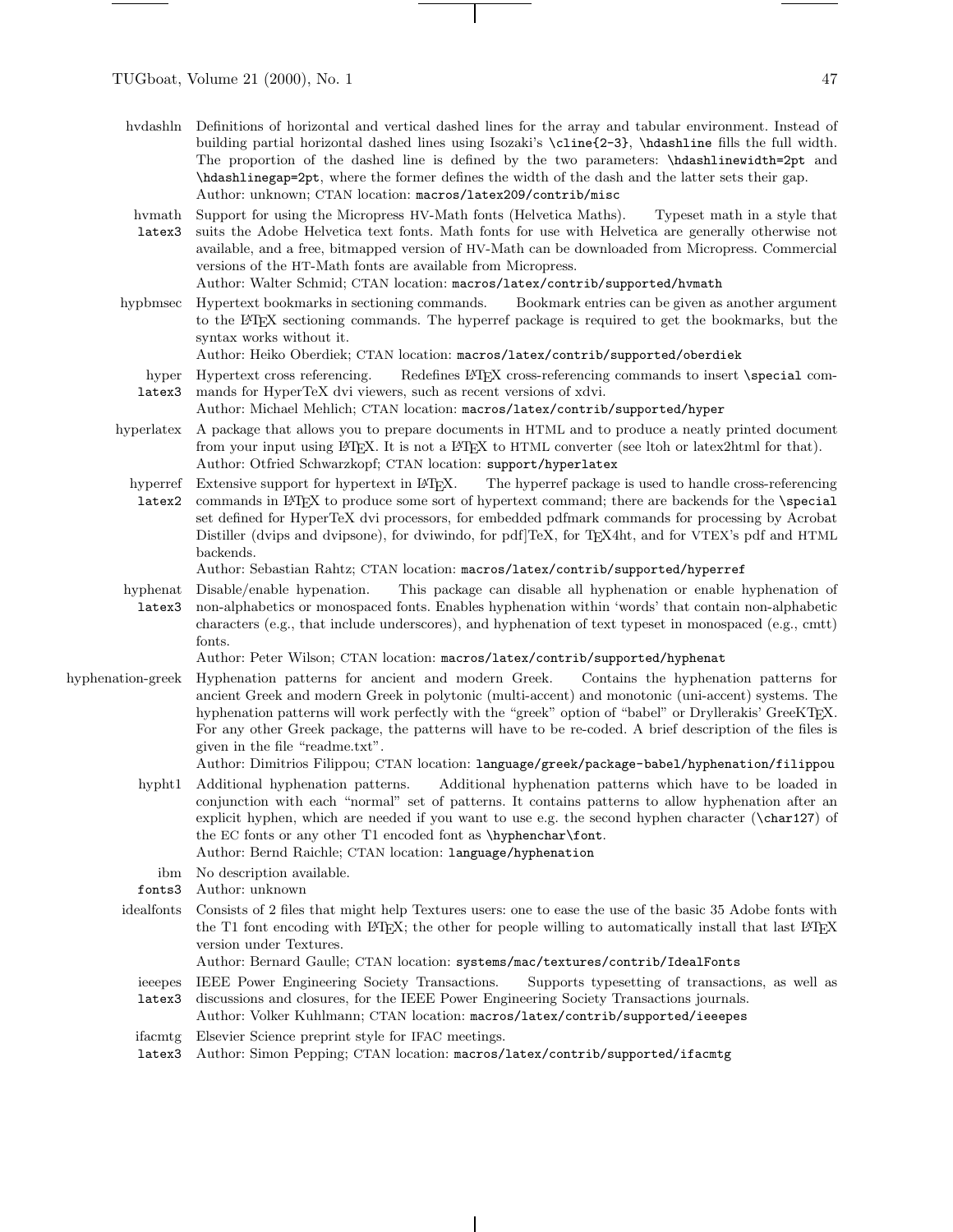ifmslide Presentation slides (from computer screen) and printouts. This package is used to produce printed slides with LATEX and online presentations with pdflatex. It is provided by the "institute of mechanics" (ifm) Univ. of Technology Darmstadt, Germany. It is based on ideas of pdfslide, but completely rewritten for compatibility with texpower and seminar. The manual (ifmman.pdf) describes all functions and provides a sample.

Author: Thomas Emmel; CTAN location: macros/latex/contrib/supported/ifmslide

- ifmtarg If-then-else command for processing potentially empty arguments. Author: Peter Wilson; CTAN location: macros/latex/contrib/supported/misc
- ifsym Symbols for alpinistic, electronic, meteorological, geometric etc. usage.
- fonts3 Author: Ingo Kloeckl; CTAN location: fonts/ifsym
- if then Conditionals in  $L^2E^X$  2 $\varepsilon$  documents. Author: LATEX Project Team; CTAN location: macros/latex/base
- imac latex3 International Modal Analysis Conference format. A set of files for producing correctly formatted documents for the International Modal Analysis Conference.
- Author: Joseph Slater; CTAN location: macros/latex/contrib/other/imac
- impose PostScript utilities. Impose is used for two-up printing of DSC-compliant PostScript (including that from Netscape, dvips, and FrameMaker). It makes an effort to remove white space from the printout by probing the original PostScript for the bounding box of the printed area. This makes the output much more esthetic than does a simplistic layout of non-cropped original pages. Author: Dov Grobgeld; CTAN location: support/impose
- includex Extended \include. ALTEX package that allows you to include just the contents of one source
- latex3 file into another, ignoring text outside the \begin{document} and \end{document} in the included file. This package is useful but may have problems and is unsupported. See also the newclude package. Author: Matt Swift and Robin Fairbairns; CTAN location: macros/latex/contrib/supported/ frankenstein/unsupported
- indentfirst Indent first paragraph after section header. Author: David Carlisle; CTAN location: macros/latex/required/tools
	- index Extended index for LATEX including multiple indexes. This is a reimplementation of LATEX's indexing macros to provide better support for indexing. For example, it supports multiple indexes in a single document and provides a more robust \index command. It supplies short hand notation for the \index command (~{word}) and a \* variation of \index (abbreviated \_{word}) that prints the word being indexed, as well as creating an index entry for it.

Author: David M. Jones; CTAN location: macros/latex/contrib/supported/camel

indxcite A package to automatically generate an Author Index based on citations made using BibTEX. It requires latex3 the use of the harvard and index packages and  $L^2E^X \mathcal{L}_{\varepsilon}$ .

## Author: James Ashton; CTAN location: macros/latex/contrib/supported/indxcite

- info Documentation in GNU info form.
- doc2 Author: unknown
- inhyph Hyphenation patterns for Bahasa Indonesia. Author: Joerg Knappen and Terry Mart; CTAN location: language/hyphenation
- initials A special font (yinit) is defined to be used for initial dropped capitals. Author: unknown; CTAN location: fonts/gothic/yinit
- inlinebib Inlined \cites.
- latex3 Author: Rene Seindal; CTAN location: biblio/bibtex/contrib/inlinebib
- inputenc Control input encoding. Author: LATEX Project Team; CTAN location: macros/latex/base insbox A TEX macro for inserting pictures/boxes into paragraphs. generic3 Author: Michal Gulczyński; CTAN location: macros/generic/insbox ipa No description available.
	- latex3 Author: unknown
- isi2bibtex Converter for ISI to BIBT<sub>EX</sub>. Author: John J. Lee; CTAN location: biblio/bibtex/utils/isi2bibtex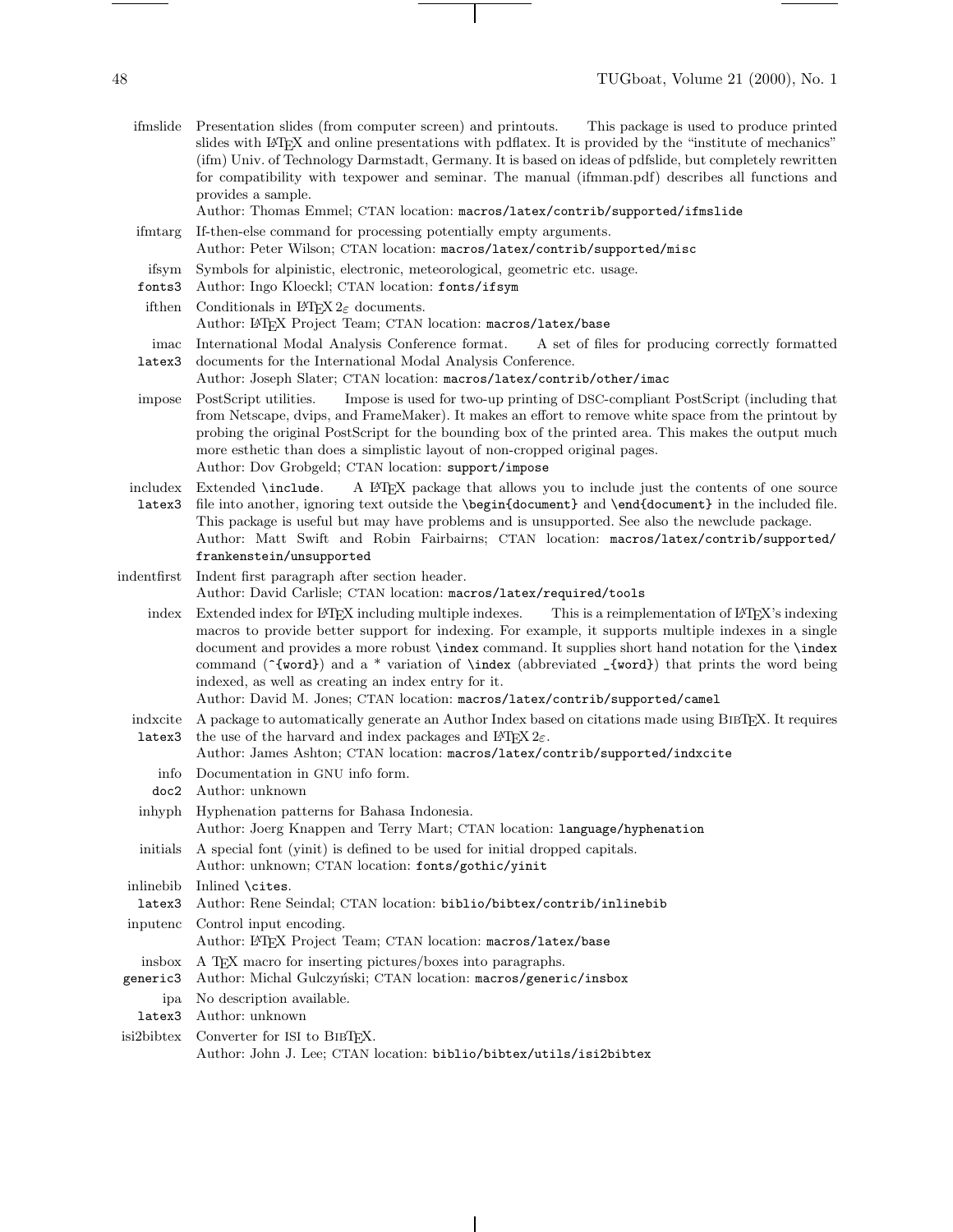TUGboat, Volume 21 (2000), No. 1 49

 $\frac{1}{\sqrt{2\pi}}\left( \frac{1}{\sqrt{2\pi}}\right) \left( \frac{1}{\sqrt{2\pi}}\right) \left( \frac{1}{\sqrt{2\pi}}\right) \left( \frac{1}{\sqrt{2\pi}}\right) \left( \frac{1}{\sqrt{2\pi}}\right) \left( \frac{1}{\sqrt{2\pi}}\right) \left( \frac{1}{\sqrt{2\pi}}\right) \left( \frac{1}{\sqrt{2\pi}}\right) \left( \frac{1}{\sqrt{2\pi}}\right) \left( \frac{1}{\sqrt{2\pi}}\right) \left( \frac{1}{\sqrt{2\pi}}\right) \left( \frac{1}{\sqrt$ 

٠

 $\overline{\phantom{a}}$ 

| isodate<br>latex3   | Tune the output format of the <b>\today</b> command. This package provides four commands to switch<br>the output format of the \today command: \isodate switches to yyyy-mm-dd; \numdate switches<br>to dd.mm. yyyy, dd/mm/yyyy, or mm/dd/yyyy; \shortdate switches to dd.mm.yy, dd/mm/yy,<br>or mm/dd/yy; TEX format yyyy/mm/dd; and \origdate switches to the original L'TEX format<br>(which is language dependent). The package contains two additional commands to print a date<br>given as an argument using the actual date format for output: \printdateiso{yyyy-mm-dd} and<br>\printdatenumger{dd.mm.yyyy}.<br>Author: Harald Harders; CTAN location: macros/latex/contrib/supported/isodate |
|---------------------|-------------------------------------------------------------------------------------------------------------------------------------------------------------------------------------------------------------------------------------------------------------------------------------------------------------------------------------------------------------------------------------------------------------------------------------------------------------------------------------------------------------------------------------------------------------------------------------------------------------------------------------------------------------------------------------------------------|
| isorot              | Rotation of document elements.<br>The isorot package is for rotation of document elements. It is a                                                                                                                                                                                                                                                                                                                                                                                                                                                                                                                                                                                                    |
| latex3              | combination of the Iscape package and an extension of the rotating package. It is designed for use with<br>the iso class but may be used with any normal class.<br>Author: Peter Wilson; CTAN location: macros/latex/contrib/supported/isorot                                                                                                                                                                                                                                                                                                                                                                                                                                                         |
| isostds<br>latex3   | Typeset ISO International Standard documents.<br>Class and package files for typesetting ISO Interna-<br>tional Standard documents. Several standard documents have been printed by ISO from camera-ready<br>copy prepared using L <sup>AT</sup> EX and these files. One set of files is for generic ISO typesetting and the other<br>is an extension set of packages for typesetting ISO 10303 standards.<br>Author: Peter Wilson; CTAN location: macros/latex/contrib/supported/isostds                                                                                                                                                                                                             |
| ithyph              | Italian hyphenation.                                                                                                                                                                                                                                                                                                                                                                                                                                                                                                                                                                                                                                                                                  |
|                     | Author: Claudio Beccari; CTAN location: language/italian                                                                                                                                                                                                                                                                                                                                                                                                                                                                                                                                                                                                                                              |
| izhitsa             | Support for the old Russian font "Izhitsa".<br>Includes MetaFont code and L <sup>AT</sup> FX style file.<br>Author: Oleg V. Motygin; CTAN location: fonts/cyrillic/old_slavonic/izhitsa                                                                                                                                                                                                                                                                                                                                                                                                                                                                                                               |
| jadetex<br>formats2 | Macros to implement Jade DSSSL output<br>Macro package on top of L <sup>AT</sup> FX to typeset TFX output of<br>Jade DSSSL implementation.<br>Author: Sebastian Rahtz; CTAN location: macros/jadetex                                                                                                                                                                                                                                                                                                                                                                                                                                                                                                  |
| jas99 m             | BIBTEX style for American Meteorological Society (AMS).<br>Author: Ryo Furue; CTAN location: biblio/bibtex/contrib/                                                                                                                                                                                                                                                                                                                                                                                                                                                                                                                                                                                   |
| javatex             | A Java implementation of TEX.<br>Author: Tim Murphy; CTAN location: systems/java/javatex                                                                                                                                                                                                                                                                                                                                                                                                                                                                                                                                                                                                              |
| jeep                | No description available.<br>Author: George Pearson; CTAN location: macros/latex/contrib/jeep                                                                                                                                                                                                                                                                                                                                                                                                                                                                                                                                                                                                         |
| jhep                | A IATEX class file used to typeset manuscripts in JHEP style.<br>JHEP style.                                                                                                                                                                                                                                                                                                                                                                                                                                                                                                                                                                                                                          |
| latex3              | Author: F. Nesti                                                                                                                                                                                                                                                                                                                                                                                                                                                                                                                                                                                                                                                                                      |
| jknappen<br>latex2  | Miscellaneous packages by Joerg Knappen.<br>Miscellaneous macros, mostly for making use of extra<br>fonts, by Joerg Knappen, including sgmlcmpt.<br>Author: Joerg Knappen; CTAN location: macros/latex/contrib/supported/jknappen                                                                                                                                                                                                                                                                                                                                                                                                                                                                     |
| jkthesis            | Document class for formatting a thesis.<br>Author: Jochen Kuepper; CTAN location: macros/latex/contrib/supported/jkthesis                                                                                                                                                                                                                                                                                                                                                                                                                                                                                                                                                                             |
| jpeg2ps-os2         | JPEG to PostScript converter for OS2.<br>OS2 port of jpeg2ps.<br>Author: Rolf Niepraschk and Stefan A. Deutscher; CTAN location: support/jpeg2ps/os2                                                                                                                                                                                                                                                                                                                                                                                                                                                                                                                                                  |
| jpeg2ps             | Convert JPEG files to PostScript Level 2 or 3 EPS.<br>Converts JPEG files to PostScript Level 2 or 3<br>EPS. In fact, jpeg2ps is not really a converter but a "wrapper": it reads the image parameters (width,<br>height, number of color components) in a JPEG file, writes the according EPS header and then copies<br>the compressed JPEG data to the output file. Decompression is done by the PostScript interpreter (only<br>PostScript Level 2 and 3 interpreters support JPEG compression and decompression).<br>Author: Rolf Niepraschk; CTAN location: support/jpeg2ps                                                                                                                      |
| jqt1999             | Journal of Quality Technology BIBTEX format.<br>This is a derivative work of Oren Patashnik's apalike<br>BIBTFX style. It is a BIBTFX file for the Journal of Quality Technology that can be used with natbib.<br>It puts semicolons between authors, quotes around titles, and 'pp.' before page numbers.<br>Author: David Forrest; CTAN location: biblio/bibtex/contrib                                                                                                                                                                                                                                                                                                                             |
| jsmisc<br>plain3    | Miscellaneous useful macros by Joachim Schrod.<br>Author: Joachim Schrod; CTAN location: macros/plain/contrib/js-misc                                                                                                                                                                                                                                                                                                                                                                                                                                                                                                                                                                                 |
| jspell              | An ASCII file spelling checker.<br>Author: Joohee Jeong; CTAN location: support/jspell                                                                                                                                                                                                                                                                                                                                                                                                                                                                                                                                                                                                                |

 $\overline{\phantom{a}}$ 

 $\sim$  100  $\mu$ 

 $\overline{\phantom{a}}$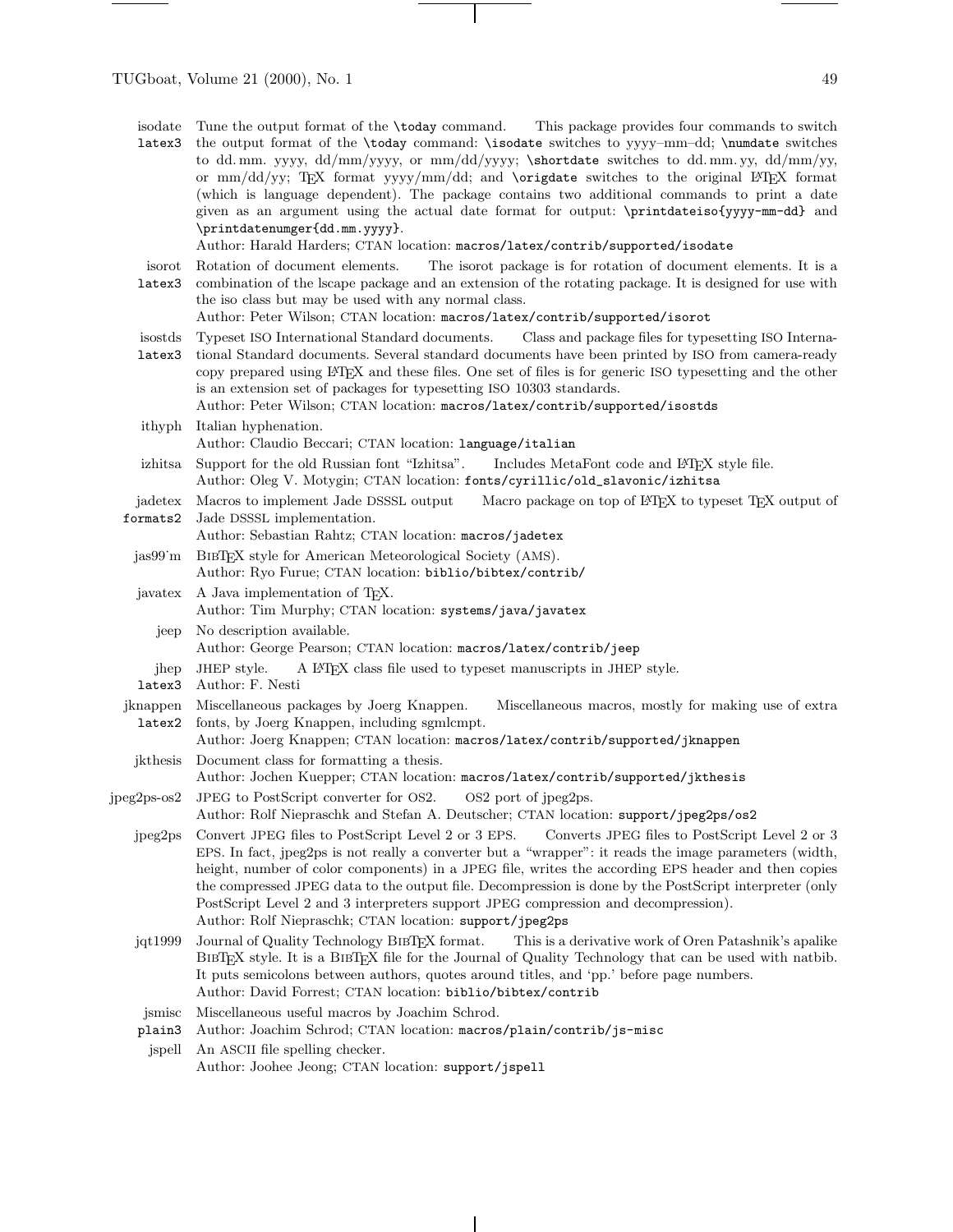Implements the standard layout for German term papers

jura A document class for German legal texts.

| latex3                | in law (one-and-half linespacing, 7 cm margins, etc.). Includes alphanum that permits alphanumeric<br>section numbering (e.g., A. Introduction; III. International Law).<br>Author: Felix Braun; CTAN location: macros/latex/contrib/supported/jura                                                                                                                                                                                                                                                    |
|-----------------------|--------------------------------------------------------------------------------------------------------------------------------------------------------------------------------------------------------------------------------------------------------------------------------------------------------------------------------------------------------------------------------------------------------------------------------------------------------------------------------------------------------|
| jurabib<br>latex3     | BIBTEX databases for German legal texts.<br>Allows the use of BIBTEX databases for German legal<br>texts. It can be used both together with or independently from the jura document class. The package<br>allows the dynamic citation of an abbreviated title, depending on a multiple citation of an author with<br>different books. It is easy to modify the layout of the citations and the entries in the bibliography.<br>Author: Jens Berger; CTAN location: macros/latex/contrib/supported/jura |
| kalendar              | A calendar style.<br>Author: unknown; CTAN location: macros/latex/contrib/other/kalender                                                                                                                                                                                                                                                                                                                                                                                                               |
| kalender<br>latex3    | Style file for creating a calendar; in German.                                                                                                                                                                                                                                                                                                                                                                                                                                                         |
|                       | Author: Joerg Soehner; CTAN location: macros/latex/contrib/other/kalender<br>Typeset Karnaugh-Veitch-maps.<br>Macros intended for typesetting Karnaugh-Maps and Veitch-                                                                                                                                                                                                                                                                                                                                |
| karnaugh<br>latex3    | Charts in a simple and user-friendly way. Karnaugh-Maps and Veitch-Charts are used to display and<br>simplify logic functions "manually". These macros can typeset Karnaugh-Maps and Veitch-Charts with<br>up to ten variables $(= 1024 \text{ entries}).$<br>Author: Andreas W. Wieland; CTAN location: macros/latex/contrib/other/karnaugh                                                                                                                                                           |
| kdgreek               | Greek fonts.                                                                                                                                                                                                                                                                                                                                                                                                                                                                                           |
| fonts3                | Author: unknown; CTAN location: fonts/greek/kd                                                                                                                                                                                                                                                                                                                                                                                                                                                         |
| kix                   | Implements KIX codes as used by the Dutch PTT for bulk mail addressing. (Royal Mail 4 State Code.)<br>KIX is a registered trade mark of PTT Post Holdings B.V.<br>Author: Sander Stoks; CTAN location: macros/latex/contrib/other/misc                                                                                                                                                                                                                                                                 |
| kluwer<br>latex3      | A IMPX $2\varepsilon$ class file for submissions of journal articles to Kluwer Academic Publishers, Dordrecht, the<br>Netherlands.                                                                                                                                                                                                                                                                                                                                                                     |
|                       | Author: Taco Hoekwater; CTAN location: macros/latex/contrib/supported/kluwer                                                                                                                                                                                                                                                                                                                                                                                                                           |
| $k$ nst               | A package supporting the generation and correction of multiple option tests as appears in TUGboat<br>Volume 17, Number 3: "Fast and secure multiple option tests".<br>Author: Jordi Saludes; CTAN location: macros/generic/knst                                                                                                                                                                                                                                                                        |
| $k$ nu $th$<br>doc3   | Knuth's own documentation, including the TEXbook and the MetaFontbook.<br>Author: Donald Knuth; CTAN location: systems/knuth                                                                                                                                                                                                                                                                                                                                                                           |
| koi8                  | A package to perform internal translation from the KOI-8 encoding (de-facto standard of the UNIX<br>world) to the so called "alternative encoding" used by most Cyrillic packages. You still need one of<br>these packages for the actual Russian typesetting. The style works with all major Cyrillic packages:<br>cmcyr, cmcyralt, LH.                                                                                                                                                               |
|                       | Author: Uri Blumenthal; CTAN location: macros/latex/contrib/supported/koi8                                                                                                                                                                                                                                                                                                                                                                                                                             |
| koma-script<br>latex2 | European typography for article/book/report classes.<br>A drop-in replacement for the article/report/<br>book classes with emphasis on European rules of typography and paper formats as laid down by<br>Tschichold. The article class, for example, becomes scrartcl.<br>Author: Markus Kohm; CTAN location: macros/latex/contrib/supported/koma-script                                                                                                                                               |
| kuvio                 | Drawing macros and fonts for diagrams.                                                                                                                                                                                                                                                                                                                                                                                                                                                                 |
| graphics3             | Author: unknown; CTAN location: macros/generic/diagrams/kuvio                                                                                                                                                                                                                                                                                                                                                                                                                                          |
| labelmag              | Manage a collection of labels.<br>A MS-Win32 program for managing a collection of labels to be typeset<br>by TEX and printed on demand. The collection will be held together within a single file; labels may be<br>kept within categories. As an advanced feature, mailing labels, e.g., may query an odbc data source.<br>Author: Peter Willadt; CTAN location: systems/win32/texhelpers/labelmag                                                                                                    |
| labels<br>latex3      | Support for printing sheets of sticky labels (but could also be used for business cards). The number of<br>rows and columns of labels, and their size, can be changed.<br>Author: unknown; CTAN location: macros/latex/contrib/supported/labels                                                                                                                                                                                                                                                        |
| lamstex               | A merge of the best in AMS-T <sub>E</sub> X and L <sup>A</sup> T <sub>E</sub> X.                                                                                                                                                                                                                                                                                                                                                                                                                       |
| formats3              | Author: Michael Spivak; CTAN location: macros/lamstex                                                                                                                                                                                                                                                                                                                                                                                                                                                  |

 $\overline{\phantom{a}}$ 

 $\mathbf{I}$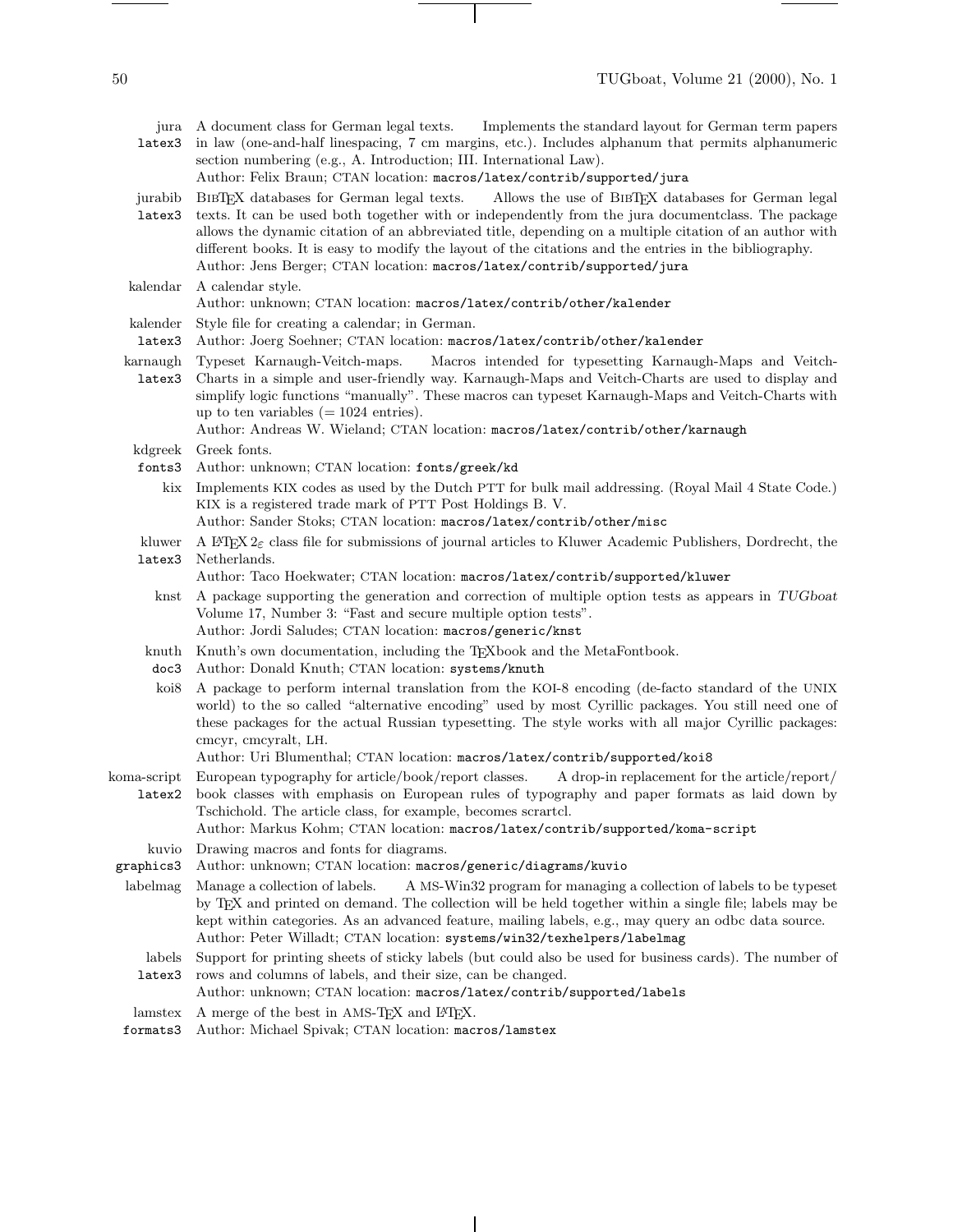lastpage latex3 Reference last page for Page N of M type footers. Reference the number of pages in your LATEX document through the introduction of a new label which can be referenced like \pageref{LastPage} to give a reference to the last page of a document. It is particularly useful in the page footer that says: Page N of M.

Author: Jeffrey Goldberg; CTAN location: macros/latex/contrib/other/lastpage

- lated A graphical editor for drawings in the L<sup>AT</sup>EX "picture" environment. It runs under MS-DOS and MS-Windows. The distribution includes full sources, including LATEX source for its documentation. Author: Gene Ressler; CTAN location: systems/msdos/lated
- latex Macro package for TEX (the most popular). LATEX is a (and probably the most) popular macro package for TEX, providing many basic document formatting commands extended by many of the packages included in this current list.

Author: Leslie Lamport; CTAN location: macros/latex

- latex2e Documentation on LATEX  $2\varepsilon$  in OS2 hypertext format and html. Author: Rolf Niepraschk; CTAN location: info/latex2e-help-texinfo
- latex2html Convert L<sup>4</sup>T<sub>F</sub>X into HTML documents. latex2 Markup Language) creating separate HTML files corresponding to each unit (e.g., section) of the A Perl program that translates LATEX into HTML (HyperText document.

Author: unknown; CTAN location: support/latex2html

- latex2man Translate LATEX-based manual pages into Unix man format. A tool to translate UNIX manual pages written with LATEX into a man-page format understood by the UNIX man(1) command. Alternatively HTML or TexInfo code can be produced. Output of parts of the text may be suppressed using the conditional text feature.
	- Author: Juergen Vollmer; CTAN location: support/latex2man
	- latex2rtf Convert LATEX into Rich Text Format. Translates LATEX text into RTF (Rich Text Format as used by Microsoft Word).

Author: Fernando Dorner and Andreas Granzer; CTAN location: support/latex2rtf

latexcad A CAD drawing package. Author: John Leis; CTAN location: obsolete/systems/msdos/latexcad

- latexdrawX-Windows based and CAD orientated drawing program. An X-Windows based and CAD orientated drawing program which generates LATEX output using latexdraw.sty, based on pstricks. The picture may be generated as complete LATEX-source or as a picture-environment to be included in other documents. You must translate the dvi-file generated by L<sup>AT</sup>EX to a postscript-file using dvips before you can view or print the document.
	- Author: Hans-Jurgen Siegert; CTAN location: support/latexdraw
- latexfonts No description available.
- latex1 Author: unknown
- latexmk Fully automated LATEX document generation routine. A utility written in Perl which deals with the task of running LATEX the appropriate number of times to ensure cross-references, etc., are completely defined. Also supports printing and viewing.

Author: Evan McLean and David J. Musliner; CTAN location: support/latexmk

latexn Run LATEX as many times as needed. A csh script to run LATEX as many times as needed (and hopefully no more) on a given file to resolve cross references, and to ensure that the table of contents and index (if any) are up-to-date.

Author: John Collins; CTAN location: support/latexn

LaTeX-WIDE Multifunctional editor for LATEX in MS-Windows.

Author: YVL; CTAN location: systems/win32/LaTeX\_WIDE

- latin2jk A definition file for the inputenc package, where all characters from ISO-8859-2 (Latin-2) are loaded as text characters. This allows verbatim setting of Latin-2 encoded files.
	- Author: Joerg Knappen, Mainz; CTAN location: macros/latex/contrib/supported/jknappen
- layout Produces an overview of the layout of the current document. Author: Kent McPherson; CTAN location: macros/latex/required/tools

layouts Display various elements of a document's layout. This includes: text positioning on a page; latex3 disposition of floats; layout of paragraphs, lists, footnotes, table of contents, and sectional headings; font boxes. Facilities are provided for a document designer to experiment with the layout parameters.

Author: Peter Wilson; CTAN location: macros/latex/contrib/supported/layouts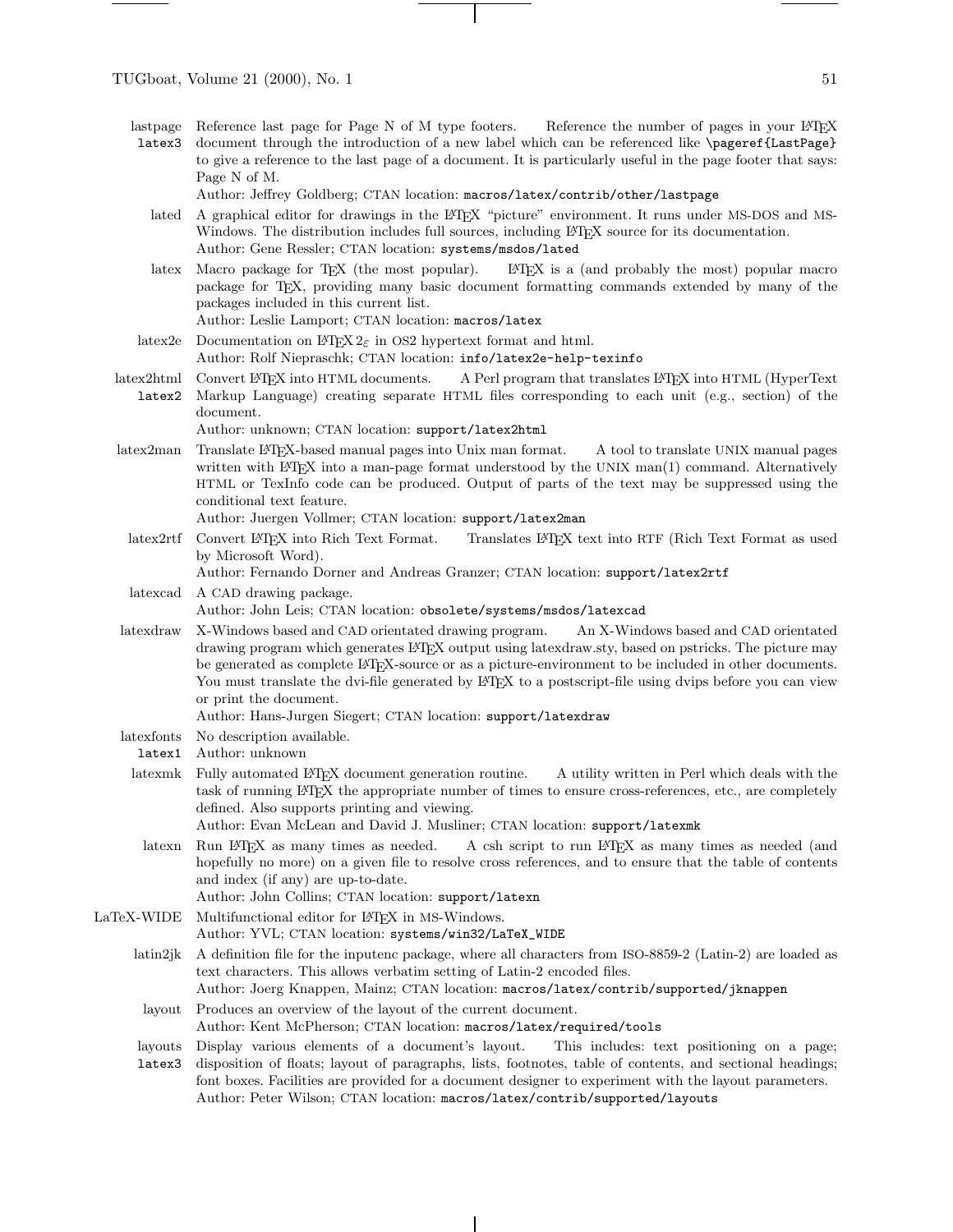52 TUGboat, Volume 21 (2000), No. 1

- 
- leaflet latex3 Create small, single page handouts. A document class to create small handouts that fit on a single sheet of paper which is then folded twice, with a script to rearrange pages so that they print correctly (on a PostScript printer) on a single sheet.

Author: Juergen Schlegelmilch; CTAN location: macros/latex/contrib/supported/leaflet

- leftidx latex3 Left subscripts and superscripts in math mode. These subscripts and superscripts are automatically raised for better fitting to the symbol they belong to.
	- Author: Harald Harders; CTAN location: macros/latex/contrib/other/leftidx

letter The standard LAT<sub>E</sub>X  $2\varepsilon$  letter document class.

Author: Leslie Lamport, Frank Mittelbach and Rainer Schöpf; CTAN location: macros/latex/base letterspacing Letter spacing.

- Author: Philip Taylor; CTAN location: macros/generic
- lettrine latex3 Typeset dropped capitals. Supports various dropped capitals styles, typically those described in the French typographic books.

Author: Daniel Flipo; CTAN location: macros/latex/contrib/supported/lettrine

- levy Macros for using Silvio Levy's Greek fonts.
- latex3 Author: unknown; CTAN location: macros/latex/contrib/supported/levy
- lexikon Implements commands to generate a two-language dictionary.
- latex3 Author: Axel Kielhorn; CTAN location: macros/latex/contrib/other/lexikon
- lgreek Macros for using Silvio Levy's Greek fonts.
- latex3 Author: unknown; CTAN location: macros/latex/contrib/other/lgreek
- lgrind Produce beautiful listings of source code with LATEX. Lgrind is a descendant of the Unix utility vgrind. It prepares various programming language source code (e.g., C, C plus plus, Pascal, BASIC, Modula-2, Fortran, RATFOR, Yacc, PostScript, Prolog, MLisp, Icon, L<sup>AT</sup>EX, Perl, CSH Bourne Shell, assembler, 68000 assembler, asm68 VMS assembler, ISP, LDL, Linda, MODEL, MatLab, Russell) for pretty-printing within LATEX. Options for producing includable files and pro- cessing embedded listings in LATEX texts are provided.
	- Author: Michael Piefel; CTAN location: support/lgrind
- lh Olga Lapko's LH fonts. The LH fonts for the 'T2'/X2 encodings (for cyrillic languages).
- fonts2 Author: Vladimir Volovich; CTAN location: fonts/cyrillic/lh
- lhcyr A collection of three  $\text{Lipx } 2\varepsilon$  styles intended for typesetting Russian and bilingual English-Russian latex3 documents: lhcyralt, lhcyrkoi, and lhcyrwin.
- Author: Vadim V. Zhytnikov; CTAN location: macros/latex/contrib/supported/lhcyr

lhelp Miscellaneous helper packages. This package defines macros which are useful for many documents.

latex3 It is a large collection of simple "little helpers" which do not really warrant a separate package on their own. Included are, among other things, definitions of common units with preceding thinspaces, framed boxes where both width and height can be specified, starting new odd or even pages, draft markers, notes, conditional includes, including EPS files, and versions of enumerate and itemize which allow the horizontal and vertical spacing to be changed.

Author: Volker Kuhlmann; CTAN location: macros/latex/contrib/supported/lhelp

lilypond Support for music notation. GNU LilyPond is a program which converts music definition files into visual or auditive output. LilyPond can typeset formatted sheet music to a TEX file and (mechanical) performances to MIDI files.

Author: Han-Wen Nienhuys; CTAN location: support/lilypond

- limap Typeset maps and blocks according to the Information Mapping method. The Information Mapping
- latex3 method provides a methodology for structuring and presenting information. It claims to be useful for readers who are more concerned about finding the right information than reading the document as a whole. Thus short, highly structured, and context free pieces of information are used. A LATEX style and a LATEX class are provided. The style contains definitions to typeset maps and blocks according to the Information Mapping method. The class provides all definitions to typeset a whole document. Author: Gerd Neugebauer; CTAN location: macros/latex/contrib/other/gene/limap
- linearb Linear B script used in the Bronze Age for Mycenaean Greek. The linearb package provides a Metafont version of the Linear B script which was a syllabary used in the Bronze Age for writing Mycenaean Greek. It is one of a series of archaic fonts. Author: Peter R. Wilson; CTAN location: fonts/archaic/linearb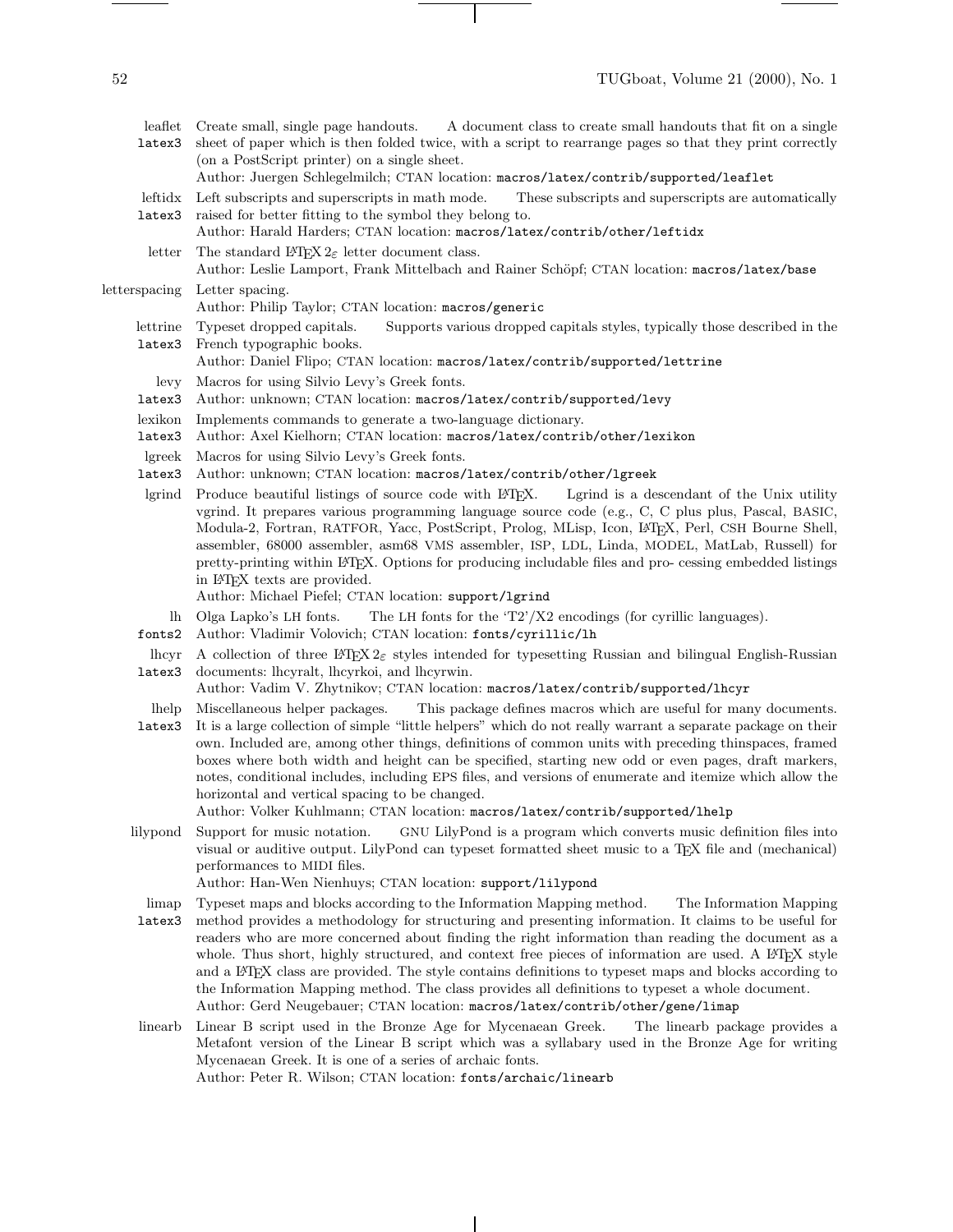- lineno Line numbers on paragraphs. latex3 Adds line numbers to selected paragraphs with reference possible through the LAT<sub>EX</sub> \ref and \pageref cross reference mechanism.
	- Author: Stephan Boettcher; CTAN location: macros/latex/contrib/supported/lineno
- linguex Format linguist examples. A package to facilitate the formatting of linguist examples, automatically
- latex3 taking care of example numbering, indentations, indexed brackets, and the "\*" in grammaticality judgments.
	- Author: Wolfgang Sternefeld; CTAN location: macros/latex/contrib/supported/linguex
- lintex A C program that removes auxiliary TEX and LATEX files that are usually not needed after a run (log, aux, dvi, files), and only if their modification time is more recent than the source. Author: Maurizio Loreti; CTAN location: support/lintex
- lips Text ellipses in L<sup>4</sup>TFX. A LATEX package defining **\lips**, which generates text ellipses that are closer
- latex3 to what The Chicago Manual of Style suggests than what \dots produces. It does the right thing in most circumstances, and so is easier to use, as well. Author: Matt Swift; CTAN location: macros/latex/contrib/supported/frankenstein
- listbib Lists contents of BibTEX files for archival purposes. Generates listings of bibliographic data bases
- latex3 in BibTEX format. This is meant for archival purposes. Included is a listbib.bst which is better suited for this purpose than the standard styles.
	- Author: Volker Kuhlmann; CTAN location: macros/latex/contrib/supported/listbib
- listing Produce formatted program listings. The listing environment is provided and is similar to figure and table, although it is not a floating environment. Include support for **\caption**, **\label**, **\ref**, and introduces \listoflistings, \listingname, \listlistingname. It produces a .lol. It does not change \@makecaption (unless the option "bigcaptions" is used), so packages that change the layout of \caption still work.

Author: Volker Kuhlmann; CTAN location: macros/latex/contrib/other/misc

- listings Typeset source code listings using LATEX. Typeset programming code within LATEX. The source code
- latex3 is read directly by TEX. Keywords, comments and strings can be typeset using different styles, e.g., default is bold for keywords, italic for comments and no special style for strings. Includes support for hyperref.

Author: Carsten Heinz; CTAN location: macros/latex/contrib/supported/listings

- lkort No description available.
- doc3 Author: unknown
- localloc Macros for localizing T<sub>EX</sub> register allocations.
- latex3 Author: unknown; CTAN location: macros/latex/contrib/supported/localloc
- logic A MetaFont font for drawing logic diagrams.
- fonts3 Author: unknown
- logo-ps PostScript fonts for the logo font. Author: Taco Hoekwater; CTAN location: fonts/cm/utilityfonts/logo/ps-type1/hoekwater lollipop formats3 A newgeneration format. Author: Victor Eijkhout; CTAN location: macros/lollipop longtable Support for tables longer than a page. Generally easier to use and more flexible than supertabular. Author: David Carlisle; CTAN location: macros/latex/required/tools losymbol Defines a lot of symbol macros. Author: unknown; CTAN location: macros/latex209/contrib/misc lscape Place selected parts of a document in landscape. Modifies the margins and rotates the page contents but not the page number. Useful, for example, with large multipage tables, and is compatible with longtable and supertabular. Author: David Carlisle; CTAN location: macros/latex/required/graphics lshort-english A (Not So) Short Introduction to  $\text{LATEX } 2\varepsilon$ .
	- doc2 Author: Tobias Oetiker; CTAN location: info/lshort/english
- lshort-finnish doc3 Finnish version of A Short Introduction to LATEX  $2\varepsilon$  Finnish version of A Short Introduction to LATEX  $2\varepsilon$  with an emphasis on Finnish typesetting rules.
	- Author: Timo Hellgren; CTAN location: info/lshort/finnish
- lshort-french French version of A Short Introduction to  $\text{LATEX } 2_{\varepsilon}$ .
- doc3 Author: Matthieu Herrb; CTAN location: info/lshort/french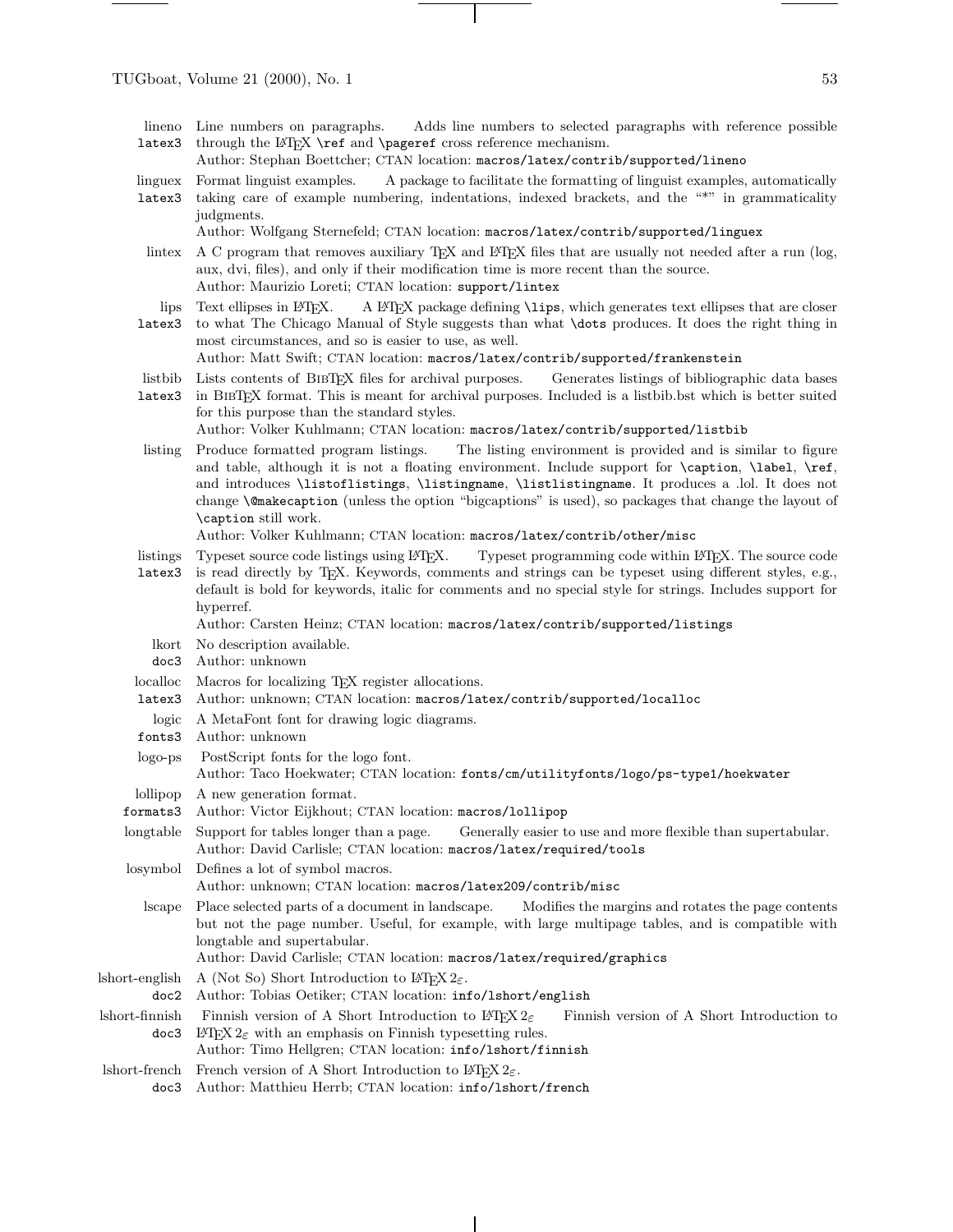$\frac{1}{\sqrt{2\pi}}\left( \frac{1}{\sqrt{2\pi}}\right) ^{2}+\frac{1}{\sqrt{2\pi}}\left( \frac{1}{\sqrt{2\pi}}\right) ^{2}+\frac{1}{\sqrt{2\pi}}\left( \frac{1}{\sqrt{2\pi}}\right) ^{2}+\frac{1}{\sqrt{2\pi}}\left( \frac{1}{\sqrt{2\pi}}\right) ^{2}+\frac{1}{\sqrt{2\pi}}\left( \frac{1}{\sqrt{2\pi}}\right) ^{2}+\frac{1}{\sqrt{2\pi}}\left( \frac{1}{\sqrt{2\pi}}\right) ^{2}+\frac{1}{\sqrt{2\pi}}\left( \$ 

| short-german<br>doc3      | German version of A Short Introduction to $L^2E^X 2\varepsilon$ : $L^2E^X 2\varepsilon$ -Kurzbeschreibung.<br>Author: Walter Schmidt; CTAN location: info/1short/german                                                                                                                                                                    |
|---------------------------|--------------------------------------------------------------------------------------------------------------------------------------------------------------------------------------------------------------------------------------------------------------------------------------------------------------------------------------------|
| lshort-italian<br>doc3    | Italian translation of the (Not So) Short Introduction to LAT <sub>F</sub> X.<br>Author: Giuseppe Bilotta; CTAN location: info/1short/italian                                                                                                                                                                                              |
| lshort-mongolian<br>doc3  | Mongolian version of A Short Introduction to $\text{Lipx } 2\varepsilon$ .<br>Author: Oliver Corff; CTAN location: info/1short/mongolian                                                                                                                                                                                                   |
| lshort-polish<br>doc3     | Introduction to L <sup>A</sup> T <sub>E</sub> X in Polish.<br>This is the Polish translation of A Short Introduction to $\angle$ PIEX 2 $\varepsilon$ .<br>Author: Janusz Gołdasz, Ryszard Kubiak, Tomasz Przechlewski; CTAN location: info/1short/polish                                                                                  |
| lshort-portuguese<br>doc3 | Introduction to L <sup>A</sup> T <sub>F</sub> X in Portuguese.<br>This is the Portuguese translation of A Short Introduction to<br>INTEX $2\varepsilon$ .<br>Author: Lenimar N. Andrade; CTAN location: info/1short/portuguese                                                                                                             |
| short-russian<br>doc3     | Russian version of A Short Introduction to L <sup>A</sup> T <sub>E</sub> X2e.<br>Author: unknown; CTAN location: info/lshort/russian                                                                                                                                                                                                       |
| short-spanish<br>doc3     | Spanish version of A Short Introduction to $L^2 \to 2\varepsilon$ .<br>Author: unknown; CTAN location: info/lshort/spanish                                                                                                                                                                                                                 |
| <i>h</i> ltablex          | Modifies the tabulary environment to combine the features of the tabulary package (auto-sized columns                                                                                                                                                                                                                                      |
| latex3                    | in a fixed width table) with those of the longtable package (multi-page tables).<br>Author: unknown; CTAN location: macros/latex/contrib/supported/ltablex                                                                                                                                                                                 |
| ltnews                    | The latest IATEX news.<br>Author: unknown; CTAN location: macros/latex/doc                                                                                                                                                                                                                                                                 |
| Itoh                      | A converter from L <sup>AT</sup> EX to HTML.<br>Author: Russell Quong; CTAN location: support/1toh                                                                                                                                                                                                                                         |
| ltt<br>doc3               | Example code for "LATEX Tips und Tricks" book.<br>This is the code for the examples in the book<br>"L'IEX Tips und Tricks", dpunkt 2000, ISBN 3-932588-37-1. The code includes application examples as<br>well as packages and class files developed in the book.<br>Author: Ingo Kloeckl; CTAN location: info/1tt                         |
| ltx2rtf<br>texlive2       | A conversion program from LAT <sub>F</sub> X to Rich Text Format.<br>Author: Daniel Taupin; CTAN location: support/ltx2rtf                                                                                                                                                                                                                 |
| itx2x                     | Replace L <sup>T</sup> FX commands in a document by user-defined strings.<br>A program to replace LAT <sub>F</sub> X<br>commands by user-defined characters. Typical uses are for deTeXing and pretty-printing, or for replacing<br>IATEX commands by SGML, HTML, and RTF tags, etc.<br>Author: Peter Wilson; CTAN location: support/ltx2x |
| <i>ltxbase</i><br>latex1  | The core LAT <sub>F</sub> X.<br>Author: L <sup>AT</sup> EX Project Team; CTAN location: macros/latex/base                                                                                                                                                                                                                                  |
| ltxdoc<br>doc2            | Class for documented $L^2F$ <sub>E</sub> classes.<br>Author: L <sup>AT</sup> EX Project Team; CTAN location: macros/latex/base                                                                                                                                                                                                             |
| <i>ltxinput</i>           | An MSDOS utility which recursively searches a file for input (and include) statements, writing a list<br>of files which are input to stdout and to a batch file which sets an environmental variable LTXINPUT<br>to point to this filelist. The C source, MSDOS binary, documentation and test files are included in the<br>distribution.  |
| <i>ltxmisc</i>            | Author: Jim Green; CTAN location: support/ltxinput<br>Miscellaneous $\operatorname{Lipx}$ styles.                                                                                                                                                                                                                                          |
| latex2                    | Author: unknown; CTAN location: macros/latex/contrib/other/misc                                                                                                                                                                                                                                                                            |
| ltxsrc                    | The core source files for $LATEX 2\varepsilon$ .<br>Author: LATEX Project Team; CTAN location: macros/latex/base                                                                                                                                                                                                                           |
| ltxtable                  | Longtable and tabularx merge.<br>Author: David Carlisle; CTAN location: macros/latex/contrib/supported/carlisle                                                                                                                                                                                                                            |
| lucida<br>fonts2          | Package to make Lucida Bright fonts usable with L <sup>4</sup> TFX.<br>Author: unknown; CTAN location: fonts/lucida                                                                                                                                                                                                                        |

 $\overline{1}$ 

 $\mathbb{R}^2$ 

 $\sim$ 

 $\frac{1}{\sqrt{2\pi}}\left( \frac{1}{\sqrt{2\pi}}\right) \left( \frac{1}{\sqrt{2\pi}}\right) \left( \frac{1}{\sqrt{2\pi}}\right) \left( \frac{1}{\sqrt{2\pi}}\right) \left( \frac{1}{\sqrt{2\pi}}\right) \left( \frac{1}{\sqrt{2\pi}}\right) \left( \frac{1}{\sqrt{2\pi}}\right) \left( \frac{1}{\sqrt{2\pi}}\right) \left( \frac{1}{\sqrt{2\pi}}\right) \left( \frac{1}{\sqrt{2\pi}}\right) \left( \frac{1}{\sqrt{2\pi}}\right) \left( \frac{1}{\sqrt$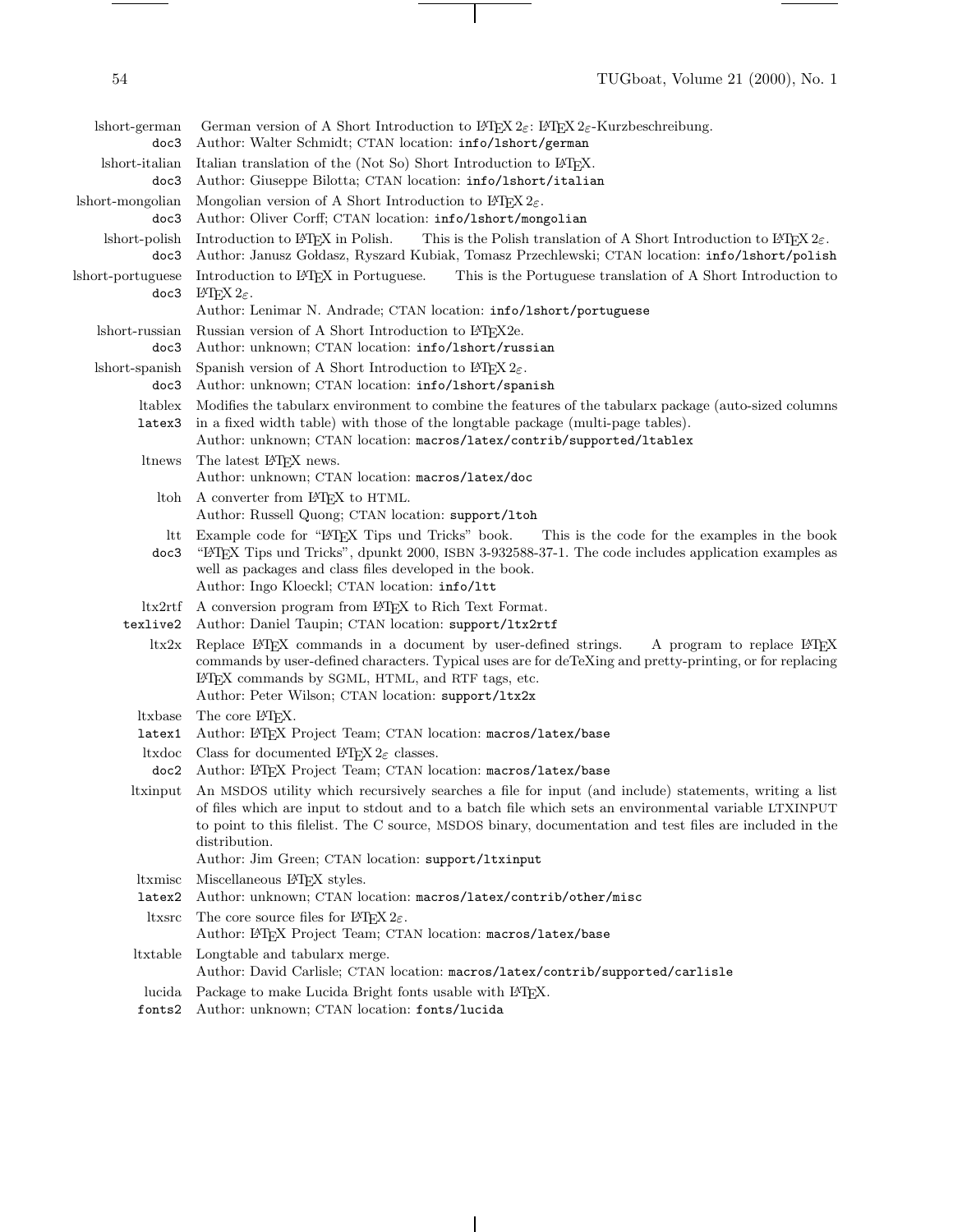$\frac{1}{1} \left( \frac{1}{1} \right) \left( \frac{1}{1} \right) \left( \frac{1}{1} \right) \left( \frac{1}{1} \right) \left( \frac{1}{1} \right) \left( \frac{1}{1} \right) \left( \frac{1}{1} \right) \left( \frac{1}{1} \right) \left( \frac{1}{1} \right) \left( \frac{1}{1} \right) \left( \frac{1}{1} \right) \left( \frac{1}{1} \right) \left( \frac{1}{1} \right) \left( \frac{1}{1} \right) \left( \frac{1}{1} \right) \left( \frac{1}{1} \right) \left( \frac$ 

| lucold             | Use old-style digits with Lucida fonts. A package to switch the rendering of all the digits to the<br>so-called "old-style" numbers, when using Lucida fonts. The switch affects all digits in text mode, or all<br>digits in text and math mode. It works both for normal weight and boldface text and math; since the<br>boldface old-style digits are in the "Lucida Expert" font set, you need it for the boldface digits. Includes<br>a set of AWK programs used to automatically build fd, tfm and vf files from the existing Lucida PSNFSS<br>distribution, and that may easily changed for the generation of different virtual files for whatever font.<br>Author: Maurizio Loreti; CTAN location: macros/latex/contrib/supported/lucold |
|--------------------|--------------------------------------------------------------------------------------------------------------------------------------------------------------------------------------------------------------------------------------------------------------------------------------------------------------------------------------------------------------------------------------------------------------------------------------------------------------------------------------------------------------------------------------------------------------------------------------------------------------------------------------------------------------------------------------------------------------------------------------------------|
| lw35nfsx           | IATEX psnfss support for the 35 printer resident PostScript fonts using ly1 text font encoding, employing<br>the Berry names. This is similar to the existing lw35nfss.zip support using T1/TS1, but much simpler<br>(lw35nfsx.zip is about 150k bytes while lw35nfss.zip is about 800 kbytes). It includes needed additions<br>to dvips's psfonts.map, TFM metric files for T <sub>E</sub> X, FD font definition files, and STY files for L <sup>3</sup> T <sub>E</sub> X.<br>Author: Berthold K. P. Horn; CTAN location: fonts/psfonts                                                                                                                                                                                                         |
| ly1<br>latex3      | Support for LY1 LAT <sub>F</sub> X encoding, i.e.<br>The Y&Y texnansi (TEX 'n ANSI) encoding.<br>Author: unknown; CTAN location: macros/latex/contrib/supported/psnfssx/ly1                                                                                                                                                                                                                                                                                                                                                                                                                                                                                                                                                                      |
| m-pictex           | Solves the 'out of dimen' problem that sometimes occurs when using PiCTEX (especially together with<br>$EFTEX$ ).                                                                                                                                                                                                                                                                                                                                                                                                                                                                                                                                                                                                                                |
| macbibtex          | Author: Tobias Burnus; CTAN location: macros/context/cont-tfm<br>BIBTEX for the Macintosh.<br>A port of BIBTEX which is distributed with OzTeX for the Macintosh<br>OS.                                                                                                                                                                                                                                                                                                                                                                                                                                                                                                                                                                          |
|                    | Author: Vince Darley; CTAN location: systems/mac/oztex                                                                                                                                                                                                                                                                                                                                                                                                                                                                                                                                                                                                                                                                                           |
| macgreek           | Greek language support.<br>Author: Apostolos Syropoulos; CTAN location: language/greek/package-babel/encodings                                                                                                                                                                                                                                                                                                                                                                                                                                                                                                                                                                                                                                   |
| magaz              | Provides several functions that are used in many magazines' layout. Current<br>Magazine layout.<br>version only does special formatting for the first line of text in a paragraph.<br>Author: Donald Arseneau; CTAN location: macros/latex/contrib/other/misc                                                                                                                                                                                                                                                                                                                                                                                                                                                                                    |
| mailing<br>latex3  | Macros for mail merging.<br>Author: unknown; CTAN location: macros/latex/contrib/supported/mailing                                                                                                                                                                                                                                                                                                                                                                                                                                                                                                                                                                                                                                               |
| makecmds<br>latex3 | The new <b>\makecommand</b> command always (re)defines a command.<br>The package provides a <b>\makecommand</b><br>command, which is like $\setminus$ (re)new command except it always (re)defines a command. There is also<br>\makeenvironment and \provideenvironment for environments.                                                                                                                                                                                                                                                                                                                                                                                                                                                        |
| makefonts          | Author: Peter R. Wilson; CTAN location: macros/latex/contrib/supported/misc<br>Shell scripts to generate pk files.<br>This package contains shell scripts which generate the required<br>pk files. Some people prefer to generate a basic set of pk files, leaving the automatic font generation<br>mechanism for more esoteric fonts. This is based on the script allcm.<br>Author: Volker Kuhlmann; CTAN location: fonts/utilities/makefonts                                                                                                                                                                                                                                                                                                   |
| makeglos           | Include a glossary into a document.<br>A IATEX package to include a glossary into a document. The<br>glossary must be prepared by an external program, like xindy or makeindex, in the same way that an<br>index is made.<br>Author: Thomas Henlich; CTAN location: macros/latex/contrib/supported/makeglos                                                                                                                                                                                                                                                                                                                                                                                                                                      |
|                    | makeidx Standard IATEX package for creating indexes.<br>Author: LATFX Project Team; CTAN location: macros/latex/base                                                                                                                                                                                                                                                                                                                                                                                                                                                                                                                                                                                                                             |
| makeindex<br>doc1  | A general purpose hierarchical index generator; it accepts one or more input files (often produced by<br>a text formatter such as TEX or troff), sorts the entries, and produces an output file which can be<br>formatted. The formats of the input and output files are specified in a style file; by default, input is<br>assumed to be an idx file, as generated by IATEX.<br>Author: Pehong Chen and Nelson H. F. Beebe; CTAN location: indexing/makeindex                                                                                                                                                                                                                                                                                   |
| malayalam<br>lang3 | Fonts for typesetting Malayalam, with a pre-processor.<br>Author: Jeroen Hellingman; CTAN location: language/malayalam                                                                                                                                                                                                                                                                                                                                                                                                                                                                                                                                                                                                                           |
| malvern<br>fonts3  | A new sans-serif font family.<br>Author: Damian Cugley; CTAN location: fonts/malvern                                                                                                                                                                                                                                                                                                                                                                                                                                                                                                                                                                                                                                                             |
| manfnt<br>latex3   | $\text{LATEX}$ support for the TEX book symbols.<br>A package for easy access to the symbols of the manfint,<br>such as Dangerous Bend and Man-errata Arrow.<br>Author: Axel Kielberg; CTAN legation; macros (later contrib cupperted mantet                                                                                                                                                                                                                                                                                                                                                                                                                                                                                                     |

 $\overline{\mathbf{1}}$ 

Author: Axel Kielhorn; CTAN location: macros/latex/contrib/supported/manfnt

 $\mathcal{A}$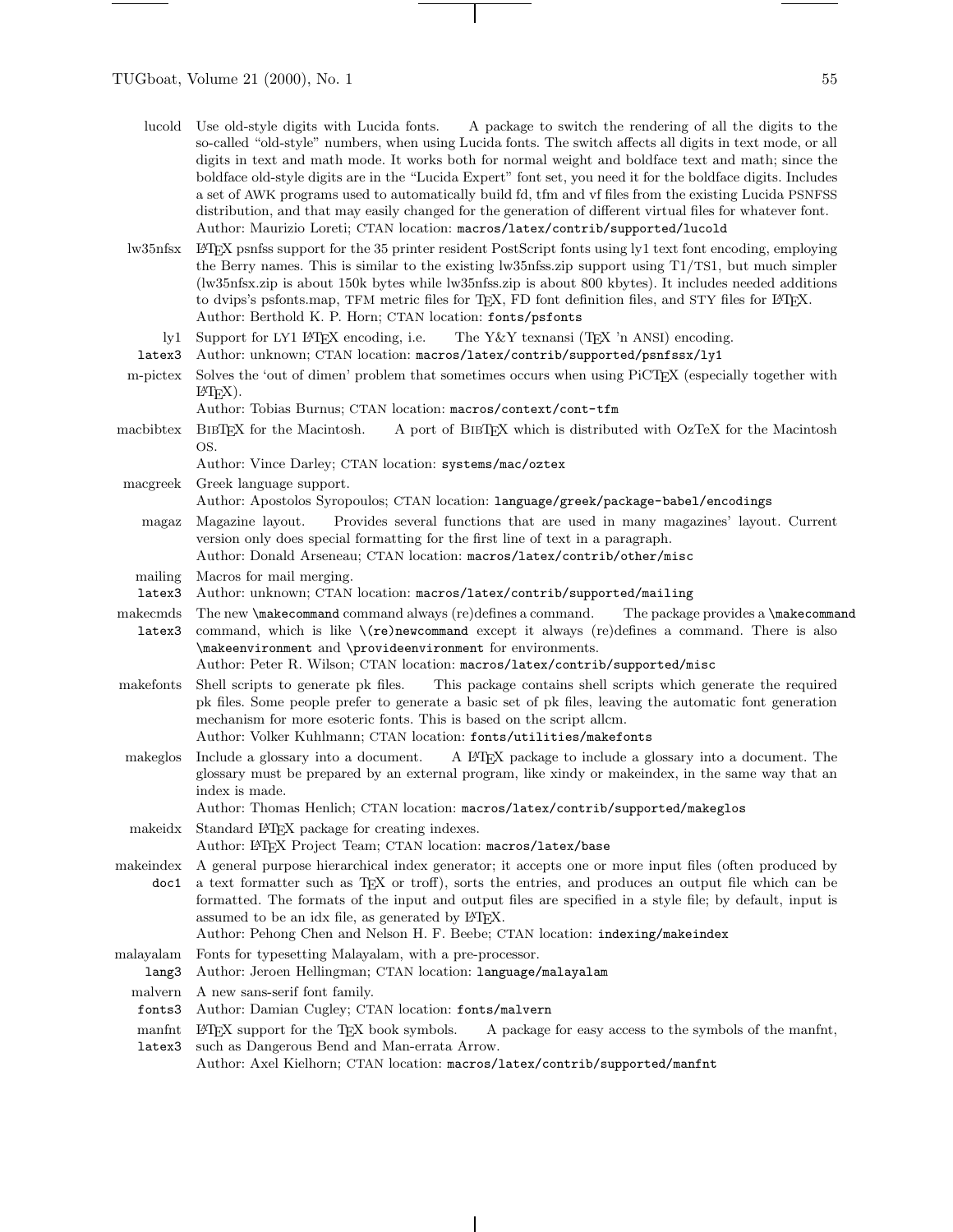$\begin{tabular}{l} \multicolumn{2}{c} {\textbf{1}} & \multicolumn{2}{c} {\textbf{1}} & \multicolumn{2}{c} {\textbf{1}} \\ \multicolumn{2}{c} {\textbf{1}} & \multicolumn{2}{c} {\textbf{1}} & \multicolumn{2}{c} {\textbf{1}} \\ \multicolumn{2}{c} {\textbf{1}} & \multicolumn{2}{c} {\textbf{1}} & \multicolumn{2}{c} {\textbf{1}} \\ \multicolumn{2}{c} {\textbf{1}} & \multicolumn{2}{c} {\textbf{1}} & \multicolumn{2}{c} {\textbf{1}} \\ \multicolumn{2}{c} {\textbf{1}} & \multicolumn$ 

|                       | manyfoot Implements a command, \newfootnote, that adds footnote levels to the standard LATEX's footnote<br>mechanism. Footnotes of every additional level are automatically grouped together on a LAT <sub>F</sub> X $2\varepsilon$ output<br>page and are separated from another levels by the special vertical spaces. The command \newfootnote<br>allows customisation of the way foonotes of additional level be represented in $L^2T^2 \mathcal{Z}_{\mathcal{E}}$ documents.<br>Two customisation styles are available now: the plain style is the ordinary L <sup>T</sup> EX's style of footnote<br>representation; the para style causes footnotes to be typeset as a run-in paragraph.<br>Author: A. I. Rozhenko; CTAN location: macros/latex/contrib/supported/ncctools |
|-----------------------|----------------------------------------------------------------------------------------------------------------------------------------------------------------------------------------------------------------------------------------------------------------------------------------------------------------------------------------------------------------------------------------------------------------------------------------------------------------------------------------------------------------------------------------------------------------------------------------------------------------------------------------------------------------------------------------------------------------------------------------------------------------------------------|
| mapcodes              | Support for multiple character sets and encodings.                                                                                                                                                                                                                                                                                                                                                                                                                                                                                                                                                                                                                                                                                                                               |
| latex3                | Author: unknown; CTAN location: macros/latex/contrib/supported/mapcodes                                                                                                                                                                                                                                                                                                                                                                                                                                                                                                                                                                                                                                                                                                          |
| maple                 | Styles and examples for the MAPLE newsletter.                                                                                                                                                                                                                                                                                                                                                                                                                                                                                                                                                                                                                                                                                                                                    |
| latex3                | Author: unknown; CTAN location: macros/latex/contrib/supported/maple                                                                                                                                                                                                                                                                                                                                                                                                                                                                                                                                                                                                                                                                                                             |
| margbib<br>latex3     | A package for displaying bibliography tags in the margins.<br>Author: Karsten Tinnefeld; CTAN location: macros/latex/contrib/supported/margbib                                                                                                                                                                                                                                                                                                                                                                                                                                                                                                                                                                                                                                   |
| marvosym-mac          | A Macintosh version of the marvosym font. The files include both a PostScript and TrueType version, as<br>well as configuration files to use the font with OzTeX. You still need the marvosym package separately.<br>Author: Rowland McDonnell; CTAN location: fonts/psfonts/marvosym/mac                                                                                                                                                                                                                                                                                                                                                                                                                                                                                        |
| marvosym<br>fonts3    | A Type 1 font: Martin Vogels Symbole (marvosym) font.<br>Martin Vogel's Symbol (marvosym) font<br>is a font containing: the Euro currency symbol as defined by the European commission; Euro currency<br>symbols in typefaces Times, Helvetica and Courier; Symbols for structural engineering; Symbols for<br>steel cross-sections; Astronomy signs (Sun, Moon, planets); The 12 signs of the zodiac; Scissor symbols;<br>CE sign and others.<br>Author: Thomas Henlich; CTAN location: fonts/psfonts/marvosym                                                                                                                                                                                                                                                                  |
| mathcmd               | Provides a slightly modified version of the commands for making integrals and sums. Moreover, it<br>provides commands to deal with derivatives an vector operators.<br>Author: Francesco Bosisio; CTAN location: macros/latex/contrib/supported/bosisio                                                                                                                                                                                                                                                                                                                                                                                                                                                                                                                          |
| mathcomp<br>latex2    | A package which provides access to some interesting characters of the Text Companion fonts (TS1<br>encoding) in math mode.<br>Author: Tilmann Boess; CTAN location: macros/latex/contrib/supported/mathcomp                                                                                                                                                                                                                                                                                                                                                                                                                                                                                                                                                                      |
| mathematica<br>fonts3 | Virtual T <sub>F</sub> X fonts that can be used with the PostScript fonts distributed with Mathematica 3.0. The<br>archives use a TDS conforming directory structure. A style file for $\mathbb{M}\to\mathbb{X}^2$ is included, that enables<br>use of the fonts and the new symbols from $\text{LATEX } 2\varepsilon$ .<br>Author: unknown; CTAN location: fonts/psfonts/Mathematica3.0                                                                                                                                                                                                                                                                                                                                                                                         |
| matheny               | Defines some often useful math-mode environments.<br>The "Equation" environment is defined as<br>having an optional argument used as a label. The "MultiLine" environment is used for long formulas<br>that don't fit on a single line, but no ampersand mark is needed, since all lines but the first are<br>authomatically indented by a predefined amount of space. The "System" environment is for grouping a<br>set of equations with one number and with an enclosing left brace. These two environments also have an<br>optional argument used as a label. All the above environments have a *-form, which does not generate<br>a number.<br>Author: Francesco Bosisio; CTAN location: macros/latex/contrib/supported/bosisio                                             |
| mathinst              | A script to create proper math fonts for use by T <sub>E</sub> X and L <sup>o</sup> T <sub>E</sub> X using one the family of Roman types<br>and the raw math fonts (any of the commercial MathTime, Euler, or Lucida New Math fonts). All fonts<br>are properly scaled for compatibility with the Roman fonts.<br>Author: Alan Hoenig; CTAN location: fonts/utilities/mathinst                                                                                                                                                                                                                                                                                                                                                                                                   |
| mathkit               | Creates math fonts that match outline fonts (Times Palatino, and others) for typesetting math with<br>ТEX.                                                                                                                                                                                                                                                                                                                                                                                                                                                                                                                                                                                                                                                                       |

 $\overline{\phantom{a}}$ 

 $\top$ 

 $\overline{\phantom{0}}$ 

Author: Alan Hoenig; CTAN location: fonts/utilities/mathkit

 $\frac{1}{\sqrt{2\pi}}\left( \frac{1}{\sqrt{2\pi}}\right) \left( \frac{1}{\sqrt{2\pi}}\right) \left( \frac{1}{\sqrt{2\pi}}\right) \left( \frac{1}{\sqrt{2\pi}}\right) \left( \frac{1}{\sqrt{2\pi}}\right) \left( \frac{1}{\sqrt{2\pi}}\right) \left( \frac{1}{\sqrt{2\pi}}\right) \left( \frac{1}{\sqrt{2\pi}}\right) \left( \frac{1}{\sqrt{2\pi}}\right) \left( \frac{1}{\sqrt{2\pi}}\right) \left( \frac{1}{\sqrt{2\pi}}\right) \left( \frac{1}{\sqrt$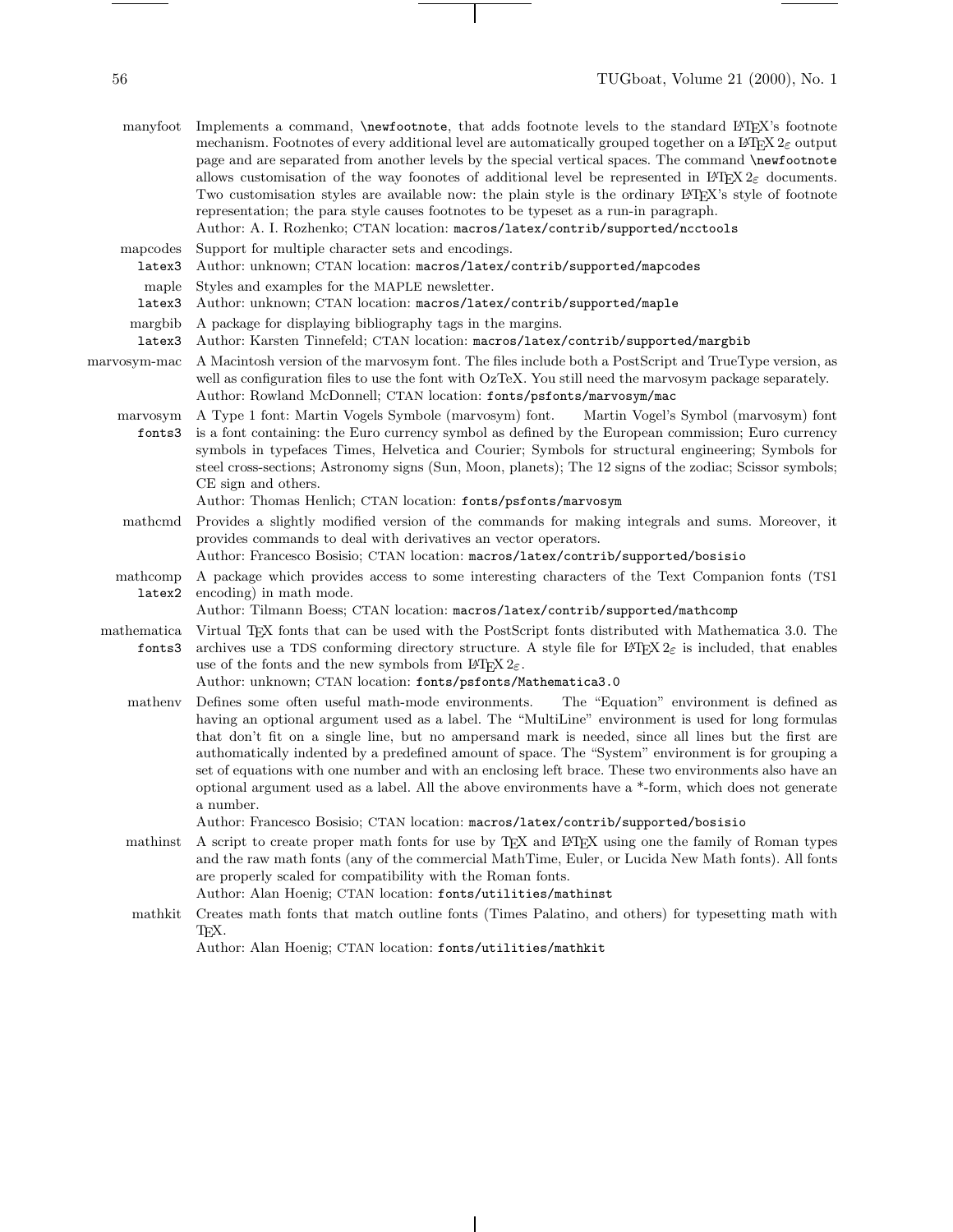- mathpazo fonts3 Pazo Math fonts and LATEX package to typeset Palatino. The Pazo Math fonts are a family of PostScript fonts suitable for typesetting math in combination with the Palatino family of text fonts. The Pazo Math family is made up of five fonts provided in Type1 format (PazoMath, PazoMath-Italic, PazoMath-Bold, PazoMath-BoldItalic, and PazoMathBlackboardBold). These contain, in designs that suit Palatino, glyphs that are usually not available in Palatino and for which Computer Modern looks odd when combined with Palatino. These glyphs include the uppercase Greek alphabet in upright and slanted shapes in regular and bold weights, the lowercase Greek alphabet in slanted shape in regular and bold weights, several math glyphs (partialdiff, summation, product, coproduct, emptyset, infinity, and proportional) in regular and bold weights, other glyphs (Euro and dotlessj) in upright and slanted shapes in regular and bold weights, and the uppercase letters commonly used to represent various number sets  $(C, I, N, Q, R, \text{ and } Z)$  in blackboard bold. The LATEX macro package mathpazo.sty defines the Palatino family as the default roman font and uses the virtual mathpazo fonts, built around the Pazo Math family, for typesetting math in a style that suits Palatino. Author: Diego Puga ; CTAN location: fonts/mathpazo
- mathpple fonts3 Use PostScript Palatino for typesetting maths. The package defines the PostScript font family 'Palatino' (ppl) as the default roman font and then uses the 'mathpple' fonts for typesetting math. These virtual fonts have been created for typesetting math in a style that suits the Palatino text fonts. The AMS fonts, when used additionally, will be scaled to fit Palatino. Author: Walter Schmidt; CTAN location: fonts/mathpple
- mathptm Extends the usage of the PostScript times fonts to the math environment. Author: Sebastian Rahtz; CTAN location: macros/latex/required/psnfss
- mathrsfs Maths rsfs (Ralph Smith's Fancy Script) font support. Author: Joerg Knappen; CTAN location: macros/latex/contrib/supported/jknappen
- mathspad An XWindows WYSIWYG structure editor implementing stencils which define two views of a document, the on-screen view and the output view (which might be L<sup>AT</sup>EX, TEX, HTML, troff). Author: unknown; CTAN location: support/mathspad
- mathspic An MS-DOS filter program for use with PiCT<sub>F</sub>X. MathsPIC parses a plain text input file and generates a plain text output-file containing PiCT<sub>EX</sub> and T<sub>EX</sub> commands, which can then be T<sub>EX</sub>/L<sup>AT</sup>EXed in the usual way. It also outputs a comprehensive log-file. MathsPIC facilitates creating figures using PiCT<sub>EX</sub> by providing an environment for manipulating named points and also allows the use of variables and maths (advance, multiply, and divide) - in short - it takes the pain out of PiCT<sub>E</sub>X. Author: Dick Nickalls; CTAN location: graphics/pictex/mathspic
- mathtime The Mathtime fonts have a number of characters remapped to positions different from the ones normally used by the corresponding TEX CM-fonts. For the symbol font "operators" the corresponding mathtime style files use the Times Roman font (often called something like: ptmr or ptmr7t or ptmrq). Author: Aloysius Helminck; CTAN location: fonts/metrics/adobe/mathtime
- matlabweb Literate programming system for Matlab. A literate programming system for the Matlab language. Similar to CWEB, created with a slightly modified version of the Spider system. Can be used with plain T<sub>EX</sub> or L<sup>AT</sup>EX, the latter with help from the webfiles package. Author: Mark Potse; CTAN location: web/matlabweb
	- mcite Support for collapsing multiple citations into one, as customary in physics journals.
	- latex3 Author: unknown; CTAN location: macros/latex/contrib/supported/mcite

mdwtools latex3 Miscellaneous tools by Mark Wooding. This collection of tools includes support for @, a doafter command, footnotes, mathenv for various alignment in maths, list handling, trivial maths oddments, rewrite of LATEX's tabular and array environments, verbatim handling, and syntax diagrams. Author: Mark Wooding; CTAN location: macros/latex/contrib/supported/mdwtools

- meta-mode A GNU Emacs Lisp package that implements a major mode for editing MetaFont or MetaPost sources. It provides many features commonly found in Emacs editing modes for programming languages, such as automatic indenting of source code, syntactic highlighting (a.k.a. fontification), symbol completion, as well as miscellaneous other basic editing functions adapted to the mode-specific semantics such as motion commands or commands to mark, reindent, or comment-out environments or regions. Author: Ulrik Vieth; CTAN location: support/emacs-modes
	- metafp Some Experiences in Running METAFONT and MetaPost. Author: Peter R. Wilson; CTAN location: info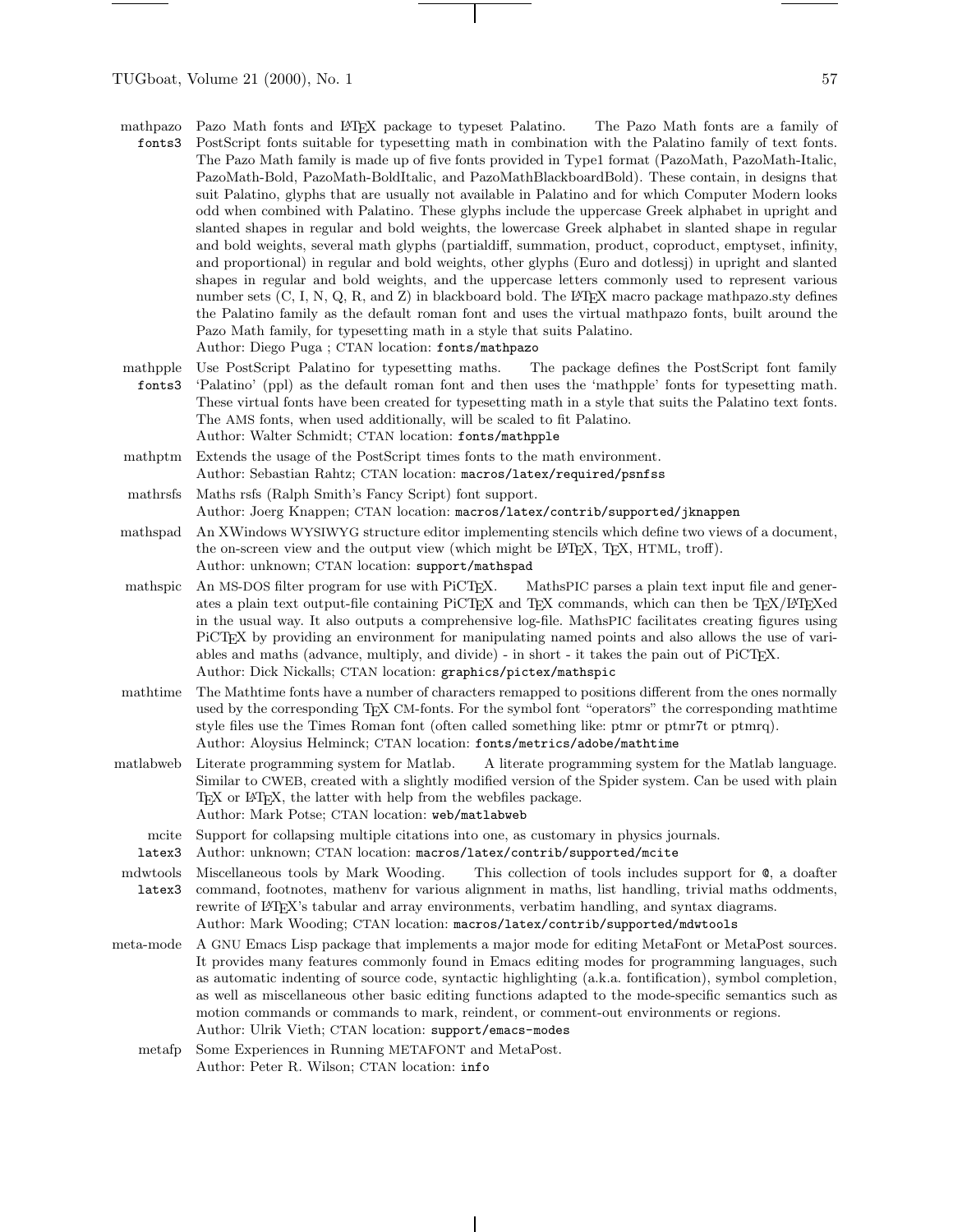metapost metapost1 A tool based on MetaFont for producing precise technical illustrations, creating scalable PostScript instead of bitmaps.

Author: John Hobby; CTAN location: graphics/metapost

method Typeset method and variable declarations. This LATEX package supports the typesetting of pro-

latex3 gramming language method and variable declarations. It includes an option to typeset in French. Author: Thomas Leineweber; CTAN location: macros/latex/contrib/supported/method

mex A Polish format for T<sub>F</sub>X. MeX is an adaptation of Plain TEX and LATEX209 formats to the Polish

lang2 language and to the Polish printing customs. It contains a complete set of MetaFont sources of Polish fonts, hyphenation rules for the Polish language and sources of formats. Author: B. Jackowski, M. Ryćko; CTAN location: language/polish

- mf-ps A MetaFont-PostScript link. A MetaFont package including: epstomf a tiny AWK script for
- fonts3 converting EPS files into MF lingo; and mftoeps for generating (encapsulated) PostScript files readable, e.g., by CorelDRAW!, Adobe Illustrator and Fontographer. MetaFont writes PostScript code to a LOGfile, and from the LOG-file the code can be extracted by either TEX or AWK. Author: B. Jackowski; CTAN location: graphics/MF-PS
- mf2pt3 Perl script to generate PostScript Type 3 fonts from MetaFont sources by processing MetaPost output. Author: Apostolos Syropoulos; CTAN location: fonts/utilities/mf2pt3
- mf2tex A package of macros in TEX and MetaFont which allows a user to easily add labels to MetaFont sources (text or mathematics). Normally you can only drawin MetaFont and all labels you must write into the TEX source before (or after) inserting the picture. This package allows you to write TEX labels straight into the MetaFont source and to generate corresponding TEX source. Author: Robert Spalek; CTAN location: graphics/mf2tex
	- mff A package to provide something similar to 'multiple master' fonts, but using MetaFont; you specify a
- latex3 font by a set of MetaFont parameters, and TEX makes up an mf file to generate the required font; this package is not integrated with NFSS (or MakeTeXTFM) yet fun. Author: Sasha Berdnikov; CTAN location: macros/latex/contrib/supported/mff
- mflogo ETFX support for MetaFont and logo fonts.  $L^2T$ <sub>EX</sub> package and font definition file to access the
- latex1 Knuthian 'logo' fonts described in 'The MetaFontbook' and the MetaFont and logos in LATEX documents. (CTAN:fonts/mflogo).

Author: Ulrik Vieth; CTAN location: macros/latex/contrib/supported/mflogo

- mfnfss Font description files to use extra fonts like yinit and ygoth.
- latex2 Author: unknown; CTAN location: macros/latex/contrib/supported/mfnfss
- mfpic Macros which generate MetaFont code for drawing pictures.
- graphics3 Author: unknown; CTAN location: graphics/mfpic
- mhequ Multicolumn equations, tags, labels, sub-numbering. MHequ simplifies the creation of multi-column equation environments, and to tag the equations therein. It supports sub-numbers of blocks of equations (like  $(1.2a)$ ,  $(1.2b)$ , etc.) and references to each equation individually  $(1.2a)$  or to the whole block  $(1.2)$ . The labels can be shown in draft mode.

Author: Martin Hairer; CTAN location: macros/latex/contrib/other/mhequ

- mhs No description available.
- latex3 Author: unknown
- midnight A set of useful macro tools.
- generic3 Author: unknown; CTAN location: macros/generic/midnight
- midpage Environment for vertical centering.
- Author: Peter Wilson; CTAN location: macros/latex/contrib/supported/misc
- miktex-axp A port of MiKTeX to MS-Windows-NT on the Alpha.

Author: Alexander Dong; CTAN location: systems/win32/miktex-AXP

miktex A free TEX distribution for MS-Windows32. A distribution of TEX and friends for MS-Windows95 and MS-Windows-NT. Features include easy installation and configuration, and full TFX and LATFX support. MiKTeX includes a 'basic' distribution which is a (useful) sub-set of the complete distribution removing pdfTEX, Computer Modern PostScript Fonts, AMSFonts, PostScript Fonts, MetaPost Texinfo, Makeinfo, and Web. The TEXMF tree is a subset of the standard teTeX TEXMF. A command-line utility, 'texify', simplifies the production of DVI (PDF) documents by automatically invoking LATEX (pdfLATEX), Makeindex, and BibTEX as many times as necessary to produce a DVI (PDF) file with sorted indices and all cross-references resolved.

Author: Christian Schenk; CTAN location: systems/win32/miktex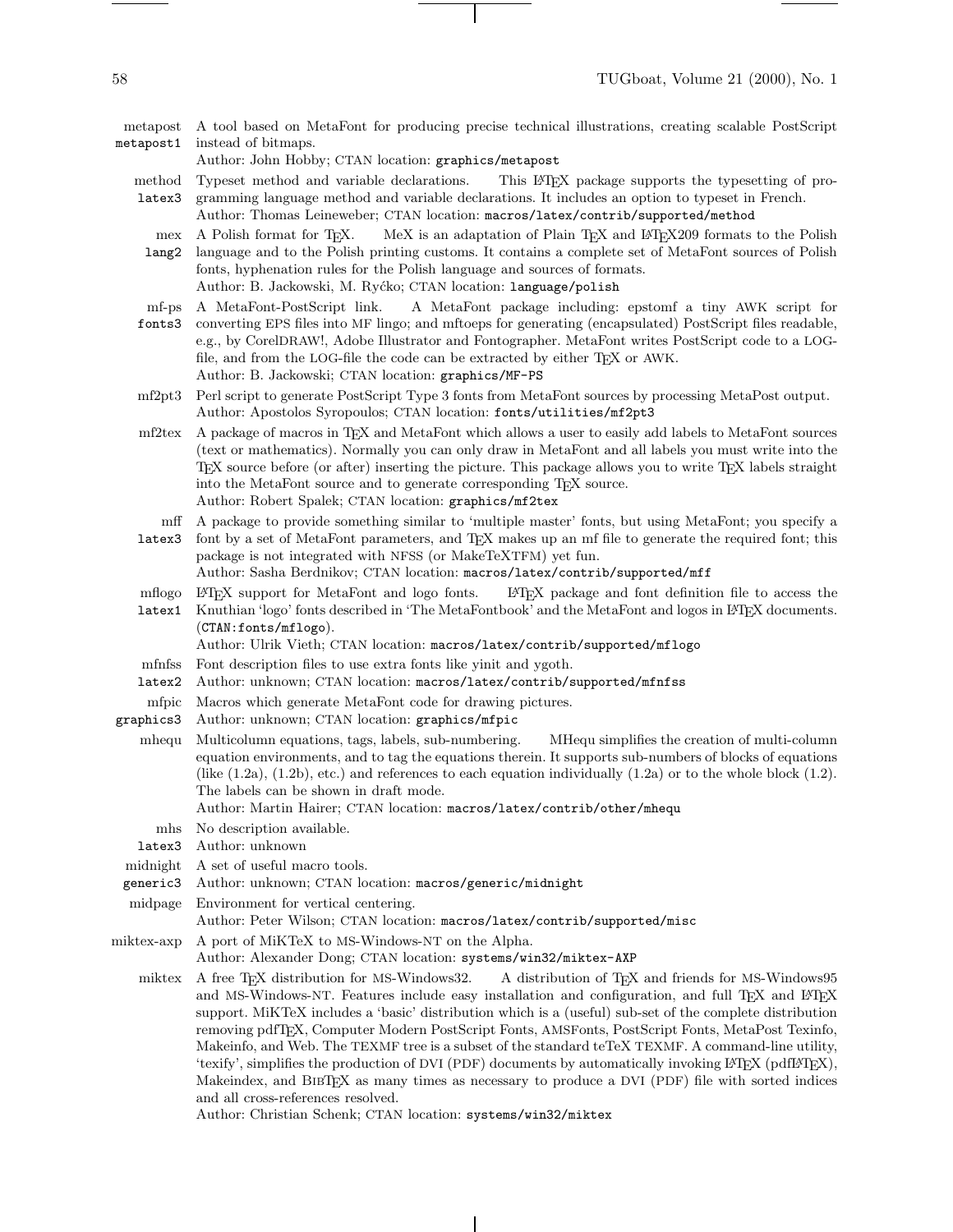- mil3 Samples from Math into L<sup>AT</sup>EX. Author: George Gratze; CTAN location: info/mil3
- miniltx Part of the plain TEX graphics collection which allows the use of LATEX's graphics, colour, and picture mode commands in plain TEX based formats.
	- Author: David Carlisle; CTAN location: macros/plain/graphics
- minitoc Produce a table of contents for each chapter.
- latex3 Author: Jean-Pierre Drucbert; CTAN location: macros/latex/contrib/supported/minitoc
- minutes Package for writing minutes of meetings. Supports the creation of a collection of minutes. Features
- latex3 include: Support of tasks (who, schedule, what, time of finishing; possibility of creating a list of open tasks; inclusion of open tasks from other minutes); Support of attachments; Support of schedule dates (in planning: support of calendar.sty); Different versions ('secret parts'); Macros for votes and decisions (list of decisions).

Author: Knut Lickert; CTAN location: macros/latex/contrib/supported/minutes

- mirr PostScript mirror header (for dvips). A small header for making a mirror of dvipsed files.
- generic2 Author: BOP; CTAN location: macros/generic/TeX-PS
- mitpress Support for MIT Press.
	- Author: unknown; CTAN location: macros/latex209/contrib/misc
	- mkpic A Perl interface to mfpic making it possible to enter simple commands with tab separated arguments and without braces/brackets to design figures. The script produces a style file, mkpic.sty, containing one LATEX command for each picture.
		- Author: Wybo H. Dekker; CTAN location: support/mkpic
		- mla A bibliography style for the Modern Language Association's manual of style. Author: Thomas Weissert; CTAN location: biblio/bibtex/contrib/mla
	- mlbib Support for multilingual bibliographies. Author: Wenzel Matiaske; CTAN location: macros/latex/contrib/supported/mlbib
	- mltex Support for MLT<sub>E</sub>X, the multilingual T<sub>E</sub>X extension from Michael J. Ferguson.
	- latex2 Author: Bernd Raichle; CTAN location: macros/latex/contrib/supported/mltex
	- mmafm Font metrics for multiple-master font. Creates an AFM file (font metrics) corresponding to an instance of a multiple-master font by interpolating at a given point in a multiple master's design space. It reads the AMFM and AFM files distributed with the font. Author: Eddie Kohler; CTAN location: fonts/utilities/mmtools
	- mmpfb Create instance of multiple-master font. Creates a normal, single-master font program which looks like an instance of a multiple-master font. It reads the multiple master font program in PFA or PFB format.
		- Author: Eddie Kohler; CTAN location: fonts/utilities/mmtools
- mmtools Multiple master fonts tools. Two tools for working with multiple master fonts: mmafm creates an AFM by interpolating at a given point in a multiple master's design space; mmpfb creates a "normal" PFB font by interpolating at a given point in a multiple master's design space. Author: Eddie Kohler; CTAN location: fonts/utilities/mmtools
	- mnras Styles for the Monthly Notices of the Royal Astronomical Society.
- plain3 Author: unknown; CTAN location: macros/latex209/contrib/mnras
- modes A collection of MetaFont mode def's. Also includes common definitions for write/white printers, 'special' information, and landscape mode.
	- Author: Karl Berry; CTAN location: fonts/modes
- monotype Font metrics, and macro support in  $\text{Lipx } 2\varepsilon$ , for a large set of Monotype fonts.
- fonts3 Author: unknown; CTAN location: fonts/psfonts/monotype
- montex lang3 Mongolian LATEX. MonTeX provides Mongolian support for LATEX  $2\varepsilon$  (now Cyrillic, but soon also Classical Mongolian).
	- Author: Oliver Corff; CTAN location: language/mongolian/montex
- moredefs L<sup>AT</sup>EX defining, expansion, and debugging commands. A L<sup>AT</sup>EX package providing numerous definlatex3 ing, expansion, and debugging commands for programming in L<sup>AT</sup>EX and writing L<sup>AT</sup>EX packages and classes.

Author: Matt Swift; CTAN location: macros/latex/contrib/supported/frankenstein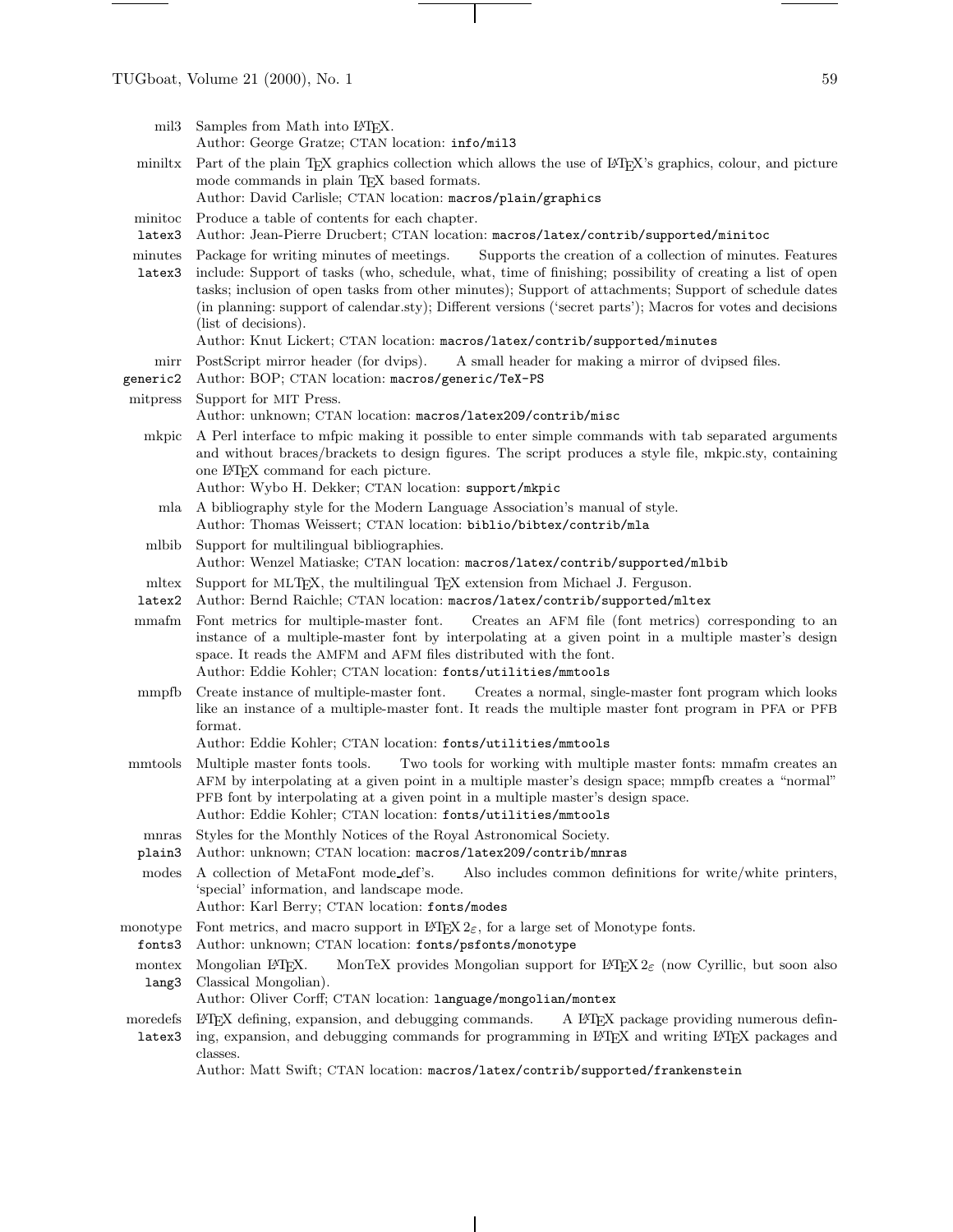- morefloats Increase the number of simultaneous LATEX floats. LATEX can, by default, only cope with 18 outstanding floats; any more, and you get a 'too many unprocessed floats' error. This package increases that limit to 36 outstanding floats. However, if you're specifying floats that can't be placed anywhere, the package merely delays the arrival of the error message. Author: Don Hosek; CTAN location: macros/latex209/contrib/misc
- morehelp latex3 A package to enhance LATEX  $2\varepsilon$  error messages by providing descriptions of the possible causes including those that may not be obvious. This style is effectively an online substitute for error lists found in the LATEX books, although it cannot completely replace them. Only true LATEX errors are included; TEX errors are beyond the reach of ordinary macros.

Author: Olaf Kummer; CTAN location: macros/latex/contrib/supported/morehelp

moresize latex3 Allows font sizes up to 35.83pt. A package for using font sizes up to 35.83pt, for example with the new EC fonts. New commands \HUGE and \ssmall for selecting font sizes are provided together with some options working around current LATEX  $2\varepsilon$  shortcomings in using big font sizes. The package also provides options for improving the typesetting of paragraphs (or headlines) with embedded math expressions at font sizes above 17.28pt.

Author: Christian Cornelssen; CTAN location: macros/latex/contrib/other/moresize

moreverb latex3 Extended verbatim. A verbatim mode that can handle TABs properly, can number lines, can number lines in an included file, can produce boxed verbatims, etc.

Author: Robin Fairbairns, Angus Duggan, Rainer Schoepf and Victor Eijkhout; CTAN location: macros/latex/contrib/supported/moreverb

- morse A package for printing Morse code signs.
- fonts3 Author: unknown; CTAN location: fonts/morse
- mparhack latex3 A workaround for the LATEX bug in marginpars. Implements a workaround for the LATEX bug that marginpars will sometimes come out at the wrong margin.

Author: Stefan Ulrich; CTAN location: macros/latex/contrib/supported/mparhack

- mpattern metapost2 Patterns in MetaPost. A package for defining and using patterns in MetaPost, using the Pattern Color Space available in PostScript Level 2.
- Author: Piotr Bolek; CTAN location: graphics/metapost/macros/mpattern
- mpfnmark latex3 A package which provides the command \mpfootnotemark, which can be used in the same way as \footnotemark. The difference between these two macros is that within minipage environments the latter uses the standard footnote marker style (defined by \thefootnote), while the new command uses the minipage footnote marker style (defined by \thempfootnote).

Author: Wolfgang Kowarschick; CTAN location: macros/latex/contrib/other/mpfnmark

- ms Various LATEX packages by Martin Schröder.
- latex3 Author: Martin Schröder; CTAN location: macros/latex/contrib/supported/ms/contrib
- mslapa LATEX and BibTEX style files for a respectably close approximation to APA (American Psychological
- latex3 Association) citation and reference style. Author: unknown; CTAN location: macros/latex/contrib/supported/mslapa
- mt11p A package to use the MathTime and MathTimePLUS ("MathTime complete") fonts in LATEX  $2\varepsilon$ . Everything is included, incl. (patched) font metrics, except, of course, the fonts themselves. The package cooperates with the AMS packages (amsmath, amssymb, etc.) T1 and OT1 encodings (as operator fonts!) are fully supported. It does not assume you own any other commercial (non-resident) fonts. This package has no connection with the "mathtime" package by Frank Mittelbach and David Carlisle, commissioned by Y&Y.

Author: Drahoslav Lim; CTAN location: fonts/mt11p

- mtbe Examples from Mathematical TEX by Example by Arvind Borde.
- plain3 Author: unknown; CTAN location: macros/plain/contrib/mtbe
- multenum Multi-column enumerated lists.
	- latex3 Author: unknown; CTAN location: macros/latex/contrib/supported/multenum
- multibib latex3 ographies within one document. It thus provides complementary functionality to packages like bibunits Multiple bibliographies within one document. Allows the creation of references to multiple bibliand chapterbib, which allow the creation of one bibliography for multiple, but different parts of the document. It is compatible with inlinebib, natbib, and koma-script.

Author: Thorsten Hansen; CTAN location: macros/latex/contrib/supported/multibib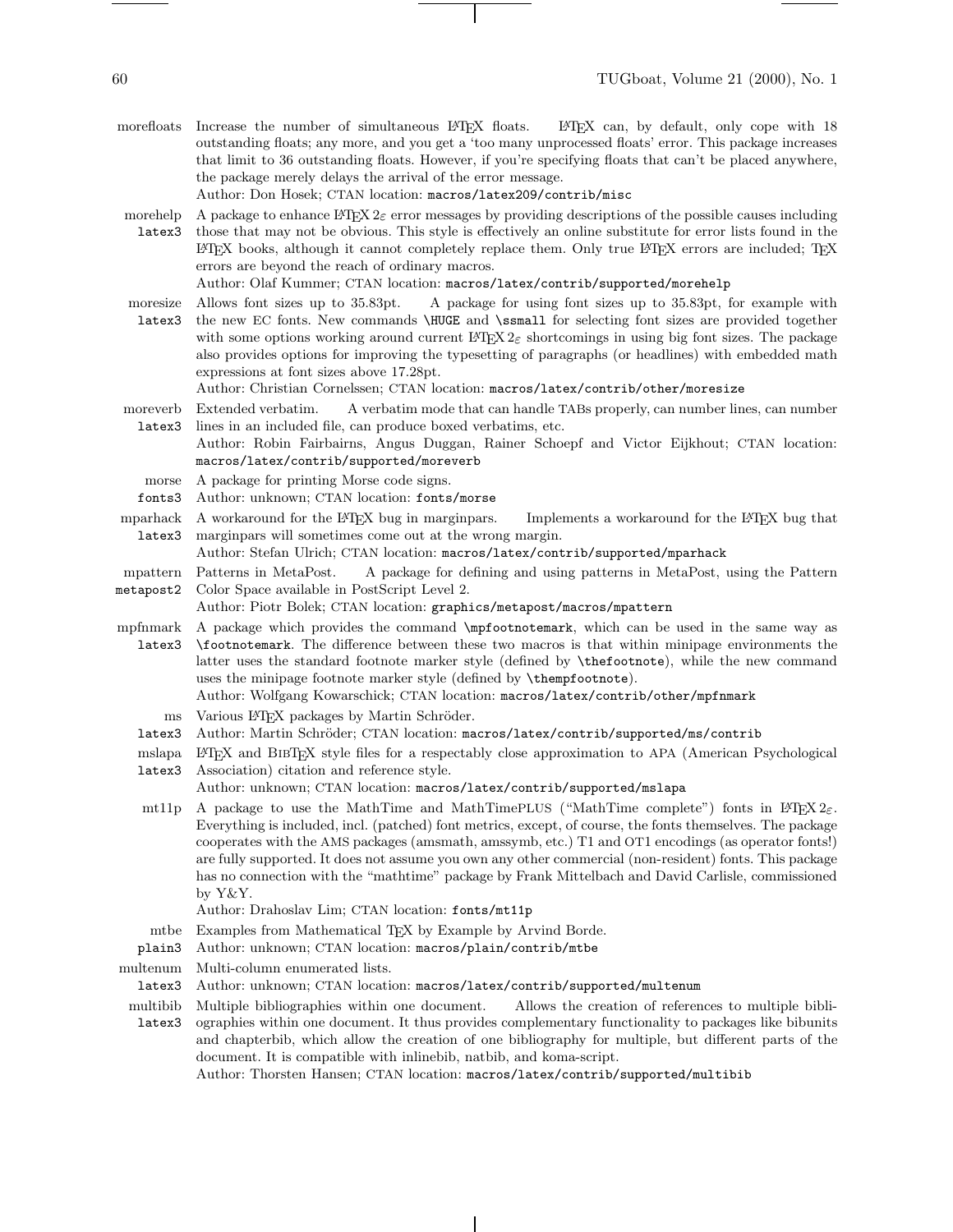multicol Intermix single and multiple columns. This package allows, for example, to shift between two and one columns anywhere. Author: Frank Mittelbach; CTAN location: macros/latex/required/tools multido A loop facility for Generic T<sub>E</sub>X. Author: Timothy Van Zandt; CTAN location: macros/generic/multido multirow latex3 Creates tabular cells spanning multiple rows. Includes an option for specifying multirows with a "natural" column width. Author: Piet van Oostrum; CTAN location: macros/latex/contrib/supported/multirow multitoc Set table of contents in multiple columns. A LATEX package which automatically sets only the table of contents, list of figures and list of tables in two or more columns. The number of columns can be configured. Uses the multicol package. Author: Martin Schroeder; CTAN location: macros/latex/contrib/supported/ms musictex generic3 Author: unknown; CTAN location: macros/musictex Typesetting music with TEX. musixtex Extended MusicTeX, with better slurs. generic3 Author: unknown; CTAN location: macros/musixtex muthesis latex3 Document classes for University of Manchester Department of Computer Science. Includes thesis and project report document classes from the University of Manchester's Department of Computer Science. Author: Graham Gough; CTAN location: macros/latex/contrib/supported/muthesis mxedruli Georgian fonts including the xedruli Alphabet and the Xucuri-Alphabet. Author: Johannes Heinecke; CTAN location: fonts/georgian/mxedruli mylatex MyL<sup>AT</sup>FX. Author: David Carlisle; CTAN location: macros/latex/contrib/supported/carlisle myletter Another letter package. Author: unknown; CTAN location: macros/latex/contrib/supported/akletter/myletter nassflow latex3 Author: unknown; CTAN location: macros/latex/contrib/supported/nassflow Drawing Nassi-Schneidermann diagrams. natbib bibtex2 Author: Patrick W. Daly; CTAN location: macros/latex/contrib/supported/natbib Bibliography style with author-year and numbered references. nccfoots Implements commands for generating footnotes marked by hands. For example, to mark a footnote by a star you can write \Footnote{\*}{Footnote text}. Author: A. I. Rozhenko; CTAN location: macros/latex/contrib/supported/ncctools ncctools Various L<sup>AT</sup>EX packages written and supported by Alexander Rozhenko. latex3 Author: Alexander Rozhenko; CTAN location: macros/latex/contrib/supported/ncctools needspace Insert pagebreak if not enough space. Provides a command to disable pagebreaking within a given vertical space. If there is not enough space between the command and the bottom of the page, a new page will be started. Author: Peter R Wilson; CTAN location: macros/latex/contrib/supported/misc nestquot Alternate quotes between double and single with nesting. Provides two new commands: \nlq and \nrq for nesting left and right quotes that properly change between double and single quotes according to their nesting level, e.g. the input \nlq Foo \nlq bar\nrq bletch\nrq will be typeset as if it had been entered as "Foo 'bar' bletch". Author: Florian Hars; CTAN location: macros/latex/contrib/other newalg latex3 Author: unknown; CTAN location: macros/latex/contrib/supported/newalg Format algorithms like Cormen, Leiserson and Rivest. newclude New \include system for LATEX. New \include system for LATEX. A LATEX package providing a backwards-compatible reimplementation of \include and \includeonly. The restriction that \clearpages must surround an included file are removed, as is the restriction that \includes cannot be nested. An optional argument to \include is executed before the included file, whenever it is processed. This package is useful but may have problems and is unsupported. Newclude and includex are both attempts to provide similar features. Newclude is more ambitious, but includex is still more successful in certain ways.

Author: Matt Swift; CTAN location: macros/latex/contrib/supported/frankenstein/unsupported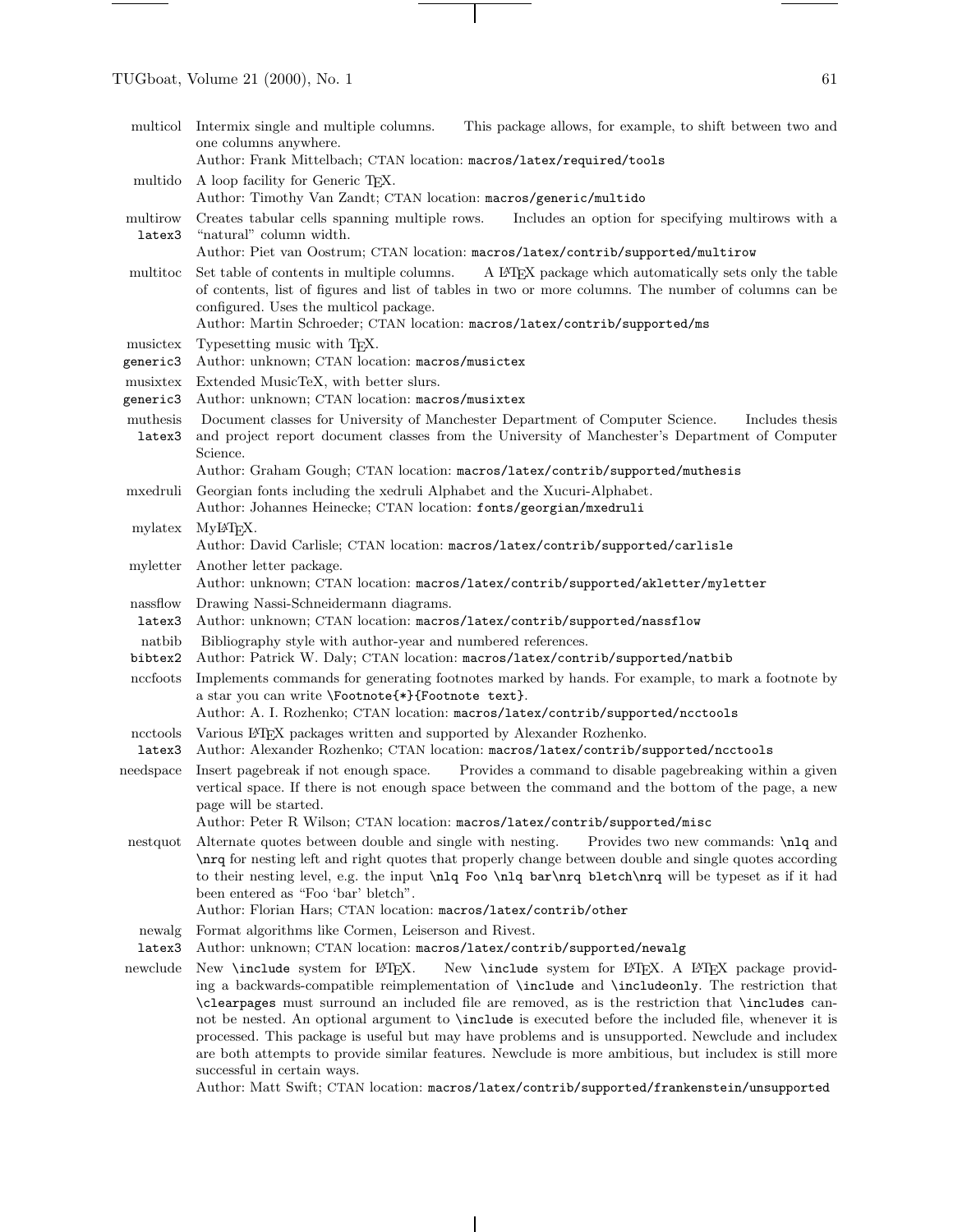newlfm Write letters, facsimilies, and memos. latex3 automatically make letterhead stationary. Useful for writing letters, fax, and memos. You can set up Integrates the letter class with fancyhdr and geometry to an address book using "wrapper" macros. You put all the information for a person into a wrapper and then put the wrapper in a document. The class handles letterheads automatically. You place the object for the letterhead (picture, information, etc.) in a box and all sizing is set automatically. Author: Paul Thompson; CTAN location: macros/latex/contrib/supported/newlfm newsletr plain3 Macros for making newsletters. Author: unknown; CTAN location: macros/plain/contrib/newsletr newthm latex3 A modified version of the theorem-style which provides generation of lists of theorems. This has been superseded by ntheorem. Author: Andreas Schlechte; CTAN location: macros/latex/contrib/other/newthm newvbtm Define your own verbatim-like environment. Defines general purpose macro named \newverbatim to define your own verbatim-like environment. It also has a supplementary style file varvbtm.sty to provide set of macros for variants of verbatim, such as tab emulation. Author: Hiroshi Nakashima; CTAN location: macros/latex/contrib/supported/newvbtm nextpage Generalisations of the \clear...page and \newpage commands. Author: Peter Wilson; CTAN location: macros/latex/contrib/supported/misc niceframe latex3 Support for fancy framing of pages. Author: unknown; CTAN location: macros/latex/contrib/supported/niceframe nomencl Produce lists of symbols as in nomenclature. latex3 MakeIndex program. Produces lists of symbols using the capabilities of the Author: Bernd Schandl; CTAN location: macros/latex/contrib/supported/nomencl nonfloat latex3 Non-floating table and figure captions. Adjusts the figure and table environments to ensure that centered objects as one line captions are centered as well. Also the vertical spaces for table captions above the table are changed. Author: Kai Rasche; CTAN location: macros/latex/contrib/supported/nonfloat nopageno No page numbers in LATEX documents. LATEX's standard styles use two page styles, one on normal pages and one on 'opening' pages with \maketitle or \chapter etc. Unfortunately there is only easy access to changing one of these two so if you want something other than 'plain' on the opening pages you must use \thispagestyle on each such page. The fancyhdr package does provide a more flexible interface, but if you just want an empty page style on all pages then this package will do the job. Author: David Carlisle; CTAN location: macros/latex/contrib/supported/carlisle norbib Norwegian adaptions of the four standard BibTEX style files. Author: Dag Langmyhr; CTAN location: biblio/bibtex/contrib/norbib notoccite Prevent erroneous numbering of cites when using BIBTEX/unsrt. Author: Donald Arseneau; CTAN location: macros/latex/contrib/other/misc nrc Format of the NRC Canadian Journal of Physics. latex3 Author: Robin Fairbairns; CTAN location: macros/latex/contrib/supported/nrc ntabbing Simple tabbing extension for automatic line numbering. An extension of the tabbing environment that supports automatic line numbering. The lines can be referenced using the standard \label and \ref mechanism. Author: Gideon Stupp; CTAN location: macros/latex/contrib/other/ntabbing ntg doc3 Dutch T<sub>F</sub>X Users Group information. Author: unknown ntgclass latex2 Versions of the standard LATEX article and report classes, rewritten to reflect a more European design, by the Dutch TEX Users Group. Author: unknown; CTAN location: macros/latex/contrib/supported/ntgclass ntheorem Enhanced theorem environment. latex3 Enhancements for theorem-like environments: easier control of layout; proper placement of endmarks even when the environment ends with \end{enumerate} or \end{displaymath} (including support for amsmath displayed-equation environments); and support for making a list of theorems like \listoffigures. Author: Wolfgang Andreas Schlechte; CTAN location: macros/latex/contrib/supported/ntheorem numline latex3 Author: unknown; CTAN location: macros/latex/contrib/supported/numlineMacros for numbering lines.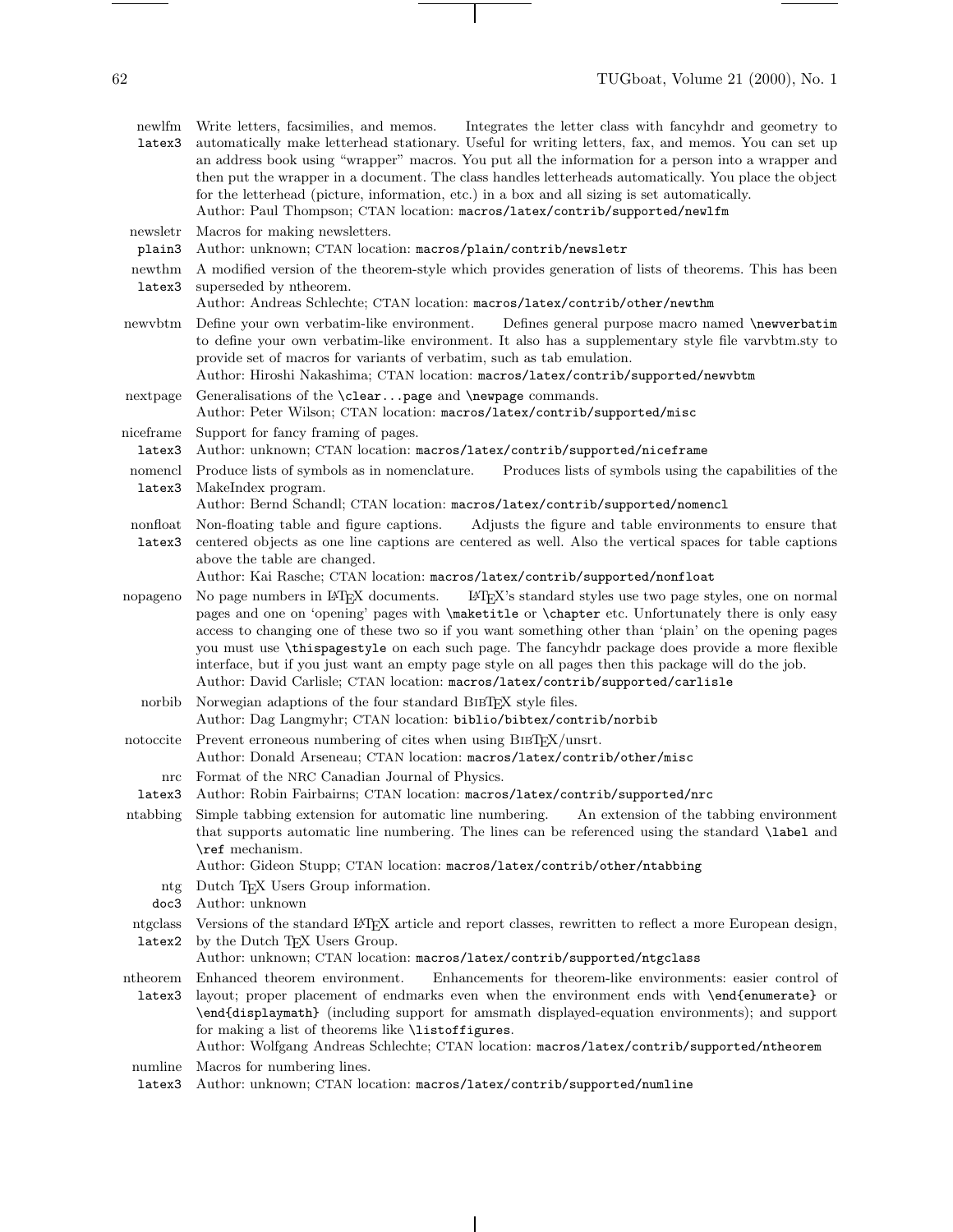| oands        | Characters used as symbols when transliterating ancient scripts.<br>Author: Peter R Wilson; CTAN location: fonts/archaic/oands                                                                                                                                                                                                     |
|--------------|------------------------------------------------------------------------------------------------------------------------------------------------------------------------------------------------------------------------------------------------------------------------------------------------------------------------------------|
| objectz      | Macros for typesetting Object Z.                                                                                                                                                                                                                                                                                                   |
| latex3       | Author: unknown; CTAN location: macros/latex/contrib/supported/objectz                                                                                                                                                                                                                                                             |
| $_{\rm oca}$ | OCR font.                                                                                                                                                                                                                                                                                                                          |
| fonts3       | Author: unknown; CTAN location: fonts/oca                                                                                                                                                                                                                                                                                          |
| ochem        | Typeset chemical formulae with IATEX.<br>A perl script to translate chemical formulae and reaction<br>schemes into PostScript or L <sup>AT</sup> EX. Includes a L <sup>AT</sup> EX package to include the chemical reaction description<br>in a IAT <sub>F</sub> X document.<br>Author: Ingo Kloeckl; CTAN location: support/ochem |
| $ocr-a$      | Fonts for OCR-A.                                                                                                                                                                                                                                                                                                                   |
| fonts3       | Author: unknown; CTAN location: fonts/ocr-a                                                                                                                                                                                                                                                                                        |
| ocr-b        | Fonts for OCR-B.                                                                                                                                                                                                                                                                                                                   |
|              | Author: unknown; CTAN location: fonts/ocr-b                                                                                                                                                                                                                                                                                        |
| ogham        | Fonts for typesetting Ogham script.                                                                                                                                                                                                                                                                                                |
| fonts3       | Author: unknown; CTAN location: fonts/ogham                                                                                                                                                                                                                                                                                        |
| ogonek       | Support for Polish typography and the ogonek.                                                                                                                                                                                                                                                                                      |
| latex3       | Author: unknown; CTAN location: macros/latex/contrib/other/ogonek                                                                                                                                                                                                                                                                  |
| oldstyle     | Font information needed to load the cmmi and cmmib fonts for use to produce oldstyle numbers.                                                                                                                                                                                                                                      |
| latex3       | Author: unknown; CTAN location: macros/latex/contrib/other/oldstyle                                                                                                                                                                                                                                                                |
| omega        | Omega.                                                                                                                                                                                                                                                                                                                             |
|              | Author: Yannis Haralambous and John Plaice; CTAN location: systems/omega                                                                                                                                                                                                                                                           |
| omegabase    | Basic support files for Omega.                                                                                                                                                                                                                                                                                                     |
| omega2       | Author: unknown                                                                                                                                                                                                                                                                                                                    |
| omegafonts   | Omega fonts.                                                                                                                                                                                                                                                                                                                       |
| omega2       | Author: unknown                                                                                                                                                                                                                                                                                                                    |
| onepagem     | If the document has only one page, omit page number.<br>The page number must be produced by the<br>usual means of \thepage. Requires two passes through to have effect.<br>Author: Mike Piff; CTAN location: macros/latex/contrib/supported/piff                                                                                   |
| optional     | Facilitate optional printing of parts of a document.<br>Author: Donald Arseneau; CTAN location: macros/latex/contrib/other/misc                                                                                                                                                                                                    |
| oriya        | Typesetting the Oriya script using TEX.<br>Author: Jeroen Hellingman; CTAN location: language/oriya                                                                                                                                                                                                                                |
| oryia        | Typesetting the Oriya script using TEX.<br>Author: Jeroen Hellingman; CTAN location: language/oriya                                                                                                                                                                                                                                |
| os2tex       | A distribution of T <sub>F</sub> X for OS2 Warp.                                                                                                                                                                                                                                                                                   |
|              | Author: Juergen Kleinboehl; CTAN location: systems/os2/os2tex                                                                                                                                                                                                                                                                      |
| osmanian     | Osmanian fonts by Alan Stanier for writing Somali.                                                                                                                                                                                                                                                                                 |
| fonts3       | Author: unknown; CTAN location: fonts/osmanian                                                                                                                                                                                                                                                                                     |
| ot2cyr       | Macros to use the OT2 Cyrillic encoding.                                                                                                                                                                                                                                                                                           |
| fonts2       | Author: unknown; CTAN location: fonts/cyrillic/ot2cyr                                                                                                                                                                                                                                                                              |
| outliner     | Allows you to write "\Level 2 {Some heading}" instead of the usual<br>Change section levels easily.                                                                                                                                                                                                                                |
| latex3       | \section stuff; the definitions of the levels can then easily be changed. There is a mechanism for shifting<br>all levels. This makes it easy to bundle existing articles into a compilation.<br>Author: Victor Eijkhout; CTAN location: macros/latex/contrib/supported/outliner                                                   |
| overcite     | Compressed lists of superscript numerical citations.<br>Author: Donald Arseneau; CTAN location: macros/latex/contrib/supported/cite                                                                                                                                                                                                |
| overpic      | Combine IATEX commands over included graphics.<br>The overpic environment is a cross between the                                                                                                                                                                                                                                   |
| latex3       | LATEX picture environment and the <b>\includegraphics</b> command of graphics. The resulting picture<br>environment has the same dimensions as the included eps graphic. L <sup>A</sup> TEX commands can be placed on<br>the graphic at defined positions. A grid for orientation is available.                                    |

 $\mathbf{I}$ 

Author: Rolf Niepraschk; CTAN location: macros/latex/contrib/supported/overpic

 $\overline{\phantom{a}}$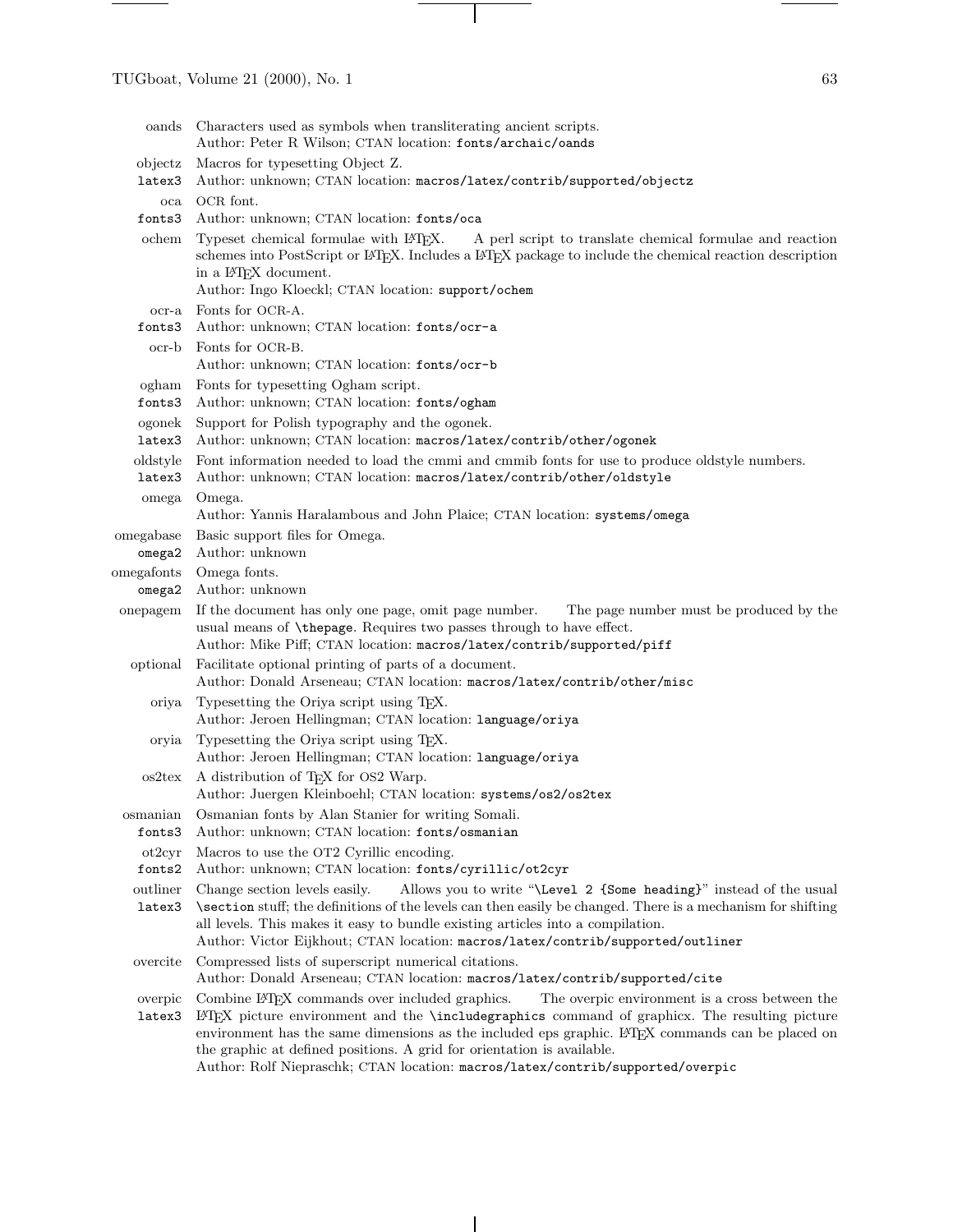overword Provides two macros which can be used as building blocks for the parsing of text. For an example of their use, see the calendar package. Author: Frank Bennett; CTAN location: macros/latex/contrib/supported/overword oxford bibtex3 A BibTEX style of citations for the humanities. It implements the Oxford style interpreted through the eye of a Swede working in the field of the history of ideas. It is based on Harvard and a heavily hacked bst-file generated with custom-bib. It currently only supports \cite[] and \cite and only in abbrevation mode. Author: Peter Antman; CTAN location: biblio/bibtex/contrib/oxford oztex-german German version of oztex. Author: Lothar Meyer-Lerbs; CTAN location: systems/mac/oztex-german oztex TEX for the Macintosh. Author: Andrew Trevorrow; CTAN location: systems/mac/oztex pacioli fonts3 Fonts designed by Fra Luca de Pacioli in 1497. The font is uppercase letters together with punctuation and some analphabetics; no lowercase or digits. Author: Peter Wilson; CTAN location: fonts/pacioli pagedraw A free vector-graphics program capable of creating EPS files suitable for inclusion in TEX documents. Author: unknown; CTAN location: graphics/pagedraw pageno A LATEX package that can re-define the plain page style under the control of options, so you can have latex3 page numbers: at the top or bottom of the page; in the inside corner, outside corner, or in the middle. It was inspired by Axel Sommerfeldt's rplain package. Author: unknown; CTAN location: macros/latex/contrib/supported/pageno pagesel Selecting shipout pages. Selects single pages, page areas, odd, or even pages for output. Author: Heiko Oberdiek; CTAN location: macros/latex/contrib/supported/oberdiek pandey Support for the Bengali language. Author: Anshuman Pandey; CTAN location: language/bengali/pandey pandora fonts3 The Pandora font family. Author: Neenie Billawalla; CTAN location: fonts/pandora paper latex3 A class derived from article, tuned for producing papers for journals. Introduces newlayout options and font commands for sections/parts. Defines a new keywords environment, and subtitle and institution commands for the title section. New commands for revisions. And more. Author: Wenzel Matiaske; CTAN location: macros/latex/contrib/supported/paper paralist Enumerate and itemize within paragraphs. latex3 Provides enumerate and itemize environments that can be used within paragraphs to format the items either as running text or as separate paragraphs with a preceding number or symbol. Author: Bernd Schandl; CTAN location: macros/latex/contrib/supported/paralist parallel latex3 Provides a parallel environment which allows two columns of text to be typeset. Useful for typesetting two languages side-by-side. Author: unknown; CTAN location: macros/latex/contrib/supported/parallel parskip Layout with zero \parindent, non-zero \parskip. Simply changing \parskip and \parindent leaves a layout that is untidy; this package (though it is no substitute for a properly-designed class) helps alleviate this untidiness Author: Robin Fairbairns; CTAN location: macros/latex/contrib/other/misc passivetex formats2 Support package for XML/SGML typesetting Packages providing XML parsing, UTF-8 parsing, Unicode entities, and common formatting object definitions for JadeT<sub>E</sub>X. Author: Sebastian Rahtz; CTAN location: macros/passivetex patch Macros for package management. latex3 Author: unknown path A LATEX package to break long strings at convenient places. The strings might be directory paths, email addresses, URLs, etc. Author: Philip Taylor; CTAN location: macros/eplain pawpict Using graphics from PAW. latex3 Workstation). You need to have PAW installed on your system to benefit from this package. This package Support for the easy inclusion of graphics made by PAW (Physics Analysis is now obsolete and will not be supported anymore.

Author: Christian Holm; CTAN location: macros/latex/contrib/other/pawpict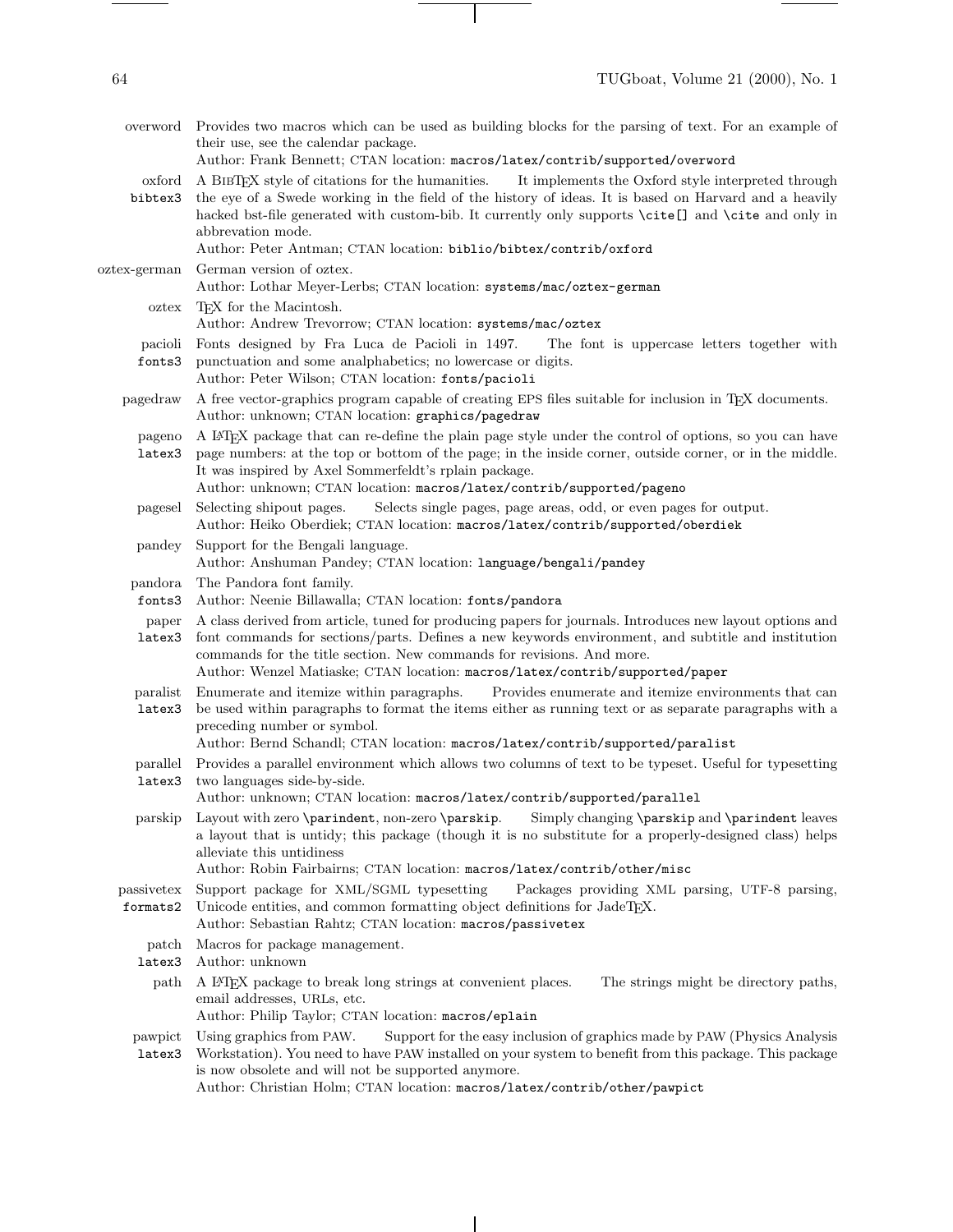pb-diagram A diagram package using LAMSTEX or Xy-pic fonts.

- latex3 Author: Paul Burchard; CTAN location: macros/latex/contrib/supported/pb-diagram
	- pbmtogf Convert pbm images to gf font files. A utility to convert a pbm (portable bitmap) file to a gf (font) and a pl (perl) file, effectively creating a font from the bitmap. The font can then be used in any TEX/L<sup>AT</sup>EX files.
		- Author: Wai Wong; CTAN location: fonts/utilities/pbmtogf
	- pcfonts Support for Hebrew.
		- Author: Rama Porrat; CTAN location: language/hebrew/fonts/pccode
	- pdcmac Damian Cugley's macro tools.
	- plain3 Author: unknown; CTAN location: macros/plain/contrib/pdcmac
- pdfscreen latex2 Support screen-based document design. An extension of the hyperref package to provide a screenbased document design. This package helps to generate pdf documents that are readable on screen and will fit the screen's aspect ratio. Also it can be used with various options to produce regular print versions of the same document without any extra effort.
	- Author: C. V. Radhakrishnan; CTAN location: macros/latex/contrib/supported/pdfscreen
- pdfslide latex2 Presentation slides using pdftex. This is a package for use with pdftex, to make nice presentation slides. Its aims are: to devise a method for easier technical presentation; to help the mix of mathematical formulae with text and graphics which the present day wysiwyg tools fail to accomplish; to exploit the platform independence of TEX so that presentation documents become portable; and to offer the freedom and possibilities of using various backgrounds and other embellishments that a user can imagine to have in as presentation.
	- Author: C. V. Radhakrishnan; CTAN location: macros/latex/contrib/supported/pdfslide
- pdftex-djgpp A PDFTEX executable compiled with DJGPP v.2.01, to be used with the DJGPP v.2.01 port of web2c for MS-DOS and MS-Windows 95.
	- Author: Weiqi Gao; CTAN location: systems/pdftex/bin/DJGPP
	- pdftex pdftex2 Generate PDF from TFX directly. An extension of TFX which directly generates PDF documents instead of DVI. This is under development and regarded as beta software. It is, non-the-less, quite reliable, and produces good PDF. Various TEX distributions, including teTeX and MiKTeX include pdftex and pdflatex.
		- Author: unknown; CTAN location: systems/pdftex
- pdftex oztex PdfT<sub>F</sub>X designed to run with OzTeX. Author: Tom Kiffe; CTAN location: systems/mac/pdftex
	- permute latex3 Supportfor symmetric groups. A package for symmetric groups, allowing you to input, output, and calculate with them.

## Author: Carsten Heinz; CTAN location: macros/latex/contrib/supported/permute

- pf2afm AFM generator for Adobe Type 1 fonts. A PostScript program for generating missing AFM files from PFB/PFA and (optionally) PFM font files.
- Author: BOP; CTAN location: fonts/utilities/pf2afm
- phoenician fonts3 Fonts for the semitic script in use from about 1600 BC. This font formed the basis for all the world's alphabets. Mirrored forms are provided for typesetting either left-to-right or right-to-left (as the Phoenicians did).

Author: Peter Wilson; CTAN location: fonts/archaic/phoenician

- phonetic MetaFont Phonetic fonts, based on Computer Modern.
- fonts3 Author: unknown; CTAN location: fonts/phonetic
- photo A float environment for photographs. This package introduces a new float type called photo which
- latex3 works similarly to the float types table and figure. Various options exist for placing photos, captions, and a "photographer" line. In twocolumn documents, a possibility exists to generate double-column floats automatically if the photo does not fit into one column. Photos do not have to be placed as floats, they can also be placed as boxes, with captions and photographer line still being available. Author: Volker Kuhlmann; CTAN location: macros/latex/contrib/supported/photo
- phppcf A BIBTEX style derived from apalike with author names in all caps. Author: unknown; CTAN location: biblio/bibtex/contrib

physe PHYSE format.

formats3 Author: unknown; CTAN location: macros/physe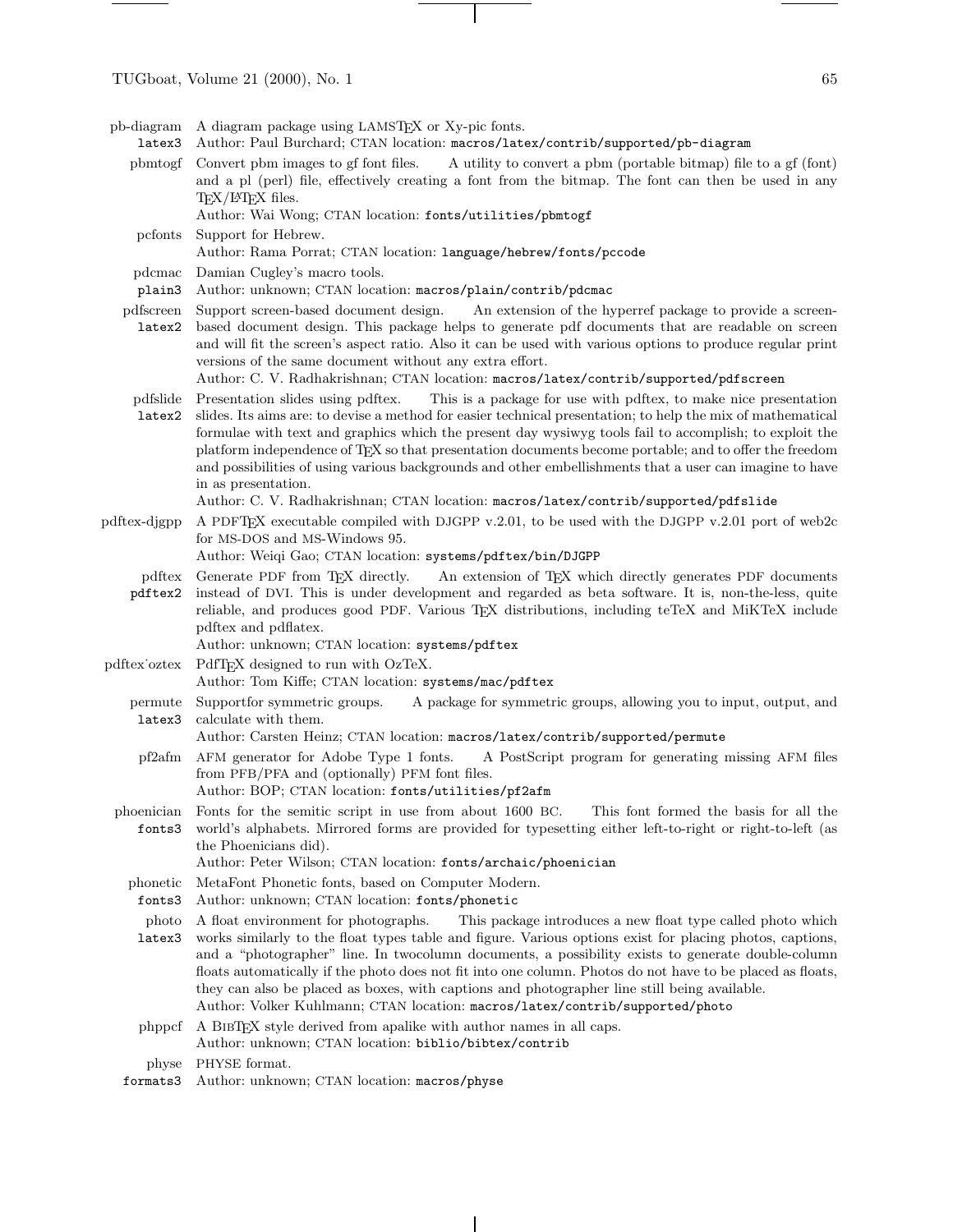66 TUGboat, Volume 21 (2000), No. 1

phyzzx A TEX format for physicists. formats3 Author: unknown; CTAN location: macros/phyzzx picinpar latex3 Insert pictures into paragraphs. (NOTE: Piet van Oostrum does not recommend this package. Picins is recommended instead.) Author: unknown; CTAN location: macros/latex209/contrib/picinpar picins Insert pictures into paragraphs. latex3 Author: unknown; CTAN location: macros/latex209/contrib/picins pictex Picture drawing macros for T<sub>E</sub>X and I<sup>g</sup>T<sub>E</sub>X. graphics2 Author: unknown; CTAN location: graphics/pictex pictex2 Adds relative coords and rules for dots in plots. Adds two user commands to standard PiCTEX. graphics2 One command uses relative coordinates, thus eliminating the need to calculate the coordinate of every point manually as in standard PiCTEX. The other command modifies \plot to use a rule instead of dots if the line segment is horizontal or vertical. Author: William Park; CTAN location: macros/latex/contrib/supported/pictex2 piff Macro tools by Mike Piff. latex3 Author: Mike Piff; CTAN location: macros/latex/contrib/supported/piff piq MetaFont package for the Klingon language with okuda orthography. Author: Olaf Kummer; CTAN location: fonts/okuda/modified pitthesis Document class for University of Pittsburgh theses. latex3 Author: Wonkoo Kim; CTAN location: macros/latex/contrib/supported/pitthesis pkfind The TDS standard specifies that pk and gf files contain \special strings to identify the contents of pk and gf files. Pkfind is a variant of the GNU find utility modified to understand those specials, and to act on them in some cases. For example, it can be used to delete all pk files created by gsftopk from a subdirectory tree. Author: Paul Vojta; CTAN location: systems/unix/pkfind pl-mf Polish extension of Computer Modern fonts in MF sources. The Polish extension of Computer fonts2 Modern fonts (compatible with CMs); to be used with Polish TEX formats; actually, a part of MeX distribution. Author: B. Jackowski and M. Ryćko; CTAN location: language/polish pl-qx LATEX support for extra Polish fonts (antyktor, qfonts). LATEX support (fd, sty files) for extra Polish fonts2 fonts (antyktor, qfonts). Author: Piotr Kłosowski; CTAN location: fonts/psfonts/polish pl Literate Programming for Prolog with L<sup>AT</sup>EX. latex3 Author: unknown; CTAN location: macros/latex/contrib/other/gene/pl placeins Control float placement. Defines a \FloatBarrier command, beyond which floats may not pass; useful, for example, to ensure all floats for a section appear before the next \section command. Author: Donald Arseneau; CTAN location: macros/latex/contrib/other/misc plain Make plain T<sub>F</sub>X files L<sup>AT</sup>F<sub>X</sub>able. Author: David Carlisle; CTAN location: macros/latex/contrib/supported/carlisle plainmisc plain2 Miscellaneous useful macros for plain TEX. Author: unknown; CTAN location: macros/plain/contrib/misc plaintex Basic Plain TEX macros.

- plain1 Author: Donald Knuth
- plari A document class for typesetting stageplay scripts.
- latex3 Author: Antti-Juhani Kaijanaho; CTAN location: macros/latex/contrib/supported/plari
- platex Typeset Polish documents with LATEX and Polish fonts. Tools to typeset documents in Polish using
- lang2 LATEX 2ε with Polish fonts (so-called PL fonts), or EC fonts, and CM fonts. Author: M. Olko and M. Wolinski; CTAN location: language/polish
- play latex3 Typeset plays. A class and style file that supports the typesetting of plays, including options for line numbering.

Author: James Kilfiger; CTAN location: macros/latex/contrib/supported/play

- plcalendar Plain macros for making nice calendars.
	- plain3 Author: unknown; CTAN location: macros/plain/contrib/calendar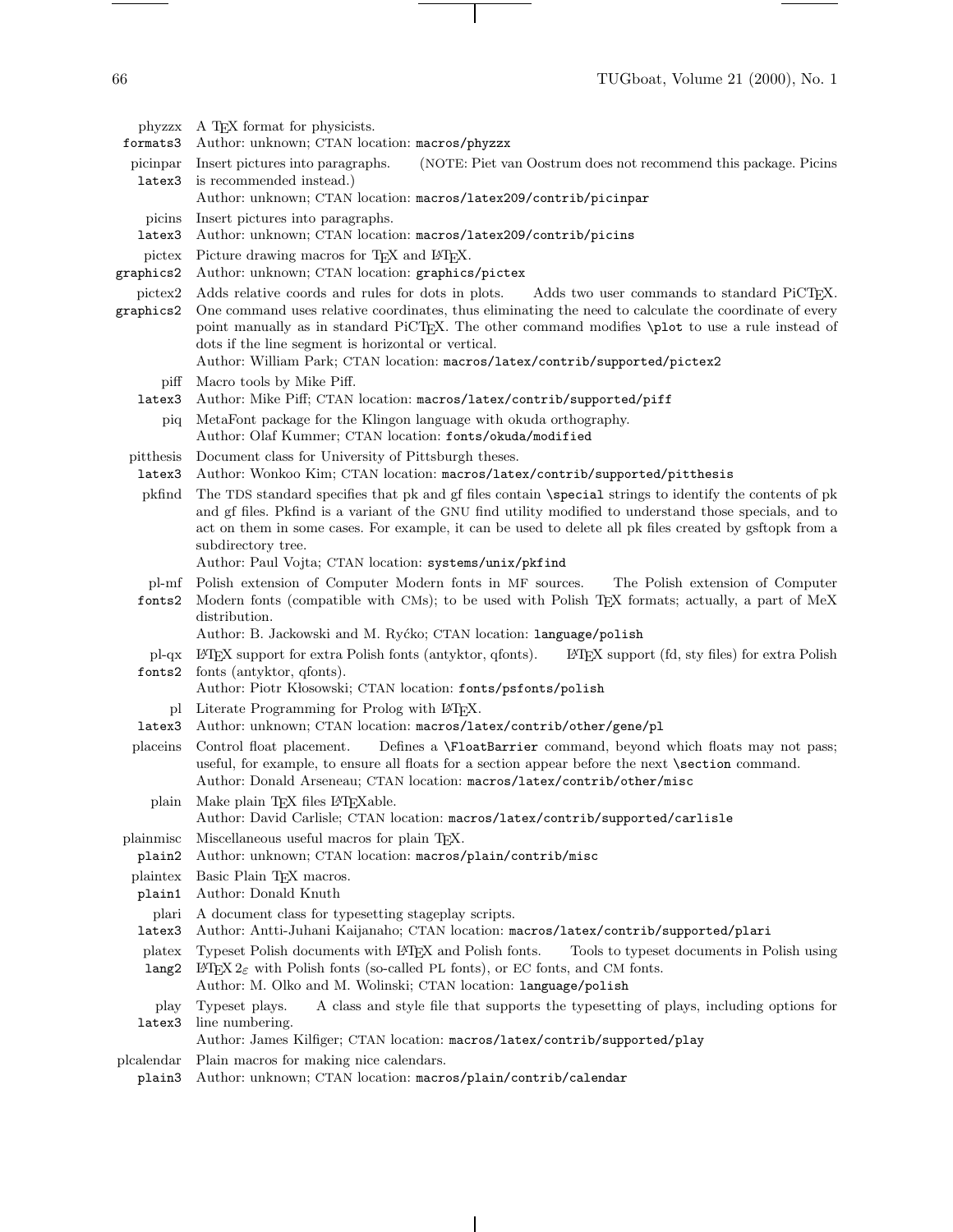- plfonts Polish extension to CM fonts. fonts2 Polish extension of Computer Modern fonts. These fonts are compatible with CM fonts; only Polish characters (as in EC/Cork encoding) and quotes are added. The fonts are distributed in METAFONT sources and in Type1 format.
	- Author: Multiple authors; CTAN location: language/polish
- plgraph LATEX graphics package with wrapper to allow it to be used with generic plain TEX.

generic3 Author: unknown

- plpatch No description available.
- plain3 Author: unknown
- plpsfont fonts2 Polish extension of Computer Modern fonts in Type1 format. Polish extension of Computer Modern fonts, PL fonts in Type1 (PostScript) format. Fonts use the same .tfm files as for .pk fonts generated by MetaFont. The newrelease of fonts was eventually adapted to the (mostly guessed) demands of the Windows environment. Still, the fonts are usable with T<sub>E</sub>X; however, encoding files are now added, as Windows and T<sub>E</sub>X use different encoding schemes.

Author: J. Nowacki; CTAN location: language/polish/plpsfont

- pmcstex LATEX in emTeX IDE/FrontEnd for EPM. A macro package that implements many (em)TEX related features for the OS2 EPM editor. A menu item is added to the EPM menu, a newtoolbar is provided, and hotkeys for some  $(L)$ T<sub>E</sub>X commands are defined. Author: Petr Mikulik; CTAN location: systems/os2/pmcstex
	-
- pmgraph latex3 A set of extensions to LATEX picture environment, including a wider range of vectors, and a lot more box frame styles.

Author: Sasha Berdnikov; CTAN location: macros/latex/contrib/supported/pmgraph

- poligraf generic3 A TEX macro package for prepress. A set of macros (employing PostScript) for the professional page preparation for prepress; includes color separation, crop-marks, color and gray scale bars, booklet preparation, etc.
	- Author: Janusz M. Nowacki; CTAN location: macros/generic/TeX-PS/poligraf
- polish-doc General T<sub>F</sub>X and L<sup>AT</sup>F<sub>X</sub> documentation in Polish.
- doc3 Author: many people
- polyglot A package for  $\angle MEX 2\varepsilon$  multilingual support.
- latex3 Author: Javier Bezos; CTAN location: macros/latex/contrib/other/polyglot
- postcards latex3 Facilitates mass-mailing of postcards (junkmail). A modification of the standard LATEX letter class which prints multiple, pre-stamped,  $5.5''$  by  $3.5''$  postcards (a US standard size) via the envlab and mailing packages. An address database is employed to address the front side of each postcard and a message is printed on the back side of all. An illustrative example is provided. Author: Bil Kleb; CTAN location: macros/latex/contrib/other/postcards
	- poster Scale PostScript images for larger media or tiling. Enlarge PostScript images and print them on larger media and/or tile them to print on multiple sheets. Supports foreign (non European  $A^*$ ) media sizes. An OS2 port (suitable also for DOS) is available (see the os2 sub-directory). Author: Jos van Eijndhoven; CTAN location: support/poster
- ppchtex A package that can be used to typeset chemical formulas. The package is a separate module of the context macro package for TEX (context is a full featured, parameter driven macro package, which fully supports advanced interactive documents). It is available as the file cont-ppc.zip. Author: Hans Hagen; CTAN location: macros/context
- ppower4 latex2 A postprocessor for PDF presentations created by  $pdf(B)TEX.$  A postprocessor for PDF presentations created by pdftex. It can be used to prepare presentations which include pages building up step by step when viewed with Acrobat Reader (v4.x). The software is written in Java. Author: Klaus Guntermann; CTAN location: unknown
- prelim2e Allows the marking of preliminary versions of a document. Author: Martin Schröder; CTAN location: macros/latex/contrib/supported/ms
- prettyref latex3 Additional functionality for the  $\mathbb{P}\text{TEX }2\varepsilon$  label–reference mechanism allowing the "preformat" of all types of labels. This package is compatible with hyperref and other packages.

Author: unknown; CTAN location: macros/latex/contrib/supported/prettyref

progkeys latex3 The file 'programs.sty' is intended to allow a parameterized way of typesetting programs with TEX/LATEX commands inside. The file 'keywords.sty' allows definition and use of sets of keywords that will be typeset with different fonts, according to the wish of the user. Author: unknown; CTAN location: macros/latex/contrib/supported/progkeys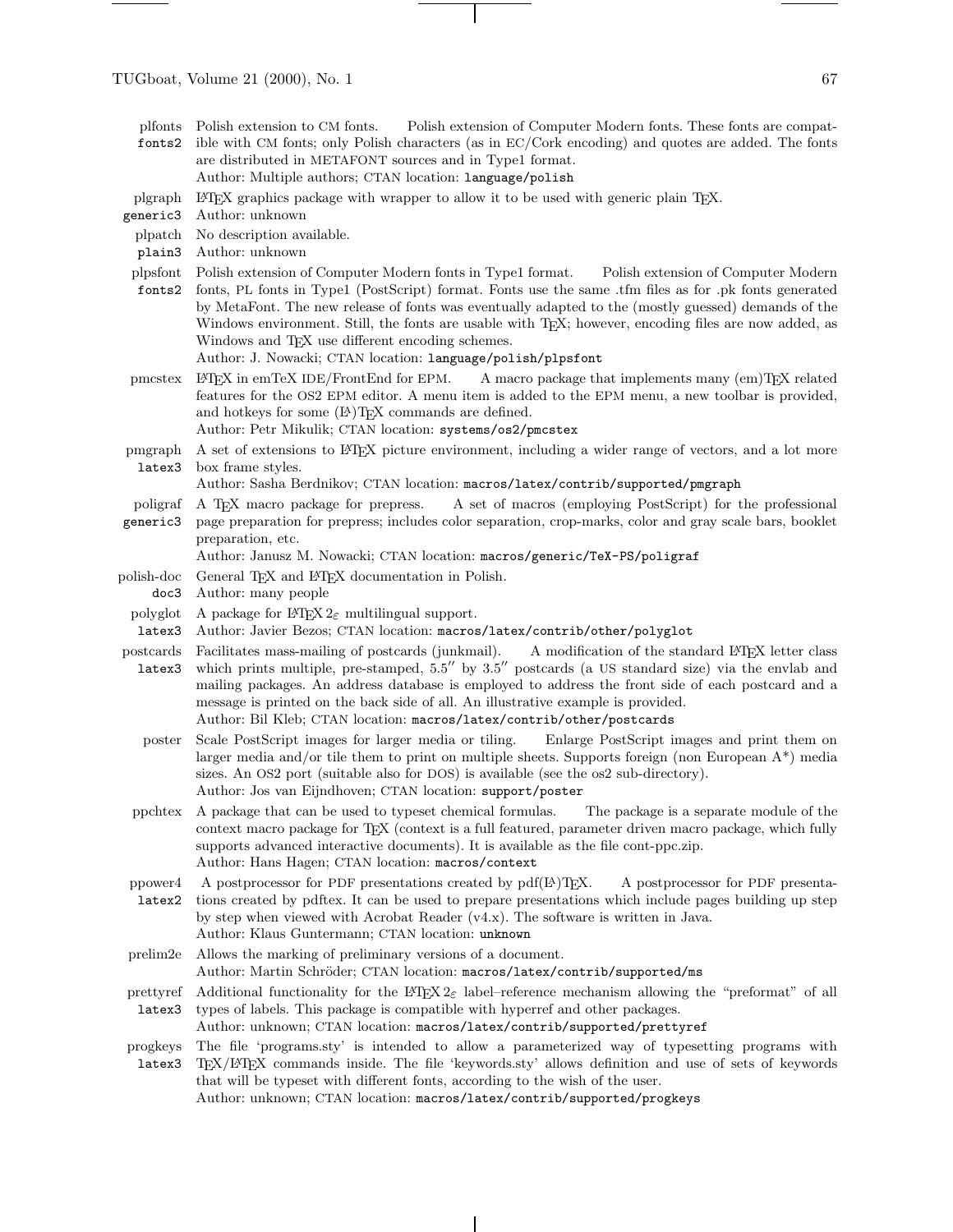program Typesetting programs and algorithms.

- latex3 Author: unknown; CTAN location: macros/latex/contrib/supported/program
- proofs Macros for building proof trees.
- latex3 Author: Paul Taylor; CTAN location: macros/generic/proofs/taylor
- protex Literate programming package.
- generic3 Author: Eitan M. Gurari

protocol Typeset meeting protocols.

Author: Thomas Leineweber; CTAN location: macros/latex/contrib/supported/protocol

prv Compile, preview, and print LATEX documents. A Perl script. Also includes prvps for PostScript previewing. Derived from LatexMk version 2.0.

Author: Wybo H. Dekker; CTAN location: support/prv

- ps2eps Produce Encapsulated PostScript from single page PostScript. Produce Encapsulated PostScript Files (EPS/EPSF) from usual one-paged PostScript documents. It calculates correct Bounding Boxes for those EPS files and filters some special PostScript command sequences that can produce erroneous results on printers. EPS files are needed for including (scalable) graphics into T<sub>EX</sub> documents. Other programs like "ps2epsi" don't always calculate the correct bounding box (because the values are put on the PostScript stack which may get corrupted by bad PostScript code) or rounded it off so that clipping the EPS cut some part of the image. Therefore ps2eps uses a resolution of 144 dpi to get the correct bounding box. ps2eps needs perl, ghostscript and an ANSI-C compiler if your platform is not Linux, Solaris, Digital Unix or Windows 2000/9x/NT (binaries included). Author: Roland Bless; CTAN location: support/ps2eps
- psboxit Enables one to put a PostScript drawing behind a TEX box. The drawing is parameterised by the position and the size of the TEX box.
	- Author: unknown; CTAN location: macros/latex209/contrib/misc

psfig No description available.

- generic3 Author: unknown
- psfixbb Computes the BoundingBox of a PostScript file setting the BoundingBox comment in the file accordingly, using GhostScript, pnmfile and pnmcrop.
	- Author: Carsten Dominik; CTAN location: support/psfixbb
- psfont Intended as a replacement for psfonts of psnfss, psfont uses one file for redefining all default fonts instead of one file for each font. It also contains all parts of psfonts.dtx which are not covered by this general concept (i.e., the pifonts, mathptm and two fd-files for Adobe Symbol and Adobe Zapf Dingbats). This file is specific to PostScript fonts.

Author: Sebastian Kirsch; CTAN location: macros/latex/contrib/supported/altfont

psfonts PostScript fonts for use with TFX and LATEX.

Author: unknown; CTAN location: fonts/psfonts

psfrag graphics2 Allows LATEX constructions (equations, picture environments, etc.) to be precisely superimposed over Encapsulated PostScript figures, using your own favorite drawing tool to create an EPS figure and placing simple text "tags" where each replacement is to be placed, with PSfrag automatically removing these tags from the figure and replacing them with a user specified LATEX construction, properly aligned, scaled, and/or rotated.

Author: Michael Grant; CTAN location: macros/latex/contrib/supported/psfrag

psizzl A TEX format from SLAC.

formats3 Author: Arthur Ogawa; CTAN location: macros/psizzl

pslatex Use PostScript fonts by default. A small package that makes LATEX default to 'standard' PostScript

latex2 fonts. It is basically a merger of the times and mathptm styles from the psnfss suite of packages. You must have installed standard LATEX and the psnfss PostScript fonts to use this package. The main novel feature is that the pslatex package tries to compensate for the visual differences between the Adobe fonts by scaling Helvetica by 90%, and 'condensing' Courier (i.e. scaling horizontally) by 85%. The package is supplied with a (unix) shell file for a 'pslatex' command that allows standard LATEX documents to be processed, without needing to edit the file.

Author: David Carlisle; CTAN location: macros/latex/contrib/supported/pslatex

psnfss-source Sources (makefiles and fontinst scripts) of the PSNFSS. Author: Walter Schmidt; CTAN location: fonts/psfonts/psnfss-source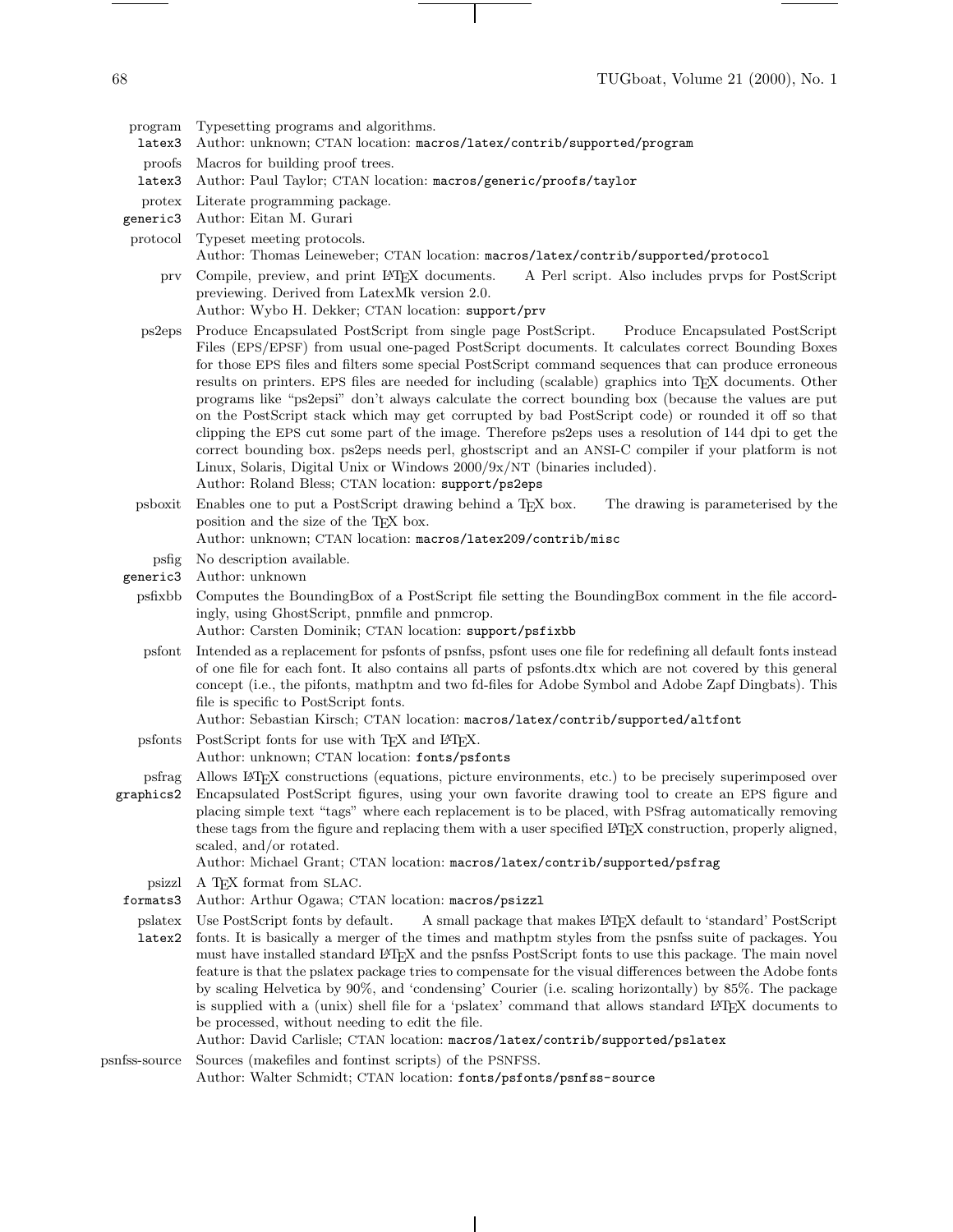| psnfss<br>latex1      | Font support for common PostScript fonts.<br>Font definition files, macros and font metrics for common<br>PostScript fonts.<br>Author: Walter Schmidt; CTAN location: macros/latex/required/psnfss                                                                                                                                                                                                                                                                                                                                                                                              |
|-----------------------|-------------------------------------------------------------------------------------------------------------------------------------------------------------------------------------------------------------------------------------------------------------------------------------------------------------------------------------------------------------------------------------------------------------------------------------------------------------------------------------------------------------------------------------------------------------------------------------------------|
| psnfssx<br>latex2     | Extra styles and encodings for PS fonts, including $Y \& Y$ encoding support.<br>Author: unknown; CTAN location: macros/latex/contrib/supported/psnfssx                                                                                                                                                                                                                                                                                                                                                                                                                                         |
| pspicture<br>latex2   | Replacement for core LATFX picture macros to use PostScript \special<br>PostScript picture support.<br>commands.                                                                                                                                                                                                                                                                                                                                                                                                                                                                                |
|                       | Author: David Carlisle; CTAN location: macros/latex/contrib/supported/carlisle                                                                                                                                                                                                                                                                                                                                                                                                                                                                                                                  |
| psrip                 | Extracts images from PostScript files.<br>A Perl-script to extract images from PostScript files. The<br>images are saved into the current directory if no other directory is given with the -d parameter. If there<br>is no BoundingBox specified in the extracted image you have to insert it by hand.<br>Author: Christian Lackas; CTAN location: support/psrip                                                                                                                                                                                                                               |
| pssplit               | Print selected pages from PostScript files.                                                                                                                                                                                                                                                                                                                                                                                                                                                                                                                                                     |
|                       | Author: Peter Kleiweg; CTAN location: support/pssplit                                                                                                                                                                                                                                                                                                                                                                                                                                                                                                                                           |
| pstoedit              | Translate PostScript and PDF to other formats.<br>Translate PostScript and PDF to other formats.<br>Other formats include tgif, FrameMaker mif, XFig's fig, pdf, gnuplot, MS-Windows wmf, CAD exchange<br>format dxf, LightWave 3D lwo, RenderMan rib, Real3D rib, Java applet, and Idraw format.<br>Author: Dr. Wolfgang Glunz; CTAN location: support/pstoedit                                                                                                                                                                                                                                |
| pstricks<br>graphics2 | PostScript macros for T <sub>F</sub> X. An extensive collection of PostScript macros that is compatible with<br>most TFX macro packages, including Plain TFX, L <sup>AT</sup> FX, AMS-TFX, and AMS-L <sup>A</sup> TFX. Included are macros<br>for color, graphics, pie charts, rotation, trees and overlays. It has many special features, including: a<br>wide variety of graphics (picture drawing) macros, with a flexible interface and with color support.<br>There are macros for coloring or shading the cells of tables.<br>Author: Timothy Van Zandt; CTAN location: graphics/pstricks |
| psutils               | Utilities for manipulating PostScript documents, including page selection and<br>PostScript utilities.                                                                                                                                                                                                                                                                                                                                                                                                                                                                                          |
| supplement3           |                                                                                                                                                                                                                                                                                                                                                                                                                                                                                                                                                                                                 |
|                       | rearrangement, resizing the page, arrangement into signatures for booklet printing, and page merging<br>for n-up printing. Utilities include psbook, psselect, pstops, psnup, psresize, epsffit.<br>Author: Angus Duggan; CTAN location: support/psutils                                                                                                                                                                                                                                                                                                                                        |
| ps conv               | A converter from PostScript to Encapsulated PostScript.<br>A PostScript program for converting one-<br>page PostScript files into EPS (encapsulated PostScript) files acceptable by CorelDRAW!(R), Adobe<br>$Illustrator(TM)$ and Fontographer $(R)$ .                                                                                                                                                                                                                                                                                                                                          |

Author: BOP; CTAN location: support/ps\_conv

- ps˙viewA PostScript previewer of PostScript files. A PostScript preamble providing an interactive environment for fast previewing of PostScript documents with GhostScript, enabling scaling rotation, grids, printing specified pages, on-line help etc.
	- Author: BOP; CTAN location: support/ps\_view
	- punk Donald Knuth's punk font. Donald Knuth's punk font
- fonts3 Author: Donald Knuth; CTAN location: fonts/punk
- qbibman Graphical frontend to BibTool. Author: Ralf Goertz; CTAN location: biblio/bibtex/utils/qbibman
	- qfig A DOS graphics program to generates output for PiCTEX and epic. Author: William Ofosu-Amaah; CTAN location: support/qfig
- qfonts A collection of PostScript (Adobe Type 1) fonts in QX layout. Public domain Adobe Type 1 fonts;
- fonts2 include Quasi-Palladio and Quasi-Times (regular, italic, bold and bold italic), based on URW's Palladio and Times. The fonts are encoded according to QX layout which facilitates multilingual and technical typesetting using TEX, preserving usability in Windows applications. Author: B. Jackowski; CTAN location: fonts/psfonts/polish/qfonts
- qobitree LATEX macros for typesetting trees.
- graphics3 Author: unknown; CTAN location: macros/latex/contrib/other/qobitree
- qsymbols latex3 For defining systematic mnemonic abbreviations, starting with ' for math symbols and \" for arrows, from the amssymb and stmaryrd packages.

Author: unknown; CTAN location: macros/latex/contrib/supported/qsymbols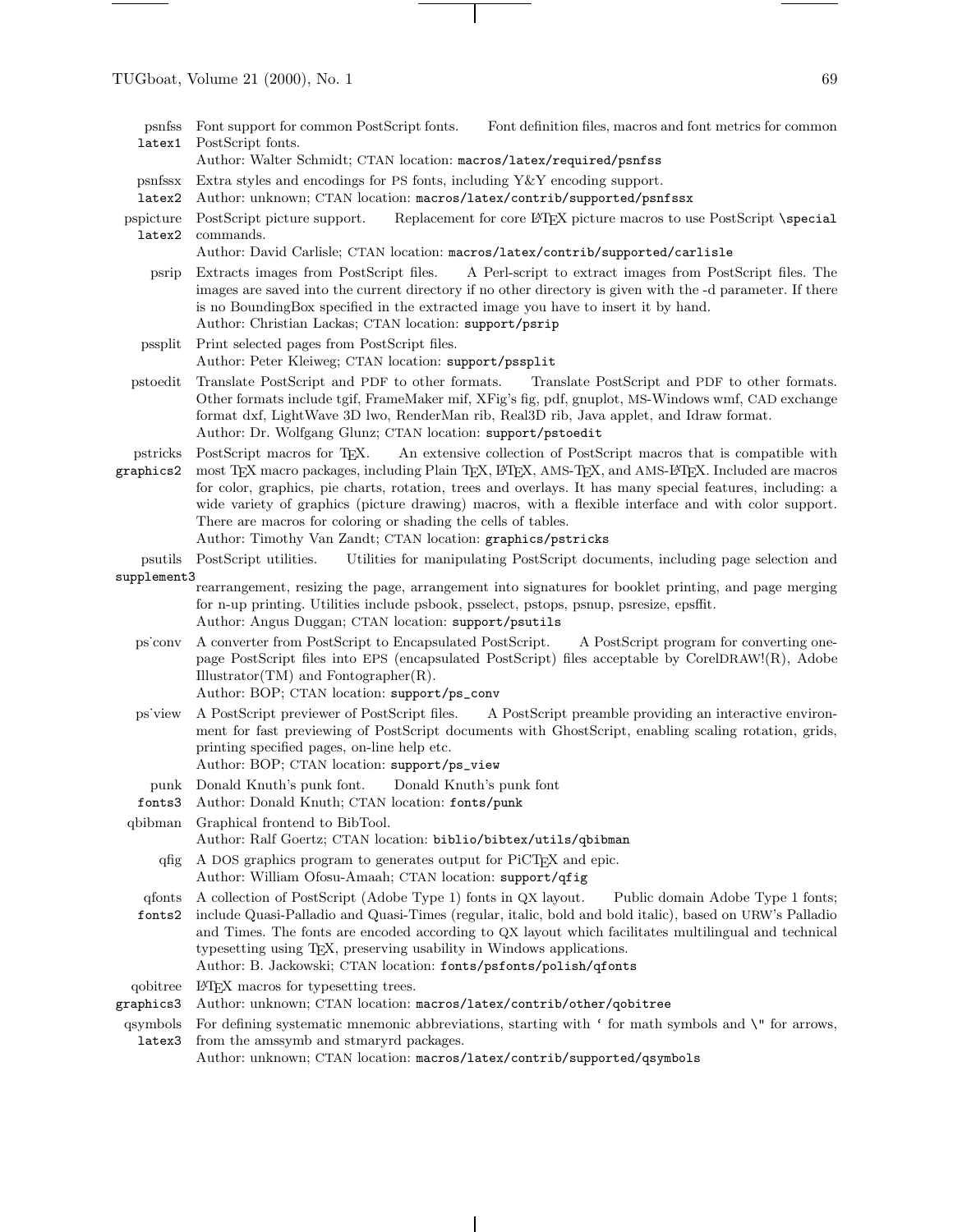- quotchap Decorative chapter headings. latex3 A package for creating decorative chapter headings with quotations, a PostScript output device and the psnfss package are needed, the color package and a greyscale output device are recommended.
	- Author: Karsten Tinnefeld; CTAN location: macros/latex/contrib/supported/quotchap
	- quotes A package to automatically translate the character " to '' or '' so that opening and closing quotes are correctly produced.
		- Author: Francesco Bosisio; CTAN location: macros/latex/contrib/supported/bosisio
	- qxcm An experimental collection of extended CM fonts in PostScript Type 1 format An experimental fonts3 collection of extended CM fonts in PostScript Type 1 format. The collection contains fonts based on
	- cmr10, cmbx10, cmti10, and cmbxti10: qcmrr.pfb, qcmrri.pfb, qcmrb.pfb, qcmrbi.pfb (and .afm, .pfm, .tfm files). The original Computer Modern layout is extended to QX layout as an alternative to EC (Cork) encoding, usable also in Windows environment. Fonts can be adapted to any needed TFX encoding; since they contain most common European characters, the fonts can serve, e.g., for preparing good PDF files.

Author: J. Nowacki; CTAN location: fonts/psfonts/polish/antp

- r-und-s This package decodes the german 'R- und S-Sätze', which are numerically coded security advice for
- latex3 chemical substances into plain text. This is, e.g., used to compose security sheets or lab protocols and especially useful for students of chemistry.

Author: Thiemo Nordenholz; CTAN location: macros/latex/contrib/other/r\_und\_s

ragged Ragged left and ragged right options. Provides any TEX format (including LTEX) with 'raggedleft' and 'raggedcenter' formatting of paragraphs while maintaining full control of hyphenation and degree of raggedness.

Author: unknown; CTAN location: macros/generic

ragged2e Defines \Centering, \RaggedLeft, and \RaggedRight, and corresponding environments. A LATEX package which defines new commands **\Centering, \RaggedLeft**, and **\RaggedRight** and new environments Center, FlushLeft, and FlushRight, which set ragged text and are easily configurable to allow hyphenation.

Author: Martin Schroeder; CTAN location: macros/latex/contrib/supported/ms

- raggedr Set an entire document raggedright. Author: James Kilfiger; CTAN location: macros/latex/contrib/other/misc
	- rail A C program and L<sup>AT</sup>EX package to draw syntax diagrams specified in EBNF. Author: Klaus Georg Barthelmann; CTAN location: support/rail
- random Generating "random" numbers in TEX. Generates pseudo-random integers in the range 1 to  $2^{31}$ . Macros are to provide random integers in a given range, or random dimensions which can be used to provide random 'real' numbers, are also available. Author: Donald Arseneau; CTAN location: macros/generic
- rangecite Will turn a range of citations into something like [1..3]. Will turn a range of citations into something like [1..3].

Author: unknown; CTAN location: macros/latex209/contrib/misc

rawfonts A LATEX  $2\varepsilon$  package providing emulation of LATEX 2.09 documents which used low-level font commands such as \tenrm.

Author: Alan Jeffrey; CTAN location: macros/latex/required/tools

rawprint Print raw Russian text. A package for "quick and dirty" printing of raw (i.e., non-TEX) Russian texts by persons who do not have Russian printer fonts (but have Cyrillic TEX). It makes various symbols "normal" letters and converts the "unisex" quote character " into Russian-style << and >> quotes.

Author: Boris Veytsman; CTAN location: macros/latex/contrib/supported/koi8

- rcs Use RCS (revision control system) tags in L<sup>AT</sup>EX documents.
- latex3 Author: unknown; CTAN location: macros/latex/contrib/supported/rcs
- rcsinfo Support for the revision control system. A package to extract RCS (Revision Control System)
- latex3 information and use it in a LATEX document. For users of LATEX2HTML rcsinfo.perl is included.

Author: Juergen Vollmer; CTAN location: macros/latex/contrib/supported/rcsinfo realcalc Macros for real arithmetic calculations.

- generic3 Author: unknown; CTAN location: macros/generic/realcalc
- recipe A  $\text{LATEX } 2\varepsilon$  class file to typeset recipes. Author: Maurizio Moreti; CTAN location: macros/latex/contrib/other/recipe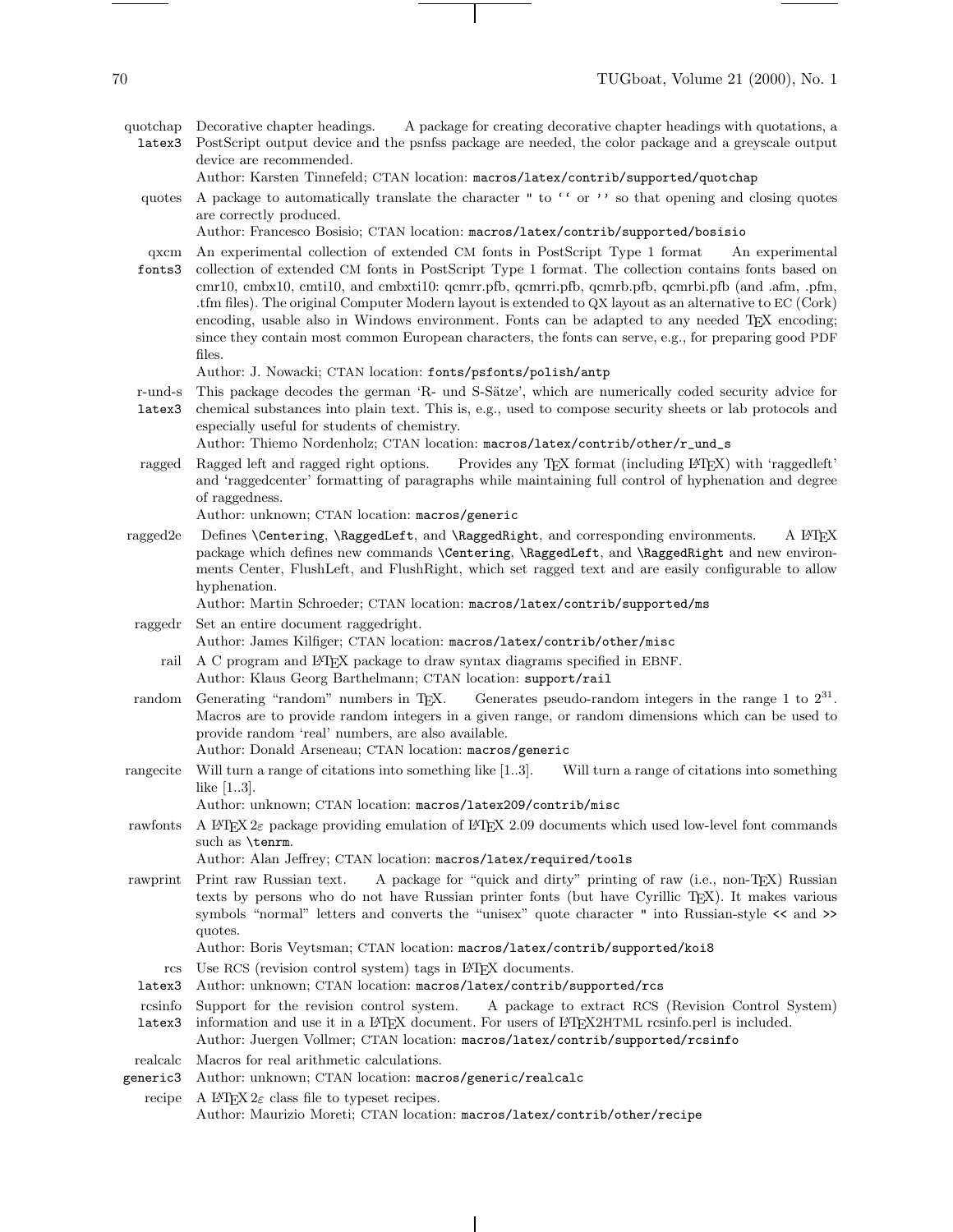refcheck latex3 Check references (in figures, table, equations, etc.). Intended to check references in a document, looking for numbered but unlabelled equations, for labels which are not used in the text, for unused bibliography references. It can also display label names in text near corresponding numbers of equations and/or bibliography references.

Author: Oleg Motygin; CTAN location: macros/latex/contrib/supported/refcheck

- references Bibliographic software supporting LATEX/BIBTEX. REFERENCES is bibliographic software supporting preparation of scientific manuscripts, storage of bibliographic data of articles in periodicals, books and articles in books. Supports the TEX/L<sup>AT</sup>EX document preparation systems including the BIBTEX program and commercial word processors. REFERENCES allows import of bibliographic data from material downloaded in the MEDLINE format. Database functions allows retrieval of references by keywords, authors' or editors' names, date of publication, strings in title of article, in book title or journal names. Lists of references can be compiled in all (user-defined) formats required by the publishers of scientific journals.
	- Author: Volker Kiefel; CTAN location: support/references
	- refman Format technical reference manuals. A new document class for writing technical reference manuals.
	- latex3 It offers a wide left margin for notes to the reader, like some of the manuals distributed by Adobe.
		- Author: Axel Kielhorn; CTAN location: macros/latex/contrib/supported/refman
- regcount latex3 Display the allocation status of the T<sub>EX</sub> registers. Adds a macro \rgcount which displays the allocation status of the TEX registers. The display is written into the .log file as it is a bit verbose. An automatic call to \rgcount is done at \begin{document} and \end{document}.

Author: Jean-Pierre Drucbert; CTAN location: macros/latex/contrib/supported/regcount

relenc latex3 LATEX package providing a relaxed font encoding to make available to a font designer more slots for insertion of ligatures and accented characters.

Author: Lars Hellström; CTAN location: macros/latex/contrib/supported/relenc

- relsize Set the font size relative to the current font size.
- latex2 Author: Matt Swift; CTAN location: macros/latex/contrib/other/misc
- remreset Remove counters from reset list. \@removefromreset is a companion to the standard \@addtoreset command which allows counters to be removed from the reset list of a controlling counter. Author: David Carlisle; CTAN location: macros/latex/contrib/supported/carlisle
	- repeat A really general loop macro, which can be nested to arbitrary depth without any grouping or such. Author: Victor Eijkhout; CTAN location: macros/generic/eijkhout
- revnum Provides a reverse-enumerate environment where all items are numbered in reverse order. Author: Joern Wilms; CTAN location: macros/latex/contrib/supported/revnum
- revtex Styles for various Physics Journals. Includes styles for American Physical Society, American
- latex2 Institute of Physics, and Optical Society of America. Only works in compatibility mode under  $\mathbb{F}\text{TEX} 2_{\mathcal{E}}$ . Author: unknown; CTAN location: macros/latex209/contrib/revtex
- rlepsf generic3 A macro package for use with epsf.tex which allows PostScript labels in an eps file to be replaced by TEX labels.
	- Author: Colin Rourke; CTAN location: macros/generic/rlepsf
	- rmligs Remove incorrectly used ligatures from German LATEX documents.
		- Author: Bjoern Jacke; CTAN location: support/rmligs
- rmpage latex3 A package to help change page layout parameters in LATEX. It lets you change page layout parameters in small steps over a range of values using options. It can set \textwidth appropriately for the main fount, and ensure that the text fits inside the printable area of a printer. An rmpage-formatted document can be typeset identically without rmpage after a single cut and paste operation. Local configuration can set defaults: for all documents; and by class, by printer, and by paper size. The geometry package is better if you want to set page layout parameters to particular measurements.

Author: Rowland McDonnell; CTAN location: macros/latex/contrib/supported/rmpage

romaniantex LATEX support for Romanian. A LATEX  $2\varepsilon$  package for type-setting Romanian in a multi-lingual TEX environment.

Author: Adrian Rezus; CTAN location: language/romanian/RomanianTeX

romanneg Roman Neg.

Author: unknown; CTAN location: macros/latex/contrib/other/misc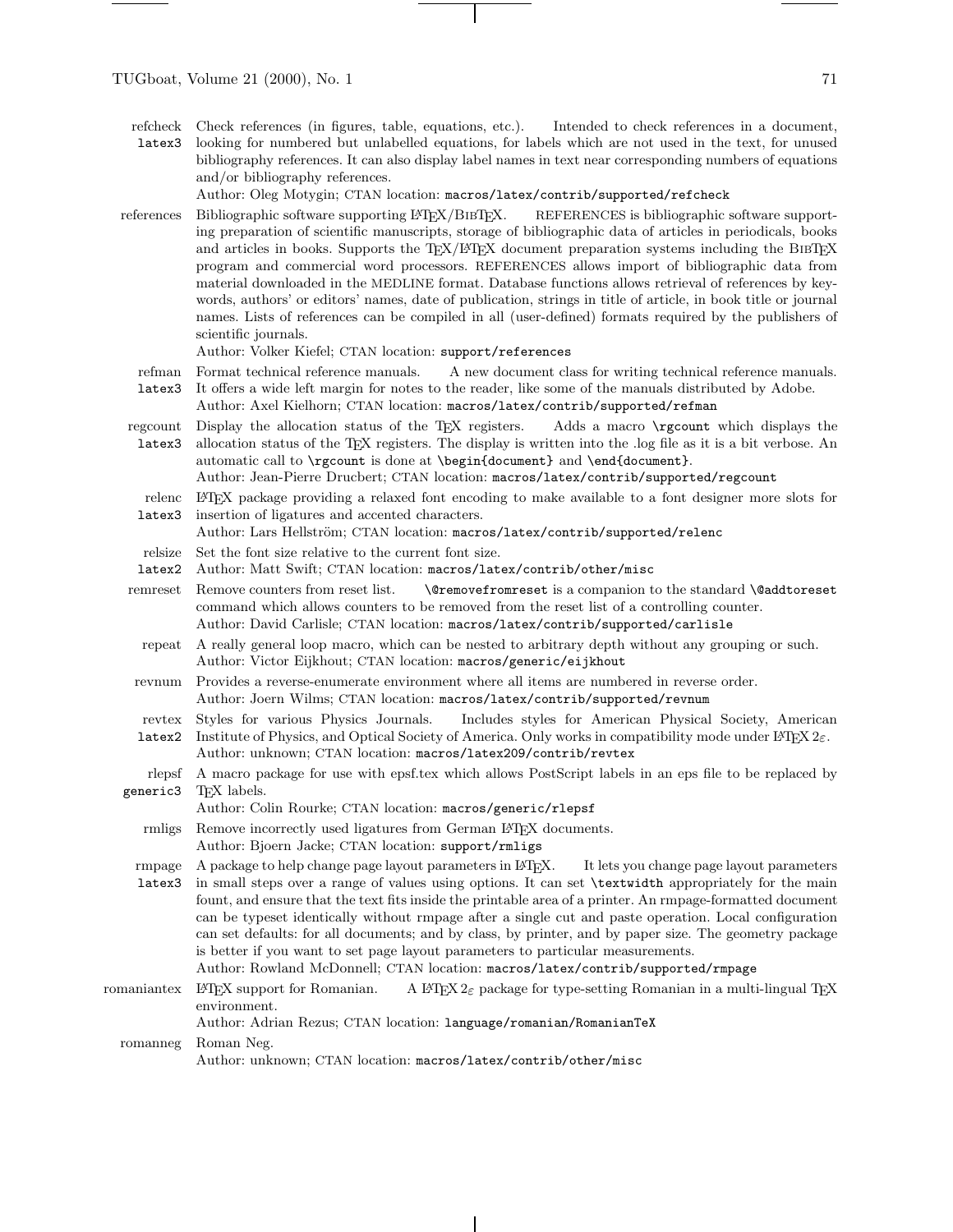- romannum Generate roman numerals instead of arabic digits. latex3 The romannum package changes  $\rm \emph{I+T}EX$  generated numbers to be printed with roman numerals instead of arabic digits. It requires the stdclsdv package. Users of the bookhands fonts may find this package useful. Author: Peter R. Wilson; CTAN location: macros/latex/contrib/supported/romannum
	- rotating latex2 A package built on the standard LATEX graphics package to perform all the different sorts of rotation one might like, including complete figures and tables and captions.

## Author: Sebastian Rahtz; CTAN location: macros/latex/contrib/supported/rotating

- rotfloat Rotate floats.
- latex3 Author: unknown; CTAN location: macros/latex/contrib/supported/rotfloat
- rplain Redefines the 'plain' pagestyle. The page numbers are now in the lower right corner.
- latex3 Author: unknown; CTAN location: macros/latex/contrib/supported/rplain
- rsfs-ps Converted (PostScript) outlines of the rsfs fonts. Author: Taco Hoekwater; CTAN location: fonts/rsfs/ps-type1/hoekwater
- rsfs Contains MetaFont sources for fonts of uppercase script letters for use as symbols in scientific and
- fonts2 mathematical typesetting, in contrast to the informal script fonts such as that used for the 'calligraphic' symbols in the T<sub>EX</sub> math symbol font. Author: Ralph Smith; CTAN location: fonts/rsfs
- rtf2latex2e Convert Rich Text Format (RTF) files to L<sup>AT</sup>EX 2<sub>ε</sub>. Converts Rich Text Format (RTF) files to LATEX  $2\varepsilon$ . It has support for figures and tables. Equations are read as figures. It can the handle the latest RTF versions from Microsoft Word 97/98/2000, StarOffice, and other word-processors. It has support for tables, figures, and to some extent equations. It runs on Macintosh, Linux, Unix, Windows. Author: Ujwal Sathyam; CTAN location: support/rtf2latex2e
- ruhyphen lang1 Russian hyphenation. A collection of Russian hyphenation patterns supporting a number of Cyrillic font encodings, including T2, UCY (Omega Unicode Cyrillic), LCY, LWN (OT2), and KOI8-r.
	- Author: Vladimir Volovich; CTAN location: language/hyphenation/ruhyphen ruler A ruler for T<sub>F</sub>X. Author: Victor Eijkhout; CTAN location: macros/generic
- runic fonts3 Fonts for Anglo-Saxon futharc script. This font was used in England until just after printing was established.
	- Author: Peter Wilson; CTAN location: fonts/archaic/runic

russian-help LAT<sub>EX</sub> help in Russian.

- Author: Yuri Lubenets; CTAN location: info/win-help/latex/russian
- s2latex A scribe to L<sup>AT</sup>EX converter. The patchfile s2latex.patch provides a port to ANSI C and cleans up the Makefile.
	- Author: unknown; CTAN location: support/s2latex
	- saferef Provides a means of expressing 'typed' references (as it were) within a document.
	- Author: James Ashton; CTAN location: macros/latex/contrib/supported/saferef
- sanskrit A font and pre-processor suitable for the production of documents written in Sanskrit.
- fonts3 Author: Charles Wikner; CTAN location: language/sanskrit
- sauter Extensions to the CM fonts, providing a parameterization scheme to build fonts at true design sizes. Author: unknown; CTAN location: fonts/cm/sauter
- sauterfonts A package providing font definition files (plus a replacement for the package exscale) to access many latex3 of the fonts in Sauter's (Knappen's, Holin's) collection. These fonts are available in all point sizes and look nicer for such "intermediate" document sizes as 11pt. The package sbbm is an alternative to access the bbm fonts, a nice collection of blackboard bold symbols.
	- Author: Klaus Georg Barthelmann; CTAN location: macros/latex/contrib/supported/sauterfonts
- savefnmark latex3 location in a table. With this package the mark of a footnote can be saved into a name, and re-used Save name of the footnote mark for reuse. Sometimes the same footnote applies to more than one subsequently without creating another footnote at the bottom.
	- Author: Volker Kuhlmann; CTAN location: macros/latex/contrib/supported/savefnmark
	- scale latex3 \magstep{2}). This is useful if you are preparing a document on, for example, A5 paper and want Scale document by sqrt(2) or magstep(2). A package to scale a document by sqrt(2) (or by to print on A4 paper to achieve a better resolution.

Author: Soren Sandmann; CTAN location: macros/latex/contrib/supported/scale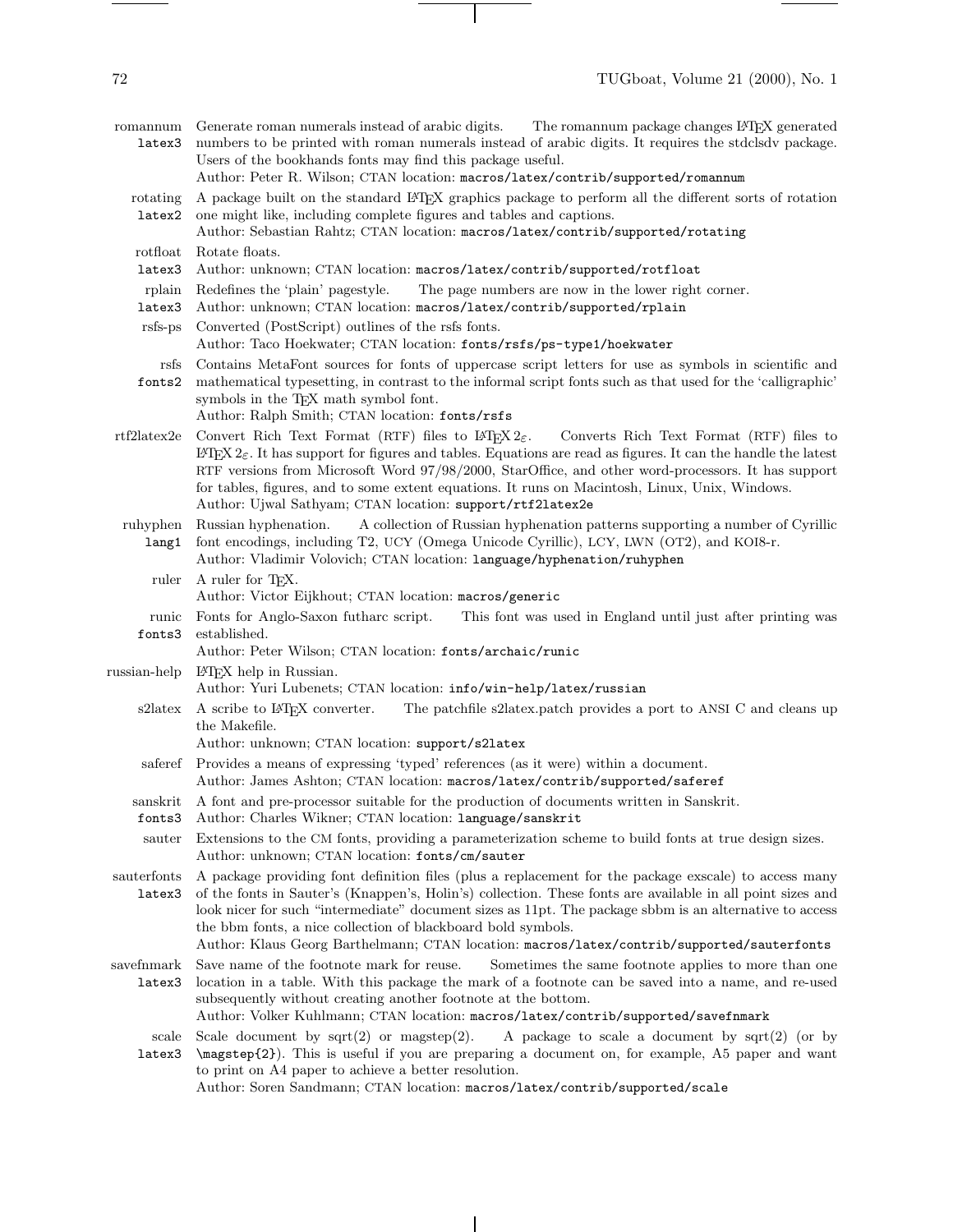| scalefnt           | \scalefont{2} selects the current font in twice the current size.<br>Rescale fonts to arbitrary sizes.<br>\scalefont{.75} reduces the current font size by three quarters.<br>Author: David Carlisle; CTAN location: macros/latex/contrib/supported/carlisle                                                                                                                                                                                                                                                                                                                             |
|--------------------|------------------------------------------------------------------------------------------------------------------------------------------------------------------------------------------------------------------------------------------------------------------------------------------------------------------------------------------------------------------------------------------------------------------------------------------------------------------------------------------------------------------------------------------------------------------------------------------|
| schedule<br>latex3 | A package intended to automatically format weekly schedules using L <sup>S</sup> TEX's picture environment. It<br>requires the packages calc and color. Its main feature is the accuracy with which appointments are<br>represented: boxes drawn to represent a particular appointment are accurate to the minute $-$ i.e., a 31<br>minute appointment will have a box $1/60$ th longer than a 30 minute appointment. A number of features<br>are included to allow the user to customize the output.<br>Author: Jason Alexander; CTAN location: macros/latex/contrib/supported/schedule |
| script<br>latex3   | Variant report / book styles.<br>Author: unknown; CTAN location: macros/latex/contrib/other/script                                                                                                                                                                                                                                                                                                                                                                                                                                                                                       |
| scrnger            | Support for ngerman in scrlettr and scrdate in koma-script.<br>Author: Heiko Oberdiek; CTAN location: macros/latex/contrib/supported/koma-script/contrib                                                                                                                                                                                                                                                                                                                                                                                                                                 |
| secdot             | Section numbers with trailing dots.<br>Makes the numbers of <b>\section</b> commands come out with a<br>trailing dot. Includes a command whereby the same can be made to happen with other sectioning<br>commands.<br>Author: Robin Fairbairns; CTAN location: macros/latex/contrib/other/misc                                                                                                                                                                                                                                                                                           |
| section            | Sections.                                                                                                                                                                                                                                                                                                                                                                                                                                                                                                                                                                                |
|                    | Author: Oliver Pretzel; CTAN location: macros/latex/contrib/other/misc                                                                                                                                                                                                                                                                                                                                                                                                                                                                                                                   |
| sectsty<br>latex3  | Control sectional headers.<br>A LAT <sub>F</sub> X $2_{\epsilon}$ package to help change the style of any or all of LAT <sub>F</sub> X's<br>sectional headers in the article, book, or report classes. Examples include the addition of rules above<br>or below a section title.                                                                                                                                                                                                                                                                                                         |
|                    | Author: Rowland McDonnell; CTAN location: macros/latex/contrib/supported/sectsty                                                                                                                                                                                                                                                                                                                                                                                                                                                                                                         |
| selectp            | Author: Donald Arseneau; CTAN location: macros/latex/contrib/other/misc                                                                                                                                                                                                                                                                                                                                                                                                                                                                                                                  |
| semantic<br>latex3 | Eases the typesetting of notation of semantics and compilers. Includes T-diagrams, various derivation<br>symbols and inference trees.<br>Author: Peter Møller Neergaard; CTAN location: macros/latex/contrib/supported/semantic                                                                                                                                                                                                                                                                                                                                                          |
| semaphor<br>fonts3 | Semaphore alphabet font in METAFONT.<br>Author: Vit Zyka; CTAN location: fonts/semaphor                                                                                                                                                                                                                                                                                                                                                                                                                                                                                                  |
| seminar<br>latex2  | Overhead slides.<br>Produce overhead slides (transparencies) with bells and whistles.<br>Author: Timothy Van Zandt; CTAN location: macros/latex/contrib/other/seminar                                                                                                                                                                                                                                                                                                                                                                                                                    |
| serial             | The serial package provides a wrapper to the KOMA Script letter class<br>Generate serial letters.<br>scriettr for the generation of serial letters. It contains different interfaces to database generated<br>address files. Additionally, a configuration file allows easy customization of the letterheads etc. Requires<br>scrlettr.cls from KOMA-Script and the following are recommended: inputenc, textmerg, delimtxt.<br>Author: Bjoern Pedersen; CTAN location: macros/latex/contrib/supported/serial                                                                            |
| latex3             | setspace Set space between lines: e.g., double and one and a half spacing. Support for double, one-and-a-half,<br>and other line spacings based on pt size.<br>Author: Geoffrey Tobin; CTAN location: macros/latex/contrib/supported/setspace                                                                                                                                                                                                                                                                                                                                            |
| sf298<br>latex3    | Standard form 298.<br>A L <sup>4</sup> T <sub>E</sub> X package for generating a completed standard form 298 (Rev. 8-98) as<br>prescribed by ANSI Std. Z39.18 for report documentation as part of a document delivered, for instance,<br>on a U.S. government contract.<br>Author: Steven Douglas Cochran; CTAN location: macros/latex/contrib/supported/sf298                                                                                                                                                                                                                           |
| sfg                | Defines some commands to draw signal flow graphs as used by electrical and electronics engineers and<br>graph theorists.<br>Author: Hanspeter Schmid; CTAN location: macros/latex/contrib/supported/sfg                                                                                                                                                                                                                                                                                                                                                                                  |
| sfheaders          | Print part/chapter/section headers with the sans-serif font of the current family in the the standard<br>book/report/article document classes.<br>Author: Maurizio Loreti; CTAN location: macros/latex/contrib/supported/sfheaders                                                                                                                                                                                                                                                                                                                                                       |
| sgmlcmpt<br>latex2 | Support for L <sup>AT</sup> EX formulae as SGML PCDATA.<br>Replacement control sequences for the characters<br>>, <, and &. The replacements make it possible to enter IATEX formulae as SGML PCDATA.<br>Author: Joerg Knappen; CTAN location: macros/latex/contrib/supported/jknappen                                                                                                                                                                                                                                                                                                   |

 $\overline{\phantom{a}}$ 

shadbox A tool to shade the background of any box – text, figure, table etc. – using Plain  $[**B**$ . TeX.

 $\overline{\phantom{a}}$ 

latex3 Author: Dmitry A. Glazkov; CTAN location: macros/latex/contrib/other/shadbox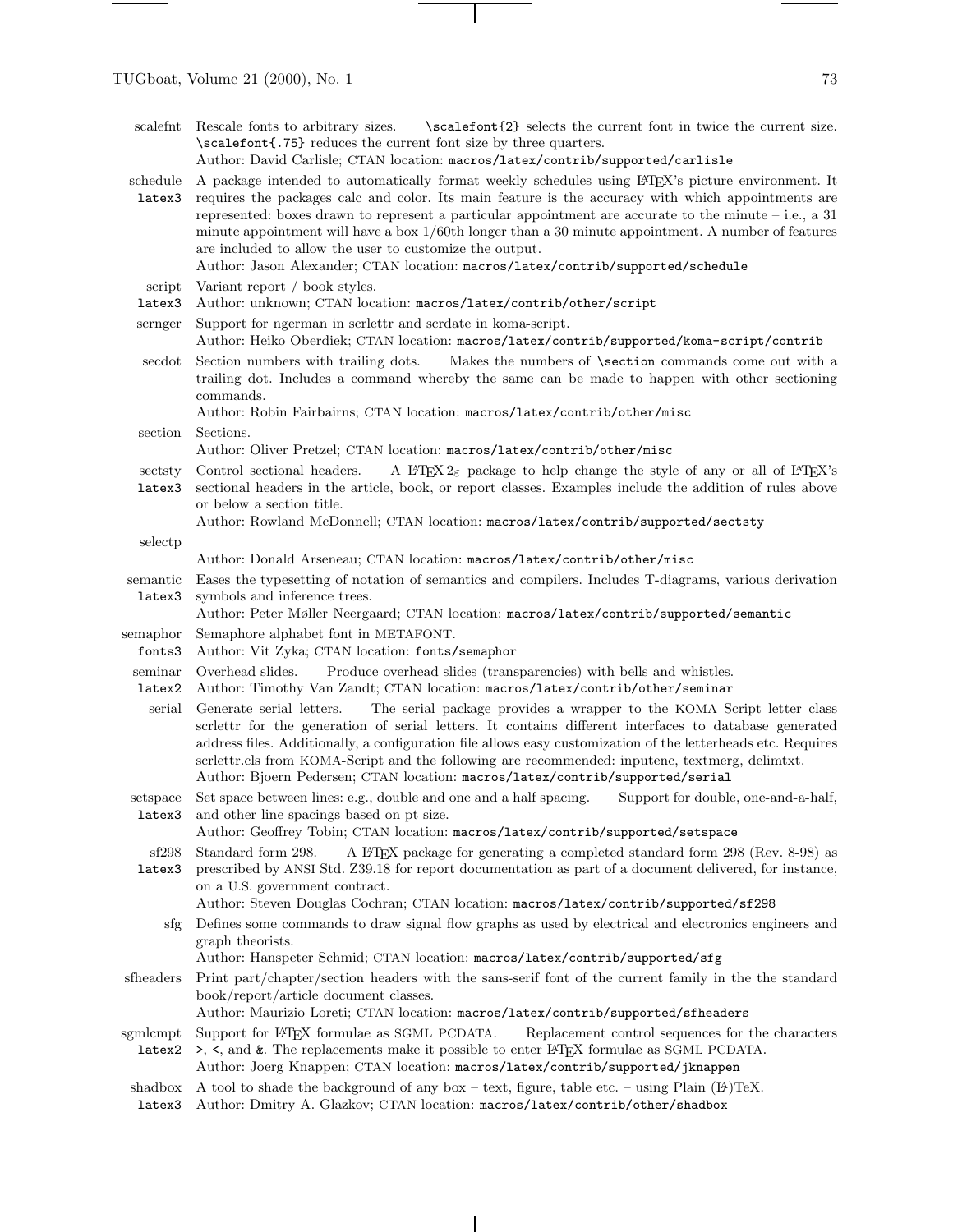| shadethm<br>latex3 | Package that allows declarations of the form \newshadetheorem{thm}{Theorem} or \newshadetheorem{}[]{}<br>or \newshadetheorem{}{}[] to produce shaded boxes from the usual command \begin{theorem}<br>\end{theorem}. The color package is required.                                                                                                                                      |
|--------------------|-----------------------------------------------------------------------------------------------------------------------------------------------------------------------------------------------------------------------------------------------------------------------------------------------------------------------------------------------------------------------------------------|
|                    | Author: unknown; CTAN location: macros/latex/contrib/supported/shadethm                                                                                                                                                                                                                                                                                                                 |
| shading            | A LATEX Style file for putting text on a shaded background.<br>Requires a PostScript printer and dvi-<br>file converter.                                                                                                                                                                                                                                                                |
|                    | Author: unknown; CTAN location: macros/latex209/contrib/shading                                                                                                                                                                                                                                                                                                                         |
| shadow             | Shadows.                                                                                                                                                                                                                                                                                                                                                                                |
|                    | Author: Mauro Orlandini; CTAN location: macros/latex209/contrib/misc                                                                                                                                                                                                                                                                                                                    |
| shapepar           | A macro to typeset paragraphs in specific shapes.                                                                                                                                                                                                                                                                                                                                       |
|                    | Author: Donald Arseneau; CTAN location: macros/latex/contrib/other/misc                                                                                                                                                                                                                                                                                                                 |
| shhyphl            | Serbo-Croat hyphenation written in the latin alphabet.<br>Author: Dejan Muhamedagic; CTAN location: language/hyphenation                                                                                                                                                                                                                                                                |
| shortlst<br>latex3 | Provides four environments for typesetting lists of short items which may be laid out horizontally as<br>well.                                                                                                                                                                                                                                                                          |
|                    | Author: Mogens Lemvig Hansen; CTAN location: macros/latex/contrib/supported/shortlst                                                                                                                                                                                                                                                                                                    |
| shorttoc<br>latex3 | Table of contents with different depths.<br>A package to create another table of contents with a different<br>depth, useful in large documents where a detailed table of contents should be accompanied by a shorter<br>one, giving only a general overview of the main topics in the document.<br>Author: Jean-Pierre Drucbert; CTAN location: macros/latex/contrib/supported/shorttoc |
| showdim            | A package for IATEX providing a number of commands for printing the value of a TEX dimension. For                                                                                                                                                                                                                                                                                       |
| latex3             | example, \tenthpt\baselineskip yields the current value of \baselineskip rounded to the nearest<br>tenth of a point.                                                                                                                                                                                                                                                                    |
|                    | Author: Michael J Downes; CTAN location: macros/latex/contrib/supported/showdim                                                                                                                                                                                                                                                                                                         |
| showkeys           | Show label, ref, cite and bib keys.<br>Author: David Carlisle; CTAN location: macros/latex/required/tools                                                                                                                                                                                                                                                                               |
| showlabels         | Show label commands in the margin.                                                                                                                                                                                                                                                                                                                                                      |
| latex3             | Author: Norman Gray; CTAN location: macros/latex/contrib/supported/showlabels                                                                                                                                                                                                                                                                                                           |
| siam               | Styles for SIAM publications.                                                                                                                                                                                                                                                                                                                                                           |
| generic3           | Author: unknown; CTAN location: macros/latex/contrib/other/siam                                                                                                                                                                                                                                                                                                                         |
| sidecap<br>latex3  | Defines environments called SCfigure and SCtable (analogous to figure<br>Typeset captions sideways.<br>and table) to typeset captions sideways. Options include outercaption, innercaption, leftcaption and<br>rightcaption.                                                                                                                                                            |

Author: Rolf Niepraschk and Hubert Gäßlein; CTAN location: macros/latex/contrib/supported/ sidecap

siggraph latex3 Document class for formatting papers according to the specifications for submission to the annual ACM Siggraph conference.

Author: unknown; CTAN location: macros/latex/contrib/supported/siggraph

Author: Harvey Greenberg; CTAN location: info/simplified-latex simpsons fonts3 MetaFont source for Simpsons characters. Author: unknown; CTAN location: usergrps/uktug/baskervi/4\_4 sinhala Support for the sinhala language. Author: Vasantha Saparamadu; CTAN location: language/sinhala

simplified-latex A Simplified Introduction to LATEX.

- sirlin A set of files for typing the Tibetan language in TEX or IATEX. Author: Sam Sirlin; CTAN location: language/tibetan/sirlin
- siunits latex3 International System of Units. Typeset physical units following the rules of the International System of Units (SI).

Author: Marcel Heldoorn; CTAN location: macros/latex/contrib/supported/SIunits

- skak Typeset chess games. This package can be used to typeset chess games using PGN and show diagrams
- fonts3 of the current board in the document. The package builds on work by Piet Tutelaers - the main novelty is the use of PGN for input instead of the more cumbersome coordinate notation (g1f3 becomes the more readable Nf3 in PGN).

Author: Torben Hoffmann; CTAN location: fonts/skak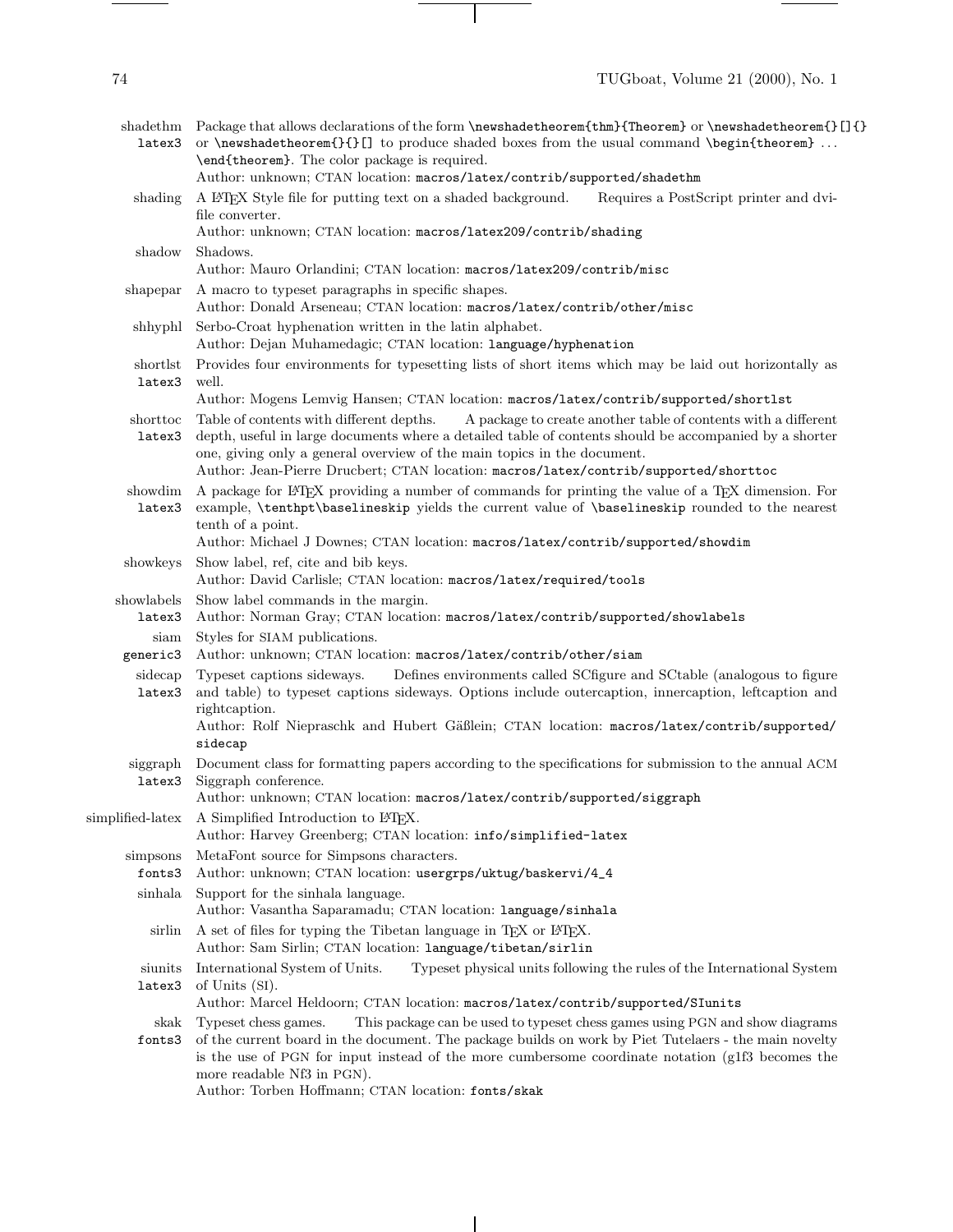$\frac{1}{1} \left( \frac{1}{1} \right) \left( \frac{1}{1} \right) \left( \frac{1}{1} \right) \left( \frac{1}{1} \right) \left( \frac{1}{1} \right) \left( \frac{1}{1} \right) \left( \frac{1}{1} \right) \left( \frac{1}{1} \right) \left( \frac{1}{1} \right) \left( \frac{1}{1} \right) \left( \frac{1}{1} \right) \left( \frac{1}{1} \right) \left( \frac{1}{1} \right) \left( \frac{1}{1} \right) \left( \frac{1}{1} \right) \left( \frac{1}{1} \right) \left( \frac$ 

| latex3             | slashbox Draw an oblique (slash) line in a 'tabular' column in LATFX.<br>Author: Toru Sato; CTAN location: macros/latex/contrib/other/slashbox                                                                                                                                                                                                                                                                                                                                                                                                                                                                                                                                                                                                                                                                                                                                                                                                                                                                                                          |
|--------------------|---------------------------------------------------------------------------------------------------------------------------------------------------------------------------------------------------------------------------------------------------------------------------------------------------------------------------------------------------------------------------------------------------------------------------------------------------------------------------------------------------------------------------------------------------------------------------------------------------------------------------------------------------------------------------------------------------------------------------------------------------------------------------------------------------------------------------------------------------------------------------------------------------------------------------------------------------------------------------------------------------------------------------------------------------------|
| slashed            | Put a slash through characters.<br>Useful for the Physicist's 'Feynman slashed character' notation.<br>Author: David Carlisle; CTAN location: macros/latex/contrib/supported/carlisle                                                                                                                                                                                                                                                                                                                                                                                                                                                                                                                                                                                                                                                                                                                                                                                                                                                                   |
| slemph<br>latex3   | Slanted emphasis in L <sup>AT</sup> <sub>EX</sub> .<br>A LATEX package defining \itswitch, \slswitch, \textitswitch, and<br><b>\textslswitch</b> , which switch between slanted or italic type and upright type. Can be used to represent<br>emphasis with slanted type.<br>Author: Matt Swift; CTAN location: macros/latex/contrib/supported/frankenstein                                                                                                                                                                                                                                                                                                                                                                                                                                                                                                                                                                                                                                                                                              |
| slidenotes         | A class package for the easy production of a slide collection with annotations. Builds on the report style                                                                                                                                                                                                                                                                                                                                                                                                                                                                                                                                                                                                                                                                                                                                                                                                                                                                                                                                              |
| latex3             | (or variants).                                                                                                                                                                                                                                                                                                                                                                                                                                                                                                                                                                                                                                                                                                                                                                                                                                                                                                                                                                                                                                          |
|                    | Author: unknown; CTAN location: macros/latex/contrib/supported/slidenotes                                                                                                                                                                                                                                                                                                                                                                                                                                                                                                                                                                                                                                                                                                                                                                                                                                                                                                                                                                               |
| slides             | This is a standard L <sup>4</sup> T <sub>F</sub> X 2 <sub><math>\varepsilon</math></sub> class for the production of overhead transparencies (foils), replacing the<br>older SliTEX format. Can be used in conjunction with lscape and fancyhdr, for example.<br>Author: LATEX Project Team; CTAN location: macros/latex/base                                                                                                                                                                                                                                                                                                                                                                                                                                                                                                                                                                                                                                                                                                                           |
| slovak             | Typeset Slovakian documents.<br>Author: unknown; CTAN location: macros/latex/required/babel                                                                                                                                                                                                                                                                                                                                                                                                                                                                                                                                                                                                                                                                                                                                                                                                                                                                                                                                                             |
| smallcap<br>latex3 | Support for all 4 shapes of small caps in DC1.3 where SC becomes a family, rather than a shape<br>(\scshape is replaced by \scfamily). Thus you can write \bf\scfamily\slshape to get small caps<br>bold slanted.                                                                                                                                                                                                                                                                                                                                                                                                                                                                                                                                                                                                                                                                                                                                                                                                                                       |
|                    | Author: taupin@lps.u-psud.fr; CTAN location: macros/latex/contrib/other/smallcap                                                                                                                                                                                                                                                                                                                                                                                                                                                                                                                                                                                                                                                                                                                                                                                                                                                                                                                                                                        |
| smartmn            | This package activates the minus sign such that it guesses whether to print as a hyphen or as minus<br>sign in text mode (which is one of the most common typographical errors in L <sup>2</sup> T <sub>E</sub> X texts).<br>Author: Joerg Knappen, Mainz; CTAN location: macros/latex/contrib/supported/jknappen                                                                                                                                                                                                                                                                                                                                                                                                                                                                                                                                                                                                                                                                                                                                       |
| smartref<br>latex3 | Extend the capability of the the <b>\ref</b> command: whenever a label is<br>Extend $ETFX$ 's $\ref$ capability.<br>set this package records, along with the label, the values of some other counters (which, can be selected<br>by the user). Then, the value of these counters can be recalled with a command similar to <b>\pageref</b> .<br>Moreover, this package adds a command (\s[name]ref) for each counter added that displays something<br>only if the value of the [name] counter is changed from when the label is set.<br>Author: Giuseppe Bilotta; CTAN location: macros/latex/contrib/other/smartref                                                                                                                                                                                                                                                                                                                                                                                                                                    |
| smflatex<br>latex3 | Classes conforming to Societé Mathématique de France.<br>The Societé Mathématique de France<br>provides a set of classes, packages and BIBTEX styles that are used in its publications. They are based<br>on AMS classes (whose code is sometimes recopied) and are mainly "upward-compatible". Their main<br>features are: quite different design; new environments for typesetting some information in two languages<br>(altabstract, alttitle, altkeywords); if necessary, use of babel (option frenchb) and deactivation of some<br>features of frenchb. Includes smfart.cls, smfbook.cls, smfplain.bst, smfalpha.bst, amongst opthers.<br>Author: Antoine Chambert-Loir; CTAN location: macros/latex/contrib/supported/smflatex                                                                                                                                                                                                                                                                                                                    |
| snapshot<br>latex3 | List the external dependencies of a L <sup>A</sup> T <sub>E</sub> X document.<br>The snapshot package helps the owner of a<br>L'IEX document obtain a list of the external dependencies of the document, in a form that can be<br>embedded at the top of the document. It provides a snapshot of the current processing context of the<br>document, insofar as it can be determined from inside L <sup>AT</sup> FX. If a document contains such a dependency<br>list, then it becomes possible to arrange that the document be processed always with the same versions<br>of everything, in order to ensure the same output. This could be useful for someone wanting to keep<br>a L'IEX document on hand and consistently reproduce an identical DVI file from it, on the fly; or for<br>someone wanting to shield a document during the final stages of its production cycle from unexpected<br>side effects of routine upgrades to the T <sub>F</sub> X system.<br>Author: Michael J. Downes; CTAN location: macros/latex/contrib/supported/snapshot |
| snyiewer           | Scientific Notebook Viewer.                                                                                                                                                                                                                                                                                                                                                                                                                                                                                                                                                                                                                                                                                                                                                                                                                                                                                                                                                                                                                             |
| sober              | Author: unknown; CTAN location: systems/win32/snviewer<br>Reduces the amount of white space on the page.<br>Reduces the size of various skips.                                                                                                                                                                                                                                                                                                                                                                                                                                                                                                                                                                                                                                                                                                                                                                                                                                                                                                          |
|                    | Author: unknown; CTAN location: macros/latex209/contrib/misc                                                                                                                                                                                                                                                                                                                                                                                                                                                                                                                                                                                                                                                                                                                                                                                                                                                                                                                                                                                            |
| sobolev            | Provides commands which are useful when dealing with Hilbert and Sobolev spaces (which occurs very<br>often, for example, in numerical analysis). It also provides the <i>Norm</i> , <i>NemiNorm</i> , <i>Necalar and <i>N</i>crochet</i><br>commands which are also involved in the same context.<br>Author: Francesco Bosisio; CTAN location: macros/latex/contrib/supported/bosisio                                                                                                                                                                                                                                                                                                                                                                                                                                                                                                                                                                                                                                                                  |

 $\mathcal{A}$ 

 $\overline{\phantom{a}}$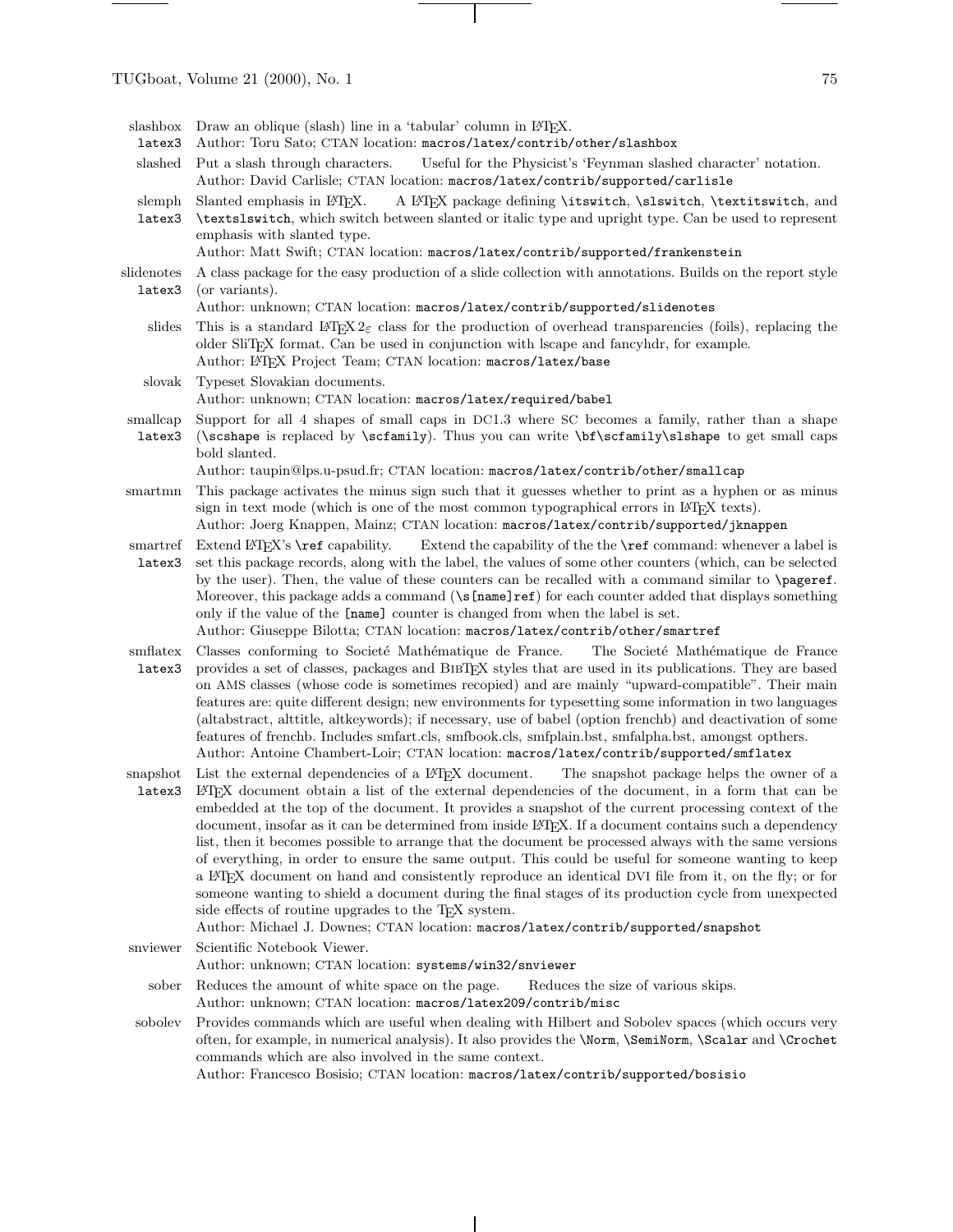$\begin{tabular}{l} \multicolumn{2}{c} {\textbf{1}} & \multicolumn{2}{c} {\textbf{1}} & \multicolumn{2}{c} {\textbf{1}} \\ \multicolumn{2}{c} {\textbf{1}} & \multicolumn{2}{c} {\textbf{1}} & \multicolumn{2}{c} {\textbf{1}} \\ \multicolumn{2}{c} {\textbf{1}} & \multicolumn{2}{c} {\textbf{1}} & \multicolumn{2}{c} {\textbf{1}} \\ \multicolumn{2}{c} {\textbf{1}} & \multicolumn{2}{c} {\textbf{1}} & \multicolumn{2}{c} {\textbf{1}} \\ \multicolumn{2}{c} {\textbf{1}} & \multicolumn$ 

| somedefs              | A programmer's toolkit package for use by package writers supporting the provision of options which<br>switch definitions contained in a package on and off through package options. It thus does not require<br>all of the package to be loaded into memory.<br>Author: Alan Jeffrey; CTAN location: macros/latex/required/tools                                                                                                                                                                                                                                                                                   |
|-----------------------|---------------------------------------------------------------------------------------------------------------------------------------------------------------------------------------------------------------------------------------------------------------------------------------------------------------------------------------------------------------------------------------------------------------------------------------------------------------------------------------------------------------------------------------------------------------------------------------------------------------------|
| songbook<br>latex3    | Package for typesetting song lyrics.<br>Author: Christopher Rath; CTAN location: macros/latex/contrib/supported/songbook                                                                                                                                                                                                                                                                                                                                                                                                                                                                                            |
| sorhyph               | Upper sorbian hyphenations patterns.<br>Author: Eduard Werner; CTAN location: language/hyphenation                                                                                                                                                                                                                                                                                                                                                                                                                                                                                                                  |
| soul<br>latex3        | Hyphenation for letterspacing, underlining, and more.<br>Provides hyphenatable spacing out (let-<br>terspacing), underlining, striking out, etc., using the T <sub>F</sub> X hyphenation algorithm to find the proper<br>hyphens automatically. The package also provides a mechanism that can be used to implement similar<br>tasks, that have to treat text syllable by syllable. This is shown in two examples.<br>Author: Melchior Franz; CTAN location: macros/latex/contrib/supported/soul                                                                                                                    |
| spanish               | Various T <sub>E</sub> X related files for typesetting documents written in Spanish, including hyphenation and<br>dictionaries.<br>Author: Julio Sanchez; CTAN location: language/spanish                                                                                                                                                                                                                                                                                                                                                                                                                           |
| spanishb              | Support for the Spanish language in Babel.<br>This Spanish style for babel provides the functionality<br>intended for the Spanish language when babel 3.7 comes to light. Very likely, its implementation will<br>change in babel 3.7 because there are parts of code for it to work with 3.6; thus, it should be considered<br>neither part of babel 3.7 nor babel 3.6.<br>Author: Javier Bezos; CTAN location: macros/latex/required/babel/contrib/spanish                                                                                                                                                        |
| sphack                | Change bsphack/esphack so that it is invisible in vertical mode.<br>Author: Oliver Pretzel; CTAN location: macros/latex/contrib/other/misc                                                                                                                                                                                                                                                                                                                                                                                                                                                                          |
| sprite<br>graphics3   | Macros to set bitmaps with TFX.<br>Author: unknown; CTAN location: graphics/bit2spr                                                                                                                                                                                                                                                                                                                                                                                                                                                                                                                                 |
| ssqquote<br>latex3    | LATEX package and font definition file to access the 'cmssq' fonts, i.e. Computer Modern Sans<br>Serif Quotation Style. The L <sup>AT</sup> EX package also defines a chapter quotes environment as an example<br>application.<br>Author: Ulrik Vieth; CTAN location: macros/latex/contrib/supported/ssqquote                                                                                                                                                                                                                                                                                                       |
| startex<br>formats3   | A TEX format designed to help students write short reports and essays. It provides the user with a<br>suitable set of commands for such a task. It is also more robust than plain TEX and L <sup>ST</sup> EX.<br>Author: Dag Langmyhr; CTAN location: macros/startex                                                                                                                                                                                                                                                                                                                                                |
| stdclsdv<br>latex3    | Provide sectioning information for package writers.<br>The stdclsdy package is designed for package<br>writers who need to know what sectioning divsions are provided by the document's class. It also provides<br>a version of <b>\CheckCommand</b> that sets a flag rather than printing a warning.<br>Author: Peter Wilson; CTAN location: macros/latex/contrib/supported/stdclsdv                                                                                                                                                                                                                               |
| stmaryrd-ps           | Converted (PostScript) outlines of the stmaryrd fonts.<br>St Mary Road symbols in PostScript.<br>Author: Taco Hoekwater; CTAN location: fonts/stmaryrd/ps-type1/hoekwater                                                                                                                                                                                                                                                                                                                                                                                                                                           |
| stmaryrd<br>fonts2    | St Mary Road symbols for functional programming.<br>Author: Alan Jeffrey and Jeremy Gibbons; CTAN location: fonts/stmaryrd                                                                                                                                                                                                                                                                                                                                                                                                                                                                                          |
| subeqn<br>latex3      | Package for subequation numbering.<br>Author: unknown; CTAN location: macros/latex/contrib/supported/subeqn                                                                                                                                                                                                                                                                                                                                                                                                                                                                                                         |
| subeqnarray<br>latex3 | Equation array with sub numbering.<br>Author: unknown; CTAN location: macros/latex/contrib/supported/subeqnarray                                                                                                                                                                                                                                                                                                                                                                                                                                                                                                    |
| subfigure<br>latex3   | Figures divided into subfigures.<br>Provides support for the manipulation and reference of small or<br>'sub' figures and tables within a single figure or table environment. It is convenient to use this package<br>when your subfigures are to be separately captioned, referenced, or whose captions are to be included<br>in the List-of-Figures. A new \subfigure command is introduced which can be used inside a figure<br>environment for each subfigure. An optional first argument is used as the caption for that subfigure.<br>Author: unknown; CTAN location: macros/latex/contrib/supported/subfigure |
| subfloat<br>latex3    | Sub-numbering for figures and tables.<br>This package enables sub-numbering of different floats (figures<br>and tables) similar to the subequations-environment of the amsmath package. It is not the same as the<br>subfigure package which generates sub-figures within one normal figure.<br>Author: Harald Harders; CTAN location: macros/latex/contrib/supported/subfloat                                                                                                                                                                                                                                      |

 $\overline{1}$ 

 $\top$ 

 $\frac{1}{\sqrt{2\pi}}\left( \frac{1}{\sqrt{2\pi}}\right) \left( \frac{1}{\sqrt{2\pi}}\right) \left( \frac{1}{\sqrt{2\pi}}\right) \left( \frac{1}{\sqrt{2\pi}}\right) \left( \frac{1}{\sqrt{2\pi}}\right) \left( \frac{1}{\sqrt{2\pi}}\right) \left( \frac{1}{\sqrt{2\pi}}\right) \left( \frac{1}{\sqrt{2\pi}}\right) \left( \frac{1}{\sqrt{2\pi}}\right) \left( \frac{1}{\sqrt{2\pi}}\right) \left( \frac{1}{\sqrt{2\pi}}\right) \left( \frac{1}{\sqrt$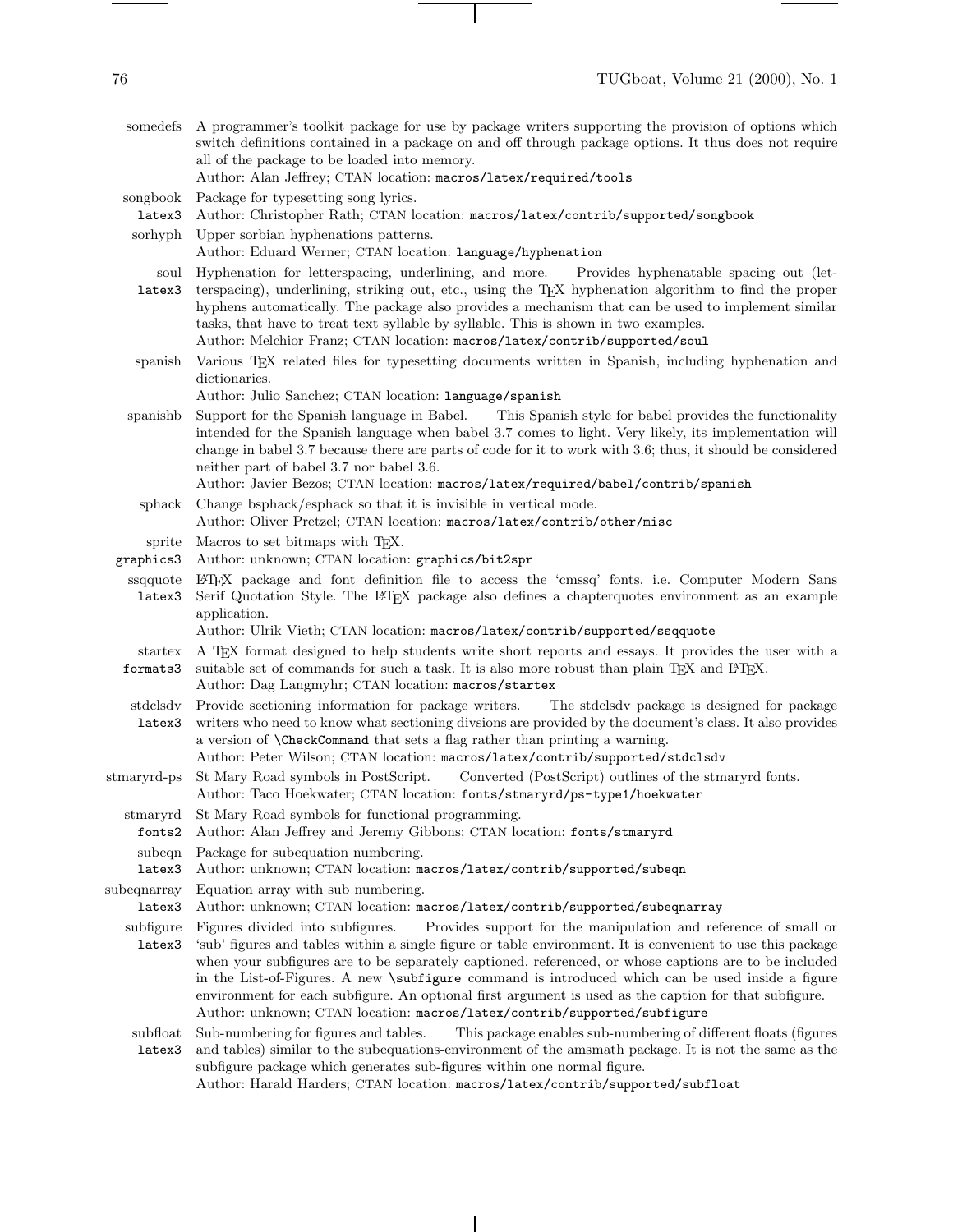TUGboat, Volume 21 (2000), No. 1  $77$ 

supertabular latex3

|                     | subscript Provides the textsubscript command. Provides a command <b>\textsubscript</b> , which is copied from<br>the command \textsuperscript that's part of LAT <sub>E</sub> X.<br>Author: unknown; CTAN location: macros/latex/contrib/other/fragments                                                                                                                                                                                                                                                                                                                                                                                         |
|---------------------|--------------------------------------------------------------------------------------------------------------------------------------------------------------------------------------------------------------------------------------------------------------------------------------------------------------------------------------------------------------------------------------------------------------------------------------------------------------------------------------------------------------------------------------------------------------------------------------------------------------------------------------------------|
| substr<br>latex3    | Deal with substrings in strings.<br>This package provides commands to deal with substrings in strings:<br>Determine if a string contains a substring, count appearances of a substring in a string.<br>Author: Harald Harders; CTAN location: macros/latex/contrib/supported/substr                                                                                                                                                                                                                                                                                                                                                              |
| ertabular<br>latex3 | A multi-page tables package. Generally longtable is a little easier to use and more flexible.<br>Author: Johannes L. Braams; CTAN location: macros/latex/contrib/supported/supertabular                                                                                                                                                                                                                                                                                                                                                                                                                                                          |
| svjour              | Springer-Verlag journal macros.<br>Author: Joerg Knappen; CTAN location: macros/latex/contrib/supported/springer/svjour                                                                                                                                                                                                                                                                                                                                                                                                                                                                                                                          |
| swebib              | Swedish translation of standard BIBTFX styles.<br>Author: Lars Engebretsen; CTAN location: biblio/bibtex/contrib/swebib                                                                                                                                                                                                                                                                                                                                                                                                                                                                                                                          |
| swiftex             | Edit doc.sty and normal L <sup>4</sup> T <sub>F</sub> X files with GNU Emacs. docTeX mode is for editing buffers containing<br>self-documenting LAT <sub>EX</sub> code that uses the doc package, including the ltxdoc document class. For these<br>buffers, docTeX mode is significantly more useful than the alternatives provided by standard Emacs and<br>AUCTFX. swifTeX mode is for editing buffers containing normal L <sup>A</sup> TFX files and provides an alternative<br>to the L <sup>AT</sup> EX modes in the standard Emacs distribution and the AUCTEX package.<br>Author: Matt Swift; CTAN location: support/emacs-modes/swiftex |
| syngen              | A tool for generating syntax diagrams from BNF. A tool for generating syntax diagrams from BNF.<br>The diagrams use the IATEX picture mode and can be included in any IATEX $2\varepsilon$ document.<br>Author: Jens Kloecker; CTAN location: support/syngen                                                                                                                                                                                                                                                                                                                                                                                     |
| syntax              | Typeset syntax descriptions.<br>Author: Mark Wooding; CTAN location: macros/latex/contrib/supported/mdwtools                                                                                                                                                                                                                                                                                                                                                                                                                                                                                                                                     |
| $s$ yntax           | Creation of syntax-diagrams.<br>Create syntax-diagrams using special environments and commands to<br>represent the diagram structure. Includes documentation in german.<br>Author: Bernd Worsch; CTAN location: macros/latex/contrib/other/syntax                                                                                                                                                                                                                                                                                                                                                                                                |
|                     | syntonly Implements the <b>\syntaxonly</b> declaration used for running a document through FT <sub>F</sub> X without actually                                                                                                                                                                                                                                                                                                                                                                                                                                                                                                                    |

syntonly Implements the \syntaxonly declaration used for running a document through LATEX without actually getting any output.

Author: LATEX Project Team; CTAN location: macros/latex/base

- synttree latex3 A package to typeset syntactic trees such as those used in Chomsky's Generative grammar, based on a description of the structure of the tree.
- Author: Matijs van Zuijlen; CTAN location: macros/latex/contrib/supported/synttree
- t-angles latex3 Draw tangles, trees, Hopf algebra operations and other pictures. A LATEX  $2\varepsilon$  style for drawing tangles, trees, Hopf algebra operations and other pictures. It is based on emTeX or TPIC \special's. Therefore, it can be used with the most popular drivers, including emTeX drivers, dviwin, xdvi and dvips.

Author: Volodymyr Lyubashenko; CTAN location: macros/latex/contrib/supported/t-angles

t1utils Simple type-1 font manipulation programs. A collection of simple type-1 font manipulation programs. Together, they allowyou to convert between PFA (ASCII) and PFB (binary) formats, disassemble PFA or PFB files into human-readable form, reassemble them into PFA or PFB format. Additionally you can extract font resources from a Macintosh font file (ATM/Laserwriter), or create a Macintosh Type 1 font file from a PFA or PFB font.

Author: Eddie Kohler and Lee Hetherington; CTAN location: fonts/utilities/t1utils

- t2 No description available.
- lang3 Author: Vladimir Volovich; CTAN location: macros/latex/contrib/supported/t2
- tabbing latex3 Tabbing with accented letters. A package offering a variant of the tabbing environment which allows accented letters.
	- Author: Jean-Pierre Drucbert; CTAN location: macros/latex/contrib/supported/Tabbing
	- tabls Better vertical spacing in tables and arrays (tabular lineskip).

Author: Donald Arseneau; CTAN location: macros/latex/contrib/other/misc

tabularx Tabulars that widen automatically. Author: David Carlisle; CTAN location: macros/latex/required/tools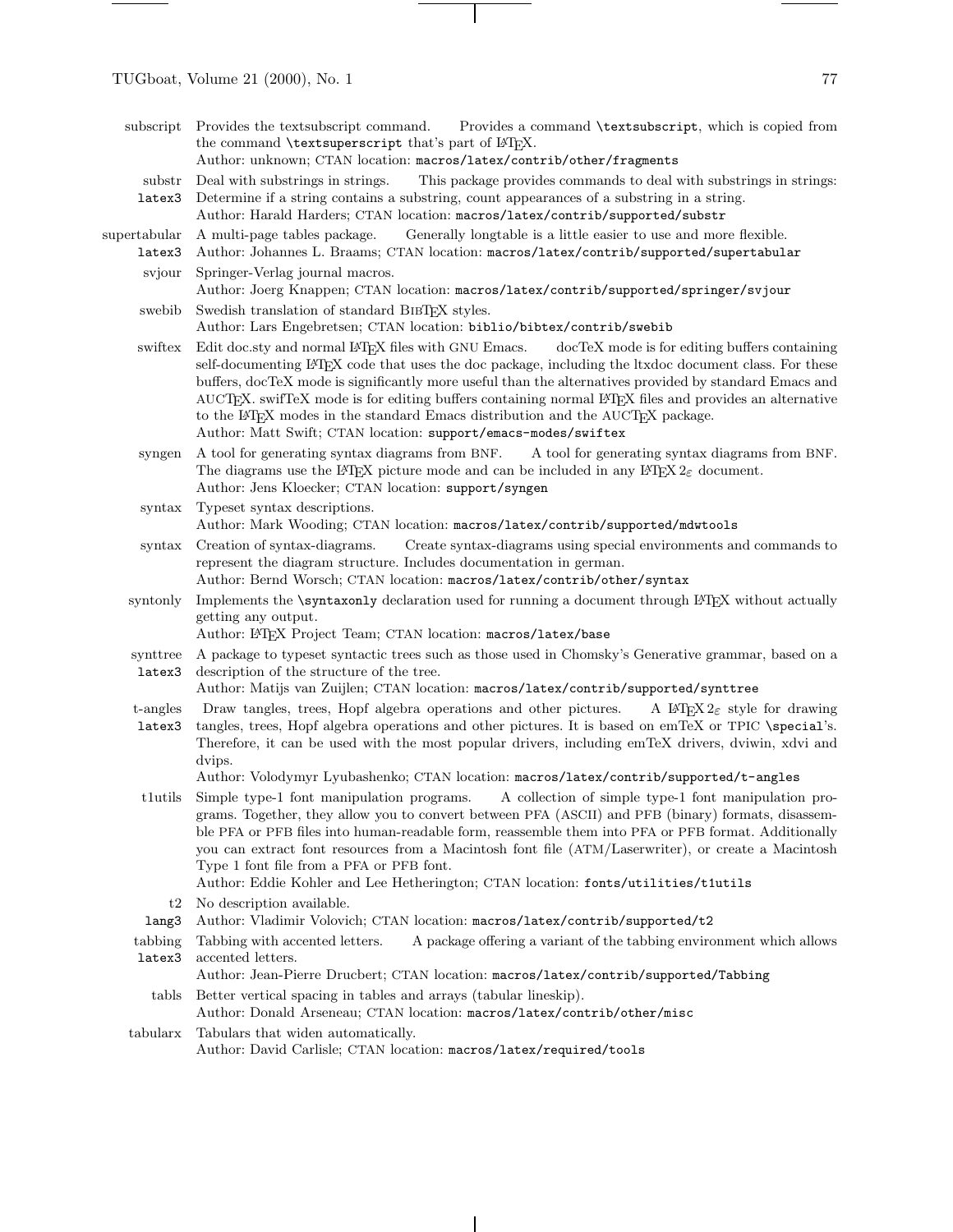tap An easy TEX macro package for typesetting complex tables. The package offers a simple notation generic2 for pretty complex tables (to Michael J. Ferguson's credit); with PostScript allows shaded/coloured tables, diagonal rules, etc; supposed to work with both Plain and LATEX; moreover, an AWK converter from ASCII semigraphic tables to TAP notation is included. Author: BOP; CTAN location: macros/generic/tables taylor graphics3 Diagram macros by Paul Taylor. Author: Paul Taylor; CTAN location: macros/generic/diagrams/taylor tbe Examples from Arvind Borde's TEX by Example. plain3 Author: Arvind Borde; CTAN location: macros/plain/contrib/tbe tcvn A package for vietnamese TCVN encoding which is widely used in MS-Windows applications. Author: Nguyen-Dai Quy; CTAN location: language/vietnamese/tcvn tcx texlive1 No description available. Author: unknown tds doc1 The T<sub>F</sub>X Directory Structure documentation. Author: unknown; CTAN location: info/tds TeEncontreX HTML-based help for TEX and LATEX. Author: Manuel Gutierrez Algaba; CTAN location: documentation/spanish/TeEncontreX tengwar fonts3 Font for typesetting Tolkien Tengwar script, by Michael Urban. Author: Michael Urban; CTAN location: fonts/tengwar tensind Typeset tensors. Typesets tensors with dots filling gaps and fine tuning of index placement. Author: Javier Bezos; CTAN location: macros/latex/contrib/supported/bezos tensor A package which allows the user to set tensor-style super and subscripts with offsets between successive indices. Author: Mike Piff; CTAN location: macros/latex/contrib/supported/piff termcal Print a class calendar. This package is intended to print a term calendar for use in planning a class. It has a flexible mechanism for specifying which days of the week are to be included and for inserting text either regularly on the same day each week, or on selected days, or for a series of consecutive days. It also has a flexible mechanism for specifing class and nonclass days. Text may be inserted into consecutive days so that it automatically flows around nonclass days. Author: Bill Mitchell; CTAN location: macros/latex/contrib/supported/termcal testmath Examples of the AMS-L<sup>4</sup>T<sub>F</sub>X package. Author: American Mathematical Society; CTAN location: macros/latex/required/amslatex/math tetex The T<sub>F</sub>X distribution for Unix/Linux. doc1 particularly designed to be very easy to install (20 minutes) and customise with a well organised and A comprehensive distribution of T<sub>EX</sub>, L<sup>H</sup>E<sub>X</sub> and family, compliant TDS (TeX Directory Structure) and fast file searching. Include web2c, pdfTFX, e-TFX, Omega, xdvi, dvips, dvilj, ps2pk, makeinfo, texinfo, and texconfig. PDF files with hyperlinks and thumbnails can be created either by using dvips and ps2pdf/distiller or more directly by using pdfTEX. PostScript with resolution-independant fonts can be generated due to the included postscript type 1 fonts. Author: Thomas Esser; CTAN location: systems/unix/teTeX tex-math A summary of TEX-commands used to create mathematical formulae (and certain other special characters). It can be viewed on any machine that runs OS2. Author: unknown; CTAN location: systems/os2/doc/TeX-Math tex-ps generic2 TEX to PostScript generic macros and add-ons. TEX to PostScript generic macros and add-ons: transformations of EPS files, prepress preparation, color separation, mirror, etc. Author: BOP and J. Nowacki; CTAN location: macros/generic/TeX-PS tex2bib Converts bibitems embedded in a document to bib format. It should be added as support/tex2bib. Author: Michael Friendly; CTAN location: biblio/bibtex/contrib/tex2bib tex2ltx Useful for converting plain TEX (AMS) files into AMS-LATEX and convert plain AMS-TEX bibliographic references into BIBTFX. Author: Pedro Fortuny; CTAN location: support/tex2ltx tex2rtf Translates LATEX text into RTF (Rich Text Format used by Microsoft Word), into MS-Windows Help RTF, into HTML and into wxHelp. Implemented using the free  $C++$  class library wxWindows.

Author: Julian Smart; CTAN location: support/tex2rtf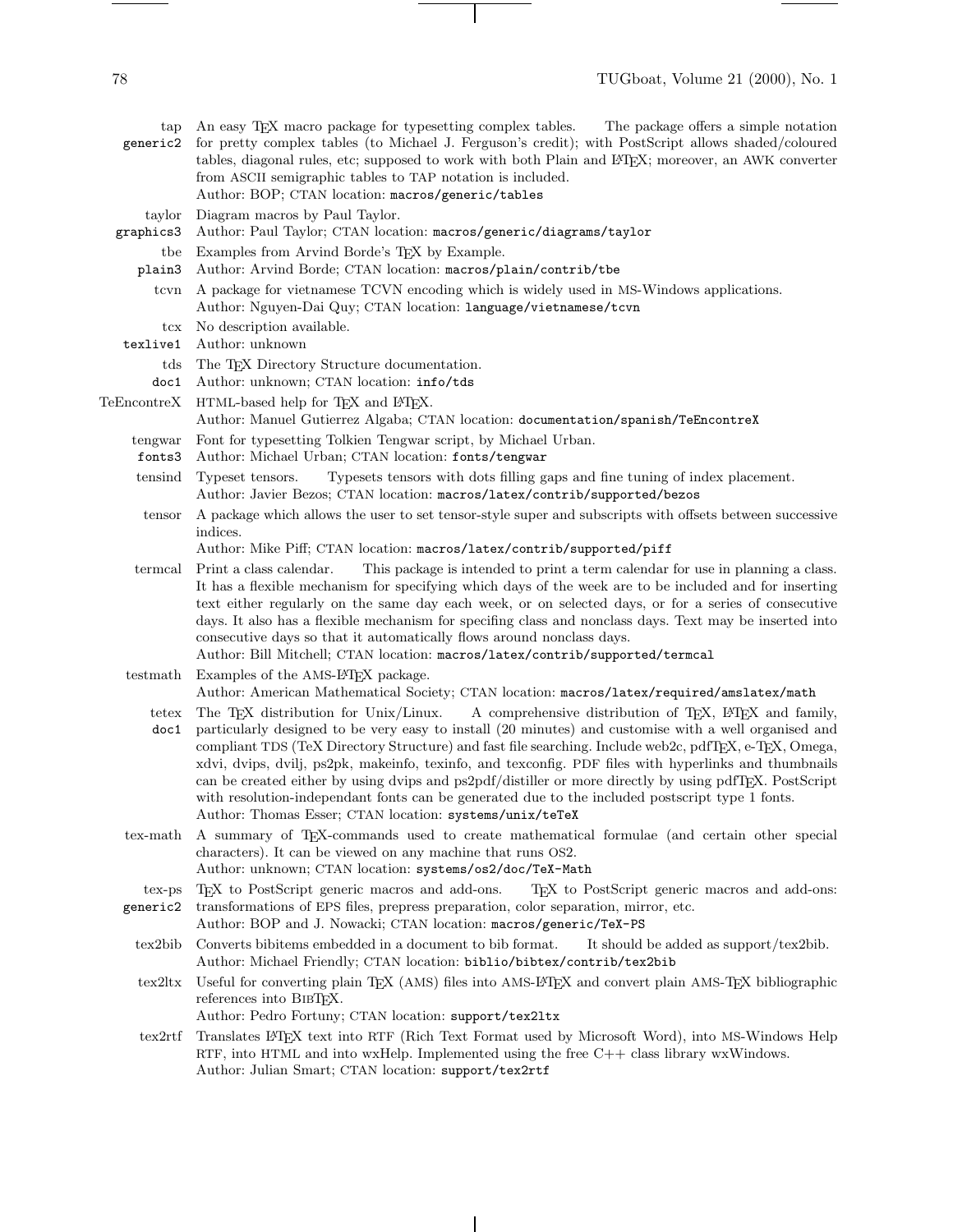- tex4ht Convert  $(A)$ T<sub>F</sub>X to HTML/XML. Convert  $(L)$ <sup>T</sup>EX to HTML/XML. A converter from TEX and
- latex2 LATEX to hypertext (HTML, XML, etc.), providing a configurable (LA)TEX-based authoring system for hypertext.

Author: Eitan Gurari; CTAN location: support/TeX4ht

texdepend Find dependencies in a LATEX file. A Perl script for finding dependencies in a LATEX file. The script reads a .tex file, and (recursively) all \input and \include files referenced therein to build dependencies from includes (both \input and \include), packages (as in \usepackage), and figures (using \includegraphics).

Author: Michael Friendly; CTAN location: support/texdepend

texdoc Documentation files for teTeX-texmf. TEXdoc is a Perl/Tk-based frontend for easy access of package documentation for the TEX typesetting system on Unix platforms; its database files texdoc-100.dat and texdoc-102.dat are based on teTeX v.1.0.0-2. Its purpose is to provide the users with a graphical interface that makes it easier to find package documentation about a certain topic. - Main requirements are some kind of Unix, Perl 5 and Perl/Tk 8.0.x.

Author: Thomas Ruedas; CTAN location: systems/unix/teTeX/contrib

- texdoctk Easy access to package documentation. A Perl/Tk-based GUI for easy access to package documentation for TEX on Unix platforms; the databases it uses are based on the texmf/doc subtrees of teTeX v.1.0.x, but database files for local configurations with modified/extended directories can be derived from them. Note that texdoctk is not a viewer itself, but an interface for finding documentation files and opening them with the appropriate viewer; so it relies on appropriate programs to be installed on the system. However, the choice of these programs can be configured by the sysadmin or user. Author: Reinhard Zierke; CTAN location: systems/unix/teTeX/1.0/contrib
- texdraw Graphical macros, using embedded PostScript.
- graphics3 Author: unknown; CTAN location: graphics/texdraw
- texed A TEX shell for OS2, FSS-TeXEdit provides an easy interface for  $\mathbb{P}\text{Tr}X 2\varepsilon$ , dvips, GhostScript and ispell.

Author: Frank Stippich; CTAN location: systems/os2/texed

- texemplar A class for the journal of CervanTeX. CervanTFX is the Spanish TFX User's Group. Author: Javier Bezos; CTAN location: macros/latex/contrib/other/TeXemplar
- texinfo Texinfo documentation system. Produces online or printed output from a single source.
- plain2 Author: Free Software Foundation; CTAN location: macros/texinfo
- texip Macros from TEX in Practice.
- formats3 Author: Stephan von Bechtolsheim; CTAN location: macros/tip
- texlist Typeset program (or ASCII text file) listings. Typeset program (or ASCII text file) listings. This is a C program that generates  $L^2E_2 \gtrsim 2\varepsilon$ .
	- Author: John Forkosh; CTAN location: support/texlist
- texlive A CD-ROM distribution of T<sub>EX</sub> and friends. A CD-ROM distribution of T<sub>EX</sub>, L<sup>AT</sup>EX, etc., with
- texlive1 precompiled binaries for many systems, based on teTeX and MikTeX. The CD-ROM image is available (bzipped .iso file) for those who wish to burn their own CD.
	- Author: Sebastian Rahtz; CTAN location: systems/texlive
- TeXmacs Structured text editor for TEX. TEXmacs is a "structured text editor" with special support for mathematical expressions. The typesetting quality of the produced documents is intended to be as high as possible, i.e. comparable to the quality of documents produced with TEX. The user interface aims to be as natural and powerful as possible. In particular, the text you see on the screen corresponds exactly to what you get after printing. TEXmacs comes with a typed lisp extension language. Like emacs, this allows you for instance to redefine keyboard and menu actions. TEXmacs can also be used as an interface for computer algebra systems. In particular, automatically generated mathematical formulas are typeset in a satisfactory way. It is possible to generate LATEX and PostScript output from TEXmacs. After compilation, the LATEX output will resemble the PostScript output, although we guarantee no complete compatibility between T<sub>E</sub>Xmacs and T<sub>E</sub>X. It is also possible to import "well written L<sup>AT</sup>EX documents." The present release includes an interface with ghostscript, which enables you to include PostScript (and some other formats) of images. Author: Joris van der Hoeven; CTAN location: systems/unix/TeXmacs
- texmalli A quick Finnish introduction to using IATEX.

Author: Antti-Juhani Kaijanaho; CTAN location: info/finnish/texmalli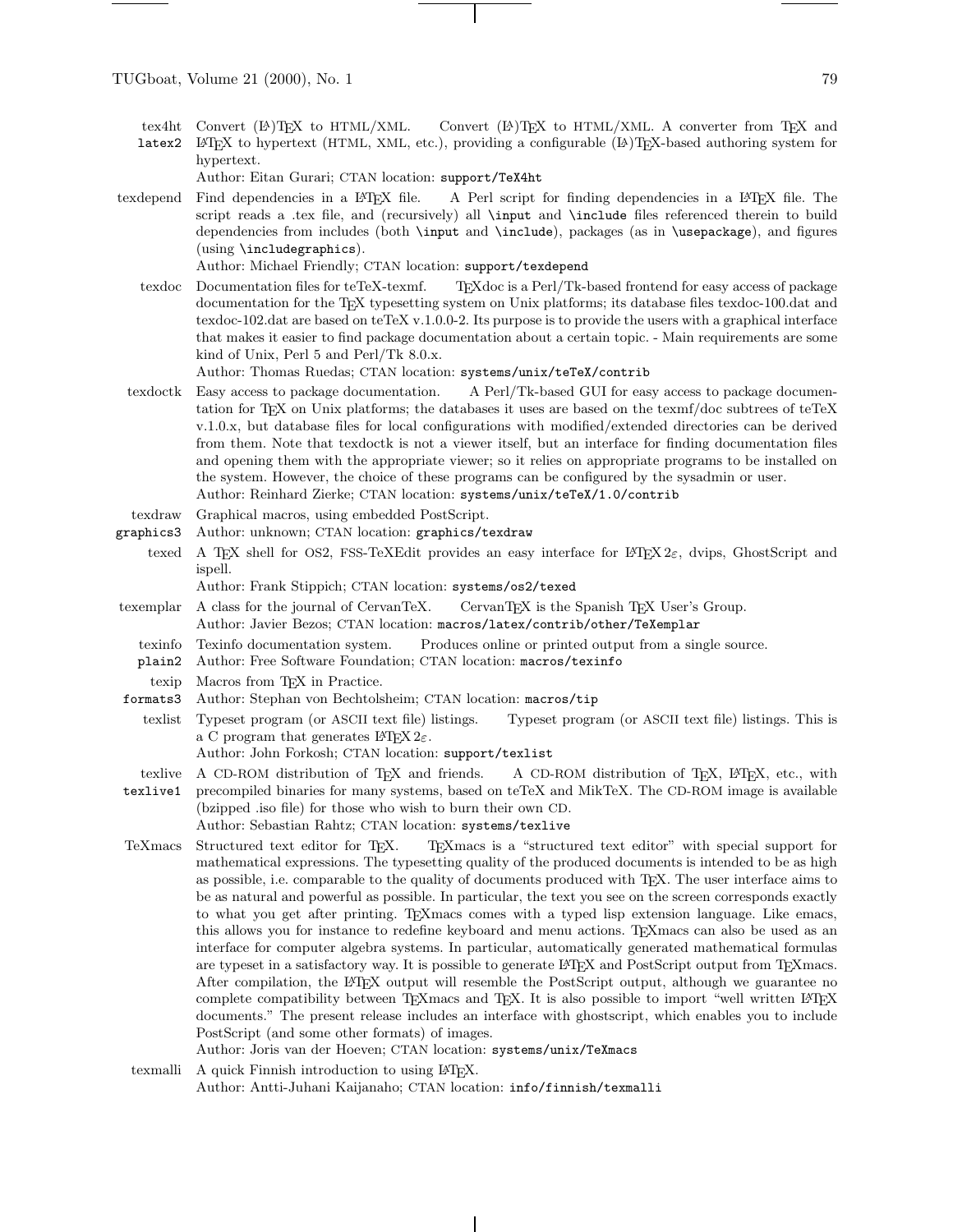- TeXnicCenter Integrated development environment for LATEX on MS-Windows. TEXnicCenter is an integrated development environment (IDE) for developing LAT<sub>EX</sub> documents on windows (Windows 95, 98, 2000, NT 4.0). Features include: Project orientated integrated development environment for LATEX documents; Definition of unlimited "output types" (i.e. DVI, PostScript, PDF); Fully customizable editor; Structure View that shows the structure of the whole LATEX document, even if it is split into several files using \input or \include; Simple insertion of LATEX constructs by menu or toolbar; Compilation of the project in the IDE: simple jumping to errors, warnings and bad boxes; Support for document templates; Fully customizable menu and toolbars in modern look and feel; Support for english and german language. Author: Sven Wiegand; CTAN location: systems/win32/TeXnicCenter
	- texperf A WordPerfect to LATEX translator.

## Author: John Forkosh; CTAN location: support/texperf

- texpict Create drawings for LATEX. A graphical program developed with Tcl-Tk (it must be installed on the system) for the creation of drawings for inclusion in LAT<sub>E</sub>X file as picture environments. Author: Ramon Ribo; CTAN location: graphics/texpict
- 
- texshade latex3 Package for setting nucleotide and peptide alignments. TEXshade is an alignment shading software completely written in TEX/LATEX which can process multiple sequence alignments in the .MSF and the .ALN file format. It provides in addition to common shading algorithms special shading modes featuring functional aspects, e.g. charge or hydropathy, and a plenitude of commands for handling shading colors, text styles, labels, legends and even allows the user to define completely new shading modes. TEXshade combines highest flexibility and the habitual TEX output quality–with reasonable time expenditure. Author: Eric Beitz; CTAN location: macros/latex/contrib/supported/texshade
- texshell32 A free TEXShell for MS-Windows 95 and NT. Features include: All files kept in own directory (no extra DLLs that mess up your system directory); Syntax highlighting for TEX commands; External programs freely definable; Support for dviwins line specials; Predefined templates and dialogs that assist you in editing text or create newdocuments; User defined templates that can even embrace an existing text; Dialog for inserting images (works with dviwin only); Images can be opened directly from the texshell; It is small.

Author: Dirk Struve; CTAN location: systems/win32/texshell32

- texsis formats3 A Plain TEX macro package along the lines of LATEX. TEXs is a Plain TEX macro package which provides useful features for typesetting research papers and related documents. For example, it includes support specifically for: Automatic numbering of equations, figures, tables and references; Simplified control of type sizes, line spacing, footnotes, running headlines and footlines, and tables of contents, figures and tables; Specialized document formats for research papers, preprints and "eprints," conference proceedings, theses, books, referee reports, letters, and memoranda; Simplified means of constructing an index for a book or thesis; Easy to use double column formatting; Specialized environments for lists, theorems and proofs, centered or non-justified text, and listing computer code; Specialized macros for easily constructing ruled tables. TEXsis was originally developed for physicists, but others may also find it useful. It is completely compatible with Plain TFX. Author: Eric Myers; CTAN location: macros/texsis
	- texsk Simple LATEX drawing program for OS2 PM. Uses the picture environment. Author: Tim Bahnes; CTAN location: graphics/texsketch
- text1 TEX format from the University of Washington.
- formats3 Author: unknown; CTAN location: macros/text1
- textcase Case conversion ignoring mathematics. \MakeTextUppercase and \MakeTextLowercase are similar to the standard \MakeUppercase and \MakeLowercase, but they do not change the case of any sections of mathematics within the argument.

Author: David Carlisle; CTAN location: macros/latex/contrib/supported/carlisle

- textcomp Text Companion fonts. Supports the Text Companion fonts which provide many text symbols (such as baht, bullet, copyright, musicalnote, onequarter, section, and yen) in the TS1 encoding. Author: unknown; CTAN location: fonts/psfonts/ts1
- textfit Package to support fitting of text to a given width or height by scaling the font.
- latex3 Author: unknown; CTAN location: macros/latex/contrib/supported/textfit
- textmerg Merge text in TEX and L<sup>AT</sup>EX. Useful, for example, in mail merge.
- latex3 Author: Mike Piff; CTAN location: macros/latex/contrib/supported/textmerg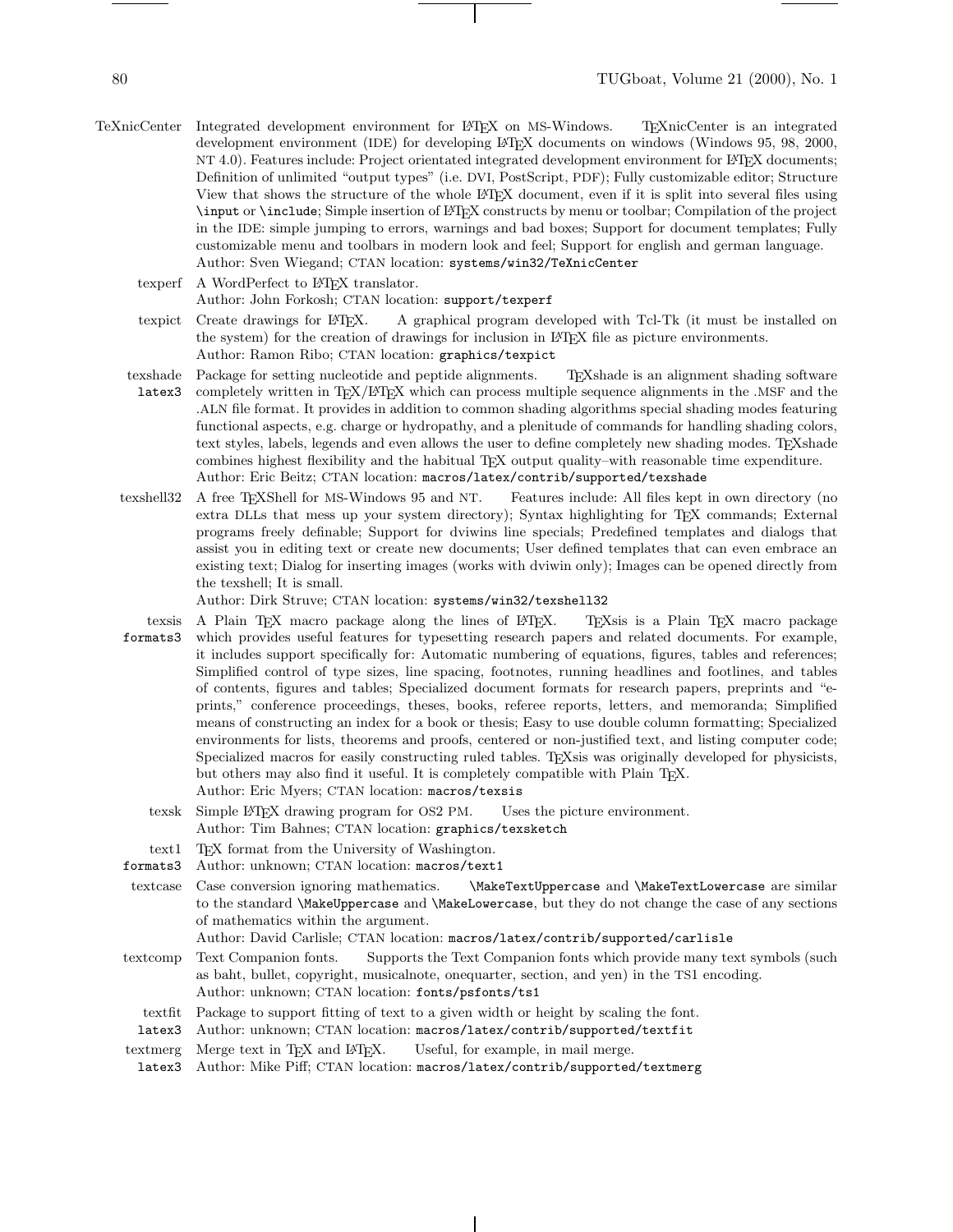TUGboat, Volume 21 (2000), No. 1 81

| textoolspro         | A small set of utilities for doing documenation in L <sup>AT</sup> FX intended mainly for programmers. Includes:<br>boxerer.py for creating structured boxes, one inside another so the structure of data and functions can<br>be easily shown; sectioner.py, a front-end filter of LATEX-modified code, so you can write sections in<br>a relative way; and iarticle.cls, a ETEX class that allows up to 14 levels of nesting, needed for doing<br>documentation.<br>Author: Manuel Gutierrez Algaba; CTAN location: support/textoolspro |
|---------------------|-------------------------------------------------------------------------------------------------------------------------------------------------------------------------------------------------------------------------------------------------------------------------------------------------------------------------------------------------------------------------------------------------------------------------------------------------------------------------------------------------------------------------------------------|
| textopo<br>latex3   | Annotated membrane protein topology plots.<br>A L <sup>A</sup> T <sub>F</sub> X package for setting shaded and annotated<br>membrane protein topology plots and helical wheels.<br>Author: Eric Beitz; CTAN location: macros/latex/contrib/supported/textopo                                                                                                                                                                                                                                                                              |
| textpos<br>latex3   | A package to facilitate placement of boxes at absolute positions on the L <sup>4</sup> TEX<br>Place boxes absolutely.<br>page, and useful for large-format conference posters, for example.<br>Author: Norman Gray; CTAN location: macros/latex/contrib/supported/textpos                                                                                                                                                                                                                                                                 |
| theorem             | Enhancements to the theorem environments, giving more choice in theorem layout.<br>Author: Frank Mittelbach; CTAN location: macros/latex/required/tools                                                                                                                                                                                                                                                                                                                                                                                   |
| thesis<br>latex3    | Typeset thesis.<br>A class for producing a thesis based on the report class for a more European and<br>more flexible look. Supports options like noindent, noitemization, headline, nocenter, crosshair, and<br>chapterbib.<br>Author: Wenzel Matiaske; CTAN location: macros/latex/contrib/supported/thesis                                                                                                                                                                                                                              |
| threed<br>metapost2 | Create animations of 3-dimensional objects (such as polyhedra) in MetaPost.<br>3D animations.<br>Author: Denis B. Roegel; CTAN location: graphics/metapost/macros/3d                                                                                                                                                                                                                                                                                                                                                                      |
| threeparttable      | Tables with captions and notes all the same width.<br>Author: Donald Arseneau; CTAN location: macros/latex/contrib/other/misc                                                                                                                                                                                                                                                                                                                                                                                                             |
| thumb<br>latex3     | Thumb marks in documents.<br>Can be used to place thumb marks in books, manuals, and reference<br>manuals.<br>Author: Christian Holm; CTAN location: macros/latex/contrib/other/thumb                                                                                                                                                                                                                                                                                                                                                     |
|                     |                                                                                                                                                                                                                                                                                                                                                                                                                                                                                                                                           |
| thumbpdf<br>latex3  | Thumbnails for pdfT <sub>F</sub> X and dvips/ps2pdf.<br>Provides support, using Perl5, for thumbnails in pdfT <sub>F</sub> X<br>and dvips/ps2pdf, using ghostscript to generate the thumbnails which get represented in a TEX readable<br>file that is read by the package thumbpdf.sty to automatically include the thumbnails. Works with both<br>plain TEX and IATEX.<br>Author: Heiko Oberdiek; CTAN location: support/thumbpdf                                                                                                       |
| ticket              | Make labels, visiting-cards, pins with L <sup>AT</sup> FX.<br>Provides an easy to handle interface to produce visiting<br>cards, labels for your files, stickers, pins and other stuff for your office, conferences, etc. All you need is<br>a definition of your "ticket" included in a ticket definition file and the two commands \ticketdefault<br>and \ticket.<br>Author: Thomas Emmel; CTAN location: macros/latex/contrib/supported/ticket                                                                                         |
| tiff                | The tiff graphics package.<br>Author: unknown; CTAN location: graphics/tiff                                                                                                                                                                                                                                                                                                                                                                                                                                                               |
| tiff2ps             | A PostScript program for converting TIFF files to EPS.<br>Supports compression (LZW, RLE, Flate)<br>and ASCII85 encoding, and possibly used for generating colour-separated EPS, EPS thumbnails, header<br>EPS containing only a pointer to a source TIFF file.<br>Author: BOP; CTAN location: support/pstools/tiff2ps                                                                                                                                                                                                                    |
| time                | Defines a macro \now to print the current time.<br>Defines a macro \now to print the current time.<br>Author: Mike Piff; CTAN location: macros/latex/contrib/supported/piff                                                                                                                                                                                                                                                                                                                                                               |
| timesht             | Package for typesetting time sheets.                                                                                                                                                                                                                                                                                                                                                                                                                                                                                                      |
| latex3              | Author: unknown; CTAN location: macros/latex/contrib/other/timesht                                                                                                                                                                                                                                                                                                                                                                                                                                                                        |
| timing<br>latex3    | Fonts and macro package for drawing timing diagrams.<br>Author: unknown                                                                                                                                                                                                                                                                                                                                                                                                                                                                   |

 $\mathcal{A}$ 

 $\sim$  100  $\mu$ 

 $\overline{\mathbf{1}}$ 

 $\frac{1}{\sqrt{2\pi}}\left( \frac{1}{\sqrt{2\pi}}\right) ^{2}+\frac{1}{\sqrt{2\pi}}\left( \frac{1}{\sqrt{2\pi}}\right) ^{2}+\frac{1}{\sqrt{2\pi}}\left( \frac{1}{\sqrt{2\pi}}\right) ^{2}+\frac{1}{\sqrt{2\pi}}\left( \frac{1}{\sqrt{2\pi}}\right) ^{2}+\frac{1}{\sqrt{2\pi}}\left( \frac{1}{\sqrt{2\pi}}\right) ^{2}+\frac{1}{\sqrt{2\pi}}\left( \frac{1}{\sqrt{2\pi}}\right) ^{2}+\frac{1}{\sqrt{2\pi}}\left( \$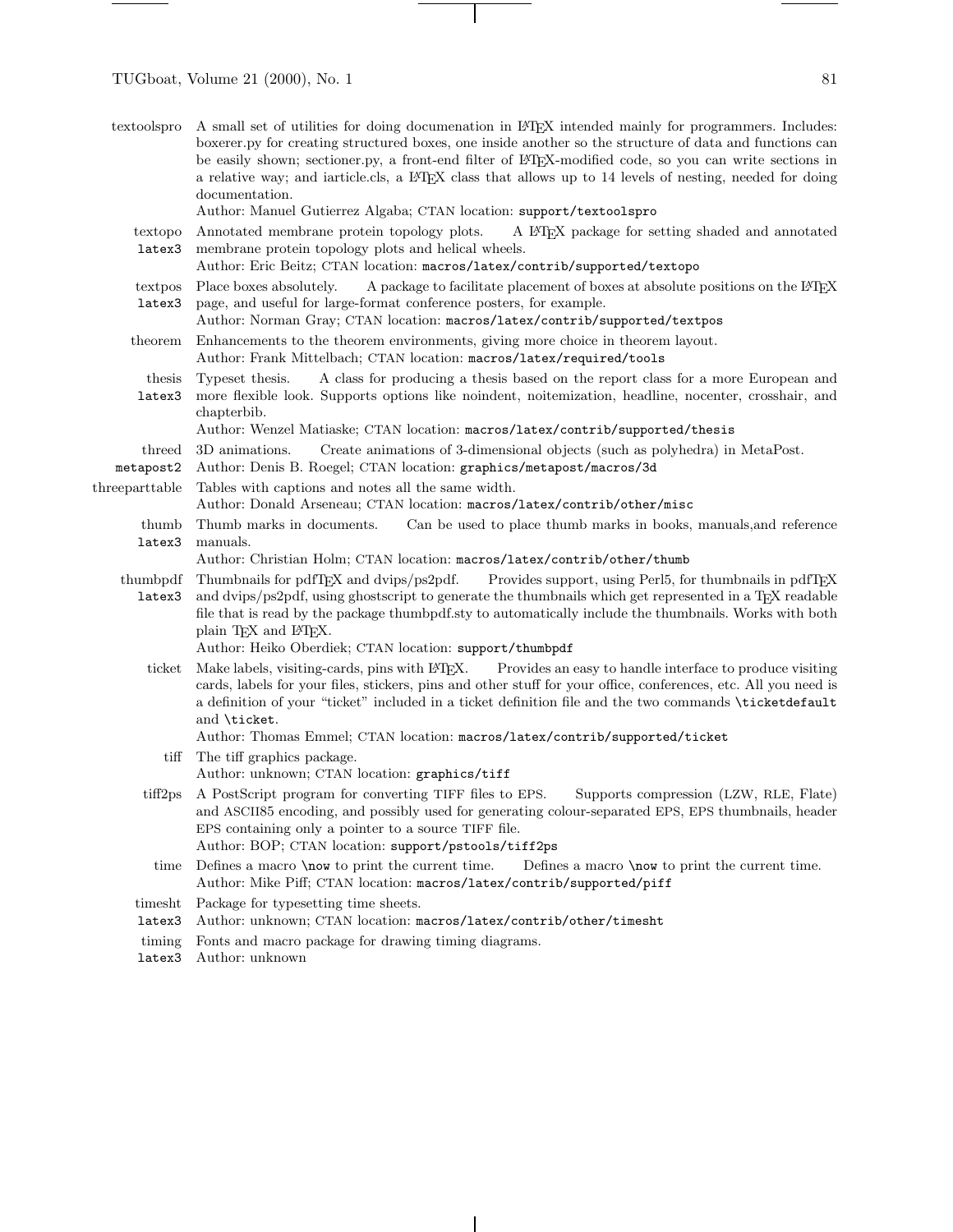- tinyc2l Pretty print  $C/C++/J$ ava source code using LAT<sub>EX</sub>. A small converter for pretty printing  $C/C++/$ Java source code using LATEX. Features include: ease of use; use roman font for standard output for better legibility of the generated text; use direct positioning of TEX boxes to preserve vertical structures in the source text; context-sensitive linebreaking—linebreaking is not done by TEX, only by the supported macros, so the language structure is considered when breaking a line. For example, if a  $C++$  comment is broken, the continuation line starts also with  $//$ . If a string or preprocessor line is broken, it gets an  $\setminus$ at the end of the line. If you would convert the generated dvi file back to ASCII, you get a valid source text again; some special comment styles (fill comments, block comments, embedded L<sup>A</sup>TEX comments); insert LATEX text into comments; special support for multiple file projects: The generated files can be used as standalone files or as include file in a larger project without modification (if they are used as include file, the wrapper file must only include the position package in the package list; everything else is done automagically); lines may be omitted from output. Author: Michael Plugge; CTAN location: support/tiny\_c2l
	- tipa Fonts and macros for IPA phonetics characters.
- fonts2 Author: unknown; CTAN location: fonts/tipa
- tipos Description of fonts for TEX in Spanish. The document tipos.pdf describes (in Spanish) the large amount of types of files for fonts ('tipo' means 'font' in Spanish). The document fonteinf.pdf is a translation to German of tipos.pdf kindly made by Thomas Ruedas. Author: Javier Bezos; CTAN location: info/spanish
- titlefoot Add special material to footer of title page. Provides the capability of adding keywords (with a
- latex3 \keywords command), a running title (\runningtitle), AMS subject classifications (\amssubj), and an "authors footnote" as footnotes to the title or first page of a document. Works with any class for which the \thanks macro works (e.g., article).
	- Author: Brett Presnell; CTAN location: macros/latex/contrib/supported/titlefoot
- titleref Cross-reference titles of sections and floats with caprions just like \ref and \pageref. Author: Donald Arseneau; CTAN location: macros/latex/contrib/other/misc
- titles Titles of books, articles, etc., in LATFX. A LATEX package defining macros that typeset the titles
- latex3 of books, journals, etc. and handle following spacing and punctuation intelligently, based on context. Useful for bibliographic databases and any document. Also includes other markup like \word, \defn, \phrase, etc.

Author: Matt Swift; CTAN location: macros/latex/contrib/supported/frankenstein

- titlesec latex3 Select alternative section titles. A package providing an interface to sectioning commands for selection from various title styles. E.g., marginal titles and to change the font of all headings with a single command, also providing simple one-step page styles. Also includes a package to change the page styles when there are floats in a page. You may assign headers/footers to individual floats, too. Author: Javier Bezos; CTAN location: macros/latex/contrib/supported/titlesec
- titletoc Alternative headings for toc/tof/tol. A companion for titlesec handling toc/lof/lot entries. Author: Javier Bezos; CTAN location: macros/latex/contrib/supported/titlesec
- titling Control over the typesetting of the \maketitle command. The titling package gives you control over
- latex3 the typesetting of the \maketitle command, and makes the \title, \author and \date information permanently available.

Author: Peter R. Wilson; CTAN location: macros/latex/contrib/supported/titling

tkbibtex A portable editor and browser for BibTEX files. It supports browsing, editing, searching, and annotations.

Author: Peter Corke; CTAN location: biblio/bibtex/utils/tkbibtex

tmmath latex3 Support for using the Micropress TM-Math fonts. Support for typesetting math in a style that suits the Adobe Times text fonts. Relies on non-free fonts from Micropress Inc.

Author: Walter Schmid; CTAN location: macros/latex/contrib/supported/tmmath

- tmview A DVI previewer for SVGA displays. An SVGA-lib based DVI-previewer offering xdvi-like antialiasing, text-string searching, arbitrary-zooming, bookmarks, some hypertex features, and rendering of eps-graphics by invoking ghostscript. It supports The GNU/Linux framebuffer device and double-page viewing.
	- Author: Thomas Moor; CTAN location: dviware/tmview
- tocbibind latex3 Add bibliography/index/contents to Table of Contents. Automatically adds the bibliography and/or the index and/or the contents, etc., to the Table of Contents listing. Author: Peter Wilson; CTAN location: macros/latex/contrib/supported/tocbibind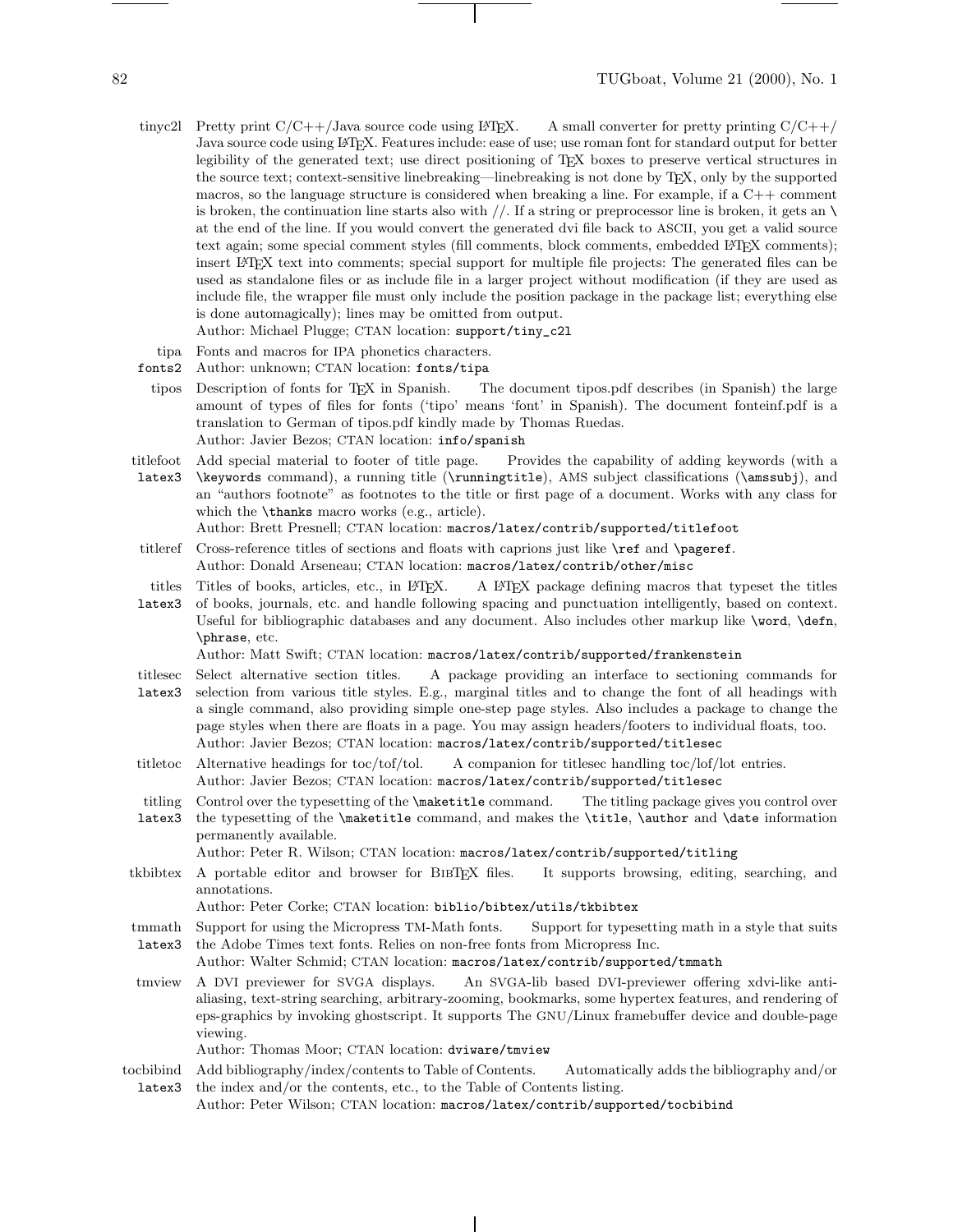- tocloft latex3 Control table of contents, figures, etc. Provides control over the typography of the Table of Contents, List of Figures and List of Tables. The package requires the stdclsdv package.
- Author: Peter Wilson; CTAN location: macros/latex/contrib/supported/tocloft
- tocvsec2 latex3 Section numbering and table of contents control. Provides control over sectional numbering (without recourse to starred sectional commands) and/or the entries in the Table of Contents on a section by section basis.
	- Author: Peter Wilson; CTAN location: macros/latex/contrib/supported/tocvsec2
	- toil An installer of PostScript fonts for TEX. A flexible, AWK+MetaFont-based Type One Install utiLity which facilitates installation of Adobe Type 1 fonts for (plain) TEX; an alternative for afm2tfm; starting from version 1.04, includes an option that enables neutralizing sidebars (via implicit kerning mechanism); currently, available for DOS.
		- Author: BOP; CTAN location: fonts/utilities/t1install/toil
- topcapt Place captions above figures and tables. Defines a command \topcapt which does the same as caption, except that it places itself correctly when put above the figure/table that it's a caption of. Author: Robin Fairbairns; CTAN location: macros/latex/contrib/other/misc
- topfloat Move floats to the top of the page.
- latex3 Author: Angelo Macchia; CTAN location: latex/support/contrib/supported/topfloat
- totpages Access last page number and page mark of last page.
- latex3 Author: Wilhelm Mueller; CTAN location: macros/latex/contrib/supported/totpages
- tracking Automatically adjust spaces between symbols in words or phrases to fit them into a specified length.
- latex3 Any chain of symbols (including spaces) in the current font may be treated. Author: Dmitry A. Glazkov; CTAN location: macros/latex/contrib/other/tracking
- trajan Fonts from the Trajan column in Rome in 114 AD. Provides fonts based on the capitals carved on
- fonts3 the Trajan column in Rome in 114 AD. Many typographers think these rank first among the Romans' artistic legacy. The font is uppercase letters together with some punctuation and analphabetics; no lowercase or digits.
	- Author: Peter Wilson; CTAN location: fonts/trajan
- trans generic2 A simple TEX macro package for PostScript transformations. Macros for easy transformations of PostScript objects, scaling, rotation, etc.
	- Author: BOP; CTAN location: macros/generic/TeX-PS
- transfig Transform xfig pictures into many other formats. Translates figures generated by xfig to a large variety of formats.
	- Author: Brian Smith; CTAN location: graphics/transfig
- treesvr Tree macros.
- latex3 Author: Peter van Roose; CTAN location: macros/latex/contrib/supported/treesvr
- treetex Allows the automatic layout of n-ary trees with arbitrary node sizes in LATEX, using an external C plain3 program to do much of the hard work.
	- Author: unknown; CTAN location: macros/latex209/contrib/trees/tree\_tex
- trfsigns Typeset transform signs. latex3 A package for typesetting various transformation signs for Laplace transforms, Fourier transforms and others.
	- Author: Kai Rascher; CTAN location: macros/latex/contrib/supported/trfsigns
- True Type Howto use TrueType fonts with teTeX.
- doc2 Author: Harald Harders; CTAN location: info/TrueType
- truncate Truncate text to a specified width.
	- Author: Donald Arseneau; CTAN location: macros/latex/contrib/other/misc
- tsconfig The tsconfig program tries to make the confguration of the TEXShell by J. Schlegelmilch easier, especially if you have a lot of computers with different processors.
	- Author: Dirk Nitschke; CTAN location: support/TeXshell/tsconfig
- ttf-tetex Using TrueType fonts with teTeX. This document describes how to use TrueType fonts with teTeX. It also describes howto use the automatically generated slanted and small capitals versions of the font. Author: Harald Harders; CTAN location: info/TrueType
- ttf2mf An MS-Windows program which is intended to convert MS-Windows True Type fonts to MetaFont format.
	- Author: Oleg V. Motygin; CTAN location: support/ttf2mf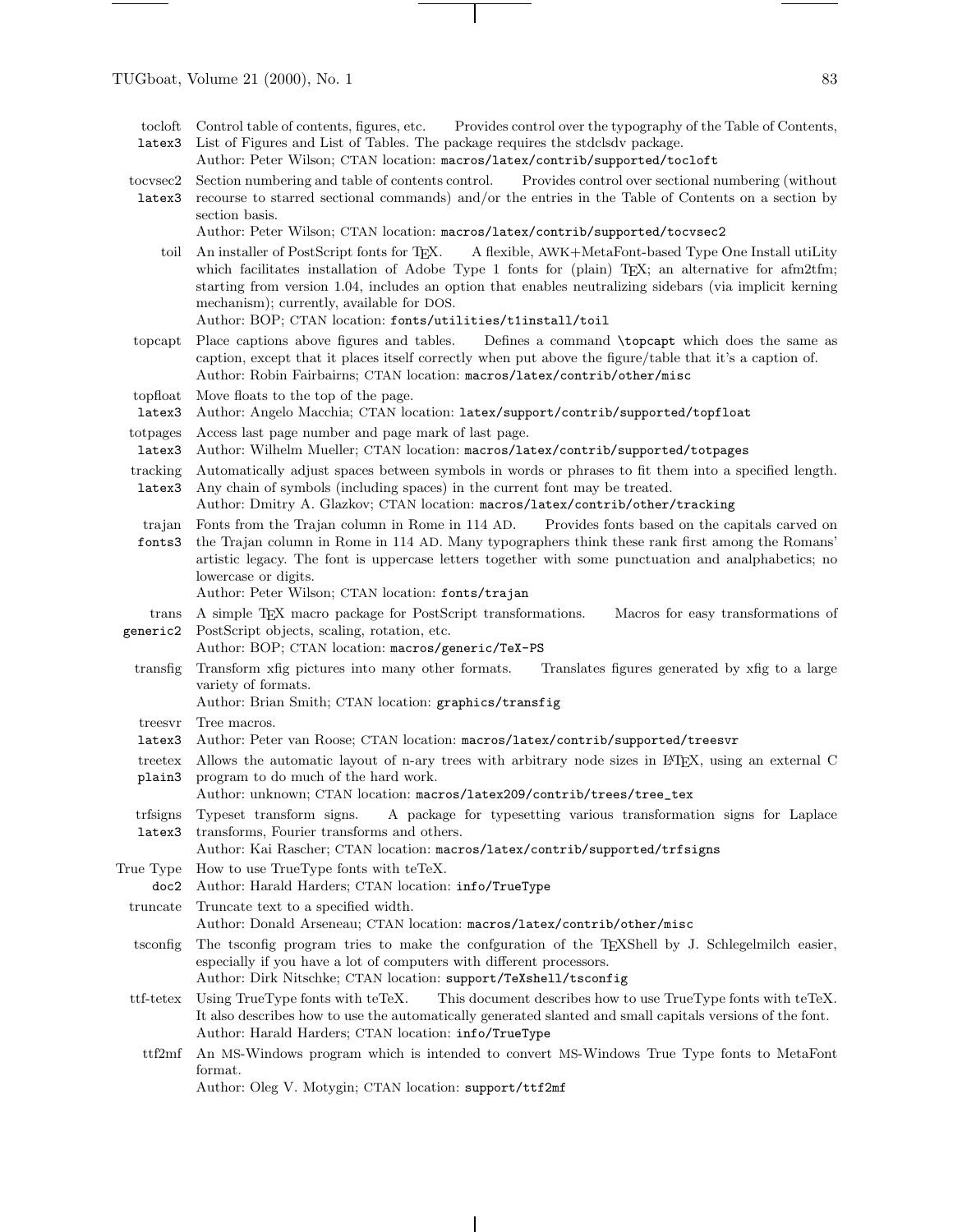٠

| ttf2pk<br>texlive1  | This tool rasterizes the glyph outlines of a TrueType font into a bitmap font in PK format. It is part                                                                                                                                                                                                                                                                                                                                                                                                                            |
|---------------------|-----------------------------------------------------------------------------------------------------------------------------------------------------------------------------------------------------------------------------------------------------------------------------------------------------------------------------------------------------------------------------------------------------------------------------------------------------------------------------------------------------------------------------------|
|                     | of the FreeType package.<br>Author: Werner Lemberg; CTAN location: fonts/utilities/ttf2pk                                                                                                                                                                                                                                                                                                                                                                                                                                         |
| ttf2pt1             | Converts True Type fonts into PS Type 1 fonts.<br>Converts True Type fonts into PS Type 1 fonts:<br>creates hinting information; creates AFM files (preserving kerning information); supports all font<br>encodings; supports Asian fonts.                                                                                                                                                                                                                                                                                        |
|                     | Author: Thomas Henlich; CTAN location: fonts/utilities/ttf2pt1                                                                                                                                                                                                                                                                                                                                                                                                                                                                    |
| ttff2tfm            | Extracts the metric and kerning information of a TrueType font and converts it into metric files usable<br>by TEX (quite similar to afm2tfm which is part of the dvips package).<br>Author: Werner Lemberg; CTAN location: fonts/utilities/ttf2pk                                                                                                                                                                                                                                                                                 |
| ttftogf             | Convert MS-Windows True Type fonts to GF format.<br>Author: unknown; CTAN location: support/ttftogf                                                                                                                                                                                                                                                                                                                                                                                                                               |
| $\text{tth-rpm}$    | TEX to HTML translator packaged for RedHat Linux.<br>Author: Michael Sanders; CTAN location: support/tth/rpm                                                                                                                                                                                                                                                                                                                                                                                                                      |
| tth-win             | T <sub>F</sub> X-to-HTML converter for MS-Windows32.<br>Author: unknown; CTAN location: systems/win32/miktex/util                                                                                                                                                                                                                                                                                                                                                                                                                 |
| tth                 | A TEX to HTML translator.<br>Author: Ian Hutchinson; CTAN location: support/tth/dist                                                                                                                                                                                                                                                                                                                                                                                                                                              |
| ttt                 | A Tibetan Transcript Transliterator for IATEX.<br>Author: Beat Steiner; CTAN location: language/tibetan/steiner                                                                                                                                                                                                                                                                                                                                                                                                                   |
| tugboat-toc         | The complete accumulation of TUGboat tables of contents.<br>Author: Barbara Beeton; CTAN location: digests/tugboat/t-of-c                                                                                                                                                                                                                                                                                                                                                                                                         |
| tugboat<br>generic2 | IMEX macros for TUGboat articles.<br>Author: unknown; CTAN location: macros/latex/contrib/supported/tugboat                                                                                                                                                                                                                                                                                                                                                                                                                       |
| <b>TVS</b>          | A Perl script to collect all files which are needed to re-typeset TFX<br>T <sub>F</sub> X Versioning System.<br>documents. It does it by parsing TEX logs. TVS is able to handle filenames intelligently.<br>Author: David Antos; CTAN location: support/TVS                                                                                                                                                                                                                                                                      |
| twg-list            | Members of the TUG Technical Working Groups.<br>A list of the currently active Technical Working<br>Groups of the TEX Users Group.<br>Author: unknown; CTAN location: usergrps/tug                                                                                                                                                                                                                                                                                                                                                |
| twoopt              | Definitions with two optional arguments.<br>Author: Heiko Oberdiek; CTAN location: macros/latex/contrib/supported/oberdiek                                                                                                                                                                                                                                                                                                                                                                                                        |
| twoup<br>latex3     | The package offers considerable flexibility as to paper<br>Print two virtual pages on each physical page.<br>size and layout, producing a standard dvi file not involving additional dvi or PostScript filters.<br>Author: unknown; CTAN location: macros/generic/2up                                                                                                                                                                                                                                                             |
| twoup               | MiKTeX and many other TEX implementations<br>Print two virtual pages on each physical page.<br>include tools for massaging PostScript into booklet and two-up printing - that is, printing two logical<br>pages side by side on one side of one sheet of paper. However, some IATEX preliminaries are necessary<br>to use those tools. The twoup package provides such preliminaries and gives advise on how to use the<br>PostScript tools.<br>Author: Mogens Lemvig Hansen; CTAN location: macros/latex/contrib/supported/twoup |
| txt2tex             | Add L <sup>A</sup> T <sub>F</sub> X markup to a text document.<br>Converts plain text into something with a little L <sup>AT</sup> FX<br>formatting.<br>Author: Kalvis M. Jansons; CTAN location: support/txt2tex                                                                                                                                                                                                                                                                                                                 |
| type1<br>fonts2     | Public domain PostScript fonts, including the URW fonts distributed with Ghostscript.<br>Author: unknown                                                                                                                                                                                                                                                                                                                                                                                                                          |
| typelcm<br>latex3   | A package that removes the restriction when using scalable versions of the cm fonts (Bakoma, or versions<br>from BSR/Y&Y, or True Type versions from Kinch, PCTEX, etc.) where L <sup>2</sup> TEX restricts the cm fonts<br>to discrete sizes.<br>Author: David Carlisle; CTAN location: macros/latex/contrib/supported/type1cm                                                                                                                                                                                                   |
| typearea            | Set page margins.<br>Author: unknown; CTAN location: macros/latex209/contrib/script                                                                                                                                                                                                                                                                                                                                                                                                                                               |
| typehtml            | Typeset HTML directly from L <sup>AT</sup> EX.<br>Can handle almost all of HTML2, and most of the math<br>fragment of the draft HTML3.<br>Author: David Carlisle; CTAN location: macros/latex/contrib/supported/carlisle                                                                                                                                                                                                                                                                                                          |

 $\overline{\phantom{a}}$ 

 $\vert$ 

 $\sim$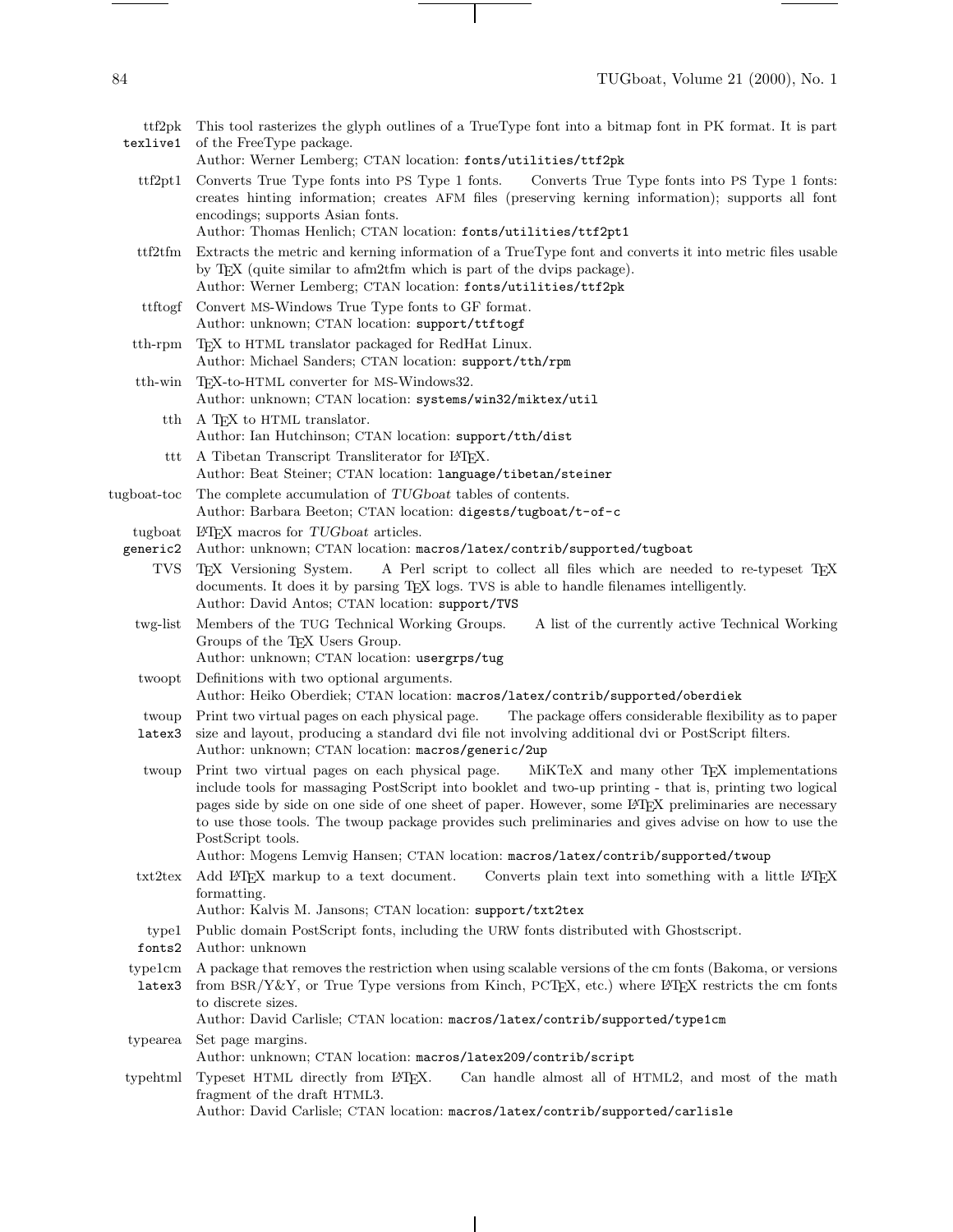$\frac{1}{\sqrt{2\pi}}\left( \frac{1}{\sqrt{2\pi}}\right) ^{2}=\frac{1}{2\sqrt{2\pi}}\left( \frac{1}{\sqrt{2\pi}}\right) ^{2}=\frac{1}{2\sqrt{2\pi}}\left( \frac{1}{2\sqrt{2\pi}}\right) ^{2}=\frac{1}{2\sqrt{2\pi}}\left( \frac{1}{2\sqrt{2\pi}}\right) ^{2}=\frac{1}{2\sqrt{2\pi}}\left( \frac{1}{2\sqrt{2\pi}}\right) ^{2}=\frac{1}{2\sqrt{2\pi}}\left( \frac{1}{2\sqrt{2\pi}}\right) ^{2}=\frac{1}{2\$ 

٠

| typespec<br>plain3  | Creates a type specimen page with useful information about the type face.<br>Author: Stephen Moye; CTAN location: macros/plain/contrib/TypeSpec                                                                                                                                                                                                                                                                                                                                                                                           |
|---------------------|-------------------------------------------------------------------------------------------------------------------------------------------------------------------------------------------------------------------------------------------------------------------------------------------------------------------------------------------------------------------------------------------------------------------------------------------------------------------------------------------------------------------------------------------|
| uaclasses<br>latex3 | This package provides a L <sup>4</sup> T <sub>F</sub> X $2\epsilon$ document class named 'ua-thesis' for typesetting theses and disserta-<br>tions in the official format required by the University of Arizona. Moreover, there is a fully compatible<br>alternative document class 'my-thesis' for private "nice" copies of the dissertation, and the respective<br>title pages are available as separate packages to work with "any" document class.<br>Author: Marcel Oliver; CTAN location: macros/latex/contrib/supported/uaclasses |
| ucthesis<br>latex3  | A modified version of the standard L <sup>N</sup> IEX report style that is accepted for use with University of<br>California PhD dissertations and Masters theses.<br>Author: unknown; CTAN location: macros/latex/contrib/supported/ucthesis                                                                                                                                                                                                                                                                                             |
| uhc-gothic          | Fonts for the Korean language.<br>Support for Korean documents written in Korean standard KSC<br>codes for L <sup>4</sup> T <sub>F</sub> X $2\varepsilon$ .<br>Author: Koaunghi Un; CTAN location: fonts/korean/HLaTeX                                                                                                                                                                                                                                                                                                                    |
| ukhyph              | Hyphenation patterns for British English.<br>This replaces the earlier version of 1992, by adding a<br>short list of hyphenation exceptions. The actual patterns themselves are unchanged.<br>Author: Dominik Wujastyk; CTAN location: language/hyphenation                                                                                                                                                                                                                                                                               |
| ukrhyph<br>lang3    | This package allows the use of different hyphenation patterns for the<br>Ukranian hyphenation.<br>Ukrainian language for various Cyrillic font encodings. Contains packages implementing traditional<br>rules, modern rules, and combined English-Ukrainian hyphenation.<br>Author: Maksym Polyakov and Andrij Shvaika; CTAN location: language/hyphenation/ukrhyph                                                                                                                                                                       |
| ulem                | Be advised that underlining is considered bad style in typesetting.<br>Package for underlining.<br>Author: Donald Arseneau; CTAN location: macros/latex/contrib/other/misc                                                                                                                                                                                                                                                                                                                                                                |
| ulsy<br>latex3      | Extra mathematical characters.<br>Author: unknown; CTAN location: macros/latex/contrib/supported/ulsy                                                                                                                                                                                                                                                                                                                                                                                                                                     |
| umlaute<br>latex3   | An interface to inputence for using alternate input encodings.<br>Author: unknown; CTAN location: macros/latex/contrib/supported/umlaute                                                                                                                                                                                                                                                                                                                                                                                                  |
| umoline             | Underlines text allowing line breaking.<br>Author: Hiroshi Nakashima; CTAN location: macros/latex/contrib/supported/umoline                                                                                                                                                                                                                                                                                                                                                                                                               |
| umrand<br>fonts3    | Package for page frames.<br>Author: unknown; CTAN location: macros/latex/contrib/supported/niceframe                                                                                                                                                                                                                                                                                                                                                                                                                                      |
| uncial              | Manuscript book-hand fonts.<br>The uncial and alluncl packages provide Metafont fonts based on<br>the Uncial manuscript book-hand used between the 3rd and 6th century AD. The font consists of<br>minuscules and digits, with some appropriate period punctuation marks. Both normal and bold versions<br>are provided. This is one in a series of manuscript fonts.<br>Author: Peter Wilson; CTAN location: fonts/bookhands/uncial                                                                                                      |
| underlin<br>latex3  | Be advised that underlining is considered bad style in typesetting. See also<br>Package for underlining.<br>ulem which is a specific package for IATEX.<br>Author: unknown; CTAN location: macros/generic                                                                                                                                                                                                                                                                                                                                 |
| underscore          | Make "" print as <b>\textunderscore</b> in text.<br>Make "" print as \textunderscore in text.<br>Author: Donald Arseneau; CTAN location: macros/latex/contrib/other/misc                                                                                                                                                                                                                                                                                                                                                                  |
| uni<br>fonts3       | An implementation of the universal font by Herbert Bayer of the Bauhaus<br>The Universal font.<br>school for MetaFont. It is supported in IATEX with a package and font definition file.<br>Author: Christian Holm; CTAN location: fonts/uni                                                                                                                                                                                                                                                                                              |
| uniqleaf            | Check filesystem tree (or union of several trees) for unique leaf names; useful for spotting ambiguities<br>that path-searching programs could trip over. For each non-unique leaf name found, it prints out "ls"<br>and "md5" information for each candidate file.<br>Author: Martyn Johnson; CTAN location: support/uniqleaf                                                                                                                                                                                                            |
| units<br>latex3     | Includes two packages for typesetting fractions and physical units.<br>Author: Axel Reichert; CTAN location: macros/latex/contrib/supported/units                                                                                                                                                                                                                                                                                                                                                                                         |
| universa<br>fonts3  | An implementation of Herbert Bayers 'universal' font, with LAT <sub>F</sub> X support.<br>Author: Christian Holm; CTAN location: fonts/universa                                                                                                                                                                                                                                                                                                                                                                                           |

 $\overline{\phantom{a}}$ 

 $\overline{\phantom{0}}$ 

 $\overline{\phantom{a}}$ 

unsupported fonts3 MetaFont sources from Knuth, unsupported. Author: unknown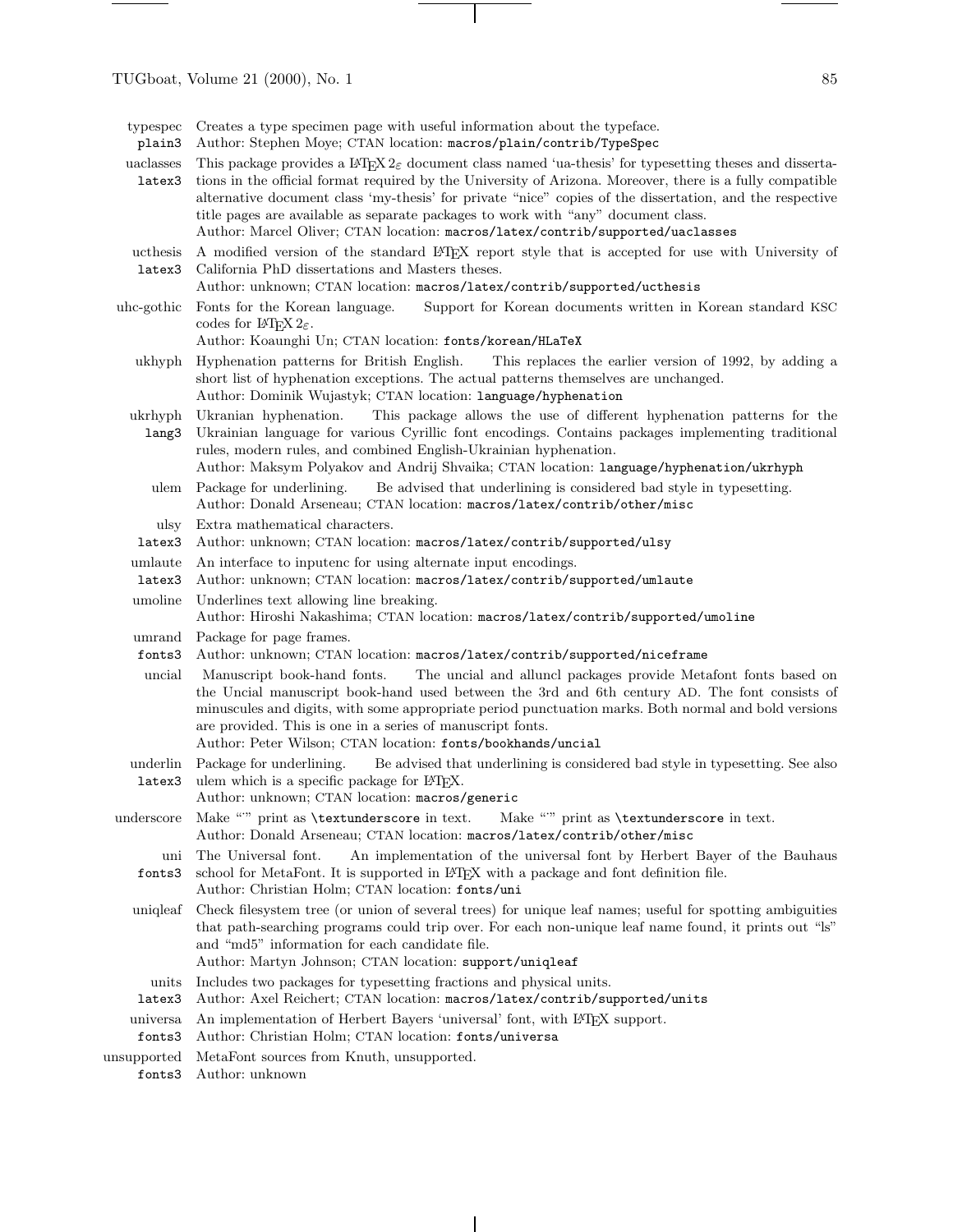- url Verbatim with URL-sensitive line breaks. A form of \verb that allows linebreaks at certain characters or combinations of characters, accepts reconfiguration, and can usually be used in the argument to another command. It is intended for email addresses, hypertext links, directories/paths, etc., which normally have no spaces.
	- Author: Donald Arseneau; CTAN location: macros/latex/contrib/other/misc
- urw Font metrics, and macro support in  $\text{BTr } X 2_{\varepsilon}$ , for free URW fonts. Author: unknown; CTAN location: fonts/psfonts/urw
- urwstd No description available.
- fonts2 Author: unknown
- urwvf A collection of virtual fonts generated with fontinst 1.6, that provide the fonts which URW has made available under the GNU License: Antiqua, Grotesk, Nimbus and Nimbus Sans, (and which are available as raw fonts urw) in OT1, T1, 8r and OT4 encodings, to be used with  $\text{LATEX } 2\varepsilon$ . Author: unknown; CTAN location: fonts/urwvf
- ut-backref A version of backref which adds to bibliography entries an entry saying where this particular reference was cited.

Author: Sven Utcke; CTAN location: macros/latex/contrib/other/fragments

- ut-thesis University of Toronto thesis style.
- latex3 Author: Francois Pitt; CTAN location: macros/latex/contrib/supported/ut-thesis
- utf2any Converting UTF-7 and UTF-8 to L<sup>AT</sup>EX, HTML, and other text formats. utf2any translates a file encoded in UTF-7 or UTF-8 (Unicode) into any 7- or 8-bit text format. Currently, mapping tables are supplied for L<sup>AT</sup>EX, HTML, ISO-8859-1, ISO-8859-15 and RFC-1345. These tables don't provide a complete mapping, but they can be easily extended to personal needs. Author: Peter Kleiweg; CTAN location: support/utf2any
- utorontothesis A LAT<sub>EX</sub>  $2\varepsilon$  thesis class definition for University of Toronto. Author: Robert Bernecky; CTAN location: macros/latex/contrib/supported/utorontothesis
	- utthesis LATEX package for preparation of a thesis that meets the requirements of the Graduate School of the latex3 University of TEXas at Austin.
	- Author: Dinesh Das; CTAN location: macros/latex/contrib/supported/utthesis
	- uwthesis University of Washington thesis style.
	- latex3 Author: unknown; CTAN location: macros/latex/contrib/supported/uwthesis

varindex Luxury frontend to the \index command. Provides a convenient front-end for the \index command. For example, with it you can generate multiple index entries in almost any form by a single command. Extremely customizable. Works with all versions of L<sup>AT</sup>FX and probably most other TFX formats. Author: Martin Vaath; CTAN location: macros/latex/contrib/supported/misc

- varioref Intelligent page references. Author: Frank Mittelbach; CTAN location: macros/latex/required/tools
	- vdm Typesetting VDM schemas.
- latex3 Author: unknown; CTAN location: macros/latex/contrib/other/vdm
- vector Macros for more convenient representation of vectors in  $\mathbb{F}T_{E}X2_{\varepsilon}$ , both symbolically and as implicit or latex3 explicit rows/columns of elements.
	- Author: unknown; CTAN location: macros/latex/contrib/supported/vector
- verbatim The L<sup>AT</sup>EX verbatim environment. Author: Rainer Schoepf; CTAN location: macros/latex/required/tools version Conditionally include text.
	- Author: Stephen Bellantoni; CTAN location: macros/latex/contrib/other/misc
- vertex Styles for economics working papers and journals.
- plain3 Author: unknown; CTAN location: macros/plain/contrib/vertex
- vfcomb A system to support the writers of virtual fonts; this is written in Turbo Pascal, and sources are included.

Author: Sasha Berdnikov; CTAN location: systems/msdos/utilities/vfcomb

- vfinst A set of scripts and Perl files which aim to make the installation of families of PostScript fonts and creation of necessary virtual fonts and outline fonts 'virtually' automatic. Uses fontinst. Author: Alan Hoenig; CTAN location: fonts/utilities/vfinst
- vicentino Vicentino fonts. Author: Willibald Kraml; CTAN location: fonts/vicentino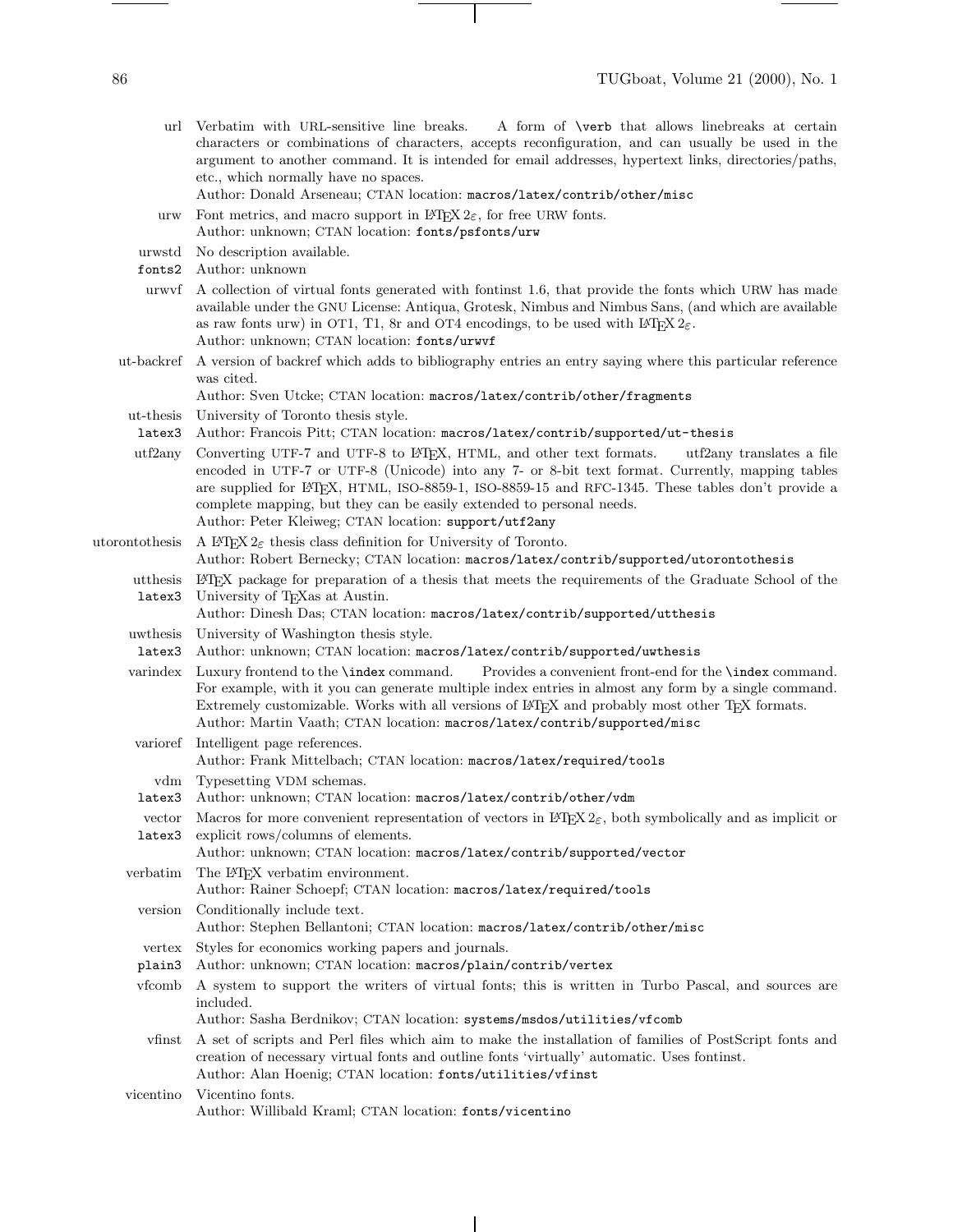TUGboat, Volume 21 (2000), No. 1  $87$ 

 $\overline{\phantom{a}}$ 

| viiptart                            | An article-like document class which is 7pt rather then 10pt.<br>Author: Moshe Zadka; CTAN location: macros/latex/contrib/supported/viiptart                                                                                                                                                                                                                                                                                                                                                                                                                                                                                                                                                                    |
|-------------------------------------|-----------------------------------------------------------------------------------------------------------------------------------------------------------------------------------------------------------------------------------------------------------------------------------------------------------------------------------------------------------------------------------------------------------------------------------------------------------------------------------------------------------------------------------------------------------------------------------------------------------------------------------------------------------------------------------------------------------------|
| vita<br>latex3                      | This class provides necessary macros to prepare your Curriculum Vitae or Resume.<br>Author: unknown; CTAN location: macros/latex/contrib/other/vita                                                                                                                                                                                                                                                                                                                                                                                                                                                                                                                                                             |
| vmargin<br>latex2                   | Set various dimensions.<br>Provides a macro to set various margins as well as dimensions for header/<br>footer and page dimensions. Most common paper sizes, paper orientation, disabling of headers and<br>footers, and two sided printing are supported. The vmargin package does not rely on other packages<br>and was designed with speed and size in mind. Its user interface might not be very fancy, but it's<br>fast, small, and gets the job done. If you are looking for something more elaborate try the geometry<br>package.<br>Author: Volker Kuhlmann; CTAN location: macros/latex/contrib/supported/vmargin                                                                                      |
| vncmr                               | A Vietnamese extension of the cmr fonts.<br>Contains MetaFont source files, tfm files, and various<br>IFIEX $2_{\varepsilon}$ and plain TEX files for VISCII encoding.<br>Author: Werner Lemberg; CTAN location: fonts/vietnamese/vncmr                                                                                                                                                                                                                                                                                                                                                                                                                                                                         |
| vpage                               | Set page sizes for many different pages. This is now superseded by vmargin.<br>Set page sizes.<br>Author: Volker Kuhlmann; CTAN location: obsolete/macros/latex/contrib/other/misc                                                                                                                                                                                                                                                                                                                                                                                                                                                                                                                              |
| vrb<br>latex3                       | Verbatim macros via plain TEX.<br>Author: unknown; CTAN location: macros/generic/vrb                                                                                                                                                                                                                                                                                                                                                                                                                                                                                                                                                                                                                            |
| vrsion                              | Add version number to DVI file.<br>Defines a command which produces a version number in the dvi-file                                                                                                                                                                                                                                                                                                                                                                                                                                                                                                                                                                                                            |
| latex3                              | when IATFX is run.<br>Author: Mats Dahlgren; CTAN location: macros/latex/contrib/supported/vrsion                                                                                                                                                                                                                                                                                                                                                                                                                                                                                                                                                                                                               |
| vruler                              | A package for adding a vertical numbering to the general text so that the text can be properly referenced.<br>The vertical ruler can be scaled and moved freely. Supports LATEX and plain TEX.<br>Author: Zhuhan Jiang; CTAN location: macros/latex/contrib/other/misc                                                                                                                                                                                                                                                                                                                                                                                                                                          |
| $V\text{TeV}/\text{Free}$<br>latex3 | T <sub>F</sub> X system and PDF support for Linux and OS2.<br>VTeX/Free is a TEX program that generates<br>PDF or PostScript output immediately from the TEX source file. The distribution includes a complete<br>working L <sup>4</sup> T <sub>E</sub> X system. VTeX/Free is available for Linux and OS2.<br>Author: MicroPress; CTAN location: systems/vtex                                                                                                                                                                                                                                                                                                                                                  |
| warpcol<br>latex3                   | Defines a tabular column type for formatting numerical columns in L <sup>A</sup> T <sub>E</sub> X. The column type enables<br>numerical items to be right justified relative to each other, while centred beneath the column label.<br>In addition, macros are provided to enable variations on this column type to be defined. Usage of the<br>package is superficially similar to that of dcolumn; however, the alignment scheme is different, and the<br>packages have different, though overlapping, applications.<br>Author: Wayne A. Rochester; CTAN location: macros/latex/contrib/other/warpcol                                                                                                         |
| wasy-ps                             | Converted (PostScript) outlines of the wasy fonts.<br>Author: Taco Hoekwater; CTAN location: fonts/wasy/ps-type1/hoekwater                                                                                                                                                                                                                                                                                                                                                                                                                                                                                                                                                                                      |
| wasy                                | The wasy fonts (Waldis symbol fonts).<br>The wasy fonts (Waldis symbol fonts).                                                                                                                                                                                                                                                                                                                                                                                                                                                                                                                                                                                                                                  |
| fonts2                              | Author: unknown; CTAN location: fonts/wasy                                                                                                                                                                                                                                                                                                                                                                                                                                                                                                                                                                                                                                                                      |
| $wasy2-ps$                          | Converted (PostScript) outlines of the wasy fonts.<br>Author: Taco Hoekwater; CTAN location: fonts/wasy2/ps-type1/hoekwater                                                                                                                                                                                                                                                                                                                                                                                                                                                                                                                                                                                     |
| wasy2                               | The wasy fonts (Waldis symbol fonts).<br>The wasy fonts (Waldis symbol fonts).<br>Author: unknown; CTAN location: fonts/wasy2                                                                                                                                                                                                                                                                                                                                                                                                                                                                                                                                                                                   |
| wasysym<br>latex2                   | Extra characters from the Waldis symbol fonts.<br>Makes some additional characters available that<br>come from the wasy fonts (Waldis symbol fonts). These fonts are not automatically included in NFSS2/<br>IMPX $2\varepsilon$ since they take up important space and often aren't necessary if one makes use of the packages<br>amsfonts or amssymb. Symbols include: join box, diamond, leadsto, sqsubset, lhd, rhd, apple, ocircle<br>invneg, logof, varint, male, female, phone, clock lightning, pointer, sun, bell, permil, smiley, various<br>electrical symbols, shapes, music notes, circles, signs, astronomy, etc.<br>Author: Axel Kielhorn; CTAN location: macros/latex/contrib/supported/wasysym |
| wbarcode                            | Typeset common (and less common) barcodes with TEX.<br>Author: Peter Willadt; CTAN location: fonts/barcodes/willadt                                                                                                                                                                                                                                                                                                                                                                                                                                                                                                                                                                                             |

 $\overline{\phantom{a}}$ 

 $\sim$ 

 $\top$ 

 $\sim 10^{-10}$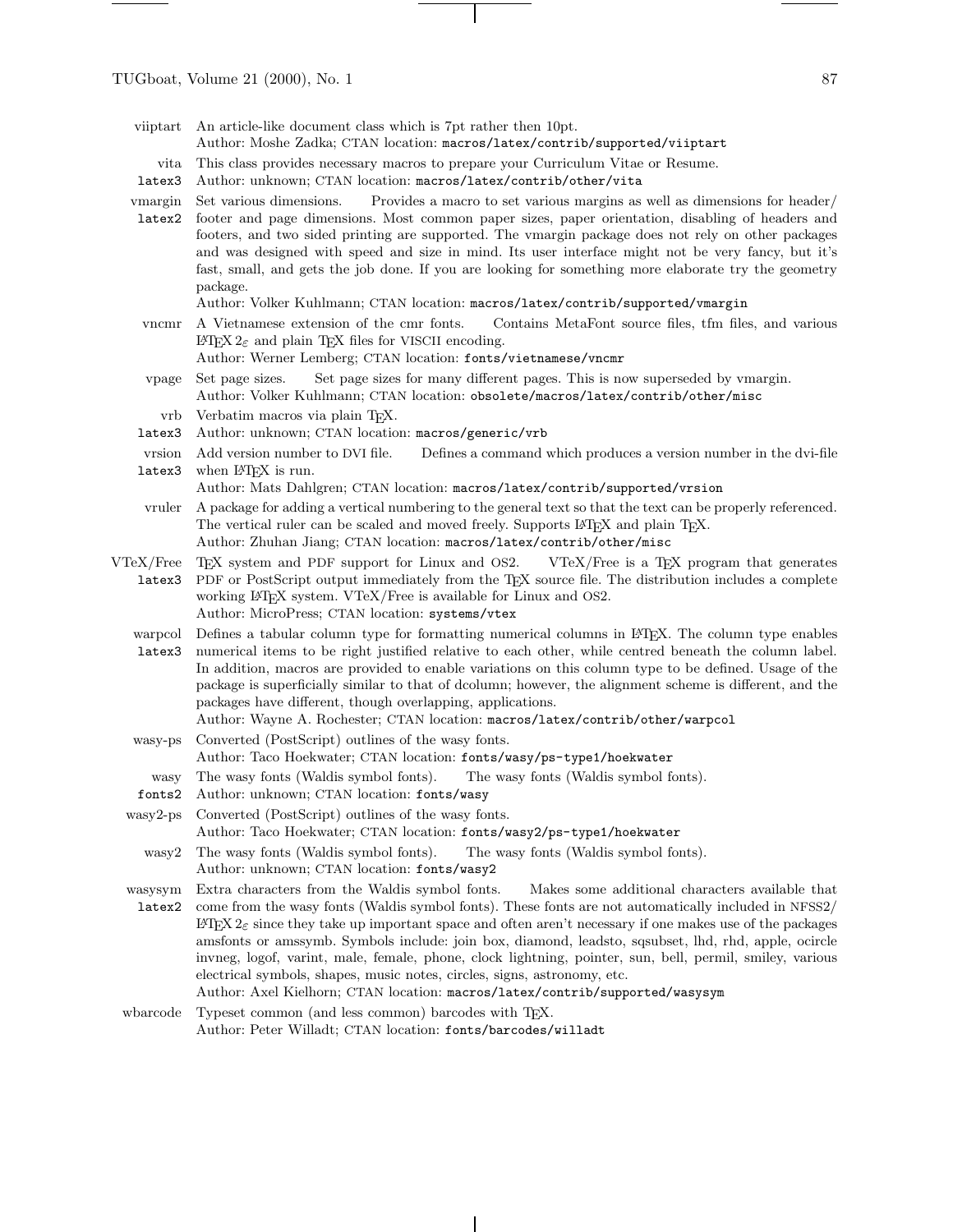web Establishes a page layout for an on-screen (PDF) document. The web package (for LATEX) is a set of macros that establishes a page layout for a (PDF) document that is meant to be read on-screen and not meant to be printed. The package also redefines the table of contents to a web style and defines optional navigational aids. The package has options for use with dvipsone, dvips, and pdftex. Author: D. P. Story; CTAN location: macros/latex/contrib/supported/webeq

web2c-win32 Web2c for MS-Windows32, including a complete collection of T<sub>E</sub>X related executables. Author: Fabrice Popineau; CTAN location: systems/win32/web2c

web2c The "standard" source C version of the TEX system. Uses the GNU autconfig package to compile and install effortlessly. Simply ./configure; make; make install. Author: Olaf Weber; CTAN location: systems/web2c

webfiles Include several CWEB and/or Spidery WEB documents in a single L<sup>AT</sup>EX. Author: Mark Potse; CTAN location: web/webfiles

- webguide Brief Guide to LATEX Tools for Web publishing.
- doc2 Author: Peter R. Wilson; CTAN location: info/webguide
- williams Miscellaneous macros by Peter Williams.
- latex3 Author: Peter Williams; CTAN location: macros/latex/contrib/other/williams

win95-guide An installation-guide for a complete TFX-System consisting of MiKTeX, WinEdt and GhostView. Author: Studienrat Andreas Hirsch; CTAN location: systems/win32

windvi MS-Windows DVI driver. doc1 popular is probably Dviwin. However it lacks some important features such as the ability to recursively There are many previewers for dvi files under MS-Windows. The most search directories for font files, the ability to use .vf files or display PostScript fonts, and the ability to display PostScript images. Unfortunately, the Dviwin sources were never put into the public domain; on the other side of the fence, Xdvi under Unix has these features, is widely used and its sources are available. Xdvi(k) uses the kpathsea library to search directories, already used in the Web2c-win32 port of TEX, so there was some interest in porting Xdvi(k) to Win32. As it turned out, this turned into far more than just a port, as X Windows is far from Win32. All the user interface and the graphical part has been rewritten.

Author: Fabrice Popineau; CTAN location: systems/win32/fptex

- winedt MS-Windows shell and editor for TFX. A full-featured text editor and Shell for MS-Windows (and MS-Windows NT or MS-Windows 3.x), allowing the editing of large, multiple, text files in the usual MS-Windows way, using a Multiple Documents Interface (MDI) and following or extending the MS-Windows' Standards in every respect, and supporting (LATEX) Syntax Highlighting and Input/Output ASCII Code Translation Tables with a comprehensive context-sensitive Help.
- Author: Aleksander Simonic; CTAN location: systems/win32/winedt winlatex FrontEnd for TEX, Win98/NT, needs Microsoft VisualBasic-DLLs. Author: Thomas Reinhardt; CTAN location: systems/win32/winlatex
- winshell A MS-Windows32 user interface for TEX. It is not a TEX-system—you need an additional TEX package for DOS/MS-Windows (e.g., miktex and web2c-win32). For previewing documents you will need something like GhostScript or dviwin.

Author: Ingo de Boer; CTAN location: systems/win32/winshell

- wmf2eps Windows meta file conversion. A program to simplify MS-Windows Metafile Graphics (WMF) containing either vector-images or bitmaps into Encapsulated PostScript format having tight boundingboxes (WinNT and Win95) at exactly the same size as the WMF-originals. Author: Wolfgang Schulter; CTAN location: support/wmf2eps
- wnri MetaFont fonts for Old English, Indic languages in transcription, and American Indian languages.

fonts3 Author: unknown; CTAN location: fonts/wnri

wntamil lang3 Tamil to T<sub>EX</sub> converter. Fonts (MetaFont) and support for Tamil, created at the University of Washington.

Author: unknown; CTAN location: language/tamil/wntamil

word $2x$  A word 6 to anything converter, currently supporting output formats in text and LATEX. Author: Duncan Simpson; CTAN location: tools/word2x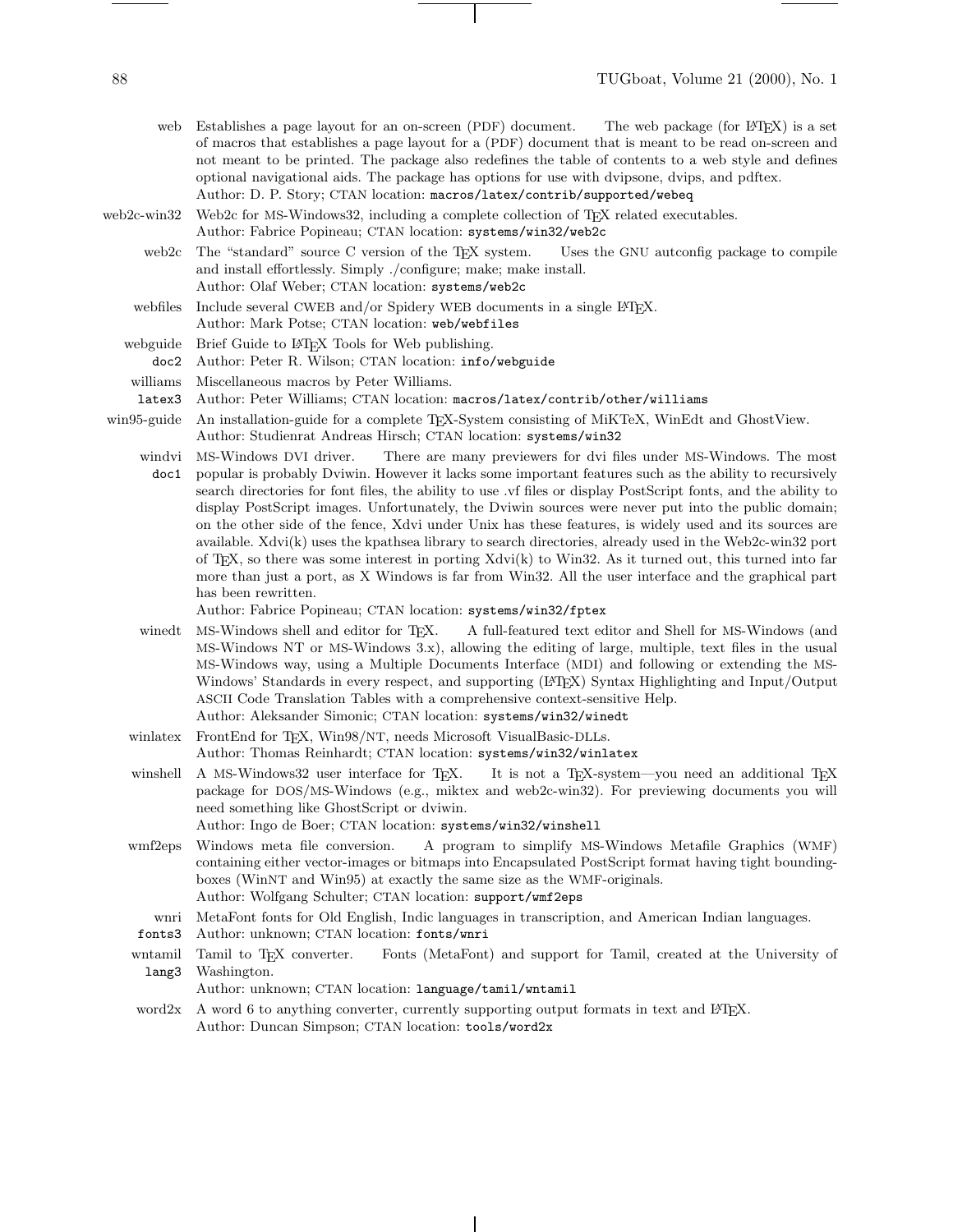$\frac{1}{2}$ 

| wordcount<br>latex3 | Estimate the number of words in a LAT <sub>E</sub> X document. Provides a relatively easy way of estimating<br>the number of words in a L <sup>AT</sup> FX document that does not require dvitty or other DVI converters; it does<br>however require something like Unix grep -c that can search a file for a particular string and report the<br>number of matching lines. An accompanying shell script wordcount sh contains more information in its<br>comments.                                                                                                                                |
|---------------------|----------------------------------------------------------------------------------------------------------------------------------------------------------------------------------------------------------------------------------------------------------------------------------------------------------------------------------------------------------------------------------------------------------------------------------------------------------------------------------------------------------------------------------------------------------------------------------------------------|
|                     | Author: Michael J. Downes; CTAN location: macros/latex/contrib/supported/wordcount                                                                                                                                                                                                                                                                                                                                                                                                                                                                                                                 |
| wp-conv<br>doc2     | A list (in HTML format) of packages for converting between LATEX and TEX documents and a variety<br>of other formats including RTF, Word, and Wordperfect.<br>Author: Wilfried Hennings; CTAN location: help/wp-conv                                                                                                                                                                                                                                                                                                                                                                               |
| wp2latex            | Convert WordPerfect documents to L <sup>AT</sup> EX.<br>Author: Jaroslav Fojtik; CTAN location: support/wp21atex                                                                                                                                                                                                                                                                                                                                                                                                                                                                                   |
| wrapfig             | Produces figures which text can flow around.<br>Does not work in combination with list environments,<br>but can be used in a parbox or minipage, and in two column format.<br>Author: unknown; CTAN location: macros/latex/contrib/other/misc                                                                                                                                                                                                                                                                                                                                                      |
| wsuipa<br>fonts2    | Style for using International Phonetic Alphabet fonts.<br>Author: Anshuman Pandey; CTAN location: fonts/wsuipa                                                                                                                                                                                                                                                                                                                                                                                                                                                                                     |
| wsuipa2tipa         | Translate was up font commands into tipa font commands.<br>Old wsuipa fonts don't compile well on<br>newer T <sub>E</sub> X distributions, and may be unavailable on your local installation. The fonts are superseded<br>by the newer tipa fonts. The program wsu2tipa works as a filter that translates an old L <sup>AT</sup> EX document,<br>replacing all wsuipa font commands with tipa font commands.<br>Author: Peter Kleiweg; CTAN location: support/wsuipa2tipa                                                                                                                          |
| $w$ tex $95$        | A flexible, 32-bit MS-Windows-TEX-editor with Highlight-O-Matic syntax-highlighting.<br>Author: Michael Mucke; CTAN location: systems/win32/wtex95                                                                                                                                                                                                                                                                                                                                                                                                                                                 |
| xarticle            | A class that allows use of 7pt, 8pt and 9pt style options.<br>Not fully compatible with article class<br>though.<br>Author: unknown; CTAN location: macros/latex209/contrib/xarticle                                                                                                                                                                                                                                                                                                                                                                                                               |
| xcomment            | Allows selected environments to be included/excluded.<br>Author: unknown; CTAN location: macros/latex/contrib/other/seminar/src                                                                                                                                                                                                                                                                                                                                                                                                                                                                    |
| xdvi                | A dvi previewer for the X Window System.<br>Author: Paul Vojta; CTAN location: dviware/xdvi                                                                                                                                                                                                                                                                                                                                                                                                                                                                                                        |
| xdvik               | A version of xdvi with recursive searching.<br>A (now standard) variant of xdvi with recursive searching<br>for font files in subdirectories.<br>Author: unknown; CTAN location: dviware/xdvik                                                                                                                                                                                                                                                                                                                                                                                                     |
| xfig                | XWindows vector drawing program.<br>A menu-driven tool that allows the user to draw and manip-<br>ulate objects interactively in an X window. Generates pictures for PostScript and a variety of other<br>formats (e.g. for inclusion in L <sup>AT</sup> FX documents).<br>Author: Brian Smith; CTAN location: graphics/xfig                                                                                                                                                                                                                                                                       |
|                     | xml-catalogue Use xmltex to format the TFX Catalogue.<br>This package uses xmltex to generate a printed copy of<br>the TFX Catalogue. This is not a partuclarly useful idea as such, as the Catalogue is far better suited to<br>presentation on the web. However, this package provides an example of what can be done with xmltex.<br>Author: James Kilfiger; CTAN location: macros/xmltex/contrib/xml-catalogue                                                                                                                                                                                 |
| xmlplay<br>formats2 | Typeset Shakespeare's plays as marked up by Bosak.<br>This is an xmltex package for typsetting<br>the plays of Shakespeare, as marked up by Jon Bosak. See http://www.oasis-open.org/cover/<br>bosakShakespeare200.html.<br>Author: James Kilfiger; CTAN location: macros/xmltex/contrib/xmlplay                                                                                                                                                                                                                                                                                                   |
| xmltex<br>formats2  | Support for parsing XML documents.<br>This package provides an implementation of a parser for<br>documents matching the XML 1.0 and XML Namespace Recommendations. In addition to parsing<br>commands are provided to attach TEX typesetting instructions to the various markup elemenets as<br>they are encounted. Sample files for typesetting a subset of TEI, MathML, are included. Element and<br>Attribute names, as well as character data, may use any characters allowed in XML, using utf-8 or a<br>suitable 8bit encoding.<br>Author: David Carlisle; CTAN location: macros/xmltex/base |

 $\top$ 

 $\,$  xr  $\,$  References to other IATEX documents. Author: David Carlisle; CTAN location: macros/latex/required/tools

 $\overline{\phantom{a}}$